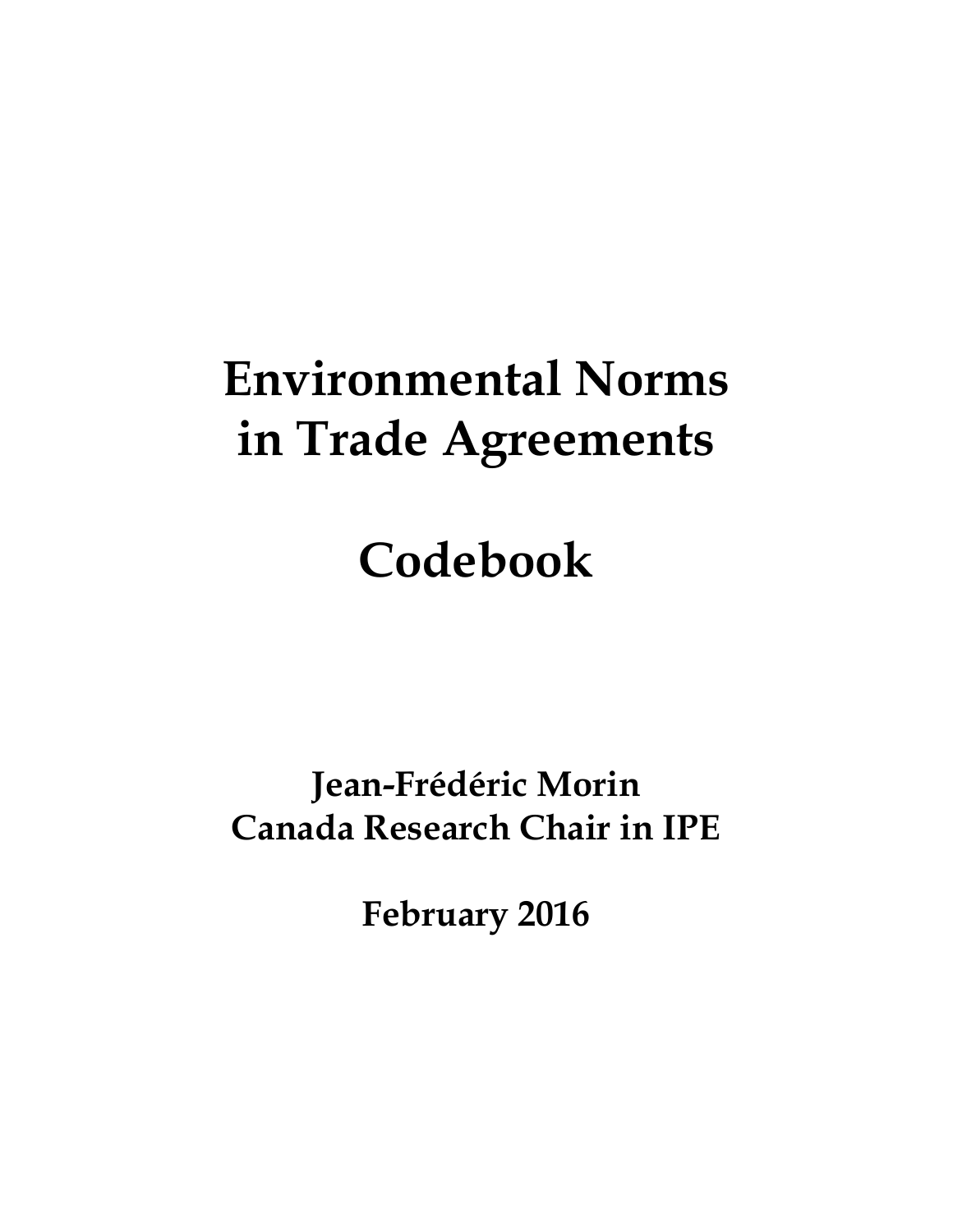### **TABLE OF CONTENTS**

| 1.  |             |     |
|-----|-------------|-----|
| 2.  |             |     |
| 3.  |             |     |
| 4.  |             |     |
| 5.  |             |     |
| 6.  |             | .22 |
| 7.  |             |     |
| 8.  |             |     |
| 9.  | Assistance. | .38 |
| 10. |             |     |
| 11. |             | .53 |
| 12. |             | .56 |
| 13. |             |     |
| 15. |             | .75 |
| 16. |             | .76 |
| 17. |             | -77 |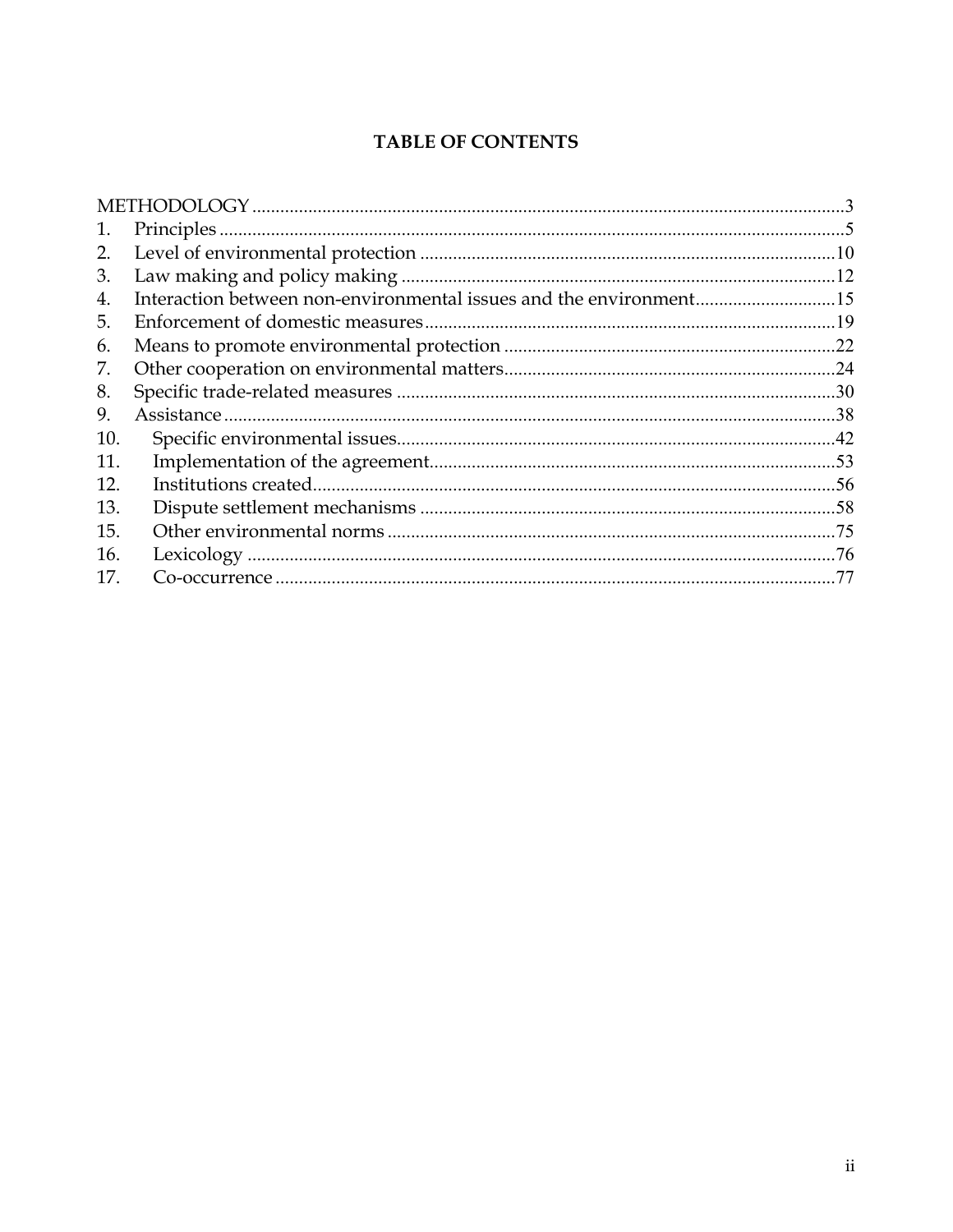### **METHODOLOGY**

### **What count as a "norm"?**

- Except when otherwise expressly indicated in this codebook, a norm does not need to have a high degree of commitment ("must", "shall", "will", etc.). Norms with low degree of commitment ("may", "could", "best efforts", "encourage", "recognize", etc.) are included. A norm can also be an example of a broader measure ("areas of cooperation may include", "such as…").
- A norm can be explicitly limited to a single Party.
- Except when otherwise indicated, a norm can be found in any part of the agreements, including the preamble, annexes, parallel document, footnotes, exchanges of letters, reservations, etc.
- Norms do not include schedule for service liberalization, tariffs categories or tariffs schedules.
- Norms are not mutually exclusive. A single article, or even a single sentence, can qualify for several different norms.
- A single norm can be found in different parts of the same agreement.
- Norms included in regulation, treaties or judicial decision cited in the agreements are excluded, except for exceptions for goods and services
- Norms referring to WTO agreements are only found in section 8. It is considered that references to WTO agreements are only incorporating specific trade-related measures.

### **What count as the "environment"?**

- Except when otherwise indicated in this codebook, all norms are considered as "environmental norms".
- Except when otherwise indicated in this codebook, general norms that implicitly apply to any issuesareas without being explicitly related to the environment are not considered as environmental norms.
- Environmental norms do not need to be exclusively related to the environment. They can also be related to other specific issue-areas.
- Environmental norms can apply in general to any environmental issues or be specific to an environmental issue, including *inter alia* biological diversity, desertification, endangered species, climate changes, ozone layer, acid rain, migratory species, hazardous wastes, pollution and pollutant, wildlife trade and pollution, among others.
- Environmental norms also include norms on "green economy", "sustainable development", "renewable energy", "energy-efficiency", "natural heritage", "conservation of natural resources", the "sustainable use or the sustainable management of natural resources", "illegal forestry" and "illegal fishing".
- For greater certainty, measures on technical barriers to trade adopted for health/life of plant/animals are considered as environmental norms.
- Norms on "public interest", "living standards", "morality", "population growth", "sustained growth", "sustained development of the economy", "fair trade", "traditional knowledge", "rational use of resources", "optimal use of resources" "plant varieties protection" (a form of intellectual property) "improved exploitation of resources", "carriage of live animals", "sanitary and phytosanitary measures", "plant protection products" (pesticides), "efficient use of resources", "efficient exploitation of resources" "social development", "human health" or "corporate social responsibility" alone, without a reference to the environment, are not considered as environmental norms.
- Norms on agriculture, agricultural plant varieties, farming, livestock, aquaculture, pests, forestry, fisheries, water, energy, mining, biofuel, or other natural resources without references to the environment (such as their sustained used, their conservation, or the protection of their habitat) are not considered as environmental norms.
- Sanitary and phytosanitary measures are considered as being primarily related to agricultural and human health issues. Therefore, they are not considered as being environmental if they do not refer to the environment, except when otherwise indicated in this codebook.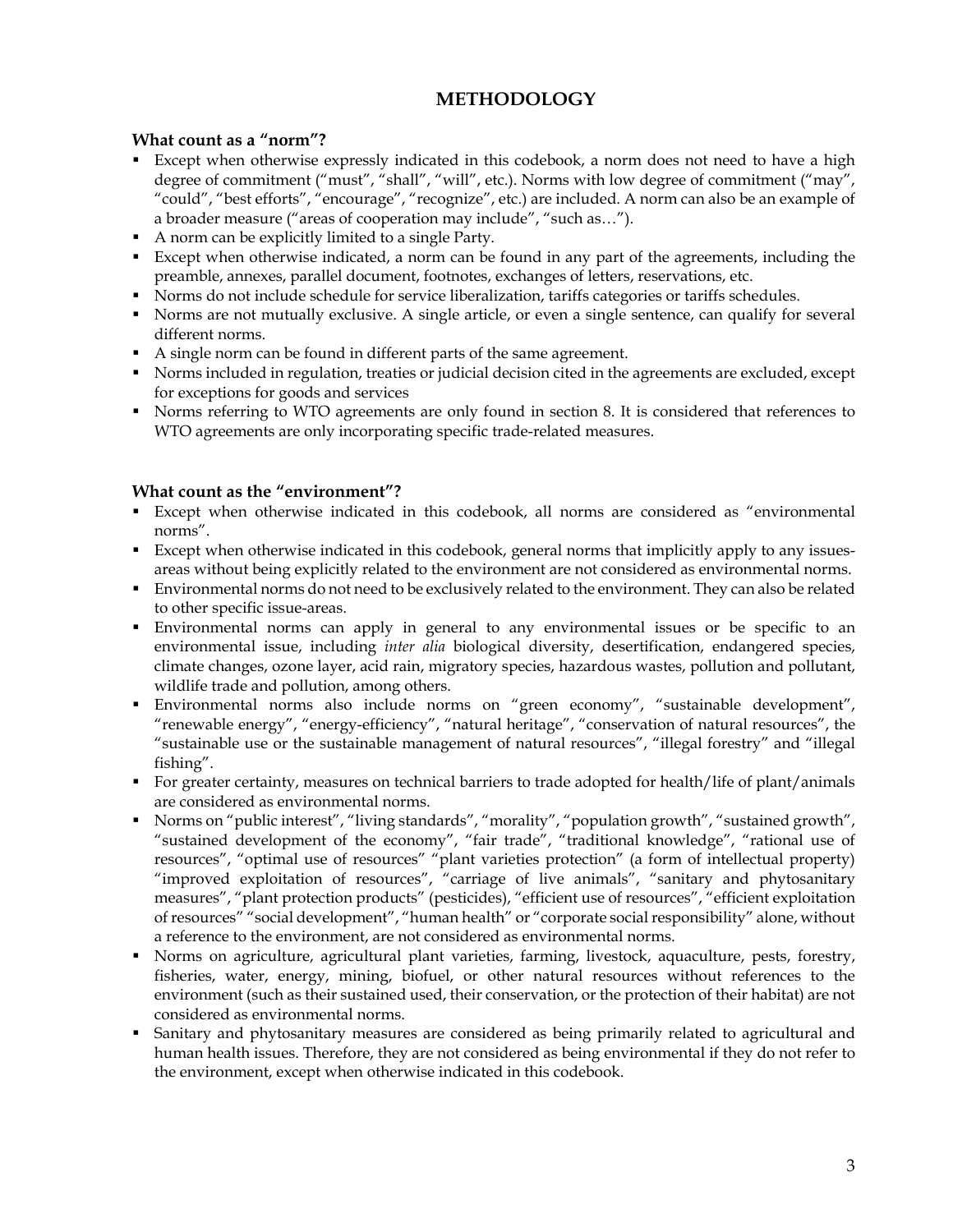- "Human environment" can be considered as related to the environment. However, if it is clear that the objective of the measure is human health rather than environmental protection, it is not considered as an environmental norm.
- Any norm included in a chapter devoted to the environment or a side agreement on the environment is presumed to be related to the environment, unless it is clearly not the case.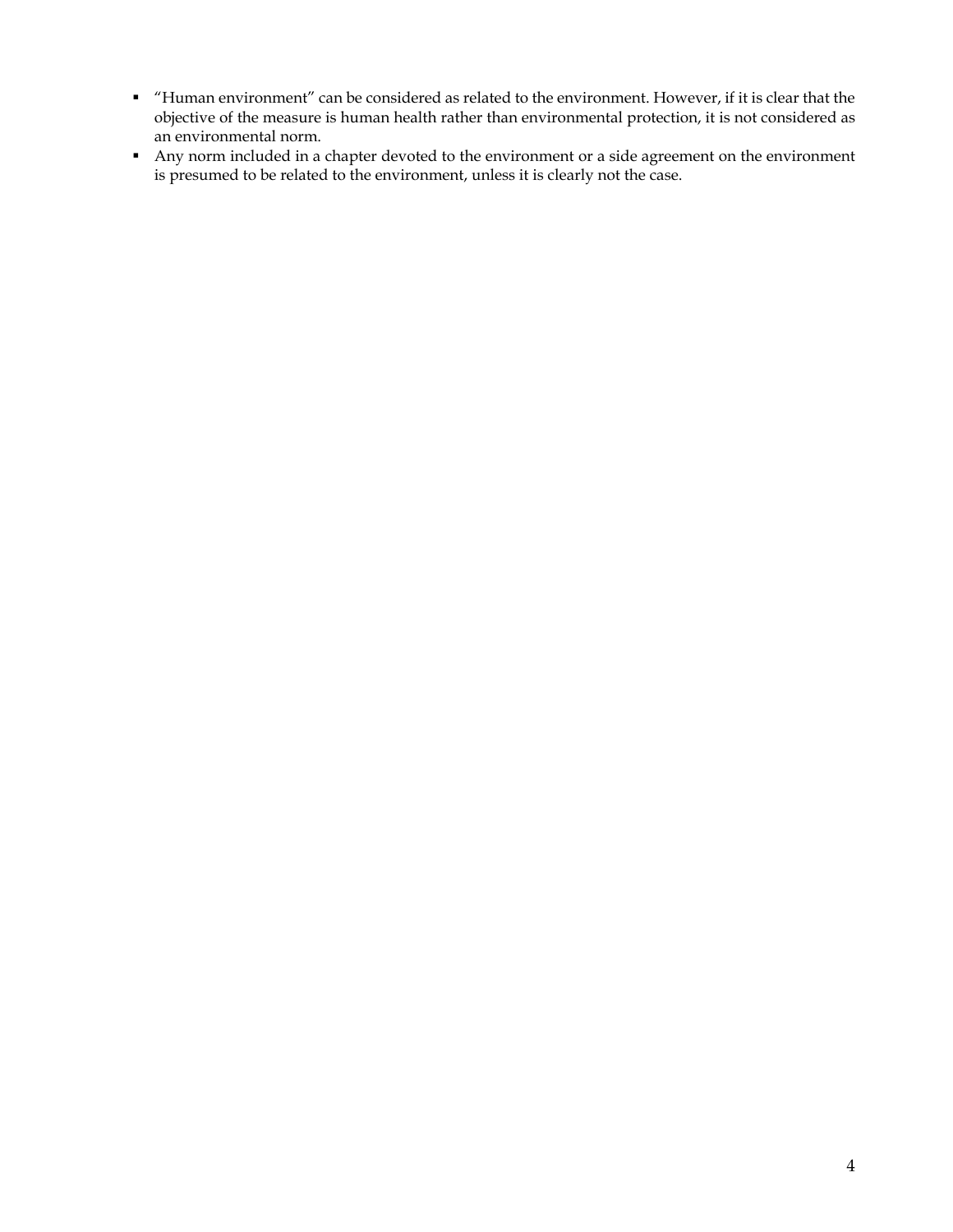### **1. Principles**

### **1.01 Preamble refers to the environment**

- Limited to the preamble of the general/main trade agreement.
- Excludes more specific preambles of chapters or side agreements.
- Includes references to environmental agreements, summit or declarations, such as the Stockholm Declaration of the United Nations Conference on the Human Environment of 1972 or the Rio Declaration on Environment and Development of 1992.

*Australia-Chile Free Trade Agreement, Preamble: "[the Parties], resolved to: […] implement this Agreement in a manner consistent with sustainable development and environmental protection and conservation […]".* 

### **1.02 Common but differentiated responsibilities principle**

- Not necessarily with these exact words.
- Could be on a specific environmental issue, such as climate change.
- Includes two necessary and joint elements. The first concerns the common responsibility of States for the protection of the environment. The second concerns the need to take into account the different circumstances, such as State's contribution to the problem or its ability to prevent, reduce and control the threat.
- Simply acknowledging a development gap between the Parties is not sufficient. See 1.11 for development gap / different capabilities. Excludes the simple acknowledgement of a development gap between the Parties.

*EC-Columbia-Peru, art. 267(4): "4. The Parties reiterate their commitment to address global environmental challenges, in accordance with the principle of common but differentiated responsibilities."* 

### **1.03 Prevention principle**

- The word "prevention" might not be used.
- "Prevention action" does not usually refer to the "preventive principle". However, in the right context, the mention of the "prevention principle" might be sufficient.
- Refers to the responsibility (best efforts) of the State to ensure that activities within its jurisdiction or control do not cause damage to the environment of other States or of areas beyond the limits of its national jurisdiction.
- References to "responsibilities with respect to natural resources" are not sufficient as the risk of damage to the environment of other states is not mentioned.
- As opposed to the precautionary principle (which is about uncertainty, rather than risks). See 1.04 for the precautionary principle.

*EC-Ukraine, art. 292: "The Parties shall ensure that environmental policy shall be based on the […] the principles that preventive action should be taken […]."* 

### **1.04 Precautionary principle**

- Not limited to the terms "precautionary principle" as it might not be used. However, the mention of the "precautionary principle" is sufficient.
- Refers to a duty or the possibility to prevent harm by taking action when there is a lack of scientific certainty. In other words, insufficient scientific evidence shall not be used as a reason for postponing or rejecting measures.
- Calling Parties to take account of scientific information is not sufficient (see 3.1)
- As opposed to the prevention principle (which is about risks rather than uncertainty). See 1.03 for the prevention principle.
- Could be specifically for SPS or TBT measure. As an exception, it is always considered as environmental norm even if the environment is not explicitly mentioned.

*EU-Colombia-Peru (COPE), art. 278.: "[…] where there are threats of serious or irreversible damage, the lack of full scientific certainty should not be used as a reason for postponing protective measures."* 

*Group of Three, art. 14-14 (TBT Chapter) : "4. Cuando la Parte que lleve a cabo una evaluación de riesgo concluya que la evidencia científica u otra información disponible es insuficiente para completar esa*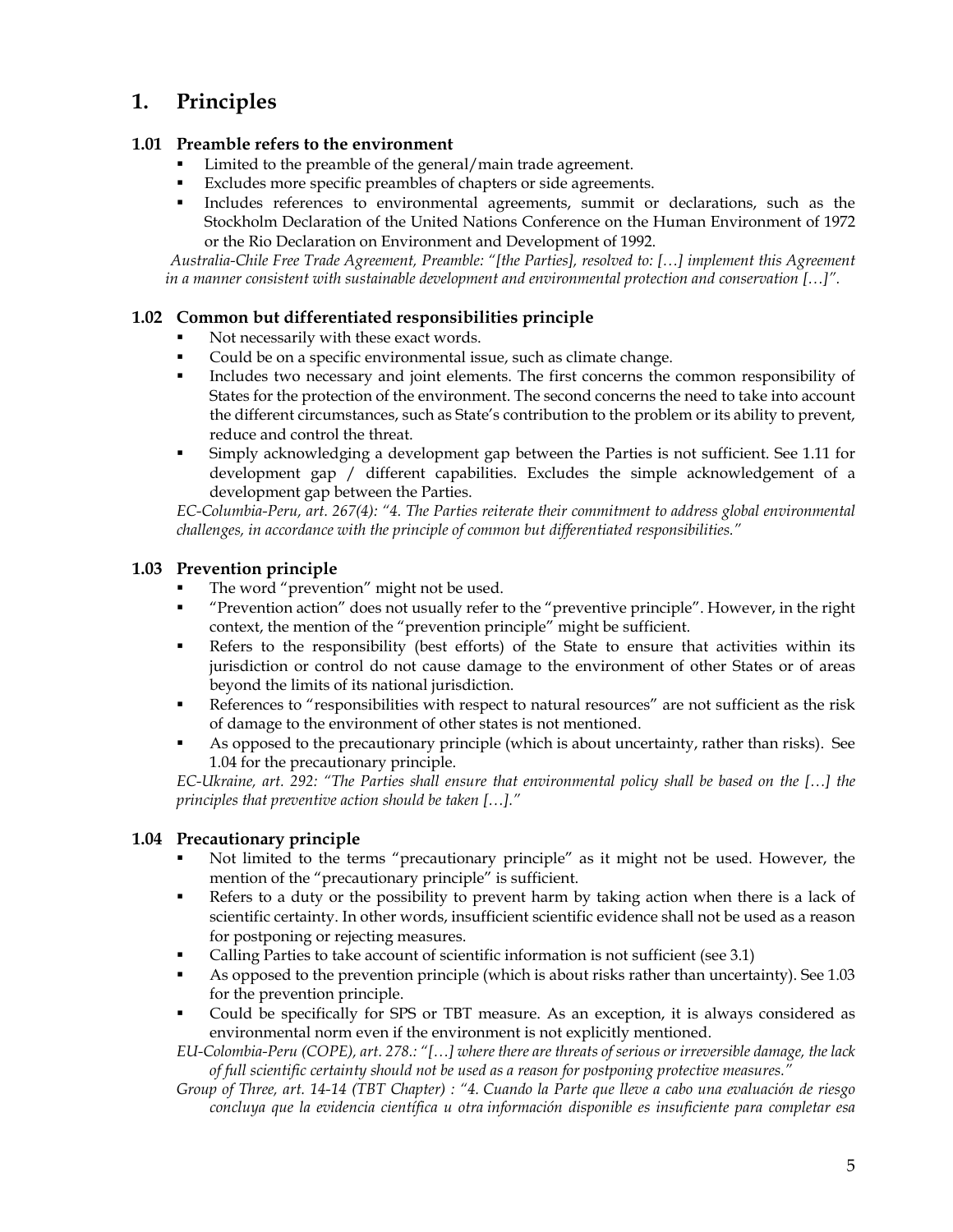*evaluación, podrá adoptar un reglamento técnico de manera provisional fundamentado en la información pertinente disponible."* 

### **1.05 Polluter pays principle**

- Not limited to the terms "polluter pays".
- Could be on a specific environmental issue, such as climate change.
- Refers to the principle according to which the polluter should bear the cost of pollution. In other words, environmental externalities should be internalized.
- Includes mention of extended producer responsibility.

*EC-Ukraine, art. 292: "4. The Parties shall ensure […] that environmental damage should as a priority be rectified at source and that the polluter should pay."* 

### **1.06 Damage rectified at source**

As opposed to the preventive action, which is found at 1.03," preventive action" aims to avoid causing any damage at all, whereas "damage rectified at source" aims to correct whatever damage is caused before it spreads to other areas.

*COMESA, art. 122(6): "Action by the Common Market relating to the environment shall be based on the principles that preventive action should be taken, that environmental damage should as a priority be rectified at source and that the polluter should pay."* 

### **1.07 Sovereignty over natural resources**

- Includes references to GA resolution 1803 of 1962.
- Always considered as an environmental norm even if the environment is not explicitly mentioned.
- Can be direct or indirect, for instance the sovereign right to exploit natural resources.
- Can take the form of a unilateral declaration.
- Excludes the definition of a State's territory.

### **1.07.01 Sovereignty over natural resources in general**

*Colombia-Costa Rica, Annexo II – Lista de Costa Rica : "Costa Rica se reserva el derecho de adoptar o mantener cualquier medida con respecto a los recursos naturales, incluyendo conservación, administración, protección, exploración, extracción y explotación."* 

*Colombia-Panama, art. 9.2(1) : "Las Partes reafirman el derecho soberano de cada una de ellas sobre sus recursos naturales."* 

### **1.07.02 Sovereignty over genetic resources**

 *Canada-Peru, Agreement on the Environment art. 5(3) : "3. The Parties reiterate their sovereign rights over their natural resources and recognize their authority and obligations as established by the Convention on Biological Diversity with respect to access to genetic resources."* 

### **1.07.03 Sovereignty over hydrobiological and fishery resources**

As opposed to the protection of fishery resources. See 10.04.1 instead.

*CARIFORUM EC EPA, Declaration of the CARIFORUM States Relating to Protocol I […]: "The CARIFORUM States […] maintain that following the exercise of their sovereign rights over fishery resources in the waters within their national jurisdiction […], all catches effected in those waters obligatorily landed in the ports of the CARIFORUM States for processing should enjoy originating status."* 

### **1.07.04 Sovereignty over other specific resources**

### **1.08 Regulatory sovereignty**

Means a general statement on sovereignty over environmental regulation.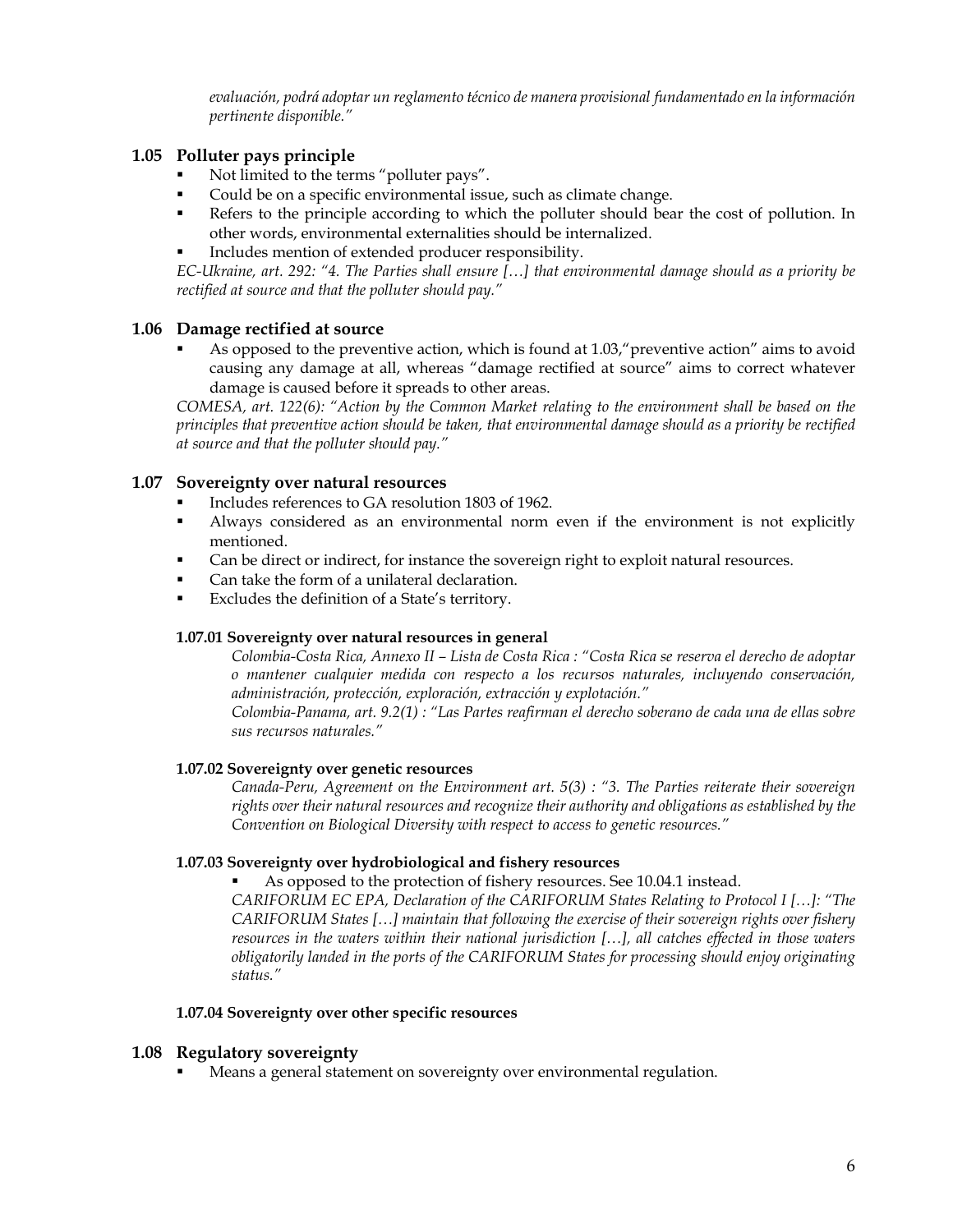- It is a recognition, not an exception. As opposed to the exception allowing Parties to adopt trade restrictive measures.
- Not on specific environmental issues, but can be on a specific trade issue, eg TBT, SPS, etc.
- Includes the recognition of the prerogative for countries to establish their own levels of environmental protection, and to modify their environmental laws and policies accordingly.
- Includes the recognition of state's discretion with respect to prosecutorial and compliance matters and to make decisions regarding the allocation of resources to enforcement or to other environmental matters.
- Excludes reference to states' sovereignty over natural resources. See 1.07 instead.

### **1.08.01 Sovereignty in determining level of protection according to State priorities**

- Includes general or specific trade issue, eg TBT, investment, etc.
- Includes setting a level of protection higher than the required minimum.

*Canada-Chile, Agreement on Environmental Cooperation art. 3: "Recognizing the right of each*  Party to establish its own levels of domestic environmental protection and environmental *development policies and priorities."* 

*Bolivia-Chile, art. 4 : "No obstante cualquier otra disposición de este capítulo, cada Parte podrá fijar el nivel de protección que considere apropiado en la prosecución de sus objetivos legítimos [including environmental protection."* 

### **1.08.02 Sovereignty in the enforcement of environmental measures**

 *Canada-Chile, Agreement on Environmental Coopreation art. 44(1) : "A Party has not failed to "effectively enforce its environmental law" or to comply with Article 5(1) [enforcement obligations] in a particular case where the action or inaction in question by agencies or officials of that Party: (a) reflects a reasonable exercise of their discretion in respect of investigatory, prosecutorial, regulatory or compliance matters; or (b) results from bona fide decisions to allocate resources to enforcement in respect of other environmental matters determined to have higher priorities;"* 

### **1.08.03 Sovereignty or independence of national tribunals in the application of environmental measures**

 *CAFTA, art. 17.3(6): "For greater certainty, nothing in this Chapter shall be construed to call for the examination under this Agreement of whether a Party's judicial, quasi-judicial, or administrative tribunals have appropriately applied that Party's environmental laws."* 

### **1.08.04 Other norms on regulatory sovereignty**

### **1.09 Extraterritorial jurisdiction limit**

### **1.09.01 No extraterritorial enforcement activities**

 *Canada-Chile, Agreement on Environmental Cooperation art. 37: "Nothing in this Agreement shall be construed to empower a Party's authorities to undertake environmental law enforcement activities in the territory of the other Party."* 

### **1.09.02 No right of action under a Party's domestic law**

 *Canada-Chile, Agreement on Environmental Cooperation art. 38 : "No Party may provide for a right of action under its law against the other Party on the ground that the other Party has acted in a manner inconsistent with this Agreement."* 

### **1.10 Contribution of environnement to trade or development (Causal belief)**

- General causal claim on the contribution of environmental protection for trade, economic growth, or economic development.
- Includes statements that the protection of the environment and trade are mutually supportive, liberalization, growth, or economic development, or that trade and environmental agreements ARE mutually supportive.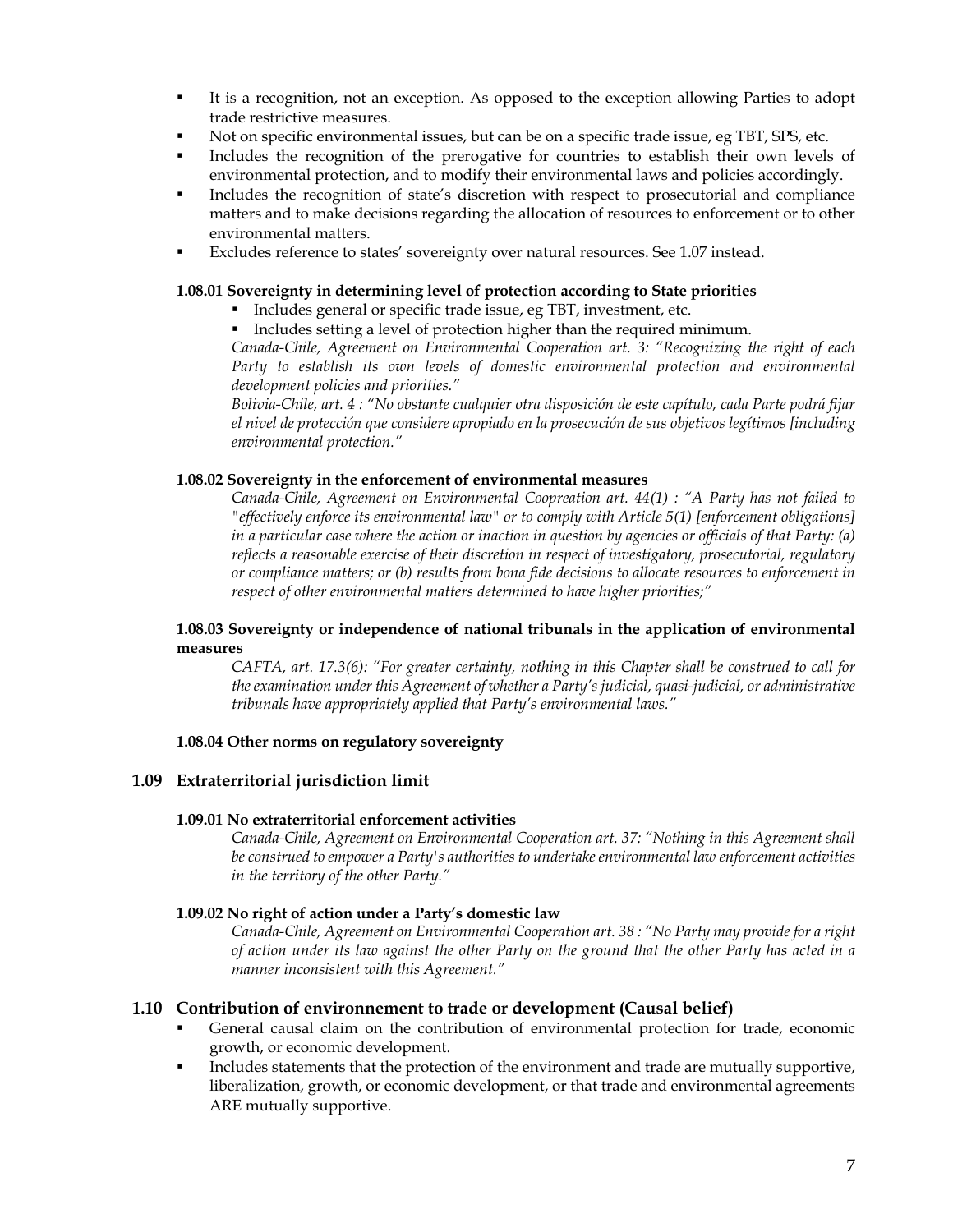- Includes only causal claims (is, are…), not normative claims (should, could, must,…). For greater clarity, a claim that trade and environmental policies SHOULD be mutually supportive is found at 4.02.
- Excludes statements that the protection of the environment *should* constitute a central component of growth, trade or development (see 4.02), as this is a normative claim rather than the expression of a causal belief.
- Includes acknowledgment that trade and environment *already* affect one another. If action from a Party is required, it generally goes beyond a simple recognition and is found in 4.02. For instance, "reinforce the mutual supportiveness", "ensure that the policies are mutually supportive" or "promote sustainable development through mutually supportive policies".
- Includes statements specifying that the protection of the environment is a condition for growth, trade, liberalization or economic development.
- Excludes statements that the protection of the environment is a condition for *sustainable*  development or that it is important to achieve *sustainable* development, if no specific mention is made of economic development, as it is tautological.

*EC-Korea, art. 13.1 (2): "The Parties recognise that economic development, social development and environmental protection are interdependent and mutually reinforcing components of sustainable development. […]."* 

*Lomé IV, art. 6(2) : "The Contracting Parties recognize that priority must be given to environmental protection and the conservation of natural resources, which are essential conditions for sustainable and balanced development from both the economic and human viewpoints."* 

*Japan-Brunei, Preamble: "Parties are "Recognizing that economic development, social development and environmental protection are interdependent and mutually reinforcing components of sustainable development […]"* 

### **1.10.01 Environmental protection as a precondition for trade or development**

 Includes statements referring to the fact that environmental protection is essential for trade. *Lomé IV, art. 6: " With a view to attaining more balance and self-reliant economic development in the ACP States, special efforts shall be made under this Convention to promote rural development, food security for the people, rational management of natural resources, and the preservation, revival and strengthening of agricultural production potential in the ACP States. 2. The Contracting Parties recognize that priority must be given to environmental protection and the conservation of natural resources, which are essential conditions for sustainable and balanced development from both the economic and human viewpoints."* 

### **1.10.02 Reference to mutual supportiveness between environment and trade or development**

• Refers to the acknowledgement from the parties that trade and environmental protection are mutually supportive.

*Canada-Peru, art. 1701(2): "The Parties recognize the mutual supportiveness between trade and environment policies and the need to implement this Agreement in a manner consistent with environmental protection and conservation and the sustainable use of their resources."* 

### **1.11 Recognition of a development gap or of different capabilities**

- Recognition of the development gap or developing countries "special needs" on matters related to the environment (other than common but differentiated responsibilities).
- For specific or general environmental issues.

*CARIFORUM EC EPA, art. 183.4: "The Parties reaffirm their commitment to promoting the development of international trade in such a way as to ensure sustainable and sound management of the environment, […] with due regard to their respective level of development."* 

*Central American Free Trade Agreement, annex 17.9(2): "The Parties expect that the ECA will enhance their cooperative relationship, noting the existence of differences in the Parties' respective natural endowments, climatic and geographical conditions, and economic, technological, and infrastructure capabilities."*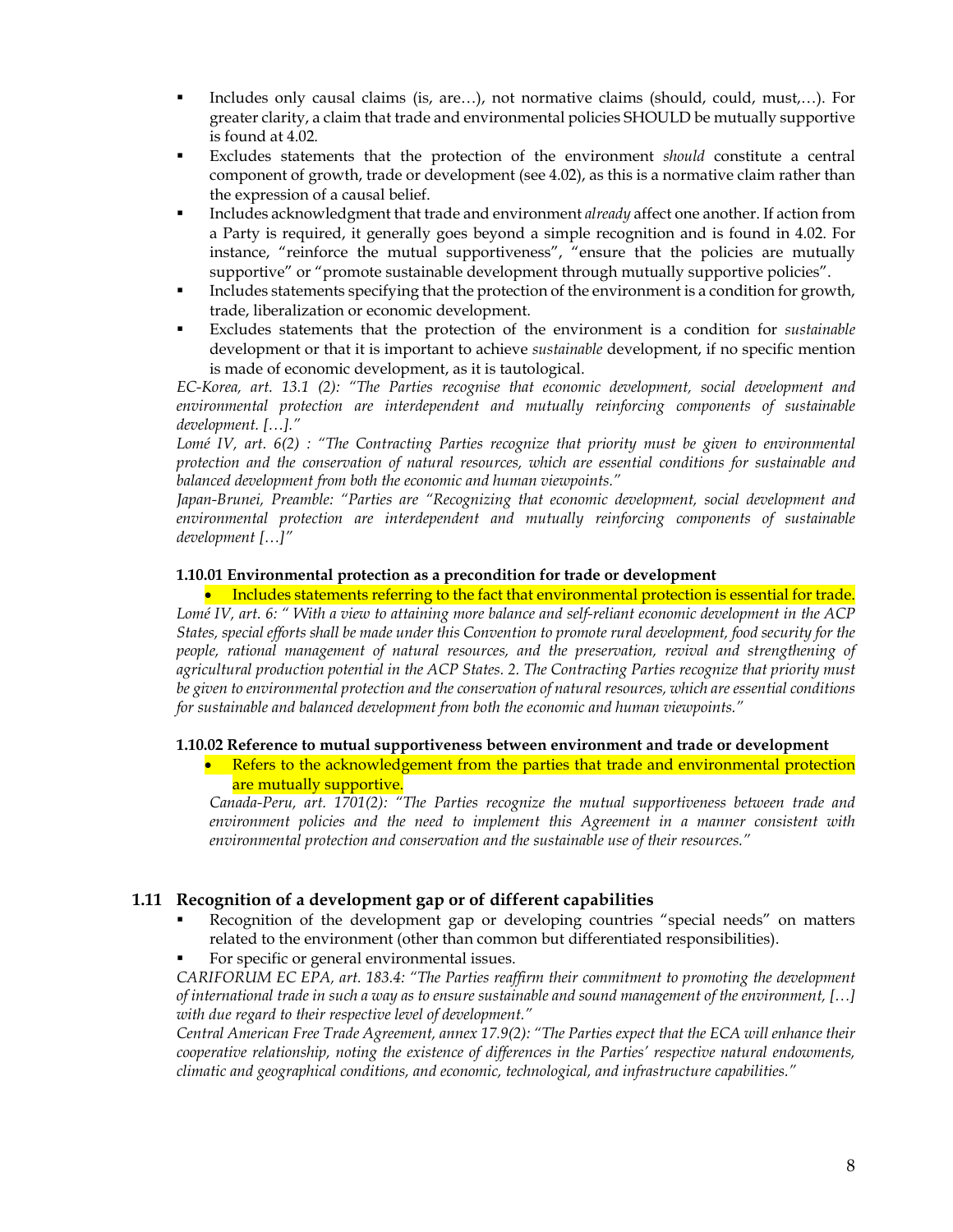### **1.12 Cost-benefit analysis**

**Includes taking into account costs and benefits when designing environmental measures.**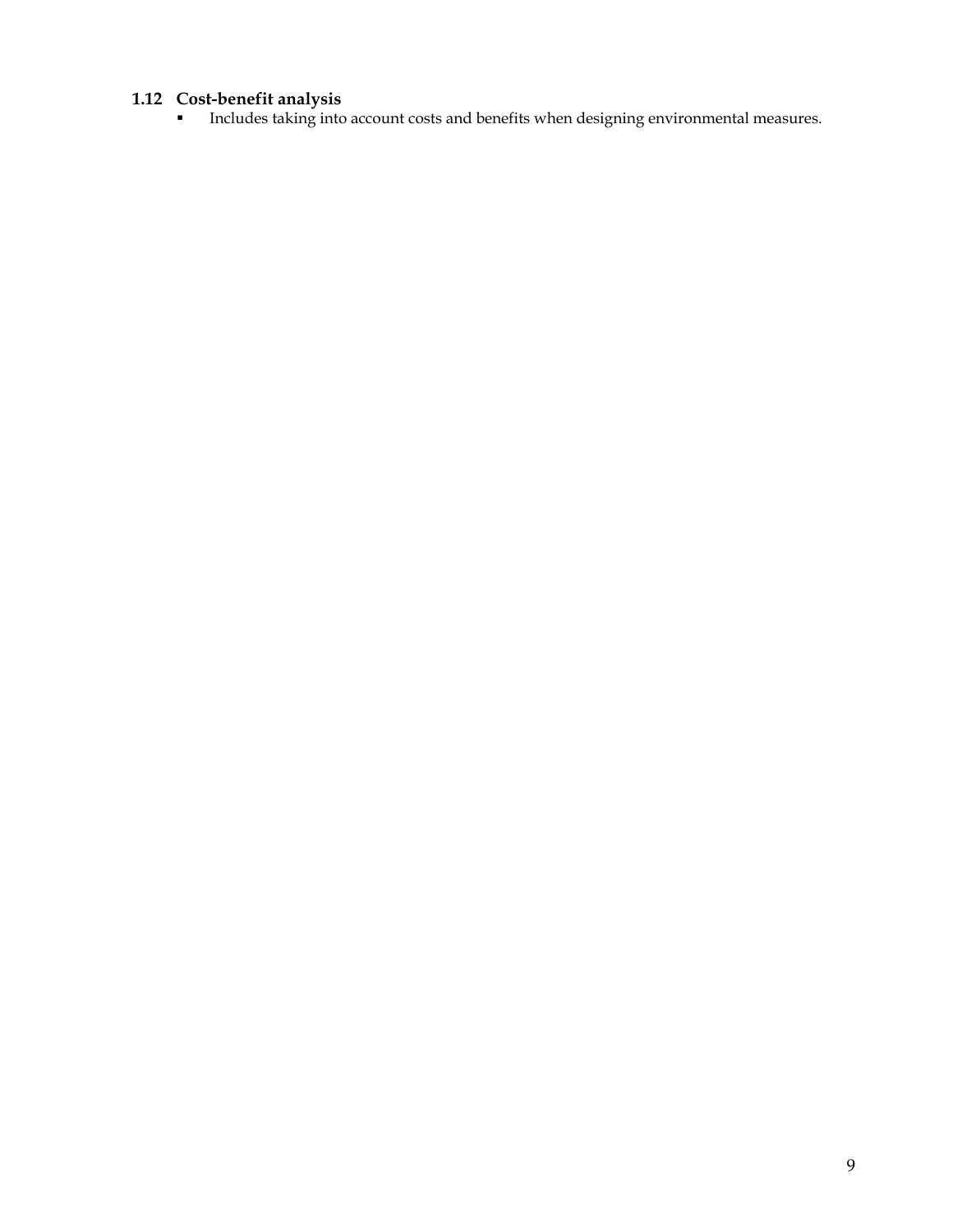### **2. Level of environmental protection**

 This section concerns laws, standards, policies, decrees or any other rules adopted domestically by public authorities.

 Public authorities includes international regulatory authorities such as the EU and the Andean Community that can adopt regulations directly applicable at the domestic level.

This section includes only norms applying in general to the environment. Not to specific environmental issue such as desertification, biodiversity, climate change, etc.

### **2.01 Maintain, or not to lower, level of protection**

- This norm concerns the level of protection, not law enforcement. "Derogating to" or "waiving" measures are considered as being related to enforcement. See 5.01.
- As opposed to the prohibition to use environment measures as disguised restrictions to trade See 2.04.

### **2.01.01 Inappropriate to encourage trade by relaxing environmental measures**

Can include investment but should not be specific to it.

*Canada-Colombia, art. 1702 : "Neither Party shall encourage trade or investment by weakening or reducing the levels of protection afforded in their respective environmental laws."* 

*Canada-Jordan, Agreement on the Environment Preamble : "RECOGNIZING that it is inappropriate to relax environmental laws in order to encourage trade."* 

### **2.01.02 Inappropriate to encourage investment by relaxing environmental measures**

Can include trade but should not be specific to it.

*CARIFORUM EC EPA, art. 73: "The EC Party and the Signatory CARIFORUM States shall ensure that foreign direct investment is not encouraged by lowering domestic environmental […] standards."* 

### **2.01.03 Maintain existing level of environmental protection**

 *Central America-EC, art. 2 : "the objectives of this Agreement are to: (g) at least maintain […] the level of […] environmental standards."* 

### **2.02 Increased level of protection**

- Excludes a mere recognition of the importance of strengthening Parties' capacity to protect the environment, as this capacity might not be related to environmental measures.
- Does not necessarily require higher protection ; "high levels" is sufficient.
- Does require "high" or "higher" to be defined.

### **2.02.01 Laws and regulations should provide for high levels of environmental protection**

 *Canada-Jordan, art. 10-1 : "The Parties recognize […] the need to implement this agreement in a manner consistent with high levels of environmental protection and conservation." New Zealand-Thailand, Arrangement on Environment, Section 1(1) : "The Participants reaffirm their […] commitments, as global citizens, to high levels of environmental protection."* 

### **2.02.02 Commitment to enhance, strengthen, improve levels of environmental protection**

 *Canada-Chile, Agreement on Environmental Cooperation Preamble : "Reconfirming the importance of the environmental goals and objectives of the CCFTA, including enhanced levels of environmental protection."* 

 *Canada-Jordan, Agreement on the Environment Preable : "ENHANCE AND ENFORCE environmental laws and regulations, and to strengthen cooperation on environmental matters;"* 

### **2.03 Definition of environmental law, environmental governance, etc.**

- Includes definition of environmental measures.
- Does not include definitions of the environment itself.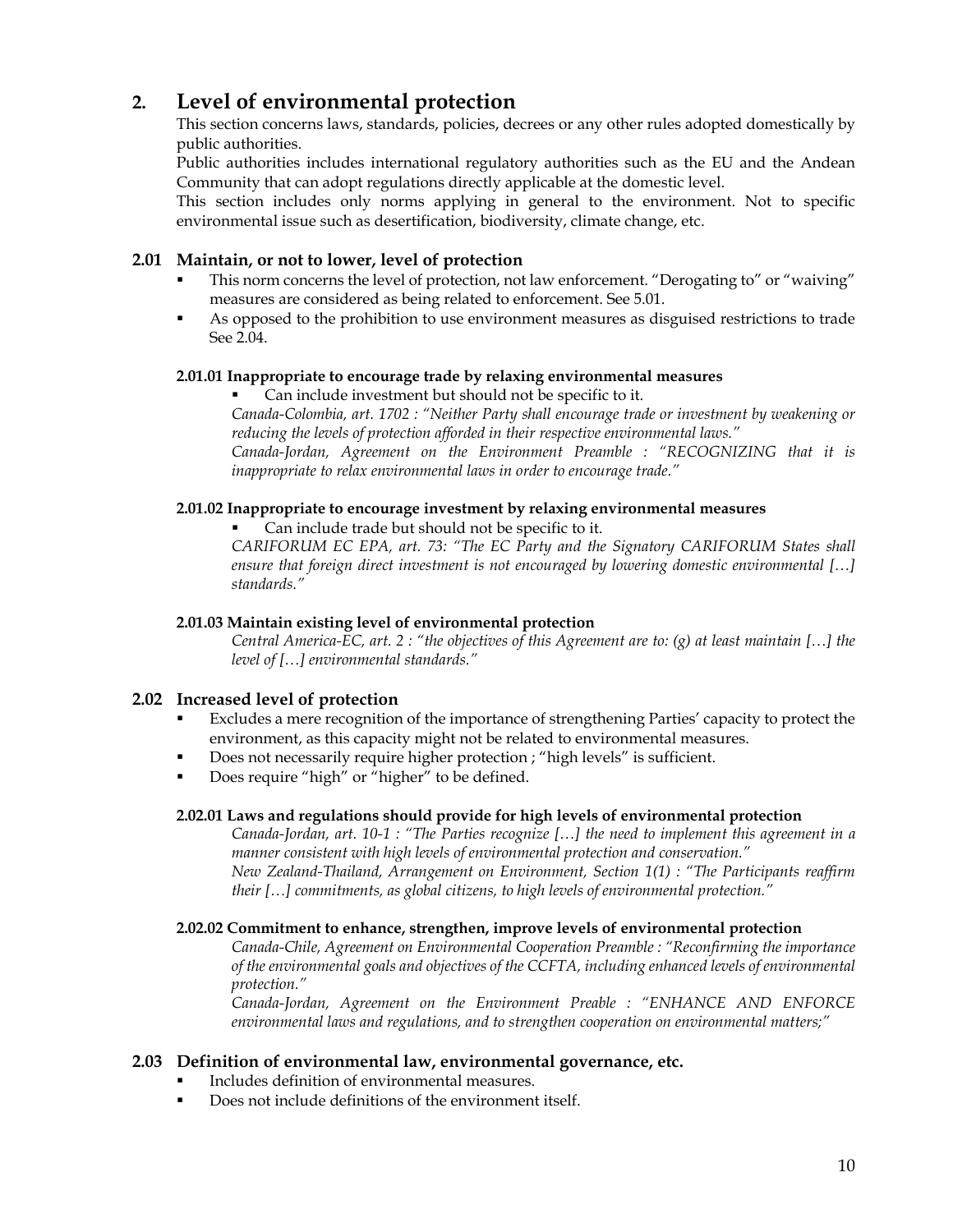*Canada-Korea, art. 17.17: "Environmental law means any law, statutory or regulatory provision, or other legally binding measure, of a Party, the primary purpose of which is the protection of the environment, or the prevention of a danger to human life or health, through: (a) the prevention, abatement, or control of the release, discharge, or emission of pollutants or environmental contaminants; (b) the management of chemicals and waste and the dissemination of information related thereto; or (c) the conservation and protection of wild flora or wild fauna, including endangered species, their habitat, and protected natural areas, but does not include any measure directly related to worker health and safety, nor a measure the primary purpose of which is managing the commercial harvest or exploitation, or subsistence or aboriginal harvesting, of natural resources."* 

### **2.04 Not for protectionist purposes**

- Protectionist measures could involve higher level of environmental protection. Therefore, as opposed to 2.01 that is strictly about not lowering level of protection.
- Includes prohibition to adopt environmental measures that are discriminatory or unnecessary.
- Only includes environmental measures that specifically have a negative or adverse effect on trade. The sole acknowledgment that environmental measures *may* impact trade in an unspecified manner can be found in 15.
- As opposed to the exceptions in section 8. Norms in 2.04 are not exceptions. If the sentence on protectionist, discriminatory or unnecessary measure is immediately followed by a sentence allowing trade restriction for environmental purposes, then it is considered as an exception and are not found in this section.
- Excludes GATT chapeau and similar wordings.

*Agadir, art. 20: "All of the goods traded between the Member States must comply with […] laws […] for the protection of the environment, of the Member States but it is not allowable to use these measures as noncustoms obstacles for commercial trade between the Member States."* 

*Chile-Hong Kong, art. 14.2: 4. "The Parties agree that it is inappropriate to set […] their environmental laws, regulations, policies and practices for trade protectionist purposes."* 

*Algeria-Tunisia, art. 17 : « Toutes les marchandises et produits échangés entre les deux pays sont soumis aux […] lois relatives à […] la protection de l'environnement en vigueur dans les deux pays. Ces lois et mesures ne peuvent être utilisées indirectement comme restrictions et obstacles indirects limitant les échanges commerciaux entre les deux pays.»*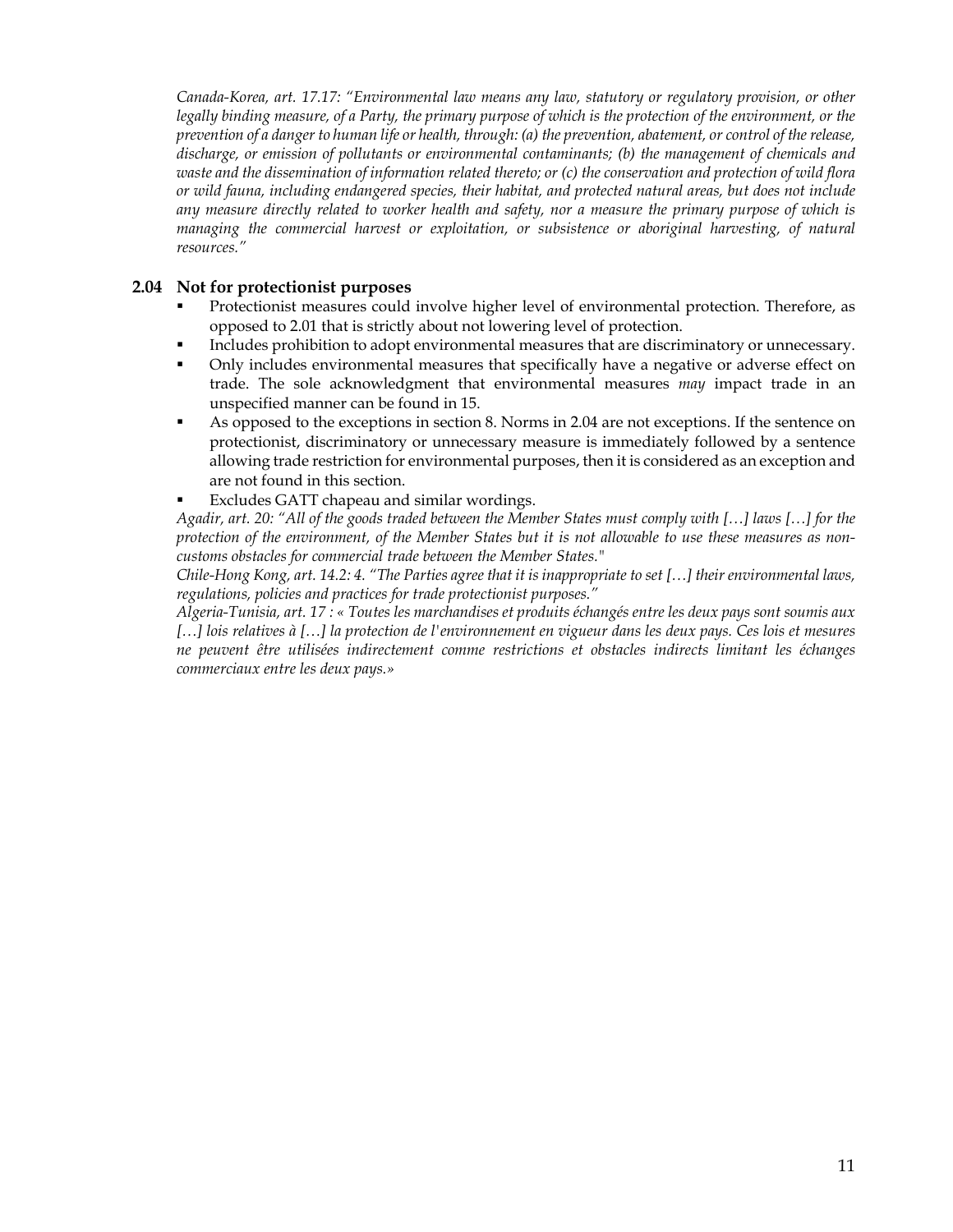### **3. Law making and policy making**

 This section concerns laws, standards, policies, decrees or any other rules adopted domestically by public authorities.

 Public authorities includes international regulatory authorities such as the EU and the Andean Community that can adopt regulations directly applicable at the domestic level.

 This section includes only norms applying in general to the environment. Not to specific environmental issue such as desertification, biodiversity, climate change, etc.

Policymaking includes environmental assessment.

 As a reminder, measures dealing in general with any issue related to the trade agreement are excluded, unless the environment is explicitly mentioned as one their subject-matter.

### **3.01 Scientific knowledge when designing environmental measures or assessment**

- Not to be confused with the precautionary principle. See 1.04.
- Does not include SPS norms since it is specific. TBT measures are however included.

### **3.01.01 Scientific knowledge when designing environmental measures**

 Refers to the Parties' obligation to use scientific knowledge or data when designing, preparing, adopting or implementing environmental measures.

*Economic Community of Central African States, art. 51 "Member States shall: b) ensure the proper application of science and technology to […] the conservation of the environment;"* 

*EC-Korea, art. 13.8: "The Parties recognize the importance, when preparing and implementing measures aimed at protecting the environment and social conditions that affect trade between the*  Parties, of taking account of scientific and technical information, and relevant international *standards, guidelines or recommendations."* 

*CETA, art. X.08: "Each Party shall, when preparing and implementing measures aimed at environmental protection which may affect trade or investment between the Parties, take account of relevant scientific and technical information and related international standards, guidelines or recommendations if they exist."* 

### **3.01.02 Scientific knowledge when making environmental risk assessment**

- As opposed to TBT exceptions, see 8.02 instead.
- The Parties' right to conduct risk assessment is found at 8.02.01.
- The obligation to take account of the environment in the adoption of SPS measure is found at 8.10.
- References to international standards, guidelines, recommendations, etc. are also found at 14.07.

*Central America-Chile, art. 9.05: "En la búsqueda de sus objetivos legítimos, cada Parte llevará a cabo evaluaciones del riesgo, y al hacerlo, tomará en consideración: (b) la evidencia científica o la información técnica disponibles;"* 

*Panama-Taiwan, art. 9.05: " In pursuing its legitimate objectives, each Party conducting risk assessments shall take into account: (b) available scientific evidence or technical information;"* 

### **3.02 Public participation in the adoption of environmental measures or assessment**

- Refers to the participation of the public, groups, NGO, citizens or stakeholders in the adoption of any environmental measures by their own government.
- Participation can take various form, such as the submissions of documents or comments. The obligation to hold public consultation is also included.
- This norm is about the adoption of domestic environmental measures, or environmental measures that affect trade between Parties. It excludes provisions concerning strictly the enforcement of measures (see section 5) or the implementation of the agreement (see section 11).
- It is not sufficient to have a "transparent" process, as the public might not necessary be able to participate.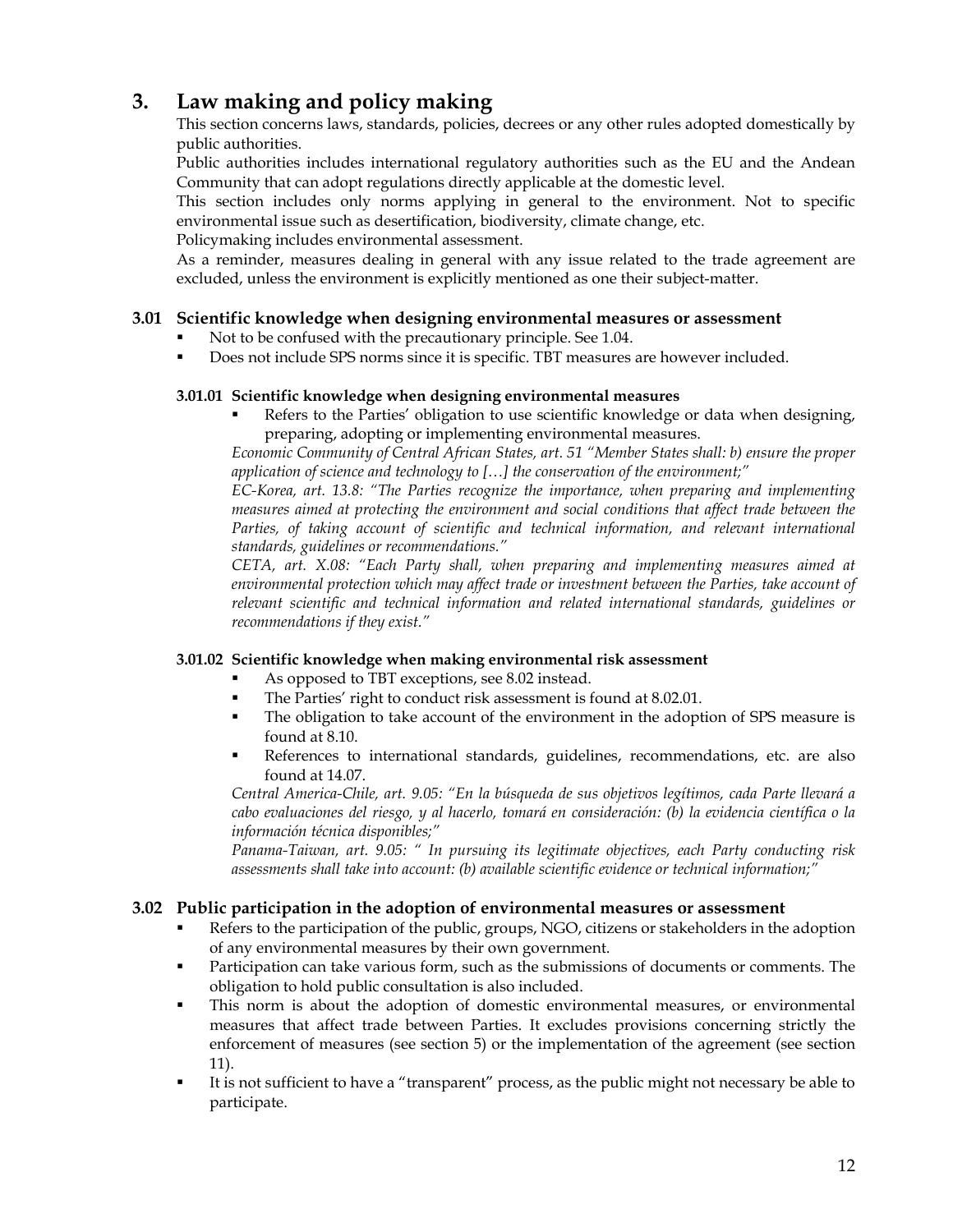#### **3.02.01 Public participation in the adoption of environmental measures**

*CETA, art. X.7:"Each Party […] shall encourage public debate with and among non-State actors as regards the development and definition of policies that may lead to the adoption by public authorities of environmental laws and regulations."* 

*Korea-EC, art. 13.9: "The Parties, in accordance with their respective domestic laws, agree to develop, introduce and implement any measures aimed at protecting the environment and labour conditions that affect trade between the Parties in a transparent manner, with due notice and public consultation, and with appropriate and timely communication to and consultation of nonstate actors including the private sector."* 

### **3.02.02 Public participation in environmental impact assessment**

 Environmental impact assessment refers to the State's obligation to evaluate the impact of any projects on the environment.

*Canada-Jordan, art. 166(2): "Each Party shall ensure that its environmental assessment procedures provide for the disclosure of information to the public concerning proposed projects subject to assessment and, in accordance with its law, shall allow for public participation in such procedures."* 

### **3.03 Publication of environmental measures**

Includes norms specifying exactly what must be published.

### **3.03.01 Publication of environmental laws, regulations and administrative rulings**

 *Canada-Costa Rica, art. 4: "Each Party shall ensure that its laws, regulations and administrative rulings of general application respecting any matter covered by this Agreement are promptly published or otherwise made available in such a manner as to enable interested persons and the other Party to become acquainted with them. To the extent possible, each Party shall publish in advance any such law or regulation that it proposes to adopt so as to enable those interested to provide comments."* 

### **3.03.02 Identification of measures, restrictions or prohibitions in terms of tariff**

*Costa-Rica-Mexico, art. 3-13: "5. Cada Parte identificará en términos de las fracciones arancelarias y de la nomenclatura que les corresponda conforme a sus tarifas respectivas, las medidas, restricciones o prohibiciones a la importación o exportación de bienes por razones de seguridad nacional, salud pública, preservación de la flora o fauna, del medio ambiente, sanidad fitopecuaria, normas, etiquetas, compromisos internacionales, requerimientos de orden público o cualquier otras regulaciones."* 

### **3.04 Commitment to monitor the state of the environment**

- Includes the obligation of each Party to prepare or publish a report on the state of the environment (in general, not for specific issue-areas).
- Joint research, joint studies or other joint work of the Party on the state of the environment are found in 7.02.01.

*Canada-Chile Agreement on Environmental Cooperation, art. 2: "Each Party shall, with respect to its territory: (a) periodically prepare and make publicly available reports on the state of the environment" NAFTA, art. 2: "Each Party shall, with respect to its territory: (a) periodically prepare and make publicly available reports on the state of the environment"* 

### **3.05 Requirement to conduct environmental assessment**

- Related to the environmental assessment of projects or regulations.
- Excludes environmental impact assessment of the agreement. See 11.04.
- Excludes joint environmental assessment. See 7.02.04.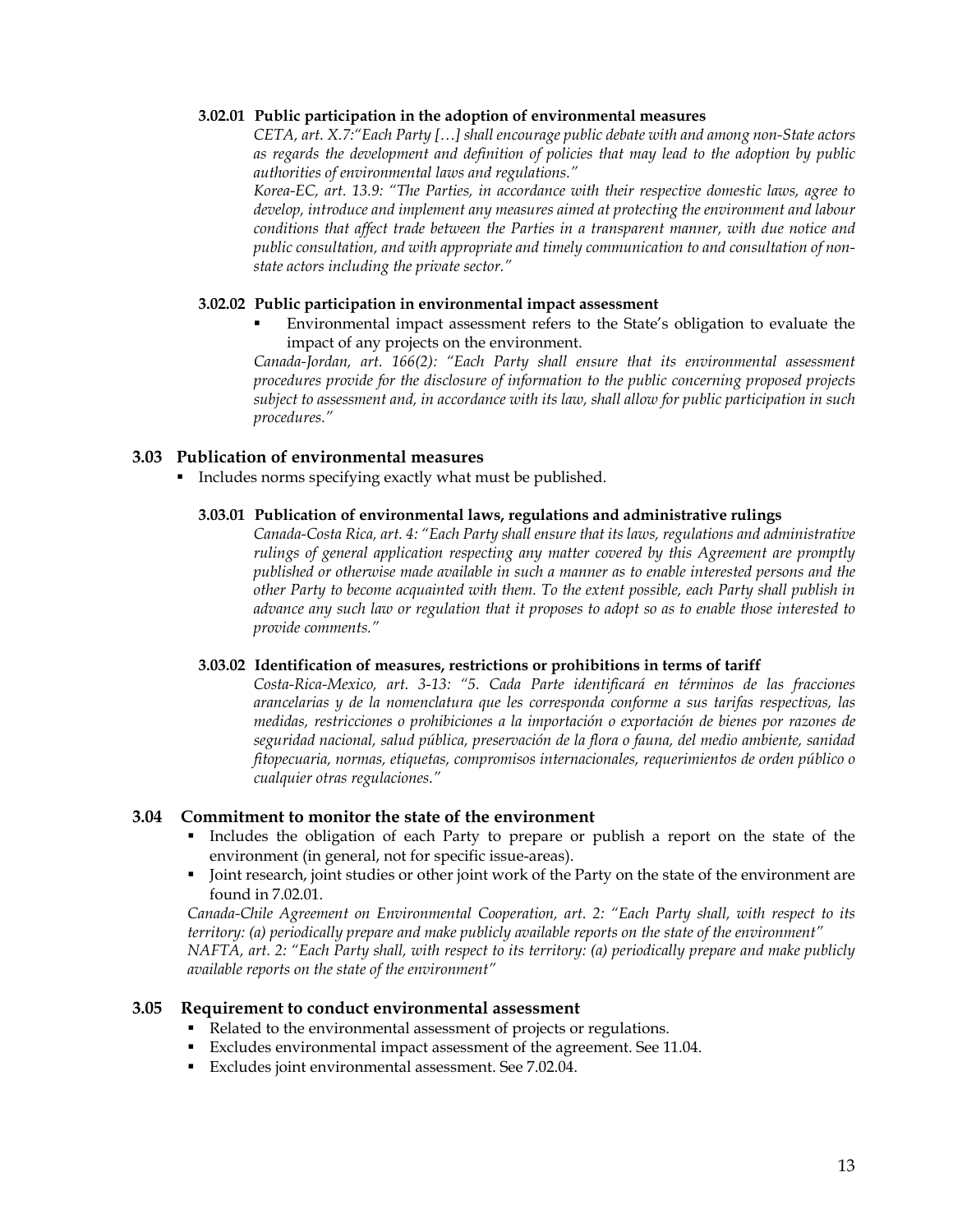*Canada-Panama Agreement on the Environment, art. 6(1): "Each Party shall ensure that it maintains appropriate procedures for assessing the environmental impact of proposed projects which may cause significant adverse effects on the environment with a view to avoiding or minimizing such adverse effects."* 

### **3.06 Commitment to invest in environmental research and science**

- Excluded if specific to an environmental issue-area.
- Includes references that the Parties should strengthen their capacity to protect the environment, and their capacity to assess environmental degradation.
- As opposed to 9.01 where capacity building refers to an unidirectional transfers of expertise or knowledge from one (generally) privileged country (usually a developed country) or organization to a disadvantaged country (usually a developing country) or its nationals (including scientists and NGOs). Here a state is investing is own environmental capacity.

*COMESA, art. 124: "For the purposes of paragraph 1 of this Article, the Member States undertake to: (b) develop capabilities for the assessment of all forms of environmental degradation and pollution and the formulation of regional solutions"* 

### **3.07 Establish or support national standards bodies**

**Includes environmental standards.** 

*COMESA, art. 112: "The Member States, […], agree to: (b) establish within their territories, national standards bodies, and develop their technical capacities so as to enable them to adequately carry out standardisation and quality assurance activities at the national level and to co-operate with other Member States."*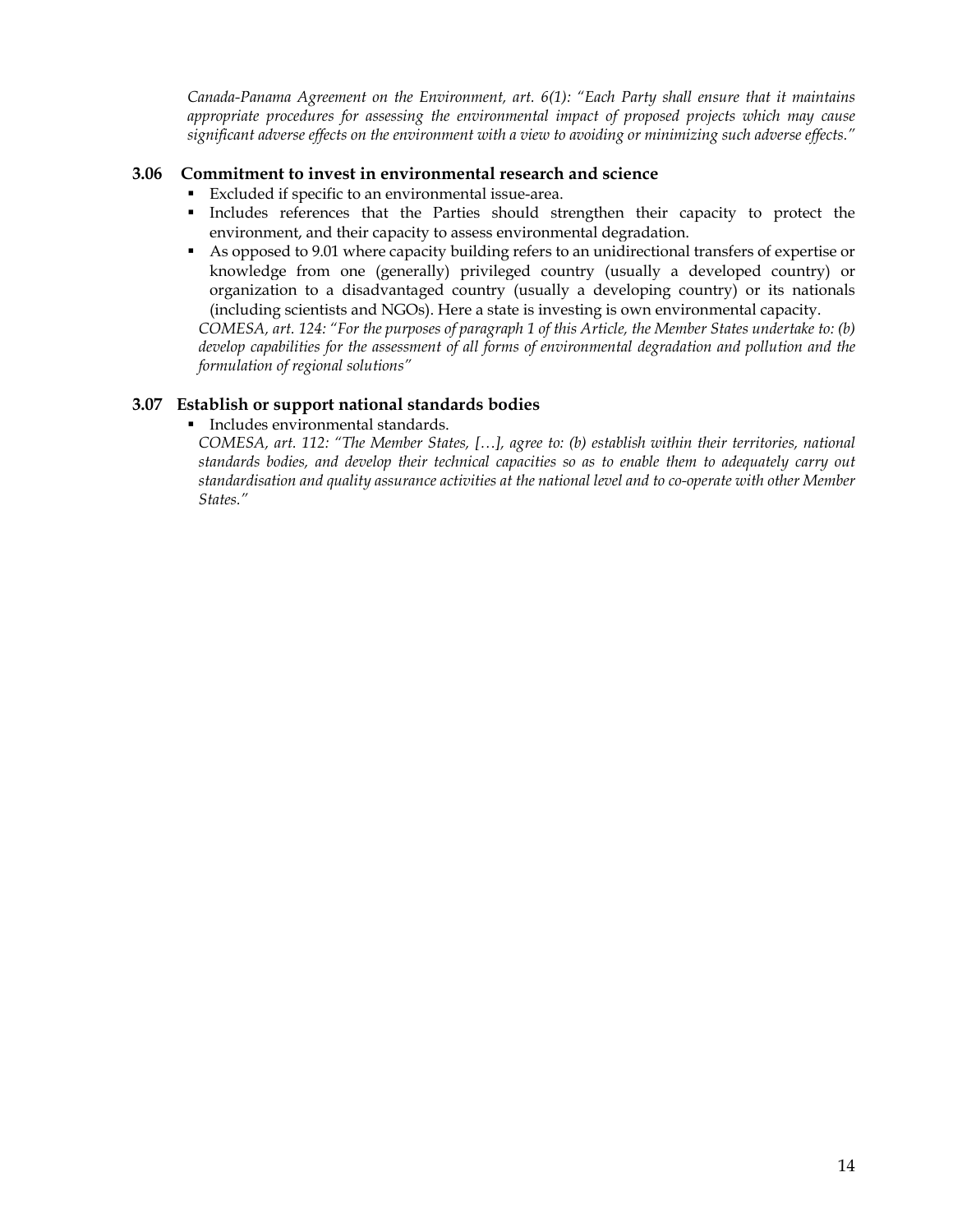### **4. Interaction between non-environmental issues and the environment**

 This section concerns policies, laws, standards, policies, decrees or any other rules or measures adopted by public authorities, individually or cooperatively, including via an intergovernmental regulatory organization (such as the EU and the Andean community).

 It excludes coherence between international treaties, or between an international treaty and a State's action (see 14 instead).

 Norms ask Parties to take into account the protection of environment when designing or adopting non-environmental measures. In other words, it is a commitment to "mainstream" environmental protection. As opposed to section 10, which directly involves environmental issues.

 Includes commitments to avoid non-environmental measures that have adverse impacts on the effectiveness of environmental measures.

### **4.01 Coherence in general**

- This norm can only be implicitly related to the environment.
- Norms that specifically refer to coherence between trade or investment and the environment are found in 4.02.
- Includes coherence with economic activities or cooperation, as it is broader than just trade.
- Includes references to more precise sectors if those sectors are not explicitly named, e.g. "mainstreaming environmental concerns into sector policies".

*Lomé IV, art. 35: "The Parties agree to give priority in their activities to: - […]-a trans-sectoral approach that takes into account not only the direct but also the indirect consequences of the operations undertaken."* 

*Albania- EC SAA, art. 86(2)2: "Policies and other measures shall be designed to bring about sustainable economic and social development of Albania. These policies should ensure that environmental considerations are also fully incorporated from the outset and that they are linked to the requirements of harmonious social development."* 

### **4.02 Coherence with domestic trade and/or investment policies**

- As opposed to the expression of causal believe that trade and environment are mutually supportive. See 1.10 instead. Rather, this norm is a normative commitment (even weak) to design trade policies that are supportive with environmental protection.
- The provision should specifically and clearly refer to trade, investment or a direct synonym, eg commerce. Vague mentions of economic cooperation that can go beyond trade are found in 4.01.

*CARIFORUM-EC, art. 188: "1. The Parties and the Signatory CARIFORUM States commit to not adopting or applying […] national trade or investment-related legislation or other related administrative measures as the case may be in a way which has the effect of frustrating measures intended to benefit, protect or conserve the environment or natural resources […]".* 

*Chile-Colombia, art. 18.1: "Los objetivos de este Capitulo son contribuir a las esfuerzos de las Partes para asegurar que las politicas comerciales y ambientales se apoyen mutuamente."* 

*Central America-EC, art. 284 : "The Parties reaffirm their commitment to promoting the development of international trade in such a way as to contribute to the objective of sustainable development and to ensuring that this objective is integrated and reflected at every level of their trade relationship."* 

### **4.03 Interaction between energy policies and the environment**

- Excludes norms on renewable energy. See 10.14 instead.
- As opposed to 10.14, 4.03 is for taking environmental concerns into account when designing energy policies in general, whereas 10.14 is for producing green or renewable energy specifically.

*Brunei-Japan, art. 93: "Each Party shall endeavour to minimise, […] harmful environmental impacts of all activities related to energy in its Area. [...] Each Party shall (a) take account of environmental considerations throughout the process of formulation and implementation of its policy on energy."* 

*Lomé IV, art. 16: "Cooperation shall be aimed at encouraging improved exploitation of energy and mining resources by taking account of the energy component in the development of the different economic and social*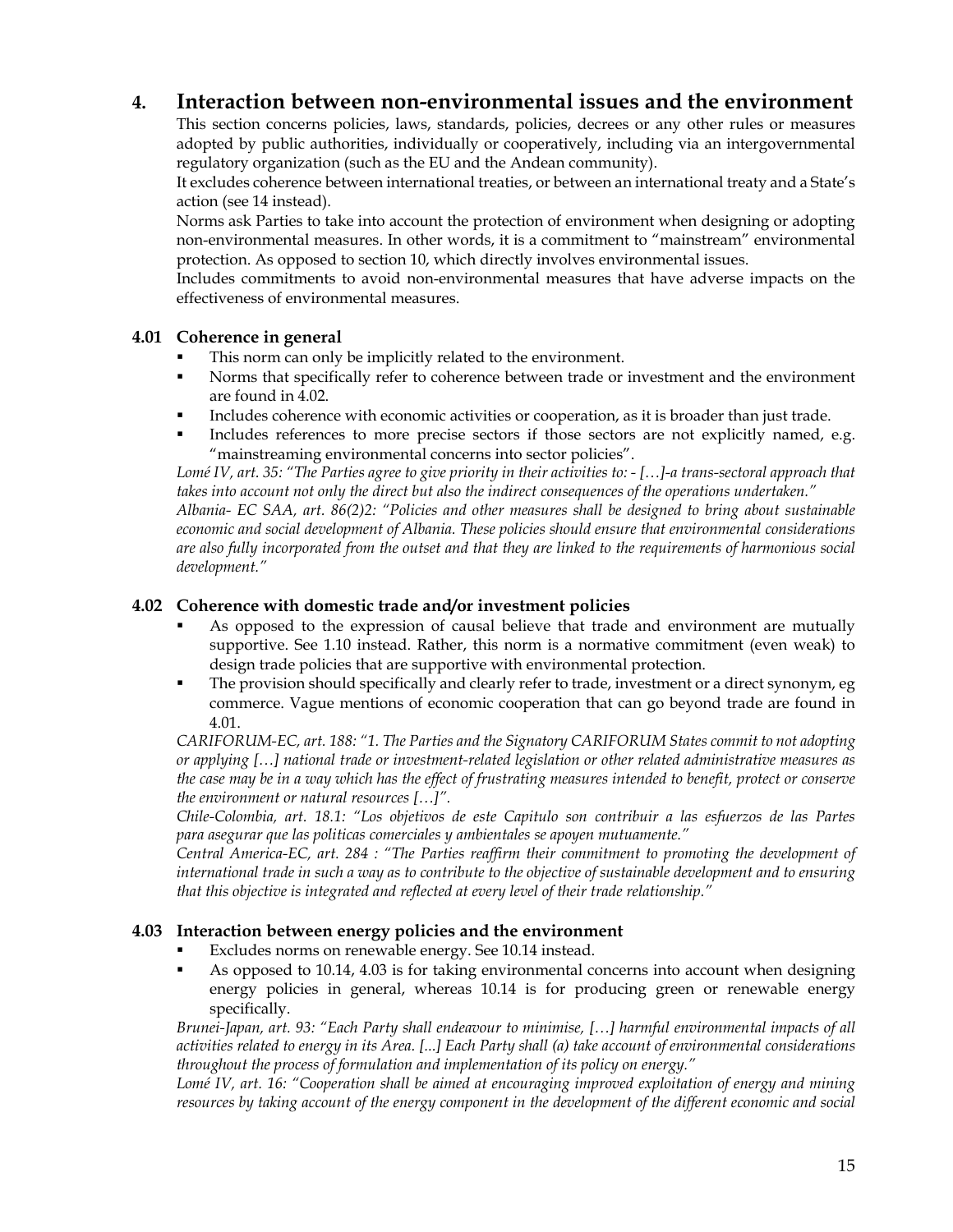*sectors and thus helping to improve living conditions and the environment, leading to the better conservation of biomass resources, particularly fuelwood."* 

### **4.04 Interaction between mining and the environment**

### **4.05 Interaction between tourism and the environment**

Includes mentions of sustainable tourism and ecotourism.

### **4.06 Interaction between gender policies and the environment**

 Includes any statement linking gender or women to environmental protection as interacting issues.

*Lomé IV, art. 153: "Cooperation shall support the ACP States' efforts aimed at: […] (e) paying particular attention to the crucial role women play in […] environmental protection […]"* 

### **4.07 Interaction between social issues and the environment**

- Include poverty, employment, labour, standard of living, social progress, etc.
- Economic and social development is not considered sufficiently precise to refer to poverty.

*EC-Chile, art. 28 (2): "The following are particularly significant: the relationship between poverty and the environment."* 

*COMESA, art. 124(2) :* "*The Member States undertake to: (k) adopt measures and policies to address the existing unsatisfactory demographic profiles such as high growth rates and fertility rates, high dependency ratio and poor social conditions in order to mitigate their adverse impact on environment and development;"* 

### **4.08 Interaction between rural development and the environment**

*Cotonou Agreement, art. 32(1) : "1. Cooperation on environmental protection and sustainable utilisation and management of natural resources shall aim at: sustainable rural […] development."* 

*EC-Slovenia, art. 82(2): "2. Cooperation shall concern the following priority areas: — restoring ecological stability in the countryside;"* 

### **4.09 Interaction between urban development and the environment**

*Algeria-EC Euro-Med, art. 52(2): "2. Cooperation shall in particular focus on: the control and prevention of urban […] pollution."* 

*China-Singapore, art. 87(2) : "2. Noting that the flagship Sino-Singapore Tianjin Eco-city project is another key step forward in bilateral co-operation in regional development, both Parties agree to work closely with a view to developing the city as a model for sustainable development."* 

*Cotonou Agreement, art. 31(2) : "1. Cooperation on environmental protection and sustainable utilisation and management of natural resources shall aim at: sustainable […] urban development."* 

### **4.10 Interaction between land-use planning and the environment**

- Includes any provision linking land-use and the environment as interacting issues.
- Also includes any provision about land-use when in environmental context (article or agreement on the environment).

*Chile-EC, art. 28(2) : "In this connection, the following are particularly significant: (c) environmental problems and land-use management;"* 

*EC-Slovenia, art. 82: "Cooperation shall concern the following priority areas: -land management, including construction and town planning."* 

### **4.11 Interaction between construction activities and the environment**

*EC-Hungary, art. 70(2): "2. Policies designed to bring about the economic and social development of Hungary, in particular policies relating to […] the construction industry […] should be guided by the principle of sustainable development. This entails ensuring that environmental considerations are fully incorporated into such policies from the outset. These policies shall also take into account the requirements of sustainable and harmonious social development."*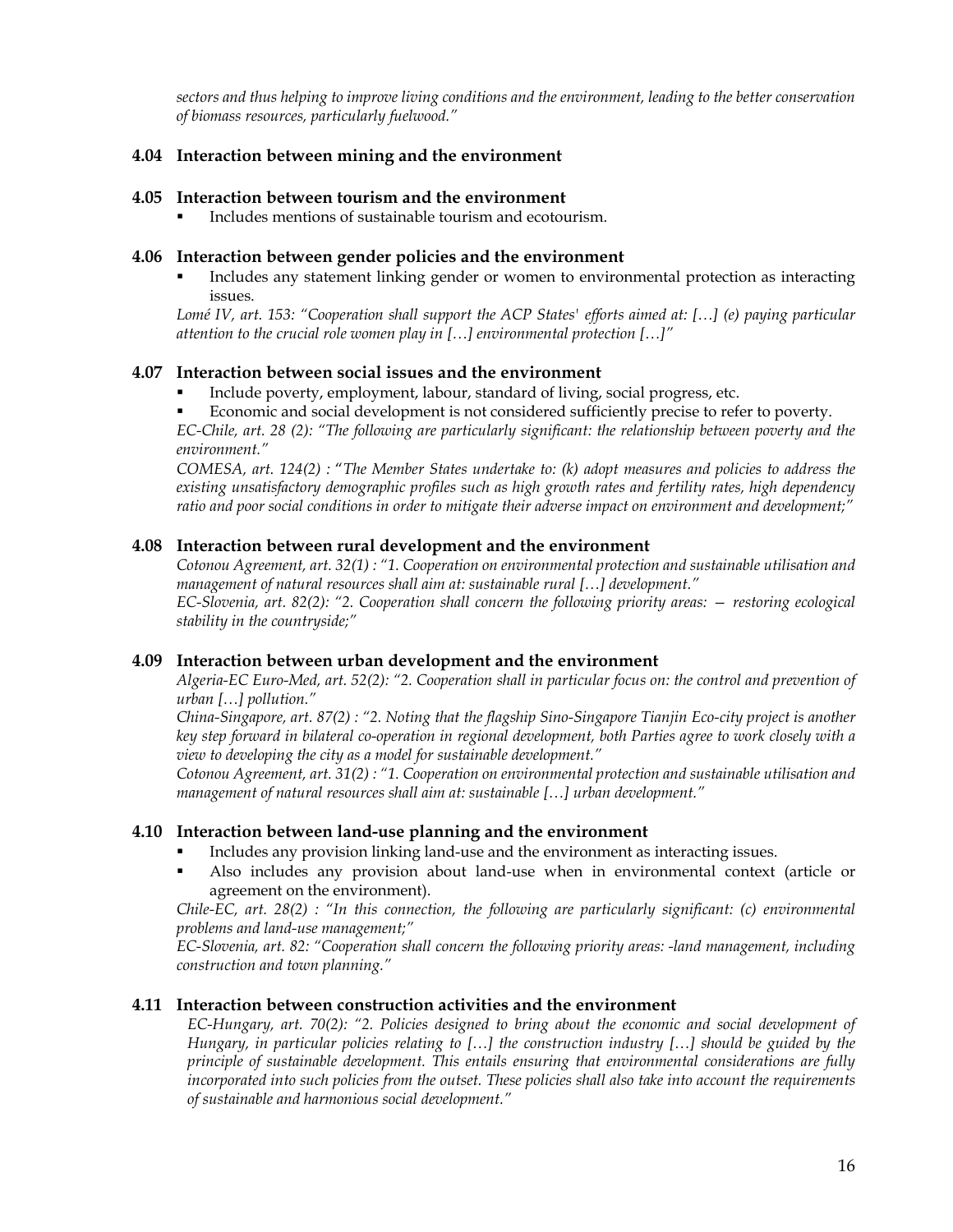*EC-Lithuania, art. 92: "The Parties will cooperate in the housing and construction sector. This cooperation has the objective, amongst others, of modernizing and restructuring the housing and construction sector, taking into account the related aspects of health, safety, environment."* 

### **4.12 Interaction between agriculture and the environment**

 Excludes certain specific environmental issues that belong in 10 : fertilizers and pesticides (10.24), GMOs (10.20.02), organic foods (10.25).

*Brunei-Japan, art. 14: "[T]he Parties, recognising the importance of securing stable food supply and of sustainable development of agriculture, forestry and fisheries, shall cooperate in the field of agriculture, forestry and fisheries for mutual benefits of the Countries."* 

*Bulgaria-EC, art. 78(1): "[…]- develop ecologically clean regions, technologies and crops,[…]"* 

*CARICOM revised, Preamble: "Determined further to effect a fundamental transformation of the agricultural sector […] and generally conducting agricultural production on a market-oriented, internationally competitive and environmentally sound basis;"* 

*EC-Hungary, art. 70(2): "Policies designed to bring about the economic and social development of Hungary, in particular policies relating to industry including […] agriculture […] should be guided by the principle of sustainable development. This entails ensuring that environmental considerations are fully incorporated into such policies from the outset. These policies shall also take into account the requirements of sustainable and harmonious social development."* 

### **4.13 Interaction between indigenous communities or traditional knowledge and the environment**

- Includes any statement linking indigenous communities or traditional knowledge to environmental issues, including genetic resources, ecological knowledge or biodiversity.
- Only for this norm, a reference to natural resources (such as forestry, fisheries, or genetic resources) is considered sufficient to refer implicitly to environmental issues.
- "Local communities" is not considered sufficient to refer to indigenous communities.

### **4.14 Interaction between human health and the environment**

*COMESA, art. 122: "5. Action by the Common Market relating to the environment shall have the following objectives: (b) to contribute towards protecting human health;"* 

*EC-Estonia, art. 82(2): "2. Cooperation shall concern in particular: — protecting human health against environmental hazards."* 

*Lomé IV, art. 154(3): "3. Cooperation in the health sector may provide support for: -support for training and information programmes and campaigns aimed at stamping out endemic diseases, improving environmental hygiene, combatting the use of narcotic drugs, the spread of transmitted diseases and other health scourges in the framework of integrated health systems,"* 

### **4.15 Interaction between industrial activities and the environment**

Includes industrial pollution and safety of industrial plants.

*Bosnia and Herzegovina-EC SAA, art. 92: "Cooperation shall aim to promote the modernisation and restructuring of industry and individual sectors in Bosnia and Herzegovina. It shall also cover industrial cooperation between economic operators, with the objective of strengthening the private sector under conditions, which ensure that the environment is protected."*

*Algeria-EC Euro-Med, art. 52(2): "2. Cooperation shall in particular focus on: — the impact of industrial development on the environment, in particular the safety of industrial plant,"* 

*Algeria-EC Euro-Med, art. 32(2): "2. Cooperation shall in particular focus on: — the control and prevention of urban, industrial and marine pollution,"* 

*Colombia-US, Environmental Cooperation Agreement art. IV: "promoting the development, transfer, use, proper operation and maintenance of cleaner, more efficient production processes and technologies, including those that reduce toxic chemical emissions."* 

### **4.16 Interaction between transport and the environment**

Excludes emission standards for vehicles. See 10.17 instead.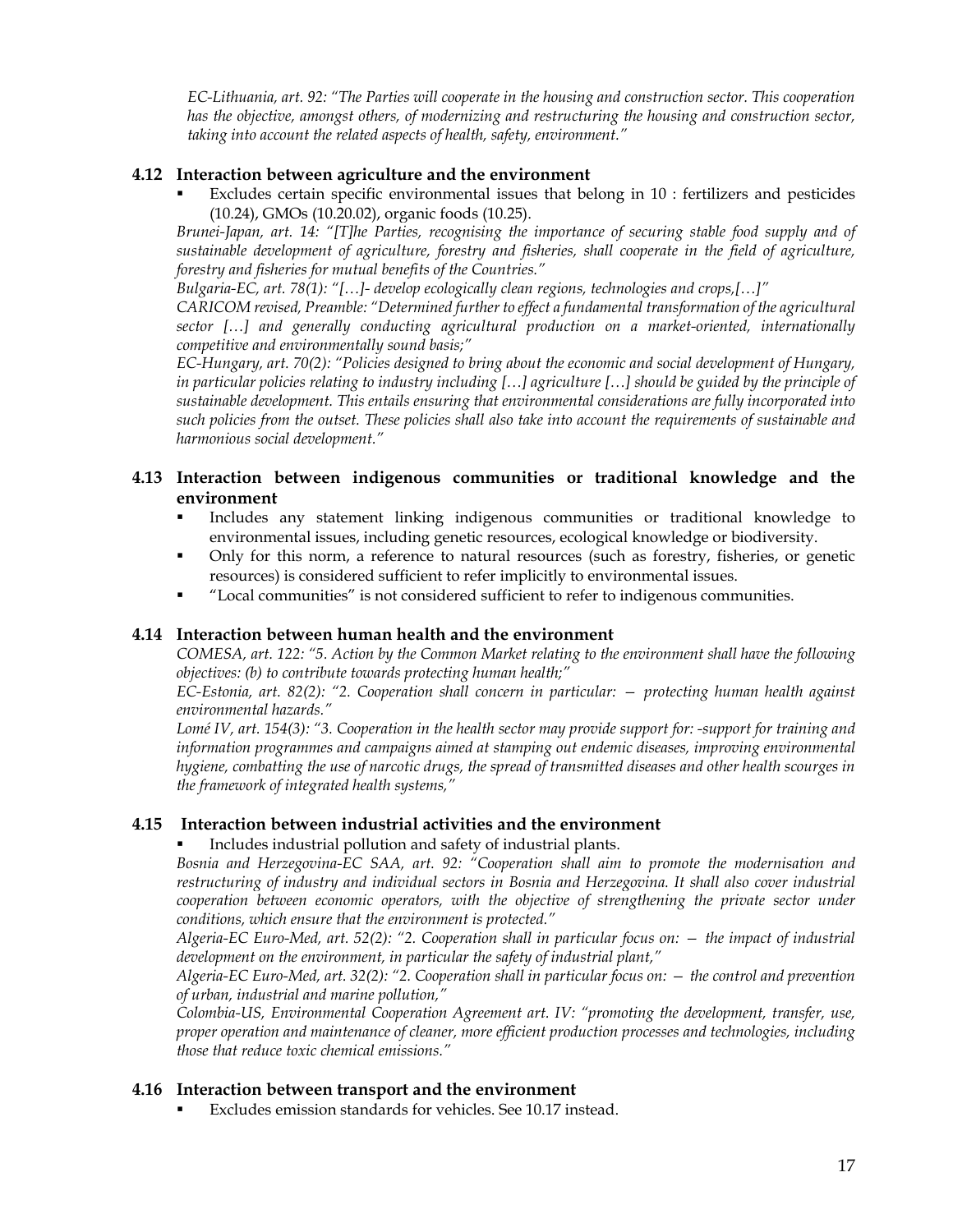*Bosnia and Herzegovina- EC SAA, Protocol 3 on Land Transport art. 2(2): "In this connection, the scope of this Protocol shall cover in particular: - cooperation in developing a transport system which meets environmental need."* 

### **4.17 Interaction between other non-environmental issues and the environment**

For instance, transition to market economy, food security, regional development, culture, etc.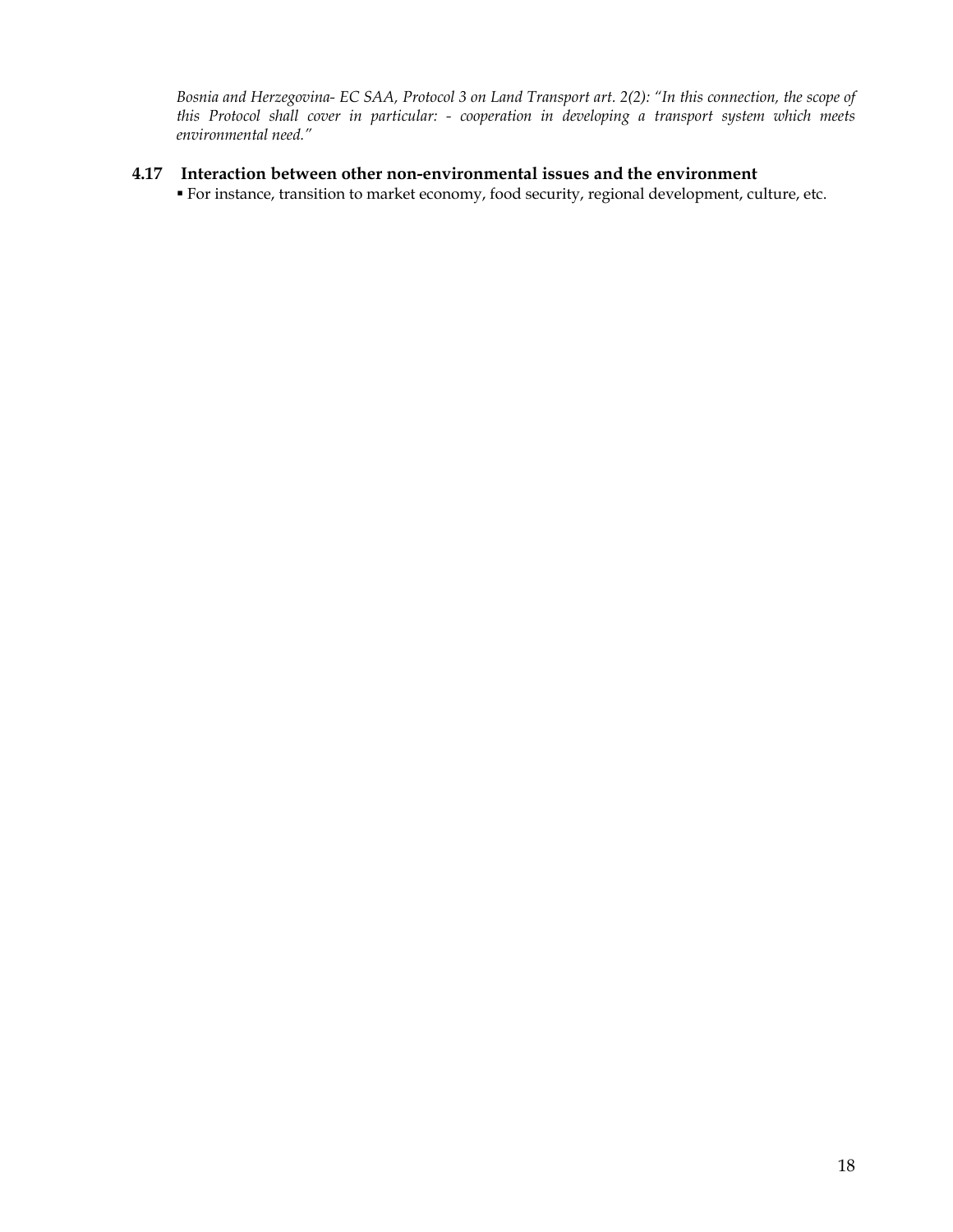### **5. Enforcement of domestic measures**

 Enforcement refers to the identification and sanction of persons violating environmental measures. Implementation should be distinguished from enforcement. Norms in this section are not about the implementation of the trade agreement or the implementation of other international treaties. This section includes only norms applying in general to the environment. Not to specific environmental issue such as desertification, biodiversity, climate change, etc.

### **5.01 Commitment to enforce environmental measures**

- Refers to the general commitment of state to enforce their environmental measures.
- Failure to enforce includes derogating to or waiving environmental measures.
- **Promoting compliance is not sufficient for enforcement, it is found in 15.**
- Affirmations of environmental obligations under domestic law is not sufficient.
- Excludes norms on the judicial sovereignty. See 1.09 instead.
- Excludes norms on voluntary standards. See 6.02 instead.
- Excludes commitments to implement international agreements. See section 14.02 instead.

### **5.01.01 Binding obligations**

Includes shall, should, must, have to, etc.

*US-Chile, art. 19.2: "(a) A Party shall not fail to effectively enforce its environmental laws, through a sustained or recurring course of action or inaction, in a manner affecting trade between the Parties […]"* 

*NAAEC, art. 5: "With the aim of achieving high levels of environmental protection and compliance with its environmental laws and regulations, each Party shall effectively enforce its environmental laws and regulations through appropriate governmental action, […]."* 

*Brunei-Japan, art. 71: "[…] each Party should not waive or otherwise derogate from such environmental measures as an encouragement for establishment, acquisition or expansion of investments in its Area."* 

*Japan-India, art. 8(2): "Each Party shall take appropriate governmental action such as monitoring compliance with and investigating suspected violations of its environmental law and regulation."* 

### **5.01.02 Non-binding obligations**

- Includes best efforts, resolve, wish, etc.
- Includes norms in the preamble of the agreement.

*Canada-Panama Agreement on the Environment, Preamble: "Noting further their resolve to enhance and enforce environmental laws and regulations, strengthen their cooperation on environmental matters, and promote sustainable development;"* 

*CETA, Preamble: "Determined to implement this Agreement in a manner consistent with the enhancement of the levels of labour and environmental protection and the enforcement of their*  labour and environmental laws and policies, building on their international commitments on *labour and environment matters;"* 

*Jordan-US, Preamble: "Wishing to promote effective enforcement of their respective environmental and labor law;"* 

*EC- Korea, article 1.1: "The objectives of this Agreement are: […] (h) to promote foreign direct investment without lowering or reducing environmental, labour or occupational health and safety standards in the application and enforcement of envi-ronmental and labour laws of the Parties."* 

### **5.02 Specific governmental action for enforcement**

- Refers to the commitment of state to take specific action to enforce their environmental measures.
- Includes examples of specific action.

*NAFTA, art. 5: "With the aim of achieving high levels of environmental protection and compliance with its environmental laws and regulations, each Party shall effectively enforce its environmental laws and regulations through appropriate governmental action, subject to Article 37, such as: (a) appointing and*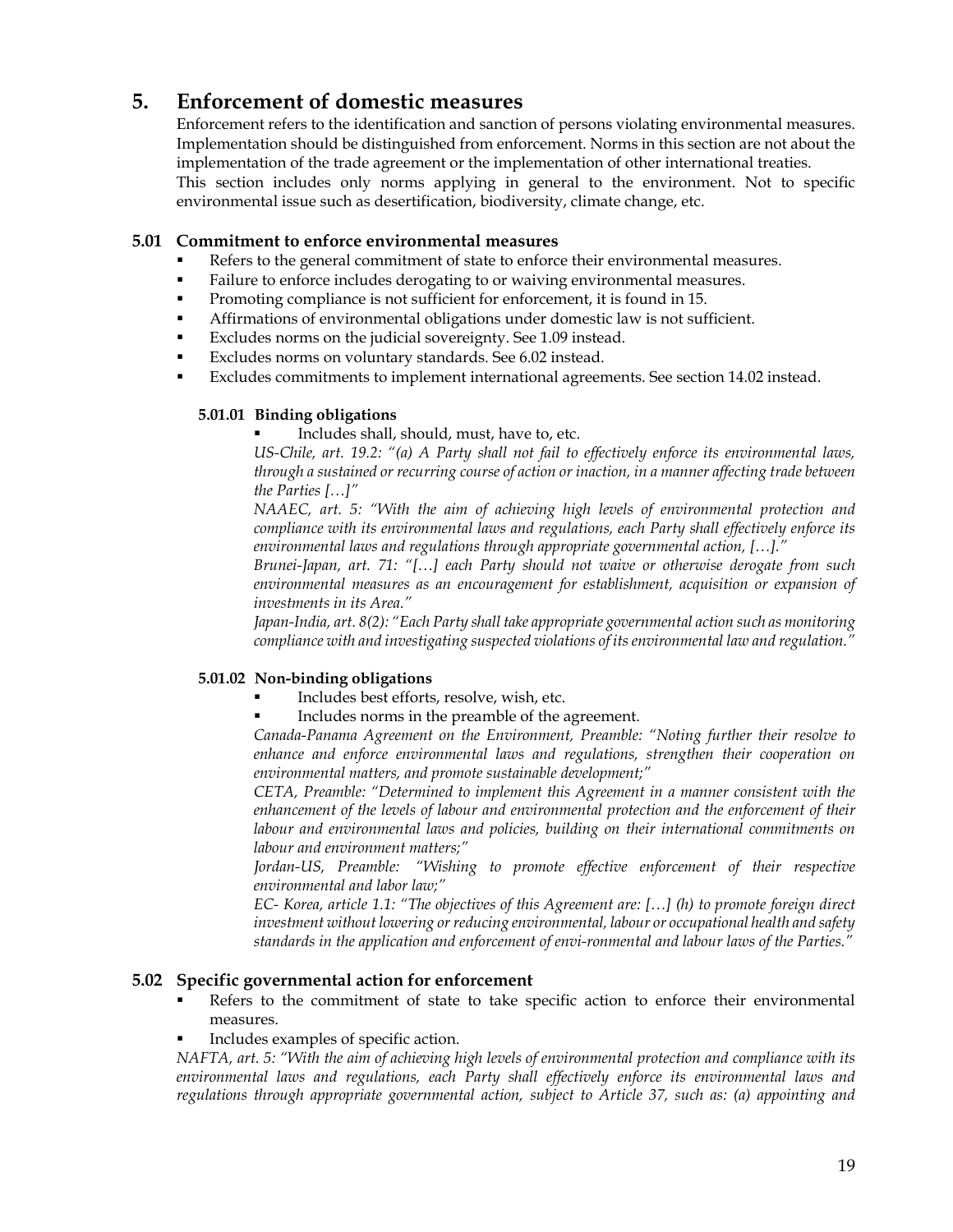*training inspectors; (b) monitoring compliance and investigating suspected violations, including through onsite inspections; (c) seeking assurances of voluntary compliance and compliance agreements; (d) publicly releasing non-compliance information; (e) issuing bulletins or other periodic statements on enforcement procedures; (f) promoting environmental audits; (g) requiring record keeping and reporting;(h) providing or encouraging mediation and arbitration services; (i) using licenses, permits or authorizations; (j) initiating, in a timely manner, judicial, quasi-judicial or administrative proceedings to seek appropriate sanctions or remedies for violations of its environmental laws and regulations; (k) providing for search, seizure or detention; (l) Or issuing administrative orders, including orders of a preventative, curative or emergency nature."* 

*Japan-India, art. 8(2): "Each Party shall take appropriate governmental action such as monitoring compliance with and investigating suspected violations of its environmental law and regulation."* 

### **5.03 Private access to remedies, procedural guarantees and appropriate sanctions**

- Includes right to sue another person for damage, right to seek remedies to mitigate the consequences of violation to environmental law, right to seek injunction, etc.
- Includes norms related to the determination of appropriate and effective remedies or sanctions for a violation of environmental laws.
- This norm is explicitly (but not necessarily exclusively) on environment measures, or included in a section/chapter devoted to the environment or sustainable development.
- Excludes norms dealing in general with any issue-areas related to the trade agreement, unless the environment is explicitly mentioned as one subject-matter of the norms. However, norms found in a chapter exclusively on environment or in parallel agreement on the environment are always considered as environmental norms.
- Excludes norms on the judicial sovereignty. See 1.09 instead.

*NAAEC, article 5(2) and (3): "2. Each Party shall ensure that judicial, quasi-judicial or administrative enforcement proceedings are available under its law to sanction or remedy violations of its environmental laws and regulations. 3. Sanctions and remedies provided for a violation of a Party's environmental laws and regulations shall, as appropriate: (a) take into consideration the nature and gravity of the violation, any economic benefit derived from the violation by the violator, the economic condition of the violator, and other relevant factors; and (b) include compliance agreements, fines, imprisonment, injunctions, the closure of facilities, and the cost of containing or cleaning up pollution."* 

*Canada-Costa Rica, art. 5: "Each Party shall ensure that interested persons may request the Party's competent authorities to investigate alleged violations of its environmental laws and shall give such requests due consideration in accordance with its law. Each Party shall ensure that persons with a legally recognized interest under its law in a particular matter have appropriate access to administrative, quasi-judicial or judicial proceedings: for the enforcement of the Party's environmental laws; and for the seeking of redress for another's violation of those laws."* 

### **5.04 Public submission on enforcement of environnemental measures**

### **5.04.01 Commitment to consider alleged violation brought by a citizen of any Party**

- Refers to the right of citizens to question a Party on the enforcement of its domestic environmental measures.
- **Includes the right of citizens to send submissions asserting that a Party is failing to** effectively enforce its environmental measures, requesting an investigation of alleged violations of environmental measure, or requesting appropriate action to enforce environmental measures.
- Submission can be sent directly to the Party or to an international body or secretariat.
- As opposed to public participation in the adoption of a measure (see 3.02) and treaty implementation (see 11).

*Canada-Costa Rica CCRAEC, art. 9: "Any person or non-governmental organization residing in or established in the territory of a Party may submit a written question to a Party indicating that the question is being submitted pursuant to this Article regarding that Party's obligations*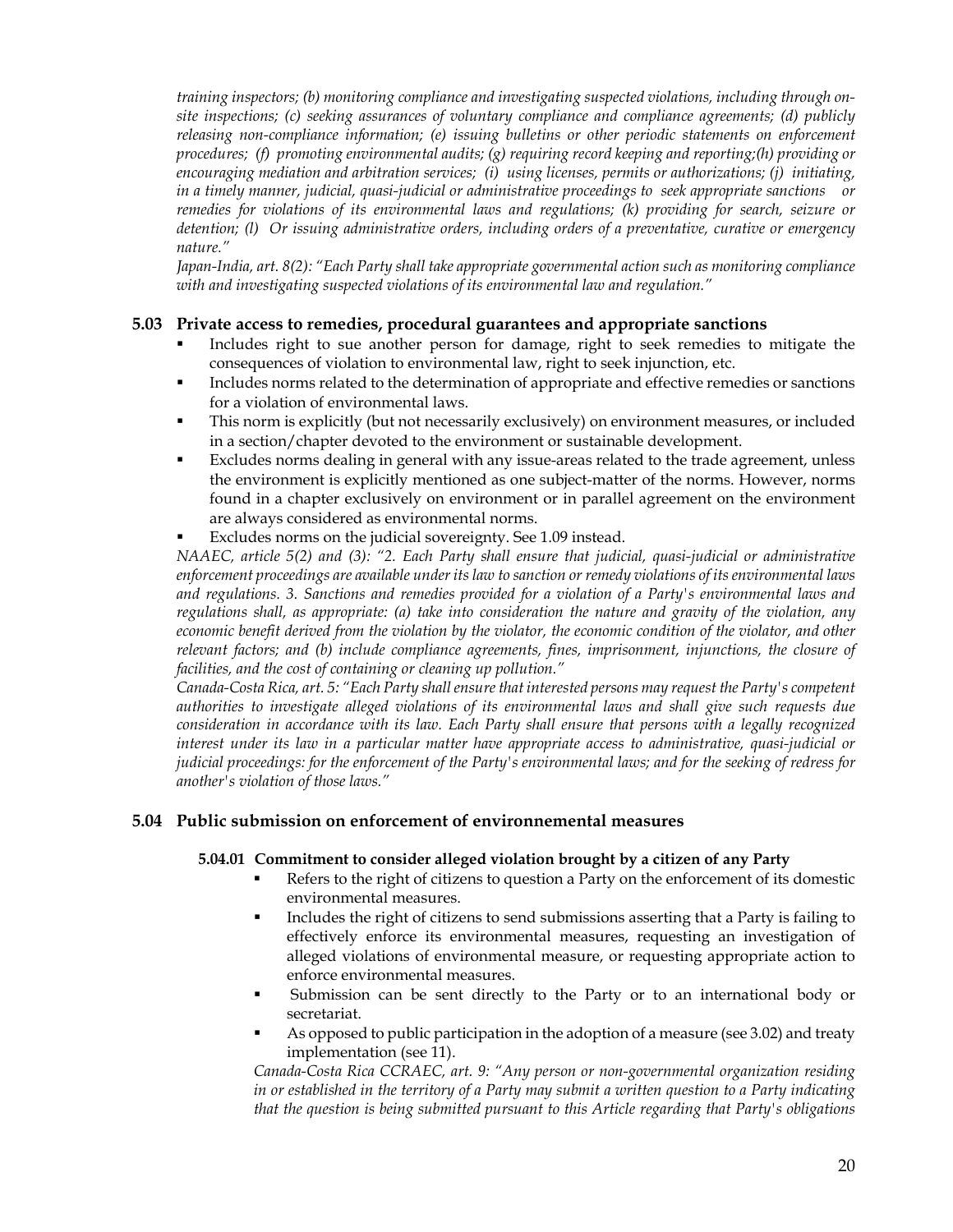*pursuant to Article 3(1) to effectively enforce its environmental laws. The Party in question will acknowledge such questions, in writing, and respond to such questions in a timely manner."* 

*CAFTA, art. 17.7(1): "Any person of a Party may file a submission asserting that a Party is failing to effectively enforce its environmental laws. Such submissions shall be filed with a secretariat or other appropriate body ("secretariat") that the Parties designate."* 

*Canada-Korea, art. 17.7(1): "1. Each Party shall, in accordance with that Party's domestic law, ensure that its authorities competent to enforce environmental law give due consideration to alleged violations of that law brought to their attention by interested persons residing or established in its territory."* 

### **5.04.02 Commitment to consider alleged violation brought by foreigners**

 Refers to the right of foreigners to request a Party's competent authorities to investigate alleged violations of its environmental laws.

*Korea-US, art. 20.4: "1. Each Party shall ensure that interested persons may request the Party's competent authorities to investigate alleged violations of its environmental laws and shall give such requests due consideration, in accordance with its law."* 

### **5.05 Cooperation on enforcement**

- Includes cooperative bilateral and regional activities.
- Must be joint activities.

*Singapore-US, art. 18.6: "The Parties shall, as appropriate, pursue cooperative environmental activities, including those pertinent to trade and investment and to strengthening environmental performance, such as information reporting, enforcement capacity […]"* 

*Canada-Honduras, Annex II Environmental Cooperation: "The areas of cooperation under this Memorandum may include any or all of the following: […] b. strengthening institutional capacity for the enforcement of domestic environmental laws, […]"* 

### **5.06 Factual report on enforcement**

- Refers to the capacity of a commission, secretariat, etc. (national or international) to conduct a factual report on the failure of a Party to enforce its environmental law.
- The commitment of government to "answer" questions on enforcement is not sufficiently independent.

*US-Peru, art. 18.9: "1. If the secretariat considers that the submission, in light of any response provided by the Party, warrants developing a factual record, the secretariat shall so inform the Council and provide its reasons. 2. The secretariat shall prepare a factual record if any member of the Council instructs it to do so. 3. The preparation of a factual record by the secretariat pursuant to this Article shall be without prejudice to any further steps that may be taken with respect to any submission.* 4. In preparing a factual record, the secretariat *shall consider any information furnished by a Party and may consider any relevant technical, scientific, or other information: (a) that is publicly available; (b) submitted by interested persons; (c) submitted by national advisory or consultative committees; (d) developed by independent experts; or (e) developed under the ECA. […]"*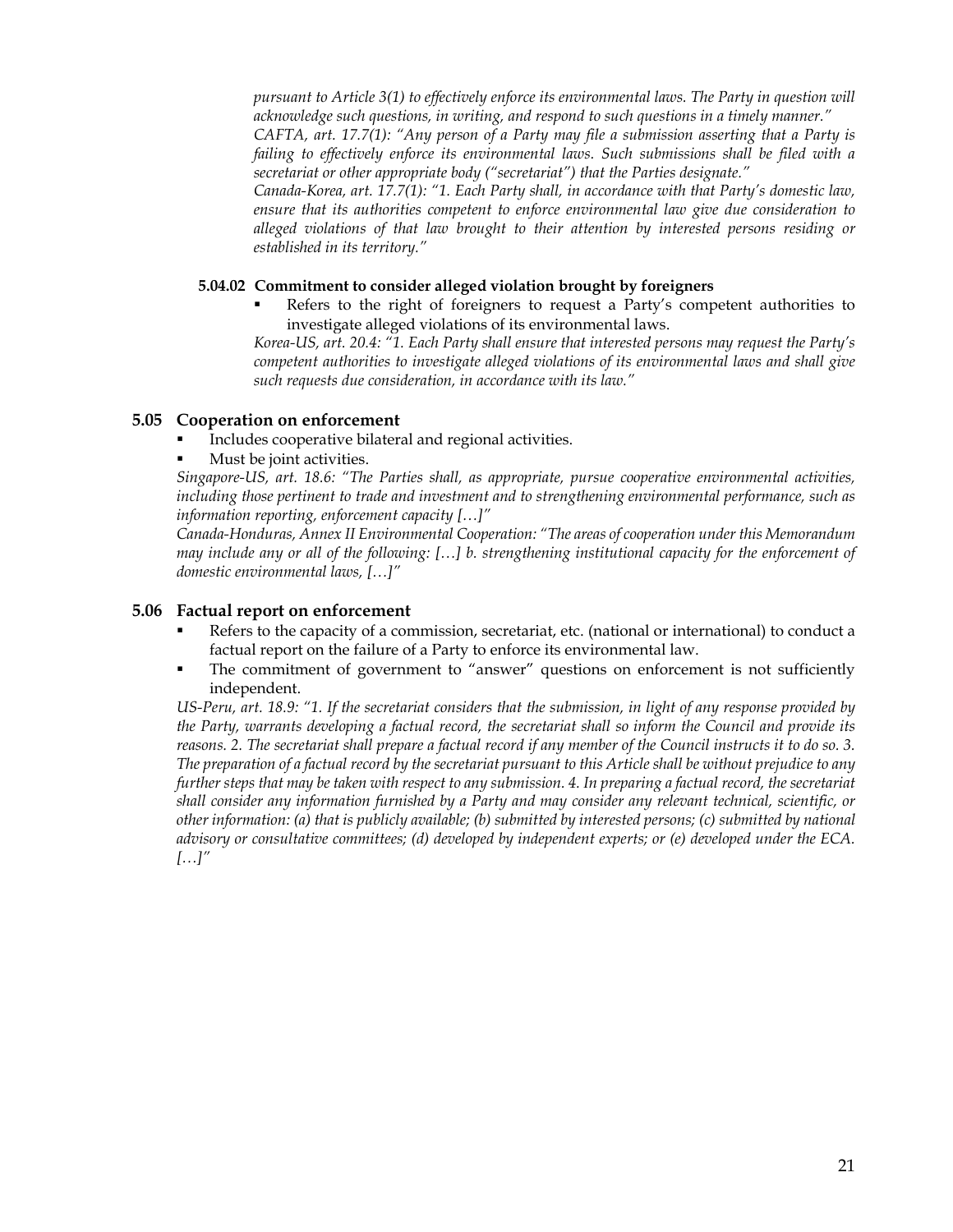### **6. Means to promote environmental protection**

This section concerns norms that could be implemented independently by Parties or in cooperation. This section includes norms applying in general to the environment or to specific environmental issue such as desertification, biodiversity, climate change, etc.

### **6.01 Education or public awareness**

- Refers to Parties' efforts for the education or public awareness on matters related to the environment, including on environmental degradation and environmental law.
- Includes norms applying in general to the environment and to specific environmental issue.
- Ensuring that information regarding environmental laws and policies is available to the public is not sufficient to be considered. However, promoting awareness of these laws and policies is sufficient as it is active rather than passive.
- Can target a specific group, such as fisherman or students.
- Excludes measures not clearly aimed at the public. Vague norms on the promotion of a healthy environment or on the promotion of the compliance with the treaty's obligations are found in 15.
- Norms on the promotion of best practices are found in 6.02.
- Excludes the promotion of voluntary measures by corporate actors. See 6.02 instead.
- Excludes engagement with the public for the adoption of domestic measures (see 3.02) and on enforcement (see 5).

*CETA, art. X.7: "Each Party shall promote public awareness of its environmental laws and regulations, as well as enforcement and compliance procedures, by ensuring the availability of information to stakeholders". Brunei-Japan, art. 93(2): "Each Party shall (c) promote public awareness of environmental impacts of activities related to energy and of the scope for and the costs associated with the prevention or abatement of such impacts."* 

*Lomé IV, art. 36: "The protection of the environment and natural resources requires a comprehensive approach embracing the social and cultural dimensions. In order to ensure that this specific dimension shall be taken into account, attention shall be given to incorporating suitable educational, training, information and research schemes in projects and programmes."* 

*Lomé IV, art. 130: "The Contracting Parties undertake to promote shipping safety, security of crews and the prevention of pollution."* 

### **6.02 Voluntary measures, structure or mechanisms**

- Includes any commitment from the Parties to promote or facilitate any types of voluntary measures by corporate actors (such as enterprises, businesses, stakeholders and NGOS) to, individually or collectively, surpass minimal levels of environmental protection required by law.
- **The voluntary measures or mechanisms can have been developed by a national or international** organism.
- The promotion of best practices is found here.
- Excludes the mere education of service providers or goods producers if it does not imply a measure, a structure or a mechanism. See 6.01 instead.

### **6.02.01 Promotion of unspecified voluntary measures**

 Includes the promotion of best practices or the endorsement to develop voluntary and incentive-based mechanisms.

*Colombia-Peru-EC, art. 271: "The Parties recognise that flexible, voluntary, and incentive-based mechanisms can contribute to coherence between trade practices and the objectives of sustainable development. In this regard, and in accordance with its respective laws and policies, each Party will encourage the development and use of such mechanisms."* 

*CAFTA Agreement on Environmental Cooperation, article V: "(f) the promotion of best practices leading to sustainable management of the environment;"*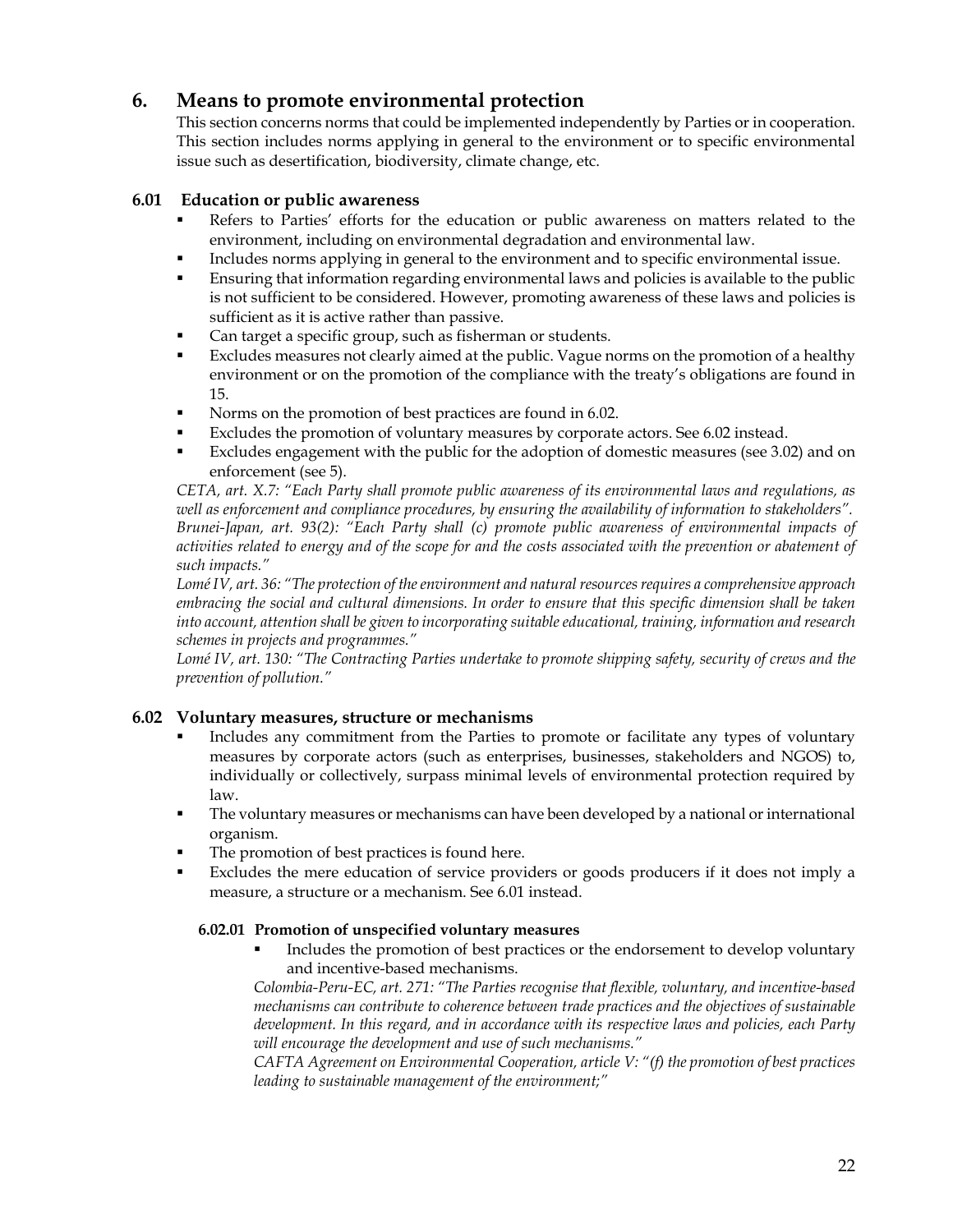### **6.02.02 Promotion of specific voluntary measures**

- Includes norms referring to a precise voluntary measure.
- Private voluntary measures notably include corporate social responsibility (stewardship), ISO standards, industrial guidelines, certifications, performance goals, labels, codes of conduct, reporting and auditing, public-private partnerships, etc.

*Canada-Chile, Agreement on Environmental Cooperation art. 10: "2. The Council may consider, and develop recommendations regarding: (r) eco-labelling."* 

*Chile-US, art. 19.10: "Each Party should encourage the enterprises operating within its territory or jurisdiction to voluntarily incorporate sound principles of corporate stewardship in their internal policies, such as those principles or agreements that have been endorsed by both Parties." Chile-US, Annex 19.2: "Cooperation under the Cooperation Agreement may include work in the following fields of activity: (c) developing public-private partnerships to achieve environmental objectives."* 

*EFTA-Montenegro, Preamble: " […] affirming their aim to encourage enterprises to observe internationally recognised guidelines and principles in this respect, such as the OECD Guidelines for Multinational Enterprises, the OECD Principles of Corporate Governance and the UN Global Compact."* 

*Jordan-US, Joint Statement: "To improve environmental management by private firms, the United States provides technical assistance in Jordan on attaining ISO 14000 certification."* 

*Colombia-US, art. 18.5: "2. As appropriate and feasible and in accordance with its law, each Party shall encourage: (a) the maintenance, development, or improvement of performance goals and standards used in measuring environmental performance; and (b) flexible means to achieve such goals and meet such standards."* 

### **6.03 Economic instruments**

- Includes any commitment from the Parties to establish, use, or implement economic instruments for the protection of the environment.
- Economic instruments are set up by public authorities. They include inter alia cap and trade, exchange or trading permit/credit, green tax.
- Excludes norms on green subsidies (see 8.06) and intellectual property (see 8.04).

### **6.03.01 Unspecified economic or market instruments**

Includes market-based incentives.

*Morocco-US, art. 17.5:" Party shall encourage the development of such mechanisms, which may include: […] (b) incentives, including market-based incentives where appropriate, to encourage conservation, restoration, enhancement, and protection of natural resources and the environment,."* 

### **6.03.02 Specific economic or market instruments**

Includes for example norms on the creation of a carbon market.

*Central America-EC, art. 50: "Cooperation shall in particular address: (d) in this context, cooperation shall seek to facilitate joint initiatives in the area of climate change mitigation and adaptation to its adverse effects, including the strengthening of carbon market mechanisms."*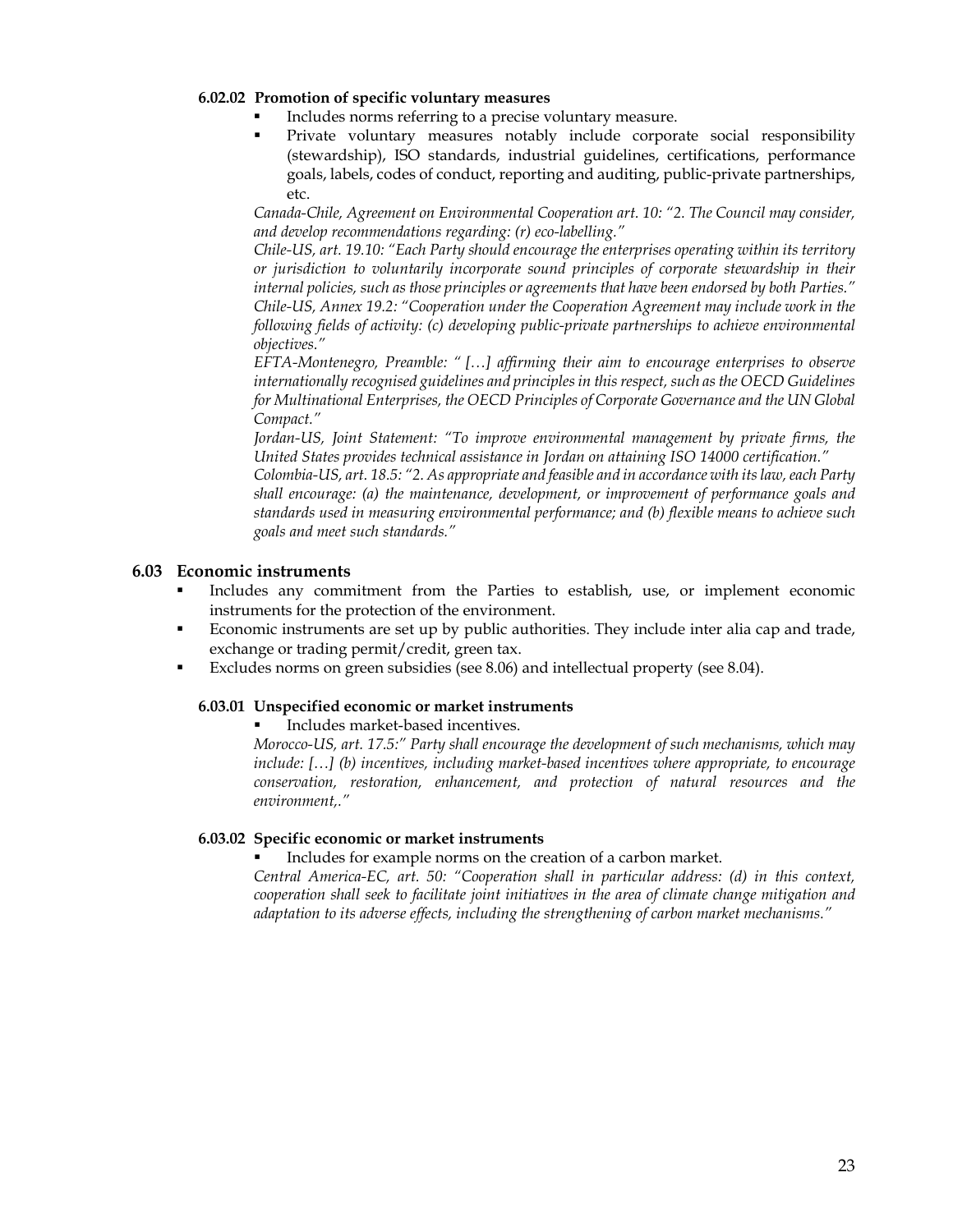### **7. Other cooperation on environmental matters**

Except otherwise indicated, this section includes norms applying in general to the environment or to specific environmental issues such as desertification, biodiversity, climate change, etc.

### **7.01 Promote environmental goods and services**

- Concerns commercial transactions between private entities.
- Environmental goods and services can include renewable energy, energy-efficient goods and services, and eco-labelled goods.
- Environmental goods can include technologies, as opposed to technology transfer, which is usually not a commercial transaction. See 9.02 instead.

### **7.01.01 Encourage production of environmental goods and services**

*Canada-Colombia, Agreement on the Environment Annex I: "The priority areas identified by the Republic of Colombia for consideration in the initial Work Program include, inter alia: (f) promotion of the production and trade of environmental-friendly goods and services;"*

*CARIFORUM EC EPA, art. 191(2)(e): "2. Subject to the provisions of Article 7, the Parties agree to cooperate, including by facilitating support in the following areas: (e) assistance to producers to develop and/or improve production of goods and services, which the Parties consider to be beneficial to the environment;"* 

### **7.01.02 Encourage trade or investment in goods and services**

- Either a general commitment or specific measures to attain this objective.
	- Includes commitment to increase public awareness to foster trade of environmental goods and services.
- Exclude norms on green markets (see 6.03) or green subsidies (see 8.06).

### **7.01.02.01 General encouragement**

*Canada-Colombia, Agreement on the Environment art. 2: "6. The Parties shall encourage the promotion of the trade and investment of environmental goods and services."* 

*CAFTA-DR, art. 17.9(3): "The program of work may include long, medium and short-term activities related to: (h) the development and promotion of environmentally beneficial goods and services;"* 

*Korea-US Environmental Cooperation Agreement, art. 8: "Consistent with its domestic laws and regulations, each Party shall endeavor to facilitate entry into and exit from its territory of personnel and equipment of the other country, engaged or used in projects and programs under this Agreement"*

*EC-Georgia, art. 231: "The Parties shall strive to facilitate the removal of obstacles to trade or investment concerning goods and services of particular relevance to climate change mitigation, such as sustainable renewable energy and energy efficient products and services."* 

### **7.01.02.02 Encouragement for specific goods and services**

### **7.02 Joint scientific cooperation**

- As opposed to the mere exchange of information between Parties that is not driven for research purposes (see 7.03), 7.02 MUST involve experts and/or scientific purposes.
- If the agreement does not describe the participants to a joint activity, the norm is found in 7.03 since it is not explicitly stated that they are experts, except for seminars and conferences which are automatically considered to be attended by experts.
- The actions undertaken MUST be joint.

### **7.02.01 Conduct joint scientific research**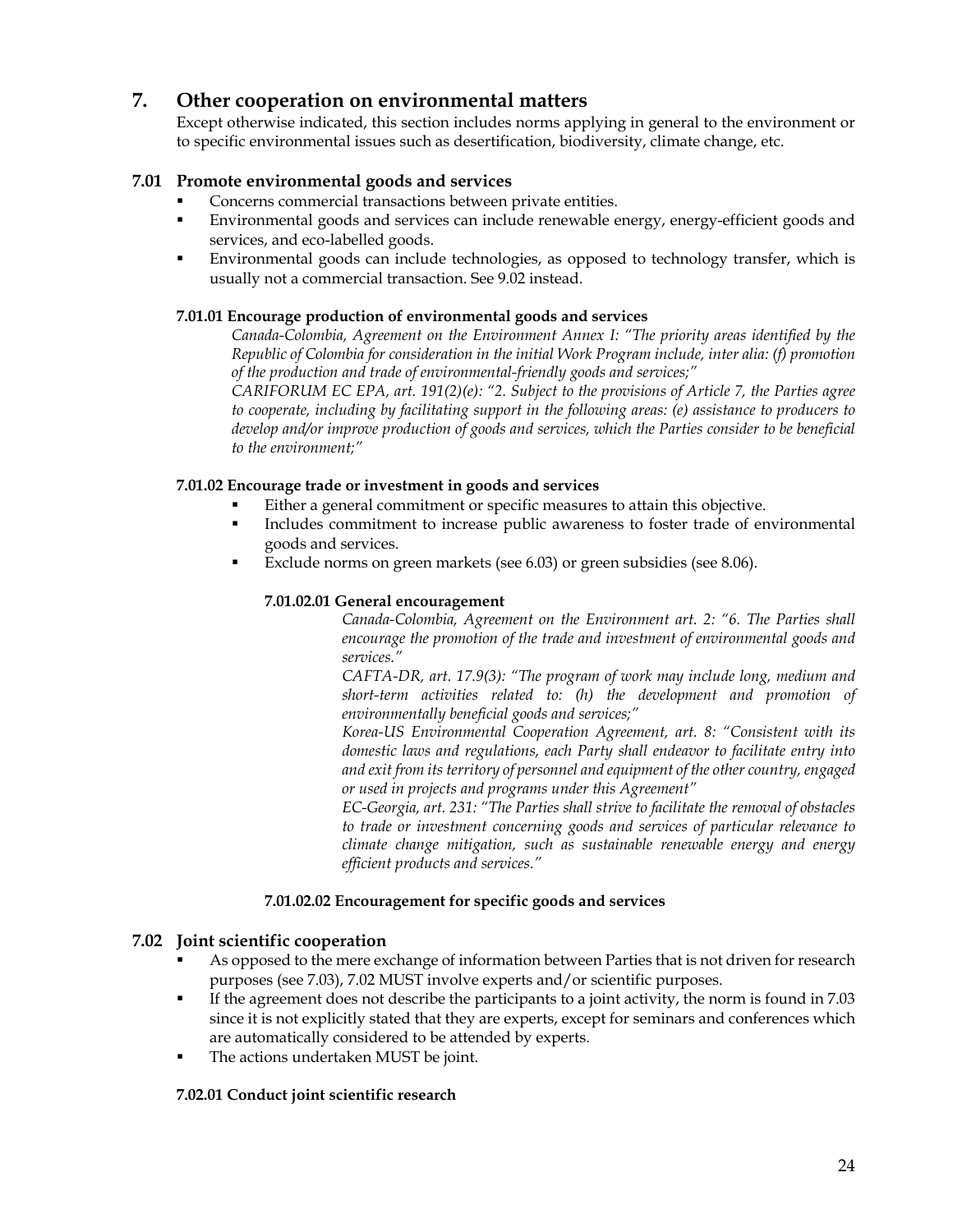- Includes joint studies, joint development of green technology, etc.
- Excludes commitment to invest in environmental research, see 3.06 instead.

*Bolivia-Chile, Sexto Procotolo Adicional art. IV: "Para los fines del presente Protocolo Adicional, la cooperación técnica y científica entre los países podrá adoptar las siguientes formas: a) Realización conjunta o coordinada de programas de investigación y/o desarrollo."* 

#### **7.02.02 Specific means to conduct scientific cooperation**

- Includes exchange or visits of experts, scientists, researchers or scholars, or jointly organised activities attended by them.
- Includes exchange of information between experts, scientists, researchers or scholars. Includes mentions of technical cooperation

*Bolivia-Chile, Sexto Protocolo Adicional art. IV: "Para los fines del presente Protocolo Adicional, la cooperación técnica y científica entre los países podrá adoptar las siguientes formas: c) Envío de expertos g) Organización de seminarios y conferencias."* 

*Brunei-Japan, art. 9: "(b) the forms of cooperation under this Section may include: (iv) encouraging and facilitating visits and exchange of experts;"* 

### **7.02.03 Creation of joint research institutions**

- Excludes commitments to invest in environmental research. See 3.06 instead.
- Involves a research purpose, as opposed to the creation of intergovernmental committee (see 12.01) or international secretariat (see 12.02).

*Bolivia-Chile, Sexto Protocolo Adicional art. IV: "Para los fines del presente Protocolo Adicional, la cooperación técnica y científica entre los países podrá adoptar las siguientes formas: f) Creación y operación de instituciones de investigación, laboratorios o centros de perfeccionamiento."* 

### **7.02.04 Joint environmental assessment and study or monitoring of environmental concerns**

- Includes joint development of environmental indicators, joint monitoring of environmental issues, joint report on the state of the environment, etc.
- Excludes individual monitoring of the state of the environment (see 3.04) and requirement to conduct individual environmental assessment (see 3.05).
- Excludes joint impact assessment of the trade agreement (see 11.04), but includes environmental impact assessments of other initiatives.
- Excludes monitoring of implementation of the agreement.

*Bolivia-MERCOSUR, Protocolo sobre integracion fisica adicional art. 9: "Las propuestas conjuntas contemplarán la realización de estudios de factibilidad técnico-económicos y ambientales."*

*Bosnia and Herzegovina-EC SAA, art. 108: "Cooperation could also centre on the development of strategies […] to execute environmental impact assessment and strategic environmental assessment."*

*Bulgaria-EC, art. 81(2): "2. Cooperation shall concern: - effective monitoring of pollution levels;"* 

### **7.03 Exchange of information**

- Excludes exchange of information in the context of international negotiations. See 7.05 instead.
- Excludes exchanges that are conducted with scientific objectives. See 7.02.2 instead.
- Excludes requests for consultation under a dispute settlement mechanism. See 13.04 instead. Other consultations are included.

#### **7.03.01 General obligation to exchange information related to the environment**

- Refers to any information sharing on environmental issues, laws, policies, standards, measures, practices or procedures.
- Can involve general or specific issues.
- Includes exchange of views on the trade impact of environmental regulations.
- Includes commitment to enhance communication channel.
- Includes sharing of experiences.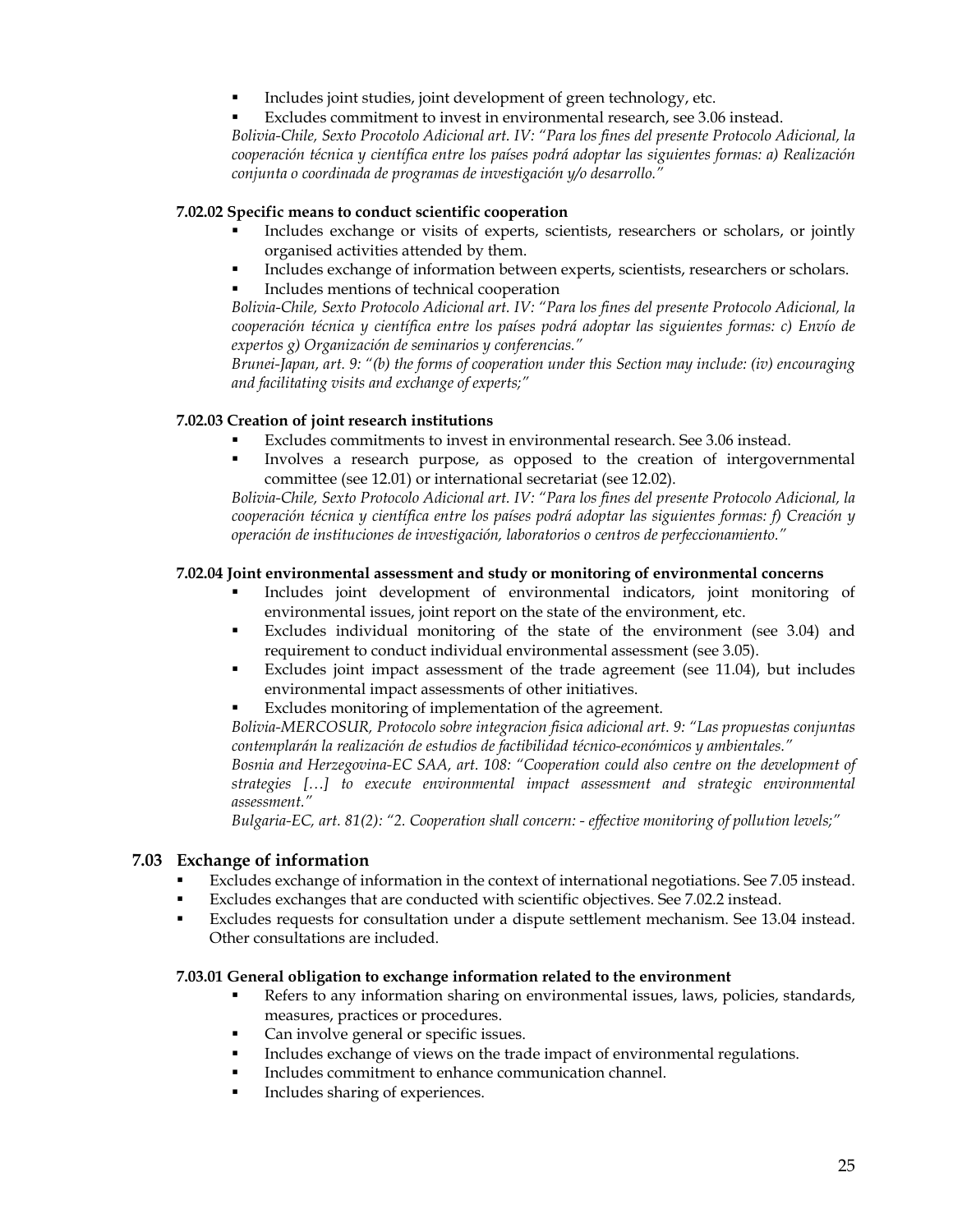- Excludes the establishment of a contact point. See 11.01 instead.
- Excludes passive transparency or disclosure. There must be a concrete interaction between Parties, such as an "exchange", a "request" or a "notification". A general commitment to "make information available to all Parties" is found in 15.
- Excludes contact between non-State actors. See 11.03.03 instead.

*Brunei-Japan, art. 95: "2. The functions of the Sub-Committee shall be: (b) exchanging information on any matters related to this Chapter;"*

*Bulgaria-EC, art. 81(2): "2. Cooperation shall concern: - […] systems of information on the state of the environment."* 

#### **7.03.02 Specific means to exchange information**

- Includes policy dialogues, study tours, visits, exchange of and workshops for officials or civil servants (not scientists), or any other jointly organized activity.
- Includes commitment to use specific means of communication

*Bulgaria-EC, art. 88(2): "2. To this end, any of the following measures may be undertaken: - exchange visits to explore the opportunities for cooperation and assistance, - the exchange of civil servants or experts,"*

*CAFTA, Agreement on Environmental Cooperation, art. IV(5): "Representatives of the Parties may meet between meetings of the Commission to analyze and promote the implementation of the Agreement and to exchange information on the progress of cooperative programs, projects and activities."* 

*China-New Zealand, Environmental Cooperation Agreement art. 3(6): "6. The Parties may exchange information and coordinate activities between meetings using email, video conferencing or other means of communication."* 

### **7.03.03 Early notification or exchange of information in case of natural disasters, environmental catastrophes or accidents**

Should also be found in the relevant child node in 10.

*EC-Montenegro SAA, art. 110: "The Parties shall cooperate in the field of nuclear safety and*  safeguards. Cooperation could cover the following topics: (b) encouraging the promotion of *Agreements between Member States, or European Atomic Energy Community and Montenegro on early notification and exchange of information in cases of nuclear accidents and on emergency preparedness and on nuclear safety issues in general, if appropriate;"*

*EC-Slovenia, art. 81(2): "2. Cooperation, as appropriate to the Slovenian specific situation, shall cover the following: — early exchange of information in case of radiological emergencies;"*

*Israel PLO, Annex II art. II: "Israel and the Palestinian Authority shall respectively operate an emergency warning system in order to respond to events or accidents which may generate environmental pollution, damage or hazards. A mechanism for mutual notification and coordination in cases of such events or accidents shall be established."* 

#### **7.03.04 Provision of information when taking measures to protect the environment**

- The measure can be urgent or not.
- If the norm refers to a TBT measure adopted in case of emergency, it is found both here and in 8.02.03.

*Bolivia-Mexico, art. 9-14(5): "5. Cuando una Parte considere necesario hacer frente a un problema urgente relacionado […] con la protección [...] del ambiente […], podrá omitir cualesquiera de los pasos establecidos en el párrafo 2 ó 4, siempre que, al adoptar la medida de normalización: a) notifique inmediatamente a la otra Parte, de conformidad con los requisitos establecidos en el literal b) del párrafo 2, incluida una breve descripción del problema urgente;"*

*Canada-Chile, Agreement on Environmental Cooperation art. 2(3): "When a Party adopts a measure prohibiting or severely restricting the use of a pesticide or toxic substance in its territory, it shall notify the other Party of the measure, either directly or through an appropriate international organization."*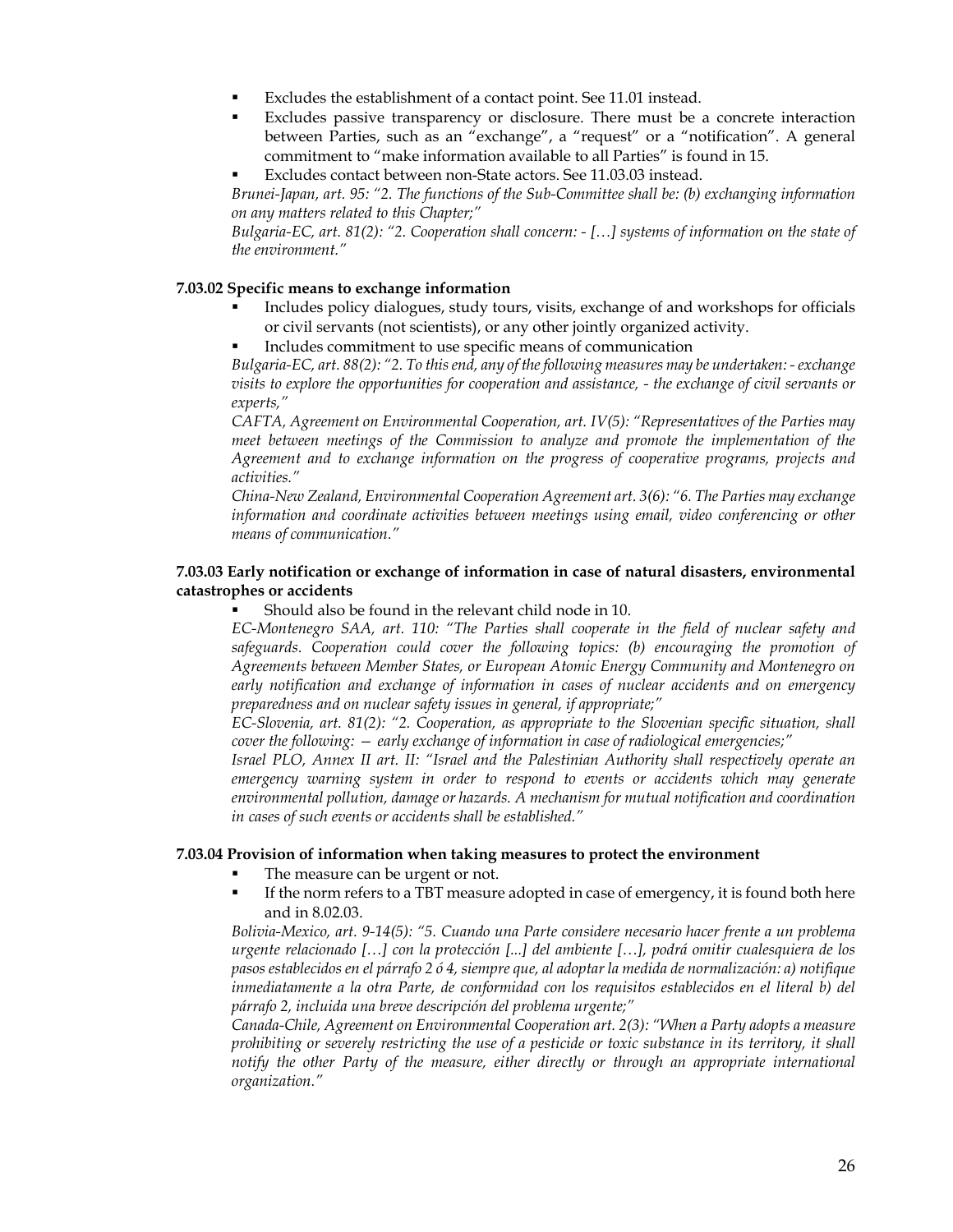*Canada-Chile, Agreement on Environmental Cooperation art. 20(2): "2. To the maximum extent possible, each Party shall notify the other Party of any proposed or actual environmental measure that the Party considers might materially affect the operation of this Agreement or otherwise substantially affect that other Party's interests under this Agreement. 3. On request of the other Party, a Party shall promptly provide information and respond to questions pertaining to any such actual or proposed environmental measure, whether or not the other Party has been previously notified of that measure."* 

### **7.03.05 Communication between customs authorities on offenses related to environmental protection**

*Colombia-Israel, art. 11(4): "Information on offenses relating to the public health, public security or environmental protection of the Party whose Customs Authority received the information may be conveyed to the competent governmental authorities dealing with such matters. Such information shall be treated as confidential and shall enjoy any and all protection afforded to similar information under the laws of confidentiality and secrecy as provided for in the domestic law of the Party whose Customs Authority received them."* 

### **7.04 Harmonization of domestic environmental measures**

- Includes laws, regulations, policies, decrees or any other norms adopted by public authorities.
- For the purpose of this norm, harmonization with one Party's regional standards (such as EU) is considered as harmonization with another country's standards. Otherwise, the implementation of international standards is not sufficient for harmonization.
- Can be general or focused on a specific issue.

### **7.04.01 Harmonization of environmental measures**

- Bidirectional: both Parties work on adjusting their measures.
- Includes "efforts to make compatible".
- Includes the adoption of new, common or uniform regulations.
- **Includes the harmonization of some SPS and TBT measures. However, an essential** condition is that the norms refers explicitly to the environment (including life/health of plants/animals").

*Canada-Chile, Agreement on Environmental Cooperation art. 10(3): "3. The Council shall strengthen cooperation on the development and continuing improvement of environmental laws and regulations, including by: (b) without reducing levels of environmental protection, establishing a*  process for developing recommendations on greater compatibility of environmental technical *regulations, standards and conformity assessment procedures in a manner consistent with the CCFTA."*

*CARICOM revised, art. 67(3): "1. COTED shall, in collaboration with competent agencies, develop a standardisation programme in furtherance of the objectives of this Chapter and consistent with the international obligations of the Member States. 3. The programme shall have the following objectives: (d) consumer and environmental protection."*

*CARIFORUM EC EPA, art. 119(3)(d): "[P]rogrammes to achieve and ensure equivalency between national/regional and international standards for sustainable tourism;"*

### **7.04.02 Alignment of a Party's legislation to the other Party's**

- Unidirectional: only one Party adjusts its measures.
- Can be domestic or regional.

*Bosnia and Herzegovina-EC SAA, art. 108: "The Parties shall, in particular, establish cooperation with the aim of strengthening administrative structures and procedures to ensure strategic planning of environment issues and coordination between relevant actors and shall focus on the alignment of Bosnia and Herzegovina's legislation to the Community acquis."*

*Bulgaria-EC, art. 69: "The Parties recognize that an important condition for Bulgaria's economic integration into the Community is the approximation of Bulgaria's existing and future legislation to*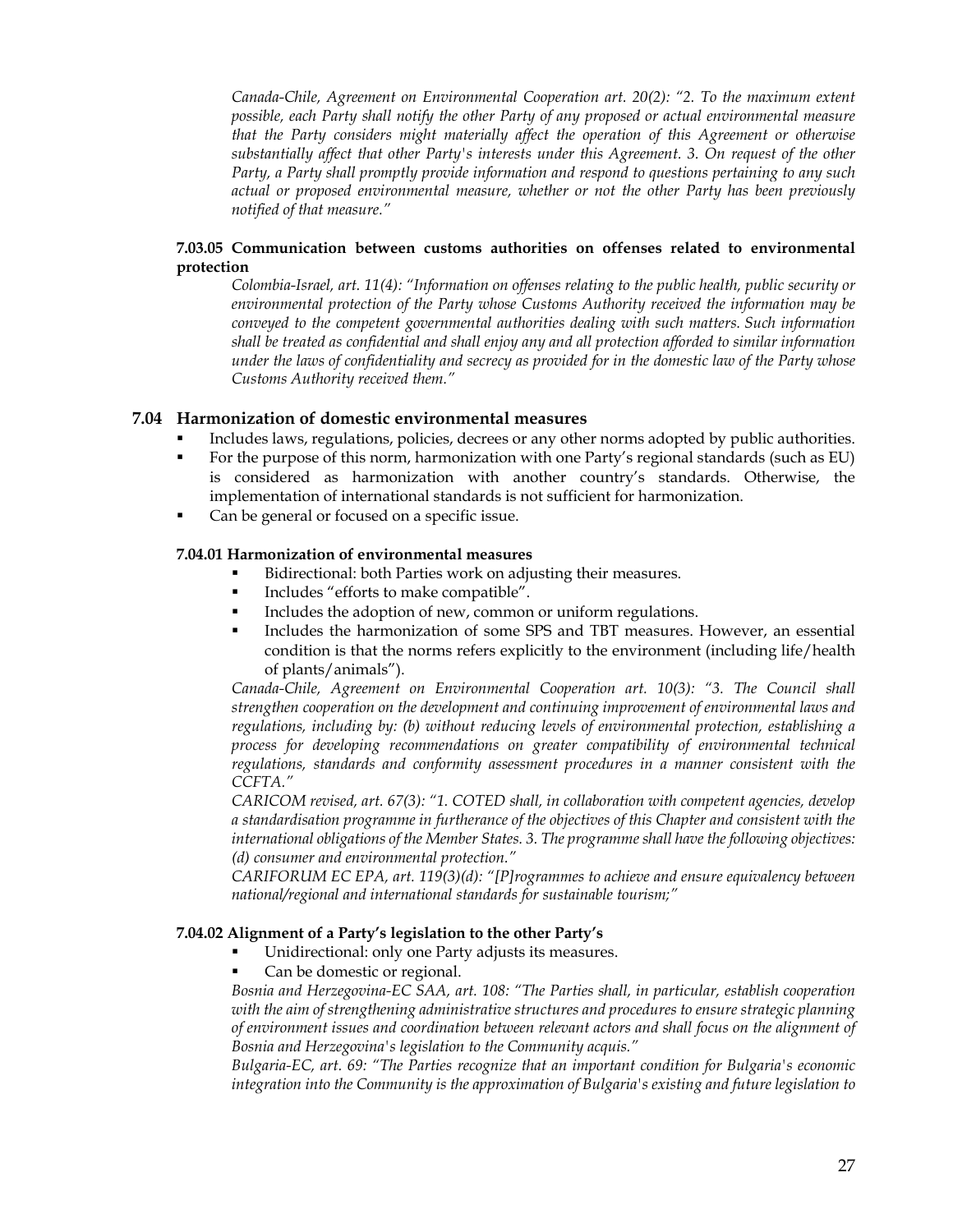*that of the Community. Bulgaria shall endeavour to ensure that its legislation will be gradually made compatible with that of the Community."*

### **7.04.03 Avoid exceptional national environmental standards**

Aims to facilitate the harmonization of domestic measures.

*Bosnia and Herzegovina-EC SAA, art. 15: "2. In order to provide the industry with clear information and to encourage coordinated research, programming and production, exceptional national standards in this field shall be avoided."* 

### **7.04.04 Mutual recognition**

 Acceptance of another Party's environmental measure as equivalent to the Party's own. *El Salvador-Honduras-Taiwan, art. 9.06(2): "2. A Party shall accept as equivalent to its own any technical regulations of the other Party, when in cooperation with the other Party, the importing Party determines that the technical regulations of the exporting Party adequately fulfill the legitimate objectives of the importing Party."* 

### **7.04.05 Harmonization not to be used as a false pretense to lower environmental protection**

Often involves TBT measures, in which case it is also found in 8.02.

*Bolivia-Mexico, art. 9-08(2): "2. Sin perjuicio de los derechos que les confiera este capítulo y tomando en cuenta las actividades internacionales de normalización, las Partes harán compatibles, en el mayor grado posible, sus respectivas medidas de normalización, sin reducir el nivel de seguridad o de protección a la vida o la salud humana, animal o vegetal, del ambiente o de los consumidores."* 

### **7.04.06 Possibility to opt out of harmonized environmental norms**

Can be provisional or not.

*EC-Amsterdam, 34: "In this context, harmonization measures answering these requirements shall include where appropriate, a safeguard clause allowing Member States to take provisional measures, for non-economic environmental reasons, subject to a Community inspection procedure."* 

### **7.04.07 Not the Party's intentions to harmonize their environmental standards**

*EU-Singapore, art. 13.1(4): "The Parties recognize that it is not their intention to harmonize their environmental standards."* 

### **7.05 Negotiations of environmental agreements**

- Commitment to cooperate in the context of bilateral regional or multilateral environmental negotiation.
- Includes cooperation for negotiations taking place at the WTO Trade and Environment committee.
- Includes cooperation on agreements related to the environment.
- Includes negotiations taking place in the framework of the trade agreement if leads to agreement (rather than merely cooperation").
- Includes the negotiation of agreement concerning environmental protection but not exclusively focused on the environment.
- Includes commitment to collaborate to develop international environmental law.
- "Cooperation on environmental issues in other bilateral, regional and multilateral fora" is considered as referencing to negotiation. However, "cooperating with third Parties" is not sufficient. Such norms are found in 15.

*Bulgaria-EC, art. 81(3): 3. Cooperation shall take place notably through: - cooperation within the framework of the European Environment Agency once it comes into existence,* 

*Korea-EC, art. 13.5: "1. The Parties recognize the value of international environmental governance and agreements as a response of the international community to global or regional environmental problems and they commit to consulting and cooperating as appropriate with respect to negotiations on trade-related environmental issues of mutual interest."*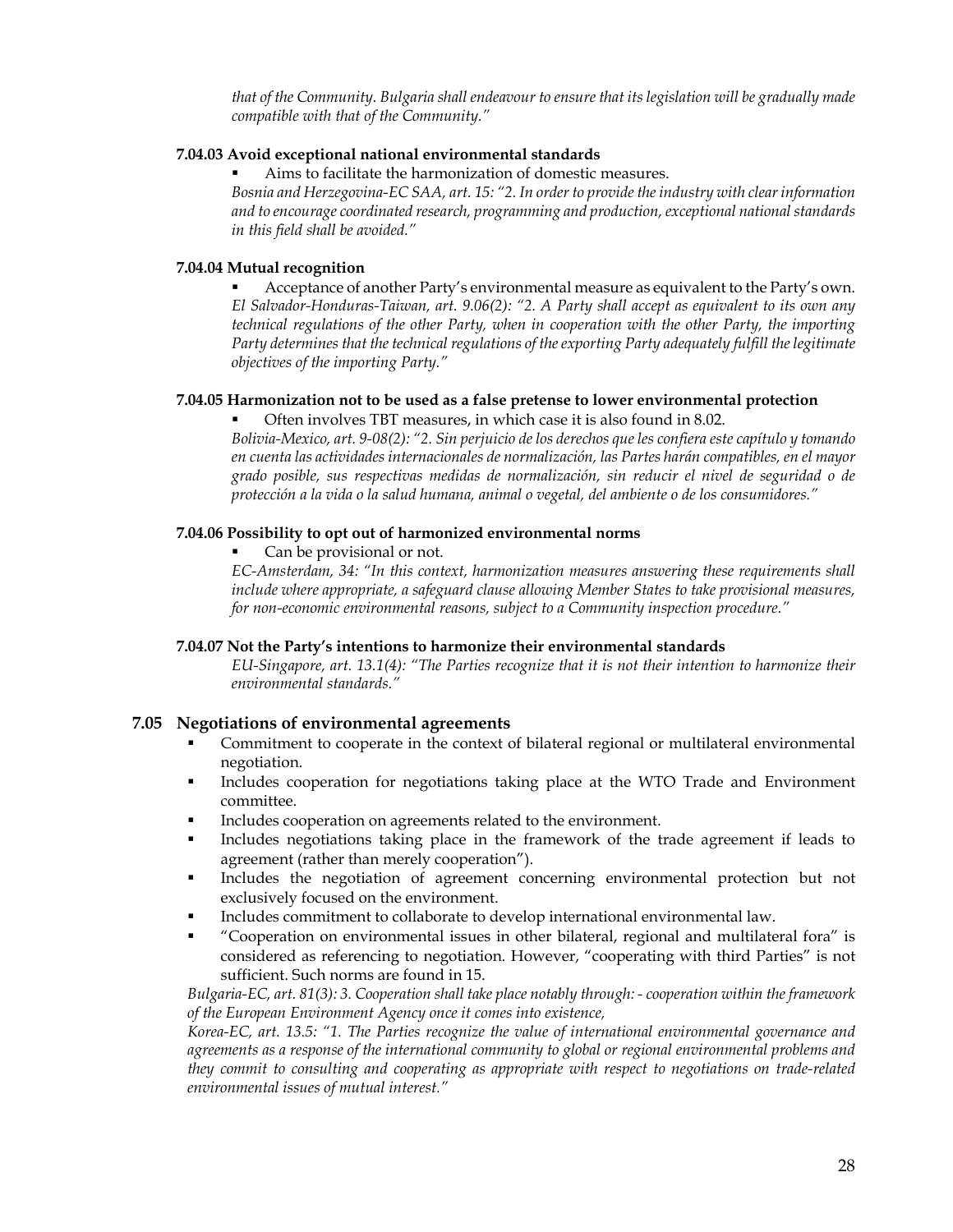- **7.06 Prohibit the export to the other Party of environmental good whose use or import is prohibited within that Party's territory**
- **7.07 Prohibit the import of environmental good from a Party where its use or export is prohibited by that Party**
- **7.08 Cooperate in the prevention of deceptive practices**

### **7.09 Vague commitments to cooperate**

- On the environment, sustainable management of natural resources, ecology, etc.
- Excludes provisions on specific environmental issue-areas.
- Includes activities conducted jointly via a committee.
- Could be in addition to more specific commitments.
- Excludes measures dealing in general with any issue-areas related to the trade agreement, unless the environment is explicitly mentioned as one subject-matter for cooperation.
- Excludes statements (often in a preamble) that one of the objectives of the chapter/agreement is to promote cooperation. The commitment that the cooperation should follow the conclusion of the agreement can be found in 7.09.
- Cooperation must be joint. A vague commitment to independently protect the environment is found in 15.
- Cooperation can include third Party. However, commitment to cooperate with third State is not sufficient to conclude that the Parties to the agreement shall cooperate. See 15 instead.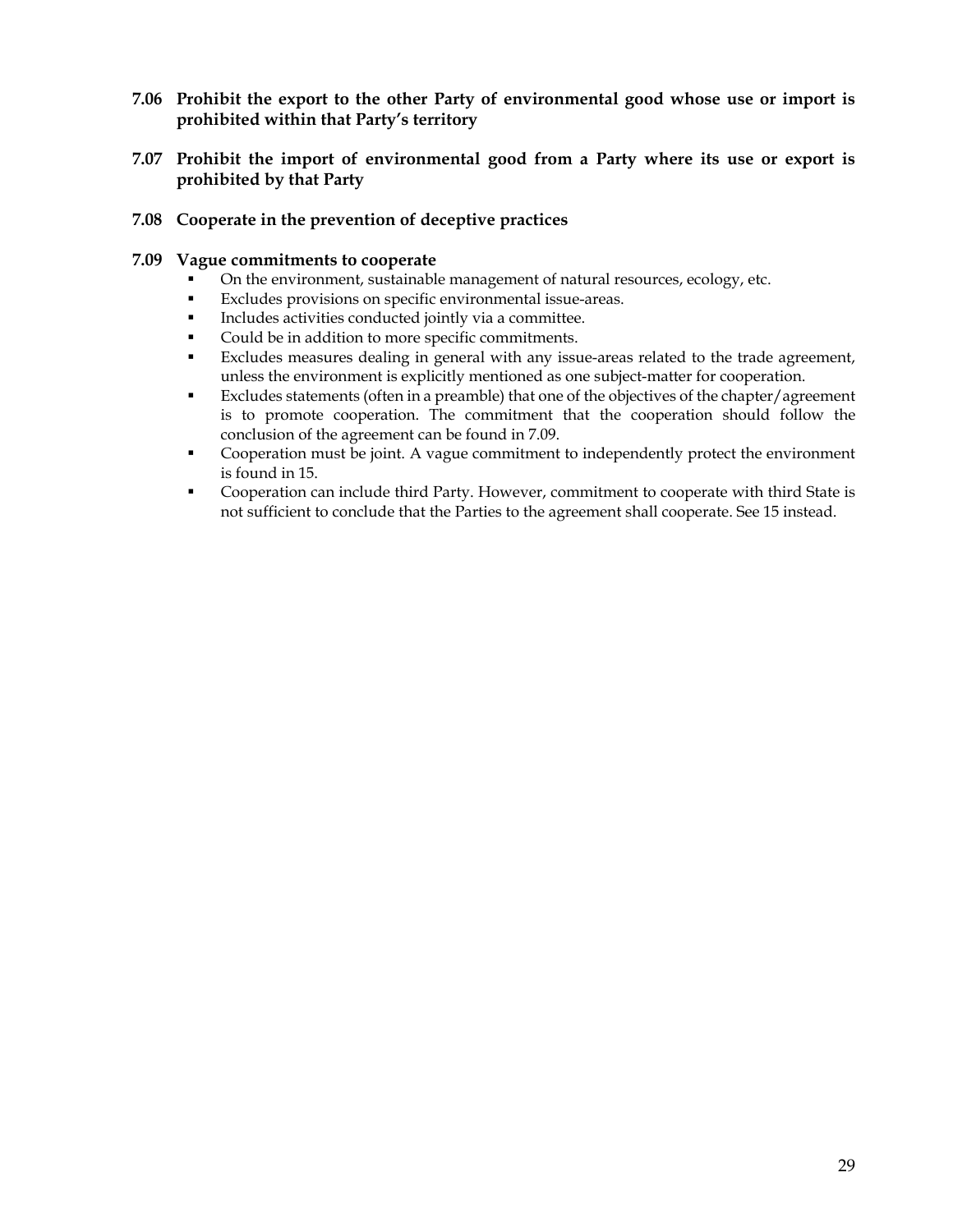### **8. Specific trade-related measures**

### **8.01 General exceptions for trade in goods**

- Is considered as a general exception if it applies in general to any restriction on imports.
- In some cases, it could be found in a provision on definition.
- Excludes exceptions that are specific to TBT, SPS measures, agricultural products, etc.
- As a reminder, "animal/plant life or health is considered as environmental, but not sufficient for SPS.
- **Excludes exceptions on services. See 8.08 instead.**
- Excludes the precautionary principle. See 1.04 instead.

### **8.01.01 Life (or health) of animal and/or plant**

- Can (or not) include a reference to humans.
- Again, exceptions on plant and animal life (or health) are here presumed to be an environmental norm.
- Flora and fauna is considered as synonymous as plant and animal.
- A norm providing for both a necessary and a non-necessary exceptions is found in 8.01.01.01 and 8.01.01.02 if it is unclear which one would apply. However, if the necessary exception is included in the non-necessary exception, then it becomes clear that a measure does not need to be necessary and should therefore only be found in 8.01.01.02.

### **8.01.01.01 Necessary**

- Includes references to GATT art.  $XX$  b) or the complete art.  $XX$ .
- The term "required to" is considered as synonymous of "necessary".
- Can include a reference to GATT/WTO agreements if no other exception is included in the agreement, as long as it mentions member states "rights" in addition to their obligations.

*Australia-New Zealand FTA, art. 12: "Provided that such measures are not used as a means of arbitrary or unjustifiable discrimination or as a disguised restriction on trade between the -Member States, nothing in this Agreement shall prevent the adoption or enforcement by a Member State of measures: (g) necessary to protect its indigenous flora and fauna;"* 

*China-New Zealand, art. 200: "1. For the purposes of this Agreement, Article XX of GATT 1994 and its interpretative notes […] are incorporated into and made part of this Agreement, mutatis mutandis."* 

### **8.01.01.02 Not necessary**

- Includes references to article 30 of the EC Treaty article 30 and article 50 of the Montevideo treaty.
- Can include a reference to the entire EC Treaty or Montevideo treaty if no other exception is included in the agreement, as long as it mentions member states "rights" in addition to their obligations.
- "Justified on grounds of" does not mean "necessary" and is found here.

*EC-South Africa, art. 27: "The Agreement shall not preclude prohibitions or restrictions on imports, exports, goods in transit or trade in used goods justified on grounds of […] the protection of health and life of humans, animals or plants […] Such prohibitions or restrictions shall not, however, constitute a means of arbitrary or unjustifiable discrimination where the same conditions prevail or a disguised restriction on trade between the Parties."* 

### **8.01.02 Conservation of natural resources**

Can specify or not that the natural resources include living/biological resources.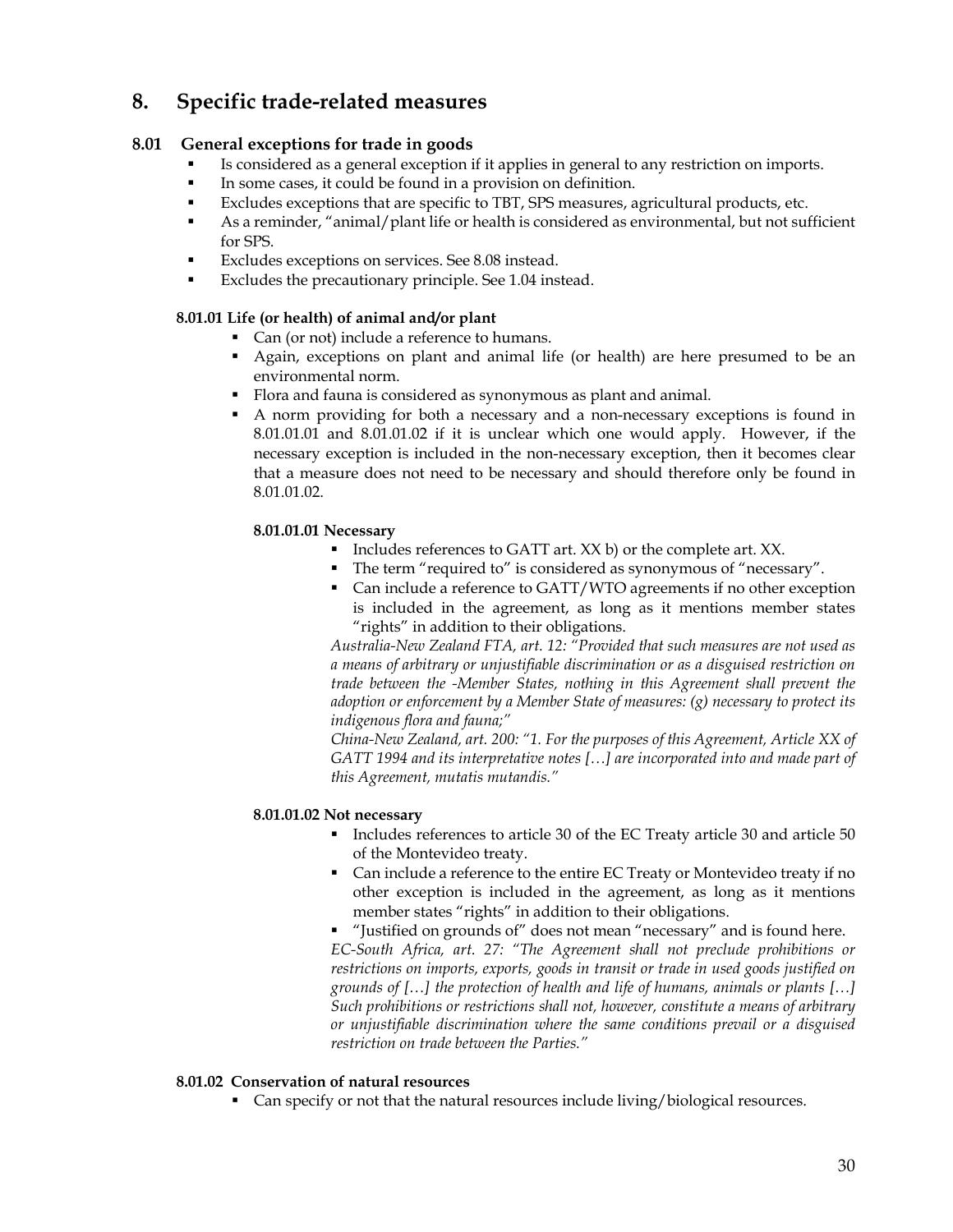- Can be necessary or not.
- Includes norms that refer to GATT art  $XX$  (g) or the complete art.  $XX$ .
- Can include a reference to the entire GATT/WTO agreements if no other exception are included in the agreement, as long as it mentions member states "rights" in addition to their obligations.

*China-New Zealand, art. 200: "The Parties understand that the measures referred […] Article XX (g) of GATT 1994, as incorporated into this Agreement, applies to measures relating to the conservation of living and non-living exhaustible natural resources, subject to the requirement that they are not applied in a manner which would constitute a means of arbitrary or unjustifiable discrimination or a disguised restriction on trade in goods or services or investment."* 

### **8.01.03 Protection of the environment**

- Includes related concepts, such as "integrity of ecosystem" and "pollution control".
- Includes exceptions for the protection of "animal and plant and the environment" or the "conservation of natural resources and the environment" exceptions (because the environment is considered as an addition).
- Excludes "environmental measures" necessary to protect human, animal or plant life or health, "environmental measures" for the conservation of natural resources since they are not considered as sufficiently different from 8.01.01. In those cases, the environment is not considered as an addition as opposed to the articles included here.

*Armenia-Estonia, art. 8: "In accordance with the provisions of the GATT-94 the Agreement shall not preclude the rights of either Party or its obligations foreseen by the other international agreements, to adopt the regulatory measures, customary in international practice in the field of foreign economic relations, if the measures are related to: […] the environmental protection; […] Such prohibitions or restrictions shall not, however, constitute a means of arbitrary discrimination or concealed limitation of trade between the Parties."* 

*SADC, art. 9(h): "relating to the conservation of exhaustible natural resources and the environment".* 

### **8.02 Technical barriers to trade**

- Includes norms on environmental marking or labelling that might be otherwise considered as technical barrier to trade.
- Includes provisional, urgent or temporary technical measures adopted for environmental reasons.
- Norms referring to the TBT agreement in general are found in 8.02.02, 8.02.03. Specific reference article 2.2 are only found in 8.02.02. Likewise, specific references to articles 2.10 and 5.7 are found in 8.02.03.
- Excludes general exceptions modeled (i.e.GATT article XX) that applied *inter alia* to TBT.
- **Exchange of information on the adoption of TBT measure are found in 7.03.04.**
- Excludes norms on TBT harmonization or compatibility, see. 7.04 instead.
- Obligation to publish TBT related to the environment are found in 3.03.01.
- Obligation to use scientific data in the elaboration of TBT measures are found in 3.01.01.
- If a norm only states that technical measures should not be adopted for protectionist purposes, it is found in 2.04.
- Obligations to take into account relevant work of international organizations is found in 14.07.
- The possibility to adopt more restrictive norms than the ones developed by international organizations is found in 14.07.03.

### **8.02.01 Right to conduct a risk assessment**

 Refers to the Parties' right to conduct an assessment of riskswhile pursuing their legitimate objectives. The protection of the environment, conservation of resources or any similar goal needs to be part of the expressed legitimate objectives.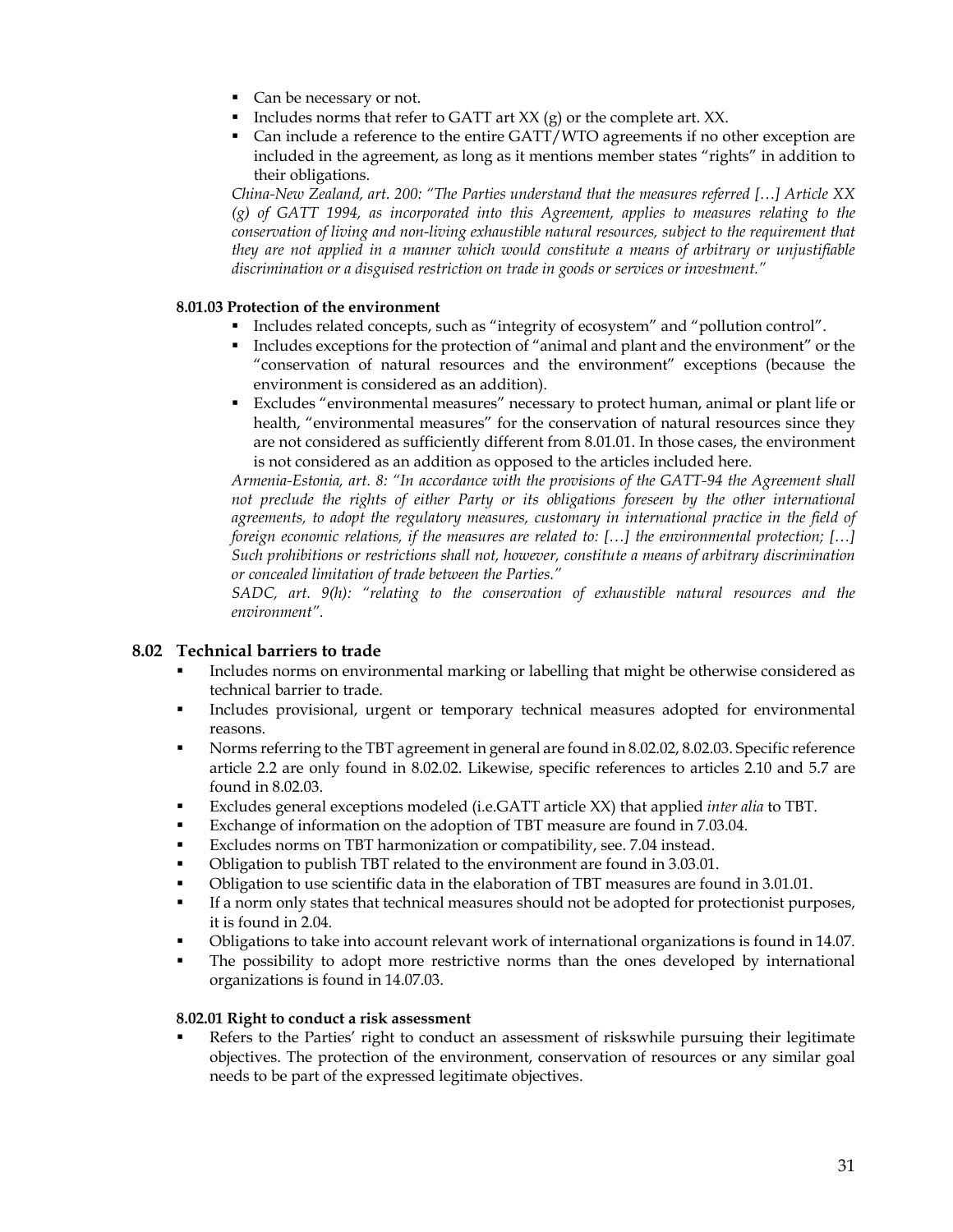- Includes norms providing that risk assessment may or should take into account the environment.
- The norm is also found in 3.01.02 when it provides that scientific data should be used in the conduct of the risk assessment.

*Chile-Mexico, art. 8-06: "1. A Party may, in pursuing its legitimate objectives, conduct an assessment of risk. In conducting an assessment, a Party may take into account, among other factors relating to a good or service: (…) (f) environmental conditions."* 

### **8.02.02 Right to prepare, elaborate, adopt or apply TBT measures related to the environment**

- Norms providing that States can adopt TBT measures, while taking into account international standards or methods are also found in14.05.
- Includes the right to apply the EU *acquis.*
- Includes all norms indicating that the TBT agreement should govern the rights and obligations of the Parties or that the Parties decide to act in accordance with it.
- Includes references to article 2.2 of the TBT agreement.

*EC-Ukraine, art. 582: "In particular, regarding mandatory marking or labelling, the Parties agree that: (a) they will endeavour to minimise their requirements for marking or labelling, except as required for the adoption of the EU acquis in this area and for marking and labelling for the protection of health, safety, or the environment, or for other reasonable public policy purposes;"* 

*Bolivia-Mexico, art. 13.05: "Cada Parte podrá elaborar, adoptar, aplicar y mantener las medidas de normalización que permitan garantizar su nivel de protección de la vida o la salud humana, animal o vegetal, del ambiente[…]."* 

*Canada-Peru, art. 1407: "5. For greater certainty, a Party, including its procuring entities, may, in accordance with this Article, prepare, adopt or apply technical specifications to promote the conservation of natural resources or protect the environment."* 

*Japan-Vietnam, art. 51(3): "Nothing in this Chapter shall limit the right of a Party to prepare, adopt, and apply technical regulations and standards, to the extent necessary, to fulfill a legitimate objective."* 

*EC-Korea, Annex 2-C art. 7: "This is without prejudice to the right to adopt measures necessary for road safety, the protection of the environment or public health and the prevention of deceptive practices provided such measures are based on substantiated scientific or technical information."* 

### **8.02.03 Right to derogate from the regular adoption procedure of a TBT measure in case of emergency**

- Refers notably to the possibility to skip the public participation requirement in the preparation of a TBT measure in case of an environmental emergency.
- The obligation to warn or inform the other Party of the adoption of an emergency measure is found in 7.03.04.
- Includes all norms indicating that the TBT agreement should govern the rights and obligations of the Parties or that the Parties decide to act in accordance with it.
- Includes references to articles 2.10 and 5.7 of the TBT agreement.

*Canada-Peru, art. 608: "1. Each Party shall ensure that transparency procedures regarding the development of technical regulations and conformity assessment procedures allow interested Parties to participate at an early appropriate stage when amendments can still be introduced and comments taken into account, except where urgent problems of safety, health, environmental protection or national security arise or threaten to arise."* 

### **8.03 Investment**

- Investment activity includes the establishment and licensing of investor and investment.
- Not necessarily an "exception".
- A recognition that it is inappropriate to encourage investment by relaxing environmental measures is found at 2.01.

### **8.03.01 General on investment**

As opposed to the commitment not to relax environment standard. See 2.01 instead.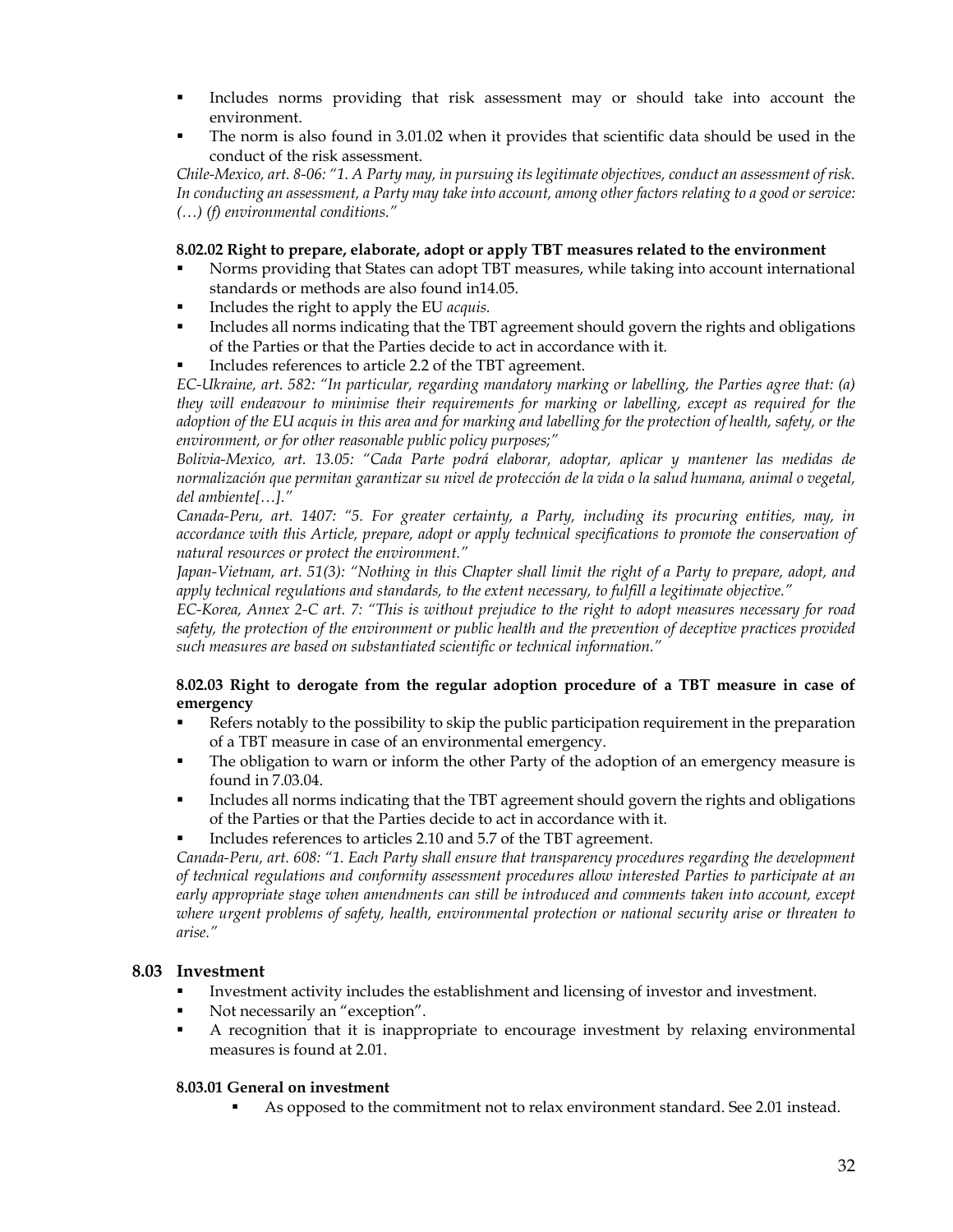- Includes exceptions modeled on GATT article XX that applied to a set of norms devoted to the protection or liberalization of investment.
- Includes norms providing that a Party can adopt environmental measure or conversely that nothing may prevent it.

*Panama-US, art. 10.11: "Nothing in this Chapter shall be construed to prevent a Party from*  adopting, maintaining, or enforcing any measure otherwise consistent with this Chapter that it *considers appropriate to ensure that investment activity in its territory is undertaken in a manner sensitive to environmental concern."* 

### **8.03.02 Specific on establishment**

- Establishment includes admission, acquisition, authorization and license to operate.
- Includes measures authorizing government to conduct environmental impact assessment of investment prior to their establishment.
- 8.03.02 and 8.03.03 are often present in different paragraphs of the same article.

*EC-Ukraine, art. 104: "6. Subject to the provisions specified by this Article, in establishing the rules for the selection procedure, the Parties may take into account legitimate public policy objectives, including considerations of health, safety, the protection of the environment and preservation of cultural heritage."* 

*Chile-Mexico art. 9.07(6): "Provided that such measures are not applied in an arbitrary or unjustifiable manner, or do not constitute a disguised restriction on international trade or investment, nothing in paragraph 1(b) or (c) or 3(a) or (b) shall be construed to prevent a Party from adopting or maintaining measures, including environmental measures necessary to protect human, animal or plant life or health; or (c) necessary for the conservation of living or non-living exhaustible natural resources."* 

### **8.03.03 Specific on performance requirements**

- A requirement that an investor use or transfer a technology is a performance requirement.
- 8.03.02 and 8.03.03 are often present in different paragraphs of the same article.

*CANADA BIT MODEL: "A measure that requires an investment to use a technology to meet generally applicable health, safety or environmental requirements shall not be construed to be inconsistent with paragraph 1(f)."* 

### **8.03.04 Specific on expropriation**

 Often found in a footnote or an annex used to define the concept of indirect expropriation.

*CANADA BIT MODEL: "Except in rare circumstances, such as when a measure or series of measures are so severe in the light of their purpose that they cannot be reasonably viewed as having*  been adopted and applied in good faith, non-discriminatory measures of a Party that are designed *and applied to protect legitimate public welfare objectives, such as health, safety and the environment, do not constitute indirect expropriation"* 

*Colombia-Israel, art. 10.7(3)d) footnote 4: "A measure or a series of measures adopted to protect public purposes including inter alia, the protection of public health, safety and the protection of the environment, do not necessarily constitute an effect equivalent to nationalization or expropriation".* 

### **8.03.05 Foreign investment ban from specific sectors related to the environment**

- Often found in a reservation that only applies to one Party.
- Can be found in the Parties' commitment chart on the liberalization of services.
- Specific sectors can for example be waste management, water, fisheries, etc.
- It should however be clear that they relate to the environment. For example, unspecific norms on fisheries with no mention of any environmental standards are excluded.

*Colombia-EFTA, Annex XV: "Foreign investment is allowed in all sectors of the economy except for investment projects in activities relating to national defense and the processing and disposal of toxic, hazardous or radioactive waste not produced in Colombia."*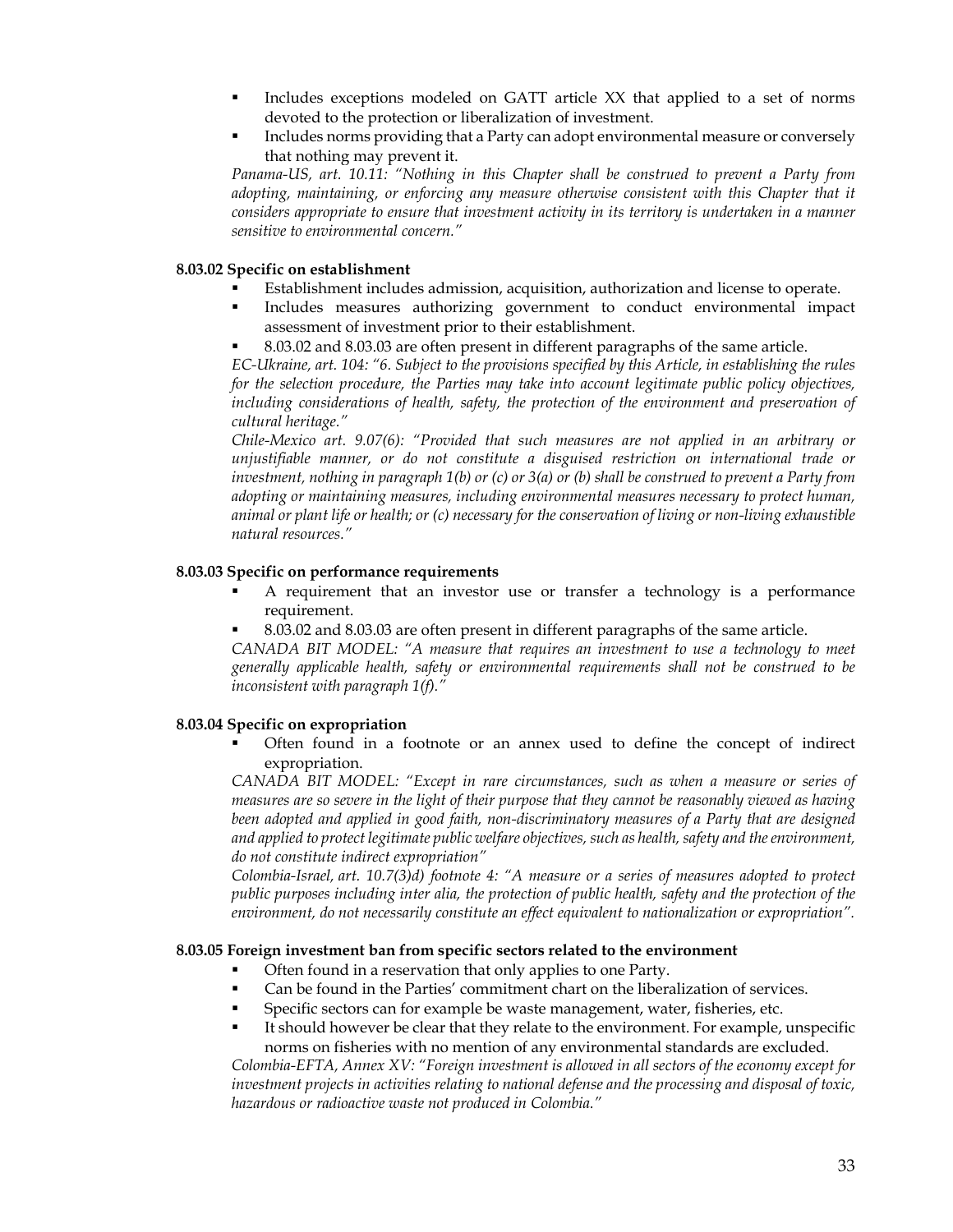### **8.03.06 Right to maintain or adopt any measures in regards of investment in a specific sector**

- Often found in a reservation that only applies to one Party.
- Keep in mind that they can be found in the Parties' commitment chart on the liberalization of services.
- Specific sectors can for example be waste management, water, fisheries, etc.
- It should however be clear that they relate to the environment. For example, unspecific norms on fisheries with no mention of any environmental standards are excluded.

*Japan-Peru, Annex 6: "Japan reserves the right to adopt or maintain any measure relating to the supply of services in this sub-sector [radioactive waste management]."* 

### **8.03.07 Exclusion of ISDS**

- Includes norms excluding the possibility for an investor to sue a State for a measure taken in the legitimate public interest. The environment should however be clearly stated as a legitimate public interest.
- It can be found in a reservation or an annex.

*Australia – China, art. 9.11 (4): "4. Measures of a Party that are non-discriminatory and for the legitimate public welfare objectives of public health, safety, the environment, public morals or public order shall not be the subject of a claim under this Section."* 

*Mexico Northern Triangle, Anexo 14-41: ""No estarán sujetas a los mecanismos de solución de controversias dispuestos en la sección B o el capítulo XIX: […]las resoluciones que adopte la Secretaría de Estado en los Despachos de Industria y Comercio en aplicación de los artículos 11 y 18 de la Ley de Inversión Extranjera referente a la salud, la seguridad nacional y la preservación del ambiente."* 

### **8.04 Intellectual property and the environment**

Not necessarily an "exception".

### **8.04.01 Exclusion of environmentally harmful inventions from patentability**

Includes references on exclusion as set out in TRIPS Articles 27.2

*Canada-Korea, art. 16.12.2: "Each Party may exclude from patentability: (a) inventions, the prevention within that Party's territory of the commercial exploitation of which is necessary […] avoid serious prejudice to the environment, provided that such exclusion is not made merely because the exploitation is prohibited by that Party's domestic law;"* 

### **8.04.02 Use of geographical indications to protect the environment**

- Includes use of geographical indications to protect traditional knowledge, biodiversity or genetic resources.
- Does not include the mandatory disclosure of origin/sources of genetic resource since it is already at 10.11.01.
- Does not include the exclusion of plants, animals, plant varieties, methods for treatment, and essential biological processes from patentability (not considered as environmental).

*CARIFORUM-EC, art. 164: "(c) Identification of products that could benefit from protection as geographical indications […]. In so doing, the EC Party and the Signatory CARIFORUM States shall pay particular attention to promoting and preserving local traditional knowledge and biodiversity through the establishment of geographical indications."* 

### **8.04.03 Other norms on intellectual property and the environment**

 Includes the explicit possibility to grant compulsory license on ground of environmental emergency.

### **8.05 Procurement and the environment**

Not necessarily an "exception".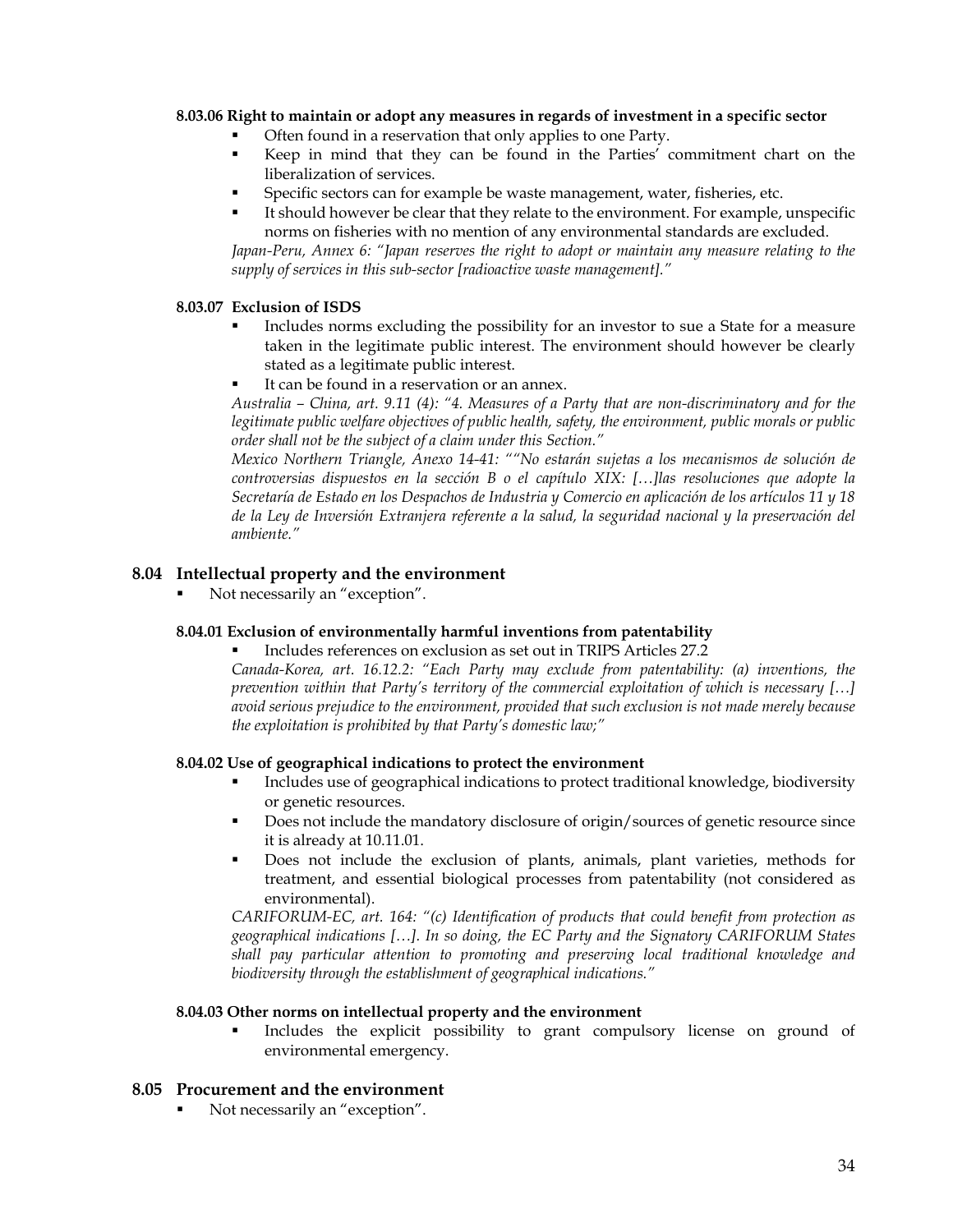- Environment norms, including exceptions, that are specific to public procurement.
- Includes the affirmation or reaffirmation that the GPA's rights and obligations. The mere possibility to ratify or join the GPA is excluded.

### **8.05.01 General exceptions**

- Includes exceptions modeled on GATT article XX that applied to a set of norms devoted to procurement.
- Includes references to the rights under GPA Article XXIII.2.

*Oman-US, art. 9.14: "1. Provided that such measures are not applied in a manner that would constitute a means of arbitrary or unjustifiable discrimination between the Parties where the same conditions prevail or a disguised restriction on trade between the Parties, nothing in this Chapter shall be construed to prevent a Party from adopting or maintaining measures: (b) necessary to protect human, animal, or plant life or health."* 

#### **8.05.02 Technical specification or restriction in tender procedure**

 Includes the Parties' capacity to add technical requirements in its tender procedure in order to promote the protection of the environment.

*Australia-Japan, art. (8): "For greater certainty, a Party, including its procuring entities, may, in accordance with this Article, prepare, adopt or apply technical specifications to promote the conservation of natural resources or protect the environment."* 

*EC-Ukraine, article 104(6): "6. Subject to the provisions specified by this Article, in establishing the rules for the selection procedure, the Parties may take into account legitimate public policy objectives, including considerations of health, safety, the protection of the environment and preservation of cultural heritage."* 

*Trans-Pacific Strategic EP, exchange of letters: "In respect of New Zealand, for greater certainty, procurement of goods and services by its entities listed in Annex 11.A may be subject to technical specifications to promote the conservation of natural resources and the environment."* 

#### **8.05.03 Exclusion of specific sectors from procurement liberalization**

 It is often found in an annex and it generally takes the form of reservation applying to one Party.

#### **8.05.04 Cooperation on green public procurement**

Refers to the Parties' intent to cooperate on green public procurement.

*Colombia – Korea, art. 16-A: "(b) information exchange and joint work on […] green public procurement."* 

*EC-Korea, Annex 13: "(d) exchange of information and cooperation on […] green public procurement."* 

### **8.06 Subsidies and the environment**

- Not necessarily an "exception".
- Includes green subsidies.
- Environment norms, including exceptions that are specific to subsidies.
- Does not include norms limited to agricultural subsidies without mention of the environment.
- Includes subsidies necessary for adapting existing facilities to new environmental requirements.
- Includes exceptions modeled on GATT article XX that applied to a set of norms devoted to subsidies.

*EFTA-Lithuania, Annex VI (c): "The EFTA States and Lithuania agree that the application of Article 18 shall be guided by the following criteria: (c)* The following measures are examples of types of aid normally consistent *with the provisions of Article 18: (vii) environmental aid, under the general principle that the polluter-paysprinciple is observed; investment specifically designated to reduce pollution may be aided up to a rate of 25 per cent or at differentiated tax rates of equivalent effect; recognizing the existence of different qualities of*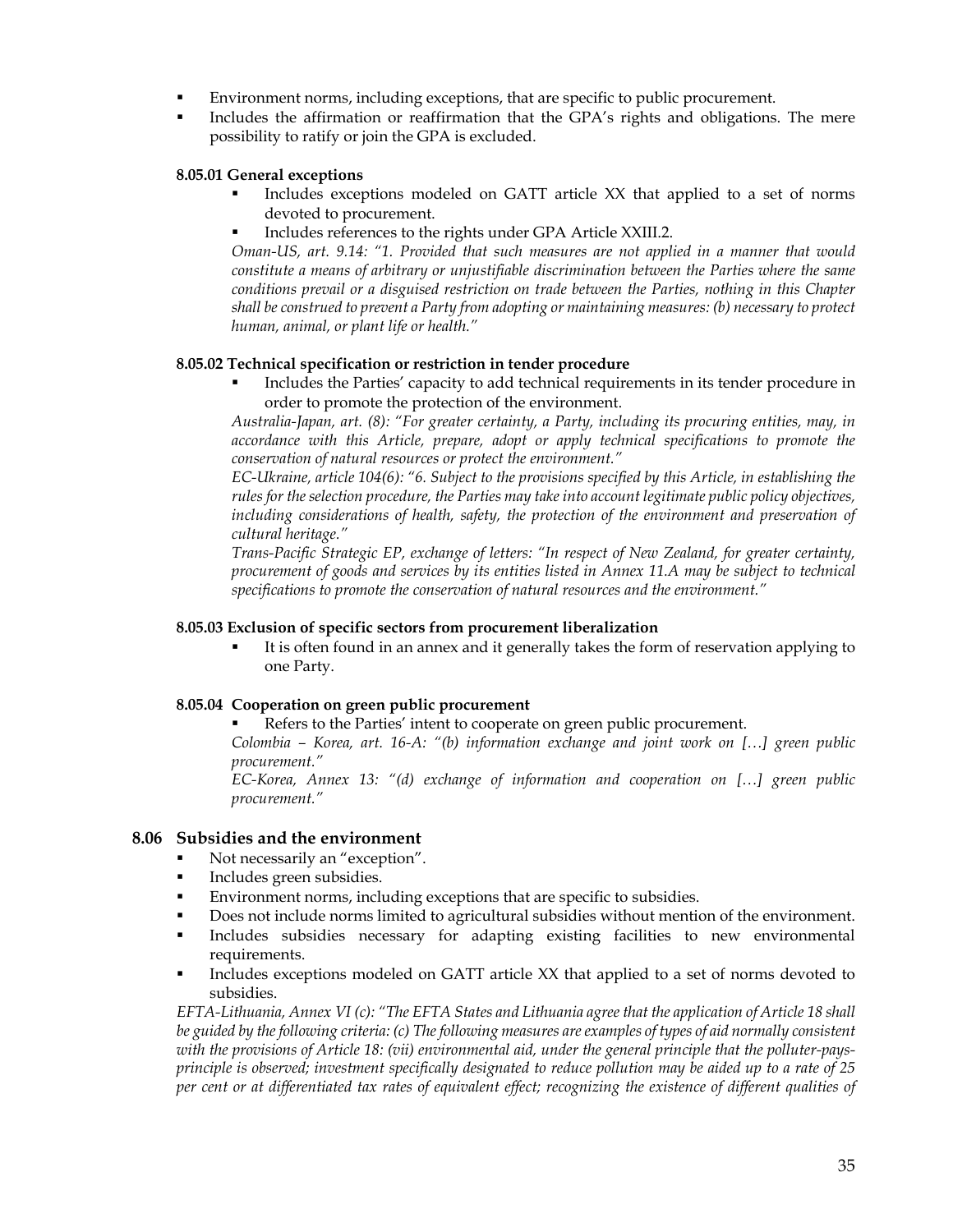*legislation or standards in other countries and their potential impact on trade and competition, the degree of subsidizations for specific industries shall be kept under constant review;"* 

### **8.07 Safeguard measures on environmental grounds**

- Not necessarily an "exception".
- In the context of this codebook, safeguard measures are temporarily trade restrictions in urgent, serious or exceptional circumstances.
- Includes safeguards measures on goods and services.

*EFTA-EC, art. 112: "1. If serious economic, societal or environmental difficulties of a sectorial or regional nature liable to persist are arising, a Contracting Party may unilaterally take appropriate measures under the conditions and procedures laid down in Article 113. 2. Such safeguard measures shall be restricted with regard to their scope and duration to what is strictly necessary in order to remedy the situation."* 

*EC-Amsterdam, art. 130: "In this context, harmonisation measures answering environmental protection requirements shall include, where appropriate, a safeguard clause allowing Member States to take provisional measures, for non-economic environmental reasons, subject to a Community inspection procedure."* 

### **8.08 Obligation to respect the environment in outward processing zones**

- Refers to norms providing that goods need to respect the environment in order to be considered as originating from an outward processing zone.
- Those norms could refer to specific environmental issue or general ones.

*Korea-US, Annex 22-B: "The Committee shall establish criteria that must be met before goods from any outward processing zone may be considered originating goods for the purposes of this Agreement, including but not limited to: progress toward the denuclearization of the Korean Peninsula; […] and the environmental standards […] prevailing in the outward processing zone, with due reference to the situation prevailing elsewhere in the local economy and the relevant international norms."* 

### **8.09 Services exception**

- Exception applicable to set of norms on service liberalization.
- Includes exceptions that are applicable to goods and services.
- Included only if the agreement covers service liberalization.

### **8.09.01 Services on life or health of animal or plant**

- Can (or not) include a reference to humans.
	- It is presumed to be an environmental norm
	- Flora and fauna is considered as synonymous as plant and animal.
	- It can be "necessary" or not.
	- Includes references to GATS art. XIV or GATS's rights and obligations.

### **8.09.02 Services on conservation of natural resources**

- Could specified or not that the natural resources include living/biological resources.
- Could be necessary or not.

### **8.09.03 Services on protection of the environment**

Includes exceptions on services directly referring to the protection of the environment. *Central America-Dominican Republic, art. 10-08: "No obstante lo previsto en éste y otros capítulos del presente Tratado, las Partes podrán adoptar o aplicar medidas para: […] proteger la vida y la salud de las personas, los animales, los vegetales y preservar el medio ambiente;"* 

*EFTA Services, art. 33.2: "The provisions of this Chapter and measures taken in pursuance thereof shall not prejudice the applicability of provisions laid down by law, regulation or administrative action providing for special treatment of foreign service suppliers on grounds of public policy, public security, public health or the environment."* 

### **8.09.04 Norms on environmental services**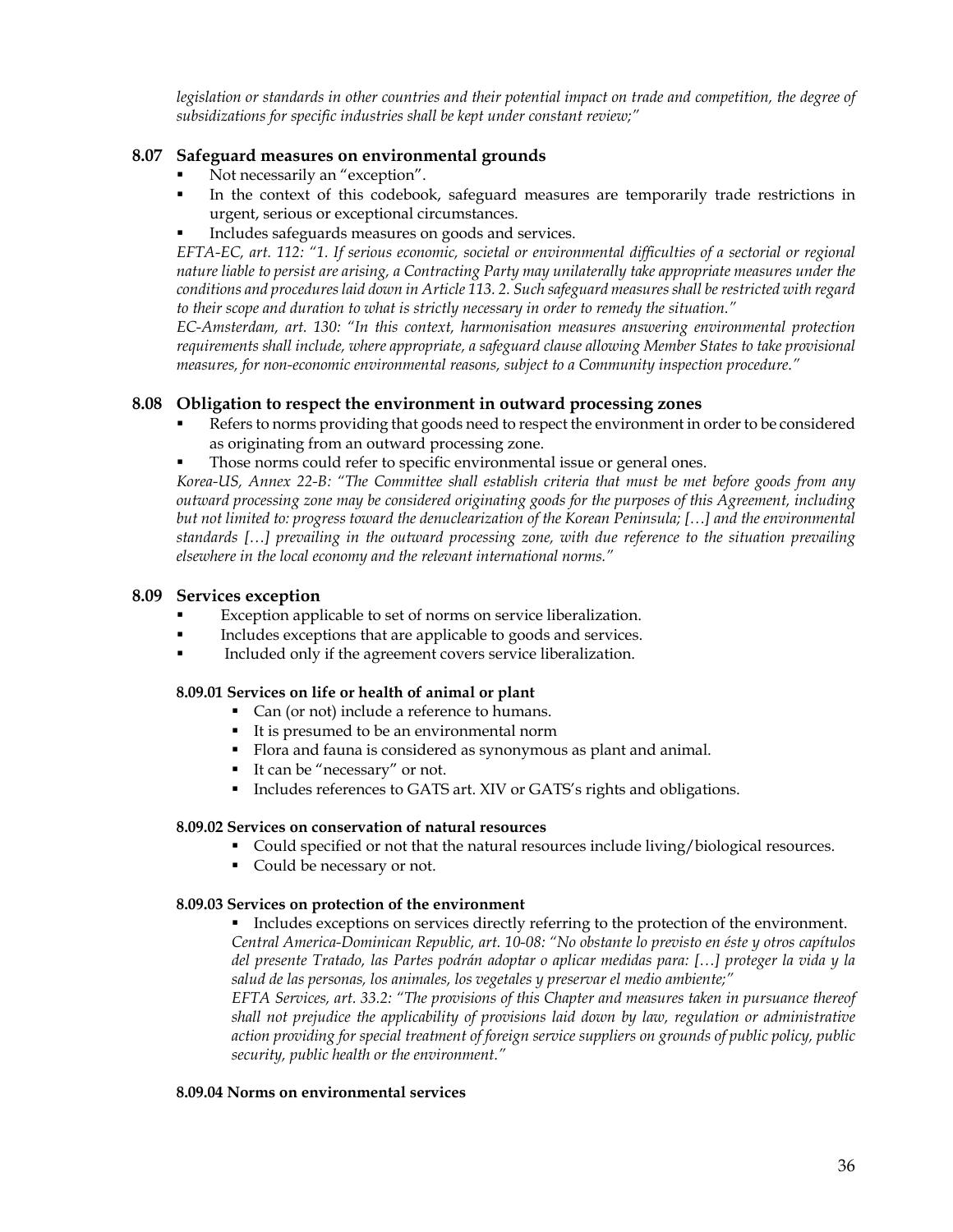Includes norms directly referring to the concept of environmental services.

*Costa Rica-Singapore, Annex II: "Costa Rica reserves the right to adopt or maintain any measure with respect to environmental services."* 

# **8.09.05 Exclusion of environmental sectors from the liberalization of services**

- Often found in a reservation that only applies to one Party.
- Can be found in a chart on the Parties' commitment in regards to the liberalization of services.
- Excludes norms on investment even though they could appear on a liberalization chart of services. See 8.03.05 instead.

# **8.09.06 Right to maintain or adopt any measures in regards of a specific sector of services**

- Often found in a reservation that only applies to one Party.
- Can be found in a chart on the Parties' commitment in regards to the liberalization of services.
- The sector of services should be clearly linked with the environment.

*Colombia-Northern Triangle, Anexo II: "Colombia se reserva el derecho de adoptar o mantener cualquier medida en los siguientes sectores: (f) servicios relacionados con el medio ambiente que se establezcan o se mantengan por razones de interés público;* 

# **8.10 SPS measures and the environment**

- Includes the obligation to take into account relevant ecological and environmental conditions in the assessment of risks leading to the adoption of an SPS measure.
- Includes general references to the WTO's SPS agreement or reference to its article 5.
- Includes the right to adopt environmental requirements related to SPS measures.

*Belize-Guatemala, art. 21: "The Parties agree to act in accordance with the provisions of the Agreement on Technical Barriers to Trade (TBT) and the SPS Agreement of the WTO in the implementation of this Agreement."* 

*Chile-Korea, art. 8.7: "2. The Parties shall, in assessing risks and determining a sanitary or phytosanitary measure, take into account available scientific evidence and other factors, such as: (c) the relevant ecological and environmental conditions;"* 

*India-Singapore, art. 5.11: "2. This Chapter shall not: (b) prevent a Party from adopting mandatory requirements to determine the level of protection it considers necessary to ensure the quality of its imports, or for the protection of human, animal or plant life or health, or the environment, or for the prevention of deceptive practices or to fulfil other legitimate objectives, at the levels it considers appropriate."* 

# **8.11 Exception to the free movement of persons**

 Includes exceptions modeled on GATT article XX that applied to a set of norms devoted to the movement of persons.

*Japan-Singapore, art. 95: "Subject to the requirement that such measures are not applied in a manner which would constitute a means of arbitrary or unjustifiable discrimination […], nothing in this Chapter shall be construed to prevent the adoption or enforcement by either Party of measures: (b) necessary to protect human, animal or plant life or health;"*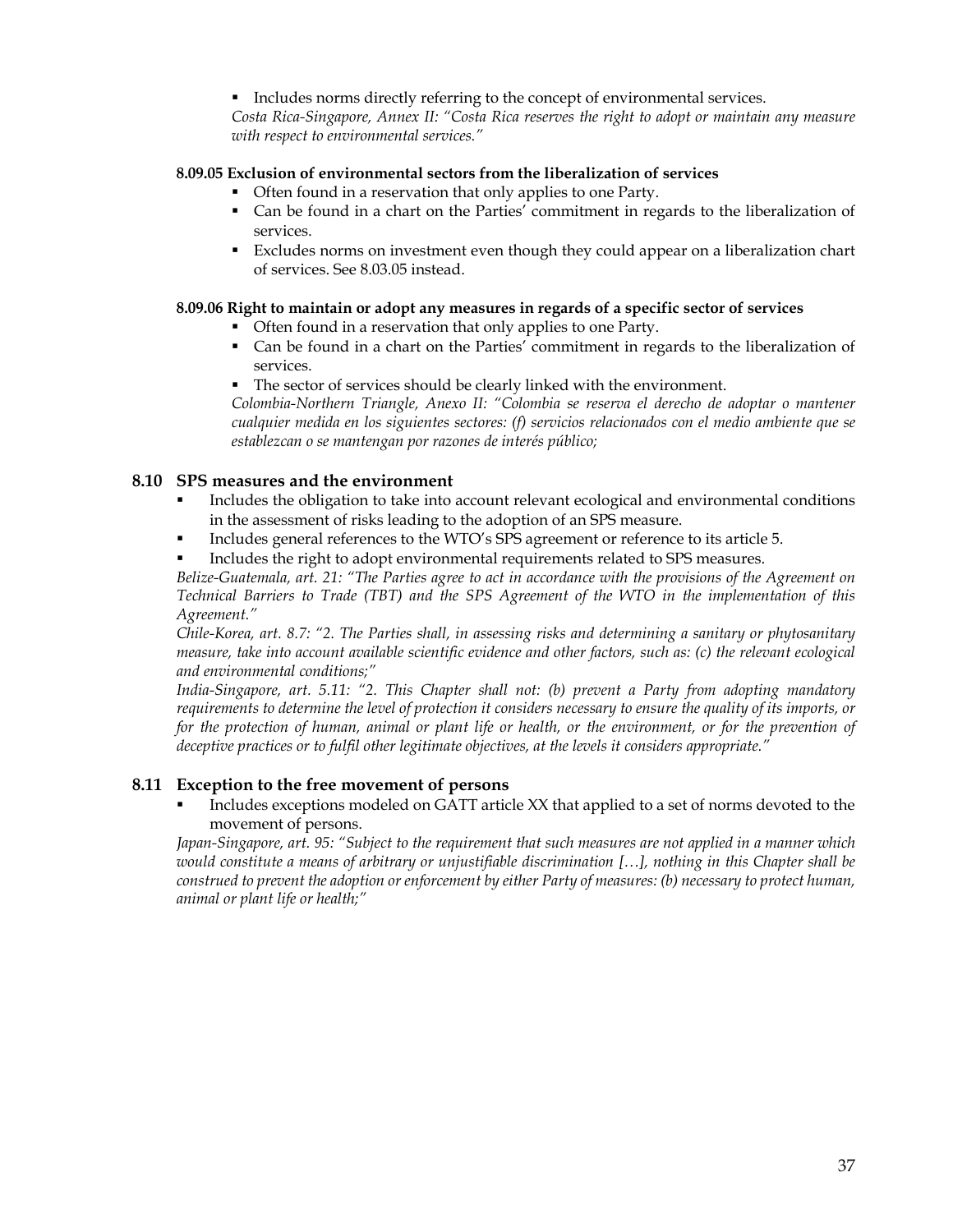# **9. Assistance**

This section includes norms applying in general to the environment or to specific environmental issue such as desertification, biodiversity, climate change, etc.

Excludes norms dealing in general with any issue related to the trade agreement, unless the environment explicitly mentioned as one their subject-matter.

For greater clarity, it can include norms dealing with a subset of issue-areas (for example cooperation) as long as the environment is explicitly included in this subset. This explicit mention could be found in another article. Also, norms found in a chapter on environment or in parallel agreement on the environment are considered as environmental norms.

# **9.01 Technical assistance, training or capacity-building**

- Refers to any unidirectional transfers of expertise or knowledge from one (generally) privileged country (usually a developed country) or organization to a disadvantaged country (usually a developing country) or its nationals (including scientists and NGOs).
- Includes unidirectional advices and trainings on scientific, administrative, diplomatic matter, etc.
- Includes transfer of know-how or knowledge.
- Includes unspecified "support" from one country to another (assumed to be capacity building rather than financial support).
- As opposed to technology transfer. See 9.02 instead.
- Excludes norms on assistance in case of natural disaster.
- Includes norms on capacity-building related to the public participation in the process of environmental decision-making.
- Excludes "exchange of information" and "exchange of expertise" because these processes are bidirectional. See 7.03, instead.

# **9.01.01 Technical assistance, training or capacity-building provided to another Party**

- Refers to assistance between Parties.
- Excludes assistance provided to third countries. See 9.05 instead.

*Peru-US, annex 18.3.4 (4): "4. The Parties are committed to work cooperatively to implement the actions required under the preceding paragraph, including through capacity-building and other joint initiatives to promote the sustainable management of Peru's forest resources."* 

*Chile-US, annex 19.3:"The United States will assist Chile in reducing contamination and pollution resulting from past mining practices by working with Chile to identify sources of pollution and explore cost-effective remediation methods; […]"* 

*CARIFORUM-EC, art. 138: "Subject to the provisions of Article 7 and 134, the Parties agree to cooperate, including by facilitating support, in the following areas: […] e) awareness-raising and training activities;"* 

# **9.01.02 Technical assistance, training or capacity-building provided to non-state actors**

Includes NGO, businesses, the public, private institutions, etc.

*Cotonou Agreement, art. 31: "Co-operation on environmental protection and sustainable utilisation and management of natural resources shall aim at… building and/or strengthening the scientific and technical human and institutional capacity for environmental management for all environmental stakeholders."* 

*CAFTA Agreement on Environmental Cooperation, art. 5: "The program of work developed by the Commission shall reflect national priorities for cooperative activities and shall be agreed upon by the Parties. The program of work may include long, medium and short-term activities related to: […] (i) building capacity to promote public participation in the process of environmental decision-making. […]"*

# **9.02 Technology transfer in the field of environment**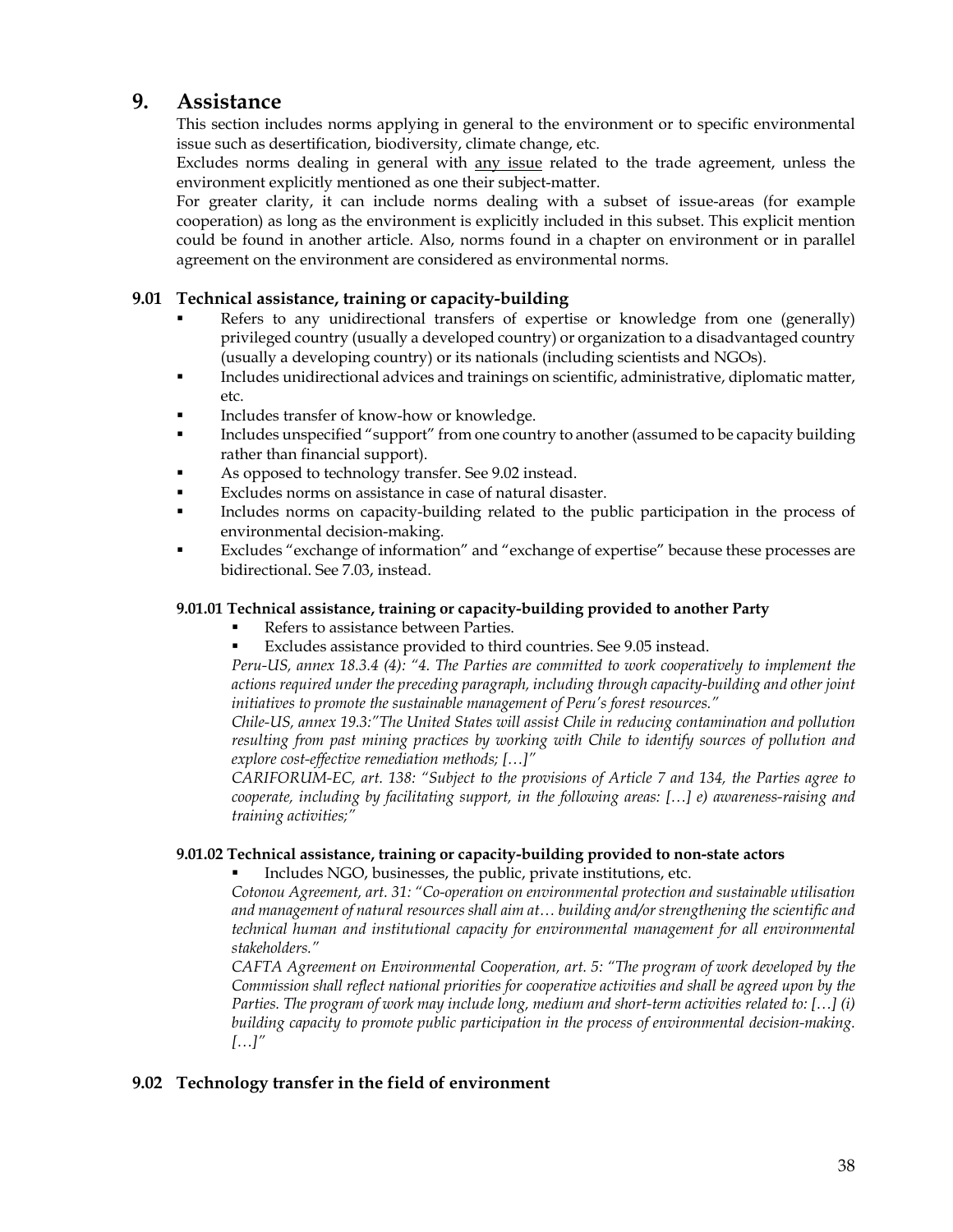As opposed to capacity building (see 9.01) or trade in environmental goods and services (see 7.01).

*Brunei-Japan, art. 93(2)(b): "2. Each Party shall:[…] (b) encourage favourable conditions for the transfer and dissemination of technologies that contribute to the protection of environment, consistent with the adequate and effective protection of intellectual property rights; and […]"* 

# **9.03 Funding mechanisms and financiary assistance**

- Refers to financial aid, guaranties and loans to a governmental or a non-governmental actors of another country, usually a developing country (Party to the agreement or not), as well as funding machining.
- Includes funding provided by third Parties, private institutions, etc.
- Includes funding provided by a joint institution.
- Includes reference to an existing funding mechanism or the creation of a new funding mechanism.
- Includes financial assistance for specific projects.
- Includes the establishment of a fund to finance projects in the field of environment.
- Excludes funding in case of natural disaster.
- Excludes norms regarding the funding of joint institutions.
- Excludes monetary enforcement mechanism for failure to enforce. See 13.03.02 instead.

# **9.03.01 Funding of capacity-building, training, technical assistance and technological transfer**

- Includes grants, preferential loans or any other financial means.
- Excludes funding of non-state actors. See 9.03.04.

*EC Nice (Enlargement 2005), art. 30(2): "During the period 2007-2009, the Community shall provide Bulgaria with financial assistance in support of its efforts to decommission and to address the consequences of the closure and decommissioning of Units 1 to 4 of the Kozloduy Nuclear Power Plant."* 

*EC Nice (Enlagement 2005), art. 30(2) "The assistance shall, inter alia, cover: measures in support of the decommissioning of Units 1 to 4 of the Kozloduy Nuclear Power Plant; measures for environmental upgrading in line with the acquis; measures for the modernisation of the conventional energy production, transmission and distribution sectors in Bulgaria; measures to improve energy efficiency, to enhance the use of renewable energy sources and to improve security of energy supply."* 

# **9.03.02 Funding of cooperation activities**

- Must be joint activities.
- Includes financial cooperation, co-financing and financial assistance to implement joint activities.
- Excludes funding of non-state actors. See 9.03.04 instead.

*CAFTA Agreement on Environmental Cooperaion, art. VIII: "2. The following funding mechanisms may be considered for environmental cooperation: (a) cooperative activities jointly financed as agreed by the Parties; (b) cooperative activities in which each institution, organization, or agency assumes the costs of its own participation; (c) cooperative activities financed, as appropriate, by private institutions, foundations, or public international organizations, including through ongoing programs; or, (d) any combination of the above."* 

*China-Switzerland, art. 12.6: "Recalling as decided in the Rio+20 Outcome Document the need for significant mobilisation of resources from a variety of sources and the effective use of financing, in order to give strong support to developing countries in their efforts to promote sustainable development, the necessary resources for the implementation of environmental cooperation shall be made available by the competent institutions and organisations as well as by the private sector of both Parties, subject to mutual agreement of the Parties, according to terms and conditions agreed on a project-by-project basis and taking into account the different levels of social and economic development of the Parties."*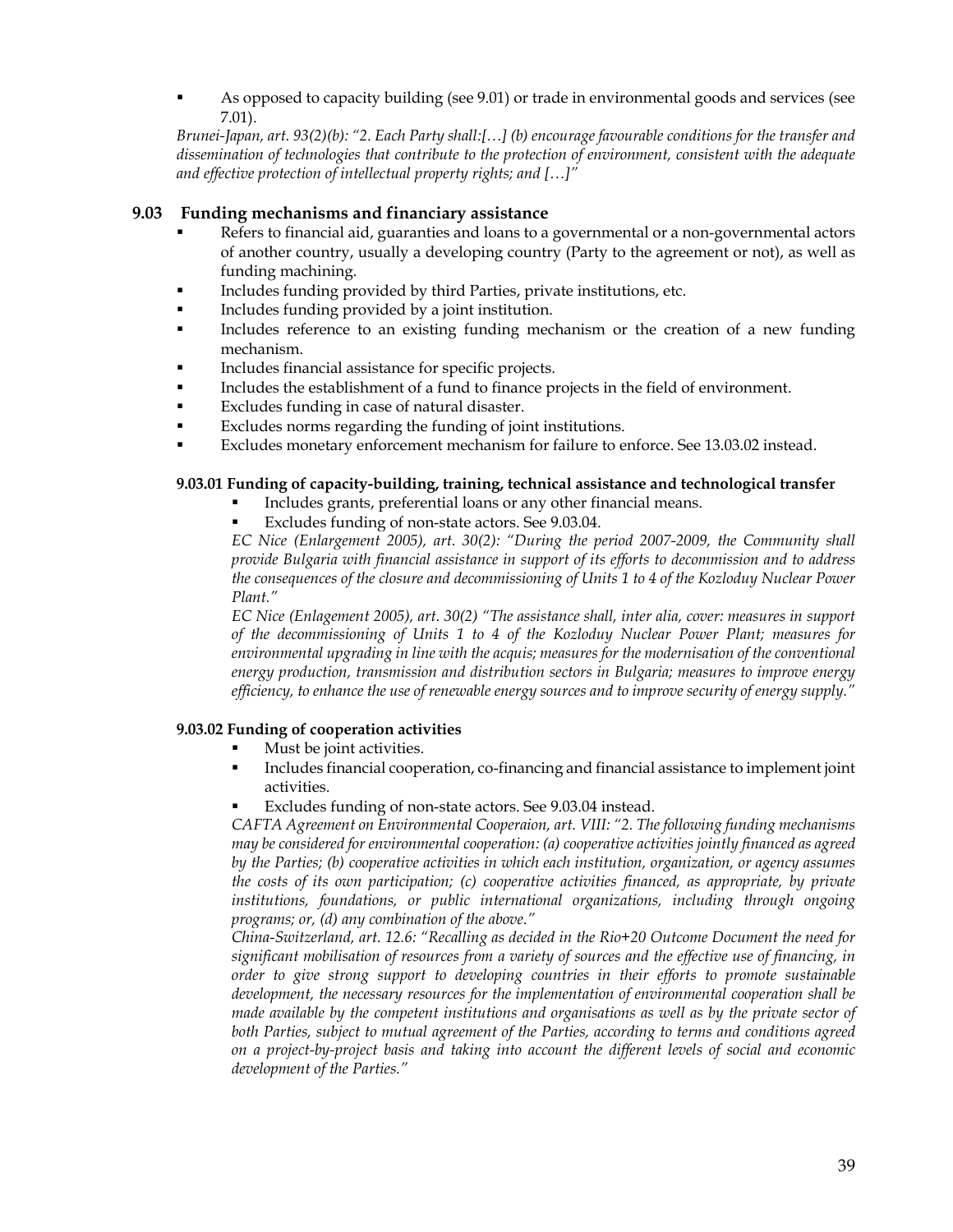*EC-Amsterdam, art. 161: "A Cohesion Fund set up by the Council in accordance with the same procedure shall provide a financial contribution to projects in the fields of environment and trans-European networks in the area of transport infrastructure."* 

### **9.03.03 Each Party must fund its implementation of the agreement**

- Excludes funding of capacity building, training, technical assistance and technological transfer
- **Excludes funding of cooperation activities**

*EC Nice (Enlargement 2001), art. 175(4): "Without prejudice to certain measures of a Community nature, the Member States shall finance and implement the environment policy."* 

## **9.03.04 Funding provided to non-state actors**

- Includes funding to NGO, international organizations or private institutions for capacity-building, training, technical assistance and technological transfer.
- Includes funding to NGO, international organizations or private institutions for cooperation activities

*EC-South Africa, art. 67: "Cooperation partners eligible for financial and technical assistance shall be national, provincial and local authorities and public bodies, non-governmental organisations and community-based organisations, regional and international organisations, institutions and public or private operators. Any other body could be made eligible if so designated by both Parties."* 

### **9.04 Emergency assistance in case of natural disaster**

- Includes all type of assistance for disaster preparedness.
- Includes funding provided to a Party in case of natural disaster.
- Excludes funding provided to third countries in case of natural disaster. See 9.05 instead.
- Excludes emergency assistance provided to third countries. See 9.05 instead.
- Excludes joint activities related to prevention or management of natural disaster or preparedness to these disasters.

*Lomé IV, art. 255: "Assistance may be granted to ACP States taking in refugees or returnees to meet acute needs not covered by emergency assistance, to implement in the longer term projects and action programmes aimed at self-sufficiency and the integration or reintegration of such people. 2. Similar assistance, as set out in paragraph 1, may be envisaged to help with the voluntary integration or reintegration of persons who have had to leave their homes as a result of conflicts or natural disasters. In implementing this provision account shall be taken of all the factors leading to the displacement in question including the wishes of the population concerned and the responsibilities of the government in meeting the needs of its own people."* 

*EC-Amsterdam, art. 100: "Where a Member State is in difficulties or is seriously threatened with severe difficulties caused by exceptional occurrences beyond its control, the Council may, acting unanimously on a proposal from the Commission, grant, under certain conditions, Community financial assistance to the Member State concerned. Where the severe difficulties are caused by natural disasters, the Council shall act by qualified majority. The President of the Council shall inform the European Parliament of the decision taken."* 

*Cotonou Agreement, art. 60 : "The scope of financing may include, inter alia, depending on the needs and the types of operation considered most appropriate, support to: measures which contribute to attenuate the debt burden and balance of payments problems of the ACP countries; macroeconomic and structural reforms and policies; mitigation of adverse effects of instability in export earnings; sectoral policies and reforms; institutional development and capacity building; technical cooperation programmes; and humanitarian and emergency assistance including assistance to refugees and displaced persons, short-term rehabilitation measures and disaster preparedness."* 

# **9.05 Capacity-building, training, technology transfer, technical, financial and emergency assistance to third countries.**

- Refers to countries that are not Party to the agreement.
- Refers to all type of assistance from Parties to third countries, including emergency assistance in case of natural disaster.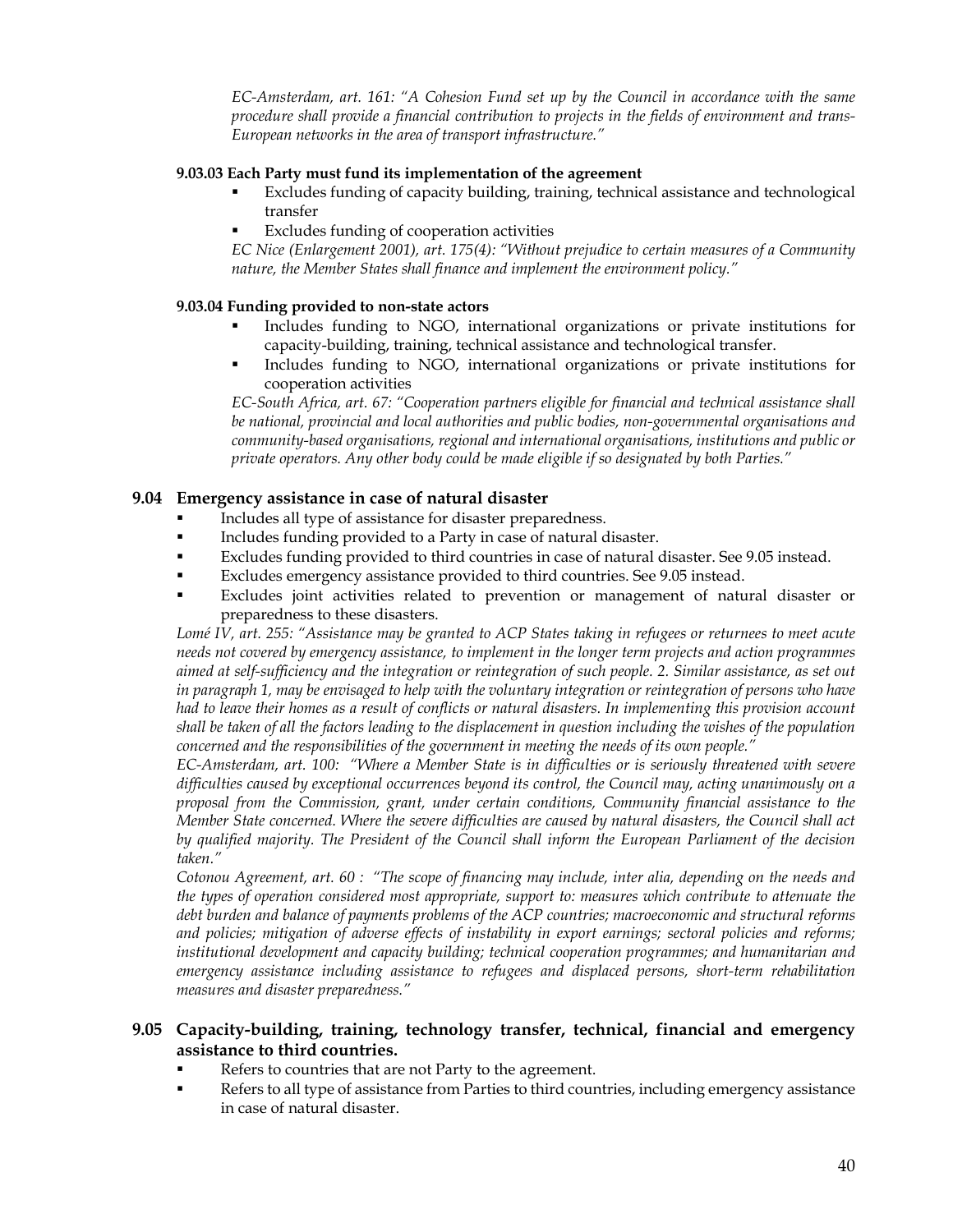*EC-Lisbon, art. 188 (j): "The Union's operations in the field of humanitarian aid shall be conducted within the framework of the principles and objectives of the external action of the Union. Such operations shall be intended to provide ad hoc assistance and relief and protection for people in third countries who are victims of natural or man-made disasters, in order to meet the humanitarian needs resulting from these different situations. The Union's measures and those of the Member States shall complement and reinforce each other." Australia-US, Joint statement on Environmental Cooperation: "To further advance the collaboration and cooperation between the United States and Australia, the Governments intend to consult regularly to review ongoing cooperative activities, identify priority areas for potential future cooperative activities, and to the extent appropriate, review other matters related to this statement. In particular, the Governments intend to consider bilateral collaborative efforts to assist third countries build capacity in the areas described in Paragraphs 2, 3, 4 and 5 above."*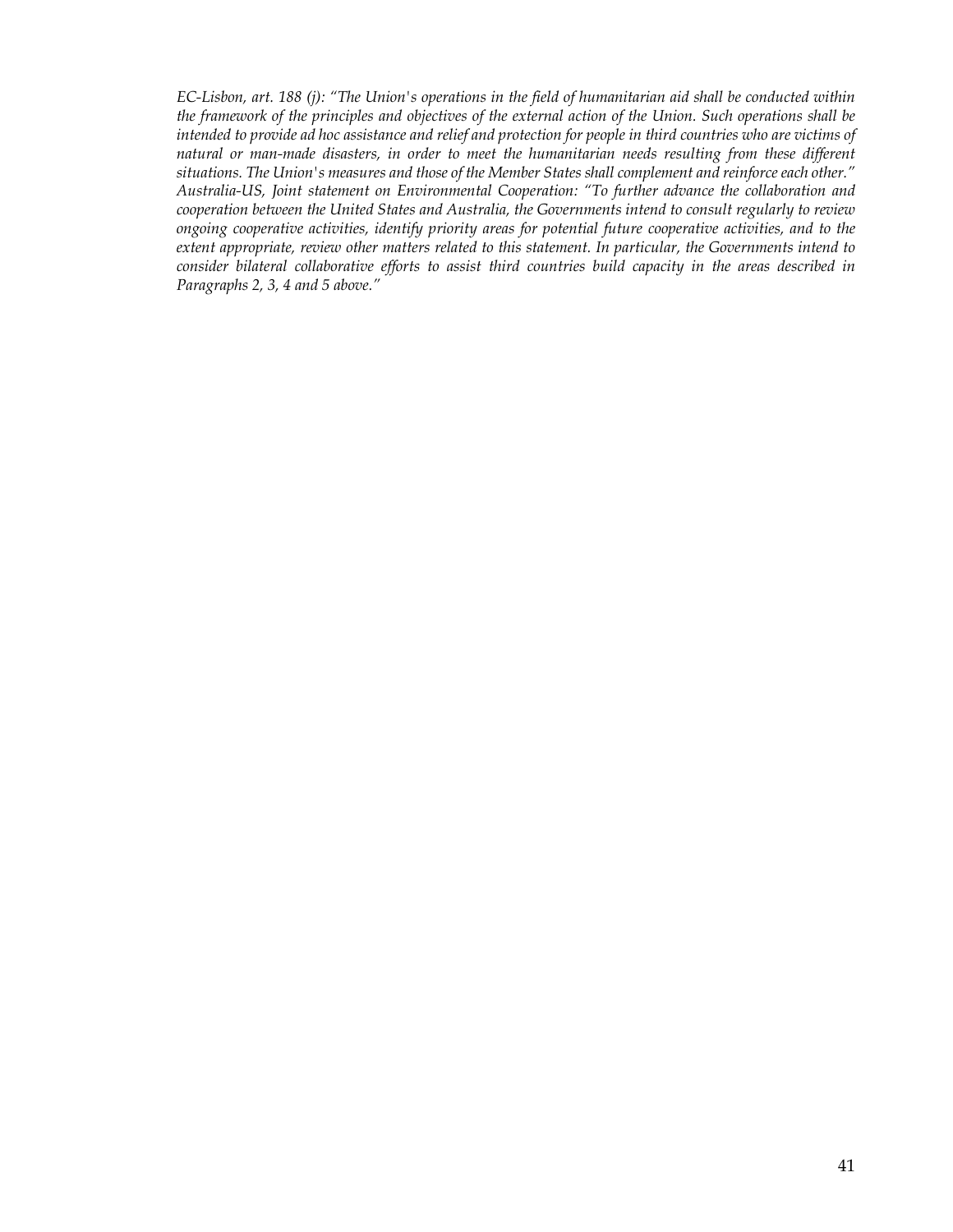# **10. Specific environmental issues**

Excluded if part of the definition of "environment" or "environmental law".

Excluded if only refers to existing and specific agreements without adding anything else.

Excluded is related to the environment in general.

As opposed to section 4 about environmental concerns regarding specific but non-environmental issue-areas.

# **10.01 Water**

Excludes norms on wetlands (10.02), fisheries (10.04), marine parks (10.12) and mercury (10.24).

# **10.01.01 Exclusion of water from the agreement**

 Explicitly mentions that water is not considered as a good or is excluded from the agreement.

- Statement that water is not a commodity.
- States have the capacity to regulate or prohibit water exports.
- Included even if not explicitly related to the environment.

 Only exclusion of water from trade rules are found in 10.01.01. If the purchase of water is an exception to procurement or other rules, it is found in the appropriate child node in section 8.

*CETA, art. X.08(1): "water in its natural state, such as water in lakes, rivers, reservoirs, aquifers and water basins, is not a good or a product and therefore, except for Chapter XX – Trade and Environment and Chapter XX – Sustainable Development, is not subject to the terms of this Agreement."* 

# **10.01.02 Coral reefs**

# **10.01.03 Seas and oceans**

 Includes commitment to prevent marine pollution, marine ecosystems, etc. Marine pollution includes ballast waste disposal.

- Includes reference to a specific sea.
- Excludes reference to marine resources or fisheries. See 10.04 instead.

*Algeria-EC Euro-Med, art. 52(2): "2. Cooperation shall in particular focus on: — the control and prevention of urban, industrial and marine pollution,"* 

*CARICOM revised, art. 135(1): "1.COTED shall […] promote, inter alia: (i) to ensure that the development of the transport sector does not impact adversely on the environment of the Member States and, in particular, the Caribbean Sea;"* 

*EC-Egypt, art. 44(2): "Cooperation shall focus, in particular, on: quality of Mediterranean water and the control and prevention of marine pollution,"* 

*CARIFORUM-EC EPA, art. 37(3): "3. The Parties recognise that the fisheries and marine ecosystems of the CARIFORUM States are complex, biologically diverse and fragile and that exploitation should take into account these factors through effective conservation and management of […] related ecosystems."* 

# **10.01.04 Management of transboundary waterways**

Includes "transboundary water pollution".

*Bulgaria-EC, art. 81(2): "2. Cooperation shall concern: - combating local, regional and transboundary air and water pollution - water quality, particularly of transboundary waterways (including the Danube and of the Black Sea)"* 

*COMESA, art. 124: "(e) take measures to control trans-boundary, air and water pollution arising from mining, fishing and agricultural activities."* 

# **10.01.05 Management of rivers, basins and lakes**

Not transboundary. If transboundary. See 10.01.04 instead.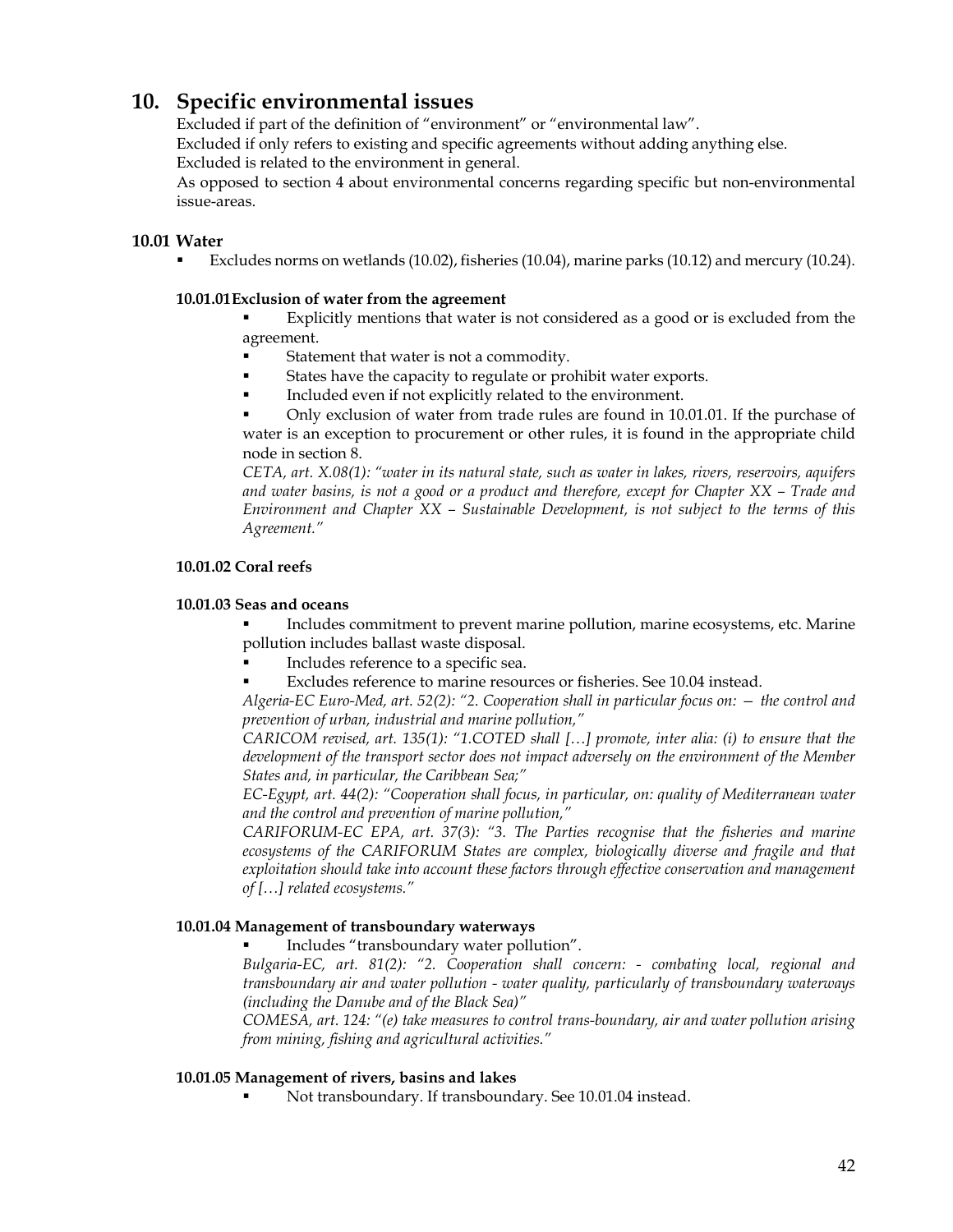*Israel PLO, Annex II art. II : "The Palestinian Authority shall take the appropriate measures to prevent the uncontrolled discharge in the Gaza Strip and the Jericho Area of sewage and effluence to water sources including underground and surface water and rivers."* 

*Nicaragua-Taiwan, Annex 19.08(8): "The program of work may include long-, medium-, and short-term activities related to: (l) facilitating technology development, transfer and training on protection, conservation and preservation of basins and water bodies;"* 

*East African Community, art. 111(2): "2. Action by the Community relating to the environment shall have the following objectives: to ensure sustainable utilisation of natural resources like lakes."* 

#### **10.01.06 Protection of coastal areas**

*Chile-China, Memorandum de entendimiento sobre cooperacion ambiental, art. 2: "Las Partes han identificado como áreas de interés mutuo y prioritarias para la cooperación, las siguientes: 3. Conservación ecológica y control de la contaminación de las áreas marinas y costeras;"* 

*Chile-Turkey, art. 37(8): "La cooperación en materia medioambiental podrá incluir, pero no estará limitada, a: (g) conservación ecológica del borde marino y costero y control de la polución;"* 

*EC-Lebanon, art. 45(2): "2. Cooperation shall be centred upon: (d) environmental management of sensitive coastal areas;"* 

### **10.01.07 Aquifers, ground water, water table**

Includes management of drainage basins / watershed management.

*EC-South Africa, art. 84(3): "3. The cooperative relationship will involve, inter alia, matters relating to […] integrated water catchment management, including management of international river basins;"* 

*Lomé III, art. 41(2): "The operations to undertaken, where necessary with research backing, shall cover, inter alia: 2) making an inventory of water-tables and of their replenishment capacity with a view to better predictability of water supplies, using surface and groundwater and improving management of these resources for the purpose of satisfying the needs of people and animals, and improving weather forecasting."* 

*Oman-US, Annex Selected Areas for Environmental Cooperation: "Sharing research and strategies to promote […] watershed management, and the replenishment of aquifers."* 

#### **10.01.08 Water efficiency**

Includes provisions about water saving and water conservation.

*CARIFORUM EC EPA, art. 138(2)(a): "The Parties agree to cooperate […] in the following areas: (a) projects related to environmentally-friendly products […], including those related to appropriate water-saving."* 

*China-Peru, art. 164: "to promote sustainable rural development through […] projects in areas of mutual interest such as: […] the conservation and management of the water resource for agricultural use."* 

*Jordan-US, Joint Statement: "To promote water conservation, the United States funds public education programs in Jordan on water-saving and improved water management."* 

#### **10.01.09 Other norms on water**

 For instance, vague mentions of water pollution, water management, water resources, etc.

*Canada-Colombia Agreement on the Environment, Annex I: "The priority areas identified by the Republic of Colombia for consideration in the initial Work Program include, inter alia: (g) air, soil and water pollution prevention management and control;"* 

*Bulgaria-EC, art. 81(3): "3. Cooperation shall take place notably through: - improvement of the environmental management, inter alia water management."* 

*Israel PLO Annex II, art. II: "The Palestinian Authority shall take the appropriate measures to prevent the uncontrolled discharge in the Gaza Strip and the Jericho Area of sewage and effluence to water sources […], and to promote the proper treatment of sanitary and industrial waste water."*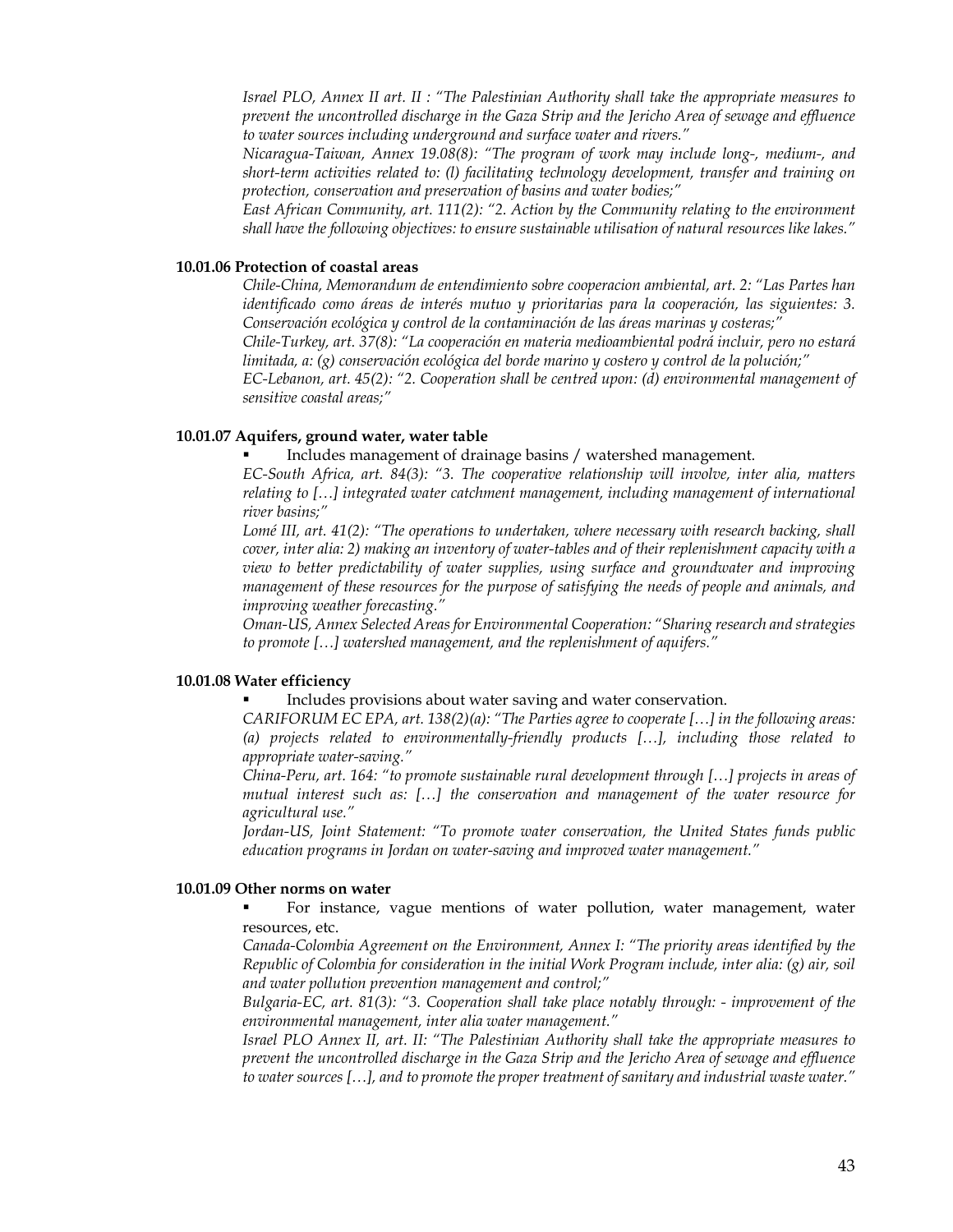## **10.02 Wetlands**

### **10.03 Contaminated land**

- Includes soil pollution or soil quality.
- Includes decontamination only if it is specific to land or soil. Nuclear decontamination are thus found in 10.21.02.

*Canada-Colombia Agreement on the Environment, Annex I: "The priority areas identified by the Republic of Colombia for consideration in the initial Work Program include, inter alia: (g) air, soil and water pollution prevention management and control;"* 

*EC-Latvia, art. 79(1): "Such cooperation will promote the protection and sustainable use of natural landscapes and non-polluted soils."* 

*EC-Morocco Euro-Med, art. 48: "The Parties undertake to cooperate in areas including: (a) soil and water quality;"* 

*EC-San Marino, art. 16: "The Contracting Parties undertake to cooperate on matters relating to environmental protection and improvement with the aim of resolving the problems caused by contamination of water, soil and air, by erosion and by deforestation."* 

### **10.04 Fisheries**

As a reminder, only if related to the environment

#### **10.04.01 Conservation of fishery resources**

- **Includes obligation to protect marine resources.**
- Includes sustainable management of fisheries.

*Bosnia Herzegovina-EC SAA, art. 96 : "Cooperation shall take due account of priority areas related to the Community acquis in the field of fisheries, including the respect of international obligations concerning International and Regional Fisheries Organisation rules of management and conservation of fishery resources."* 

*Canada-Chile, Annex I - Canada: "In general, the Department grants such port privileges […] only to fishing vessels from a country with which it has favourable fishery relations, based primarily on adherence by that country to Canadian and international conservation practices and policies." CARICOM revised, art. 60(1): "1. The Community […] shall promote the development, management and conservation of the fisheries resources in and among the Member States on a sustainable basis."* 

#### **10.04.02 Sustainable trade in fishery products**

*CARIFORUM-EC EPA, art. 45(f): "Building or strengthening the scientific and technical human and institutional capability at regional level for sustainable trade in fisheries products, including aquaculture;"* 

*Central America-EC, art. 63(2)(c) : "[P]romoting trade in products derived from sustainably managed natural resources, including through effective measures regarding wildlife, fisheries and certification of legally and sustainably produced timber."* 

*EC-Georgia, art. 239: "They may cooperate in, inter alia, the following areas: (m) trade-related measures to promote sustainable fishing practices and trade in sustainably managed fish products."* 

### **10.04.03 Combat illegal fishing**

*China-Peru, art. 163(2): "1. The objective of cooperation on fishery will be to […] to facilitate […] the conservation of natural resources, under the approach of responsible fishing. 2. The Parties will develop fishery through: (c) combat of illegal, unreported and unregulated fishing."* 

*EC-Georgia, art. 234: "Taking into account the importance of ensuring responsible management of fish stocks in a sustainable manner as well as promoting good governance in trade, the Parties commit to: (f) cooperating in the fight against illegal, unreported and unregulated (IUU) fishing and fishing related activities with comprehensive, effective and transparent measures."* 

### **10.04.04 Prevent pollution arising from fishing activities**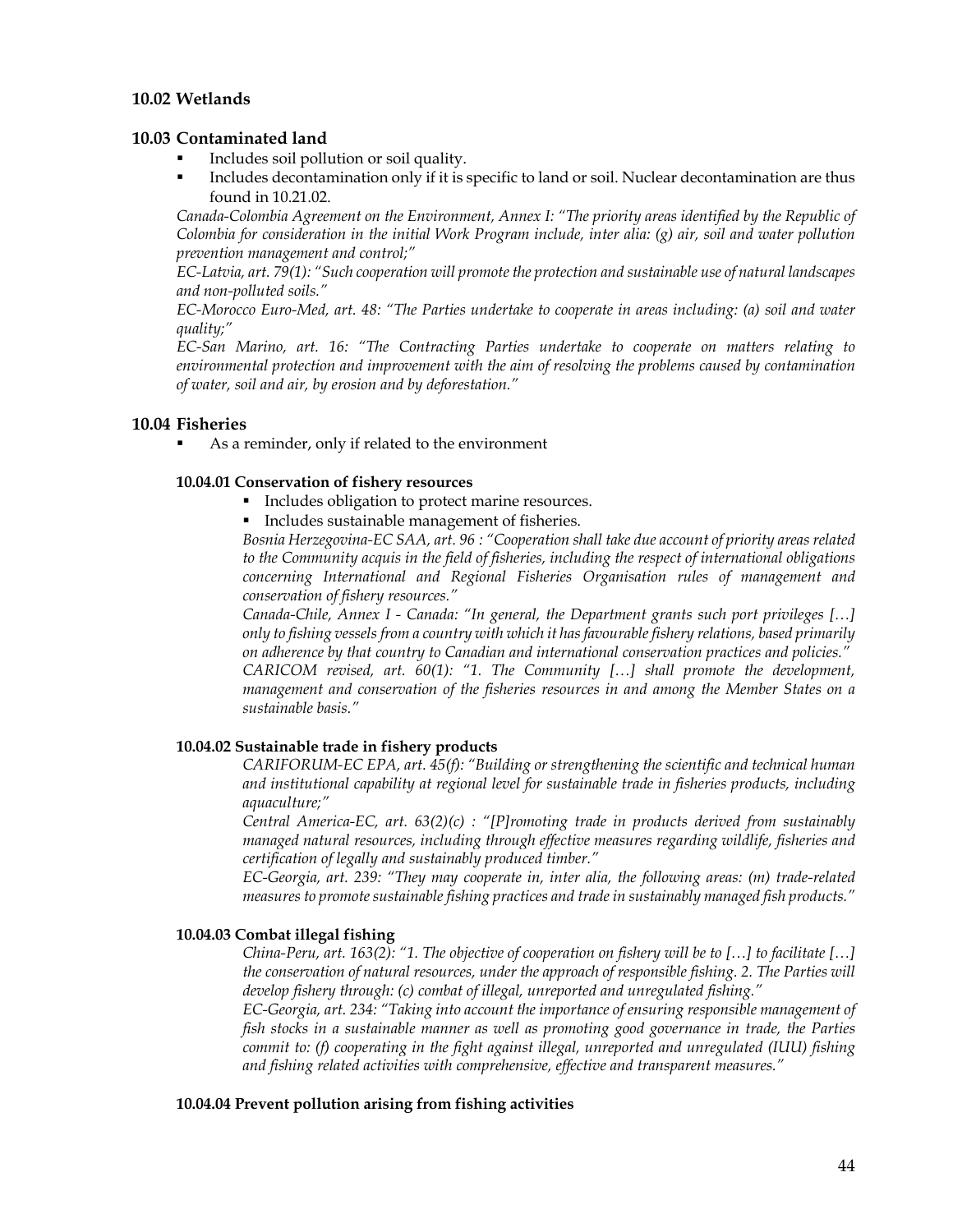*COMESA, art. 124: "1. The Member States undertake to co-operate in the management of the environment and agree to: (e) take measures to control trans-boundary, air and water pollution arising from mining, fishing and agricultural activities."* 

#### **10.04.05 Bycatch prevention**

*Australia-Korea, art. 16.6: "Areas of cooperation may include exchange of information regarding fisheries, aquaculture and fish resources, including in relation to: (a) bycatch and the minimisation of adverse impacts of fishing on the marine environment;"* 

#### **10.05 Forest**

• Only if related to the environment.

#### **10.05.01 Conservation of forests**

Includes sustainable management of forests.

*Brunei-Japan, art. 14: "[T]he Parties, recognising the importance of securing stable food supply and of sustainable development of agriculture, forestry and fisheries, shall cooperate in the field of agriculture, forestry and fisheries for mutual benefits of the Countries."* 

*Chile-Colombia, art. 18.3: "Las Partes acuerdan impulsar actividades de cooperacion en areas de interes mutuo tales como: desertificacion y recuperacion de cobertura vegetal;"* 

#### **10.05.02 Sustainable trade in forestry products**

*CARICOM revised, art. 61(2): "2. The Community shall effect the promotion and facilitation referred to in paragraph 1 by formulating policies and programmes for: (h) promoting commercialisation of natural forest products in a sustainable manner;"* 

*CETA, art. X.04(1): "The Parties agree to carry out such dialogue, cooperation and exchange in the Bilateral Dialogue on Forest Products including on: (c) mechanisms to assure the […] sustainable origin of forest products;"* 

#### **10.05.03 Combat illegal exploitation of forests**

*Korea-US Agreement on Environmental Cooperation, art. 2(2): "Development of joint initiatives to combat illegal logging and the transport […] of illegally harvested timber and timber products." CETA, art. X.04(1): "The Parties agree to carry out such dialogue, cooperation and exchange in the Bilateral Dialogue on Forest Products including on: (c) mechanisms to assure the legal […] origin of forest products;"* 

#### **10.06 Endangered species and their illegal trade**

*Canada-Chile Agreement on Environmental Cooperation, art. 10(2): "2. The Council may consider, and develop recommendations regarding: (j) the protection of endangered and threatened species;"* 

*CAFTA, Agreement on Environmental Cooperation, art. V(d): "[T]he conservation and management of shared, migratory, and endangered species in international commercial trade and management of marine parks and other protected areas;"* 

### **10.07 Whales and seals**

*Bulgaria-EFTA, Annex II footnote 2: "Import ban for whale products is applied by Liechtenstein and Switzerland on the basis of the CITES Convention."* 

#### **10.08 Migratory species**

*Israel PLO, Annex II art. II: "Israel and the Palestinian Authority shall cooperate in implementing agreed principles and standards concerning the […] conservation of migratory species of wild animals."* 

#### **10.09 Invasive or alien species**

*Colombia-US Environmental Cooperation Agreement, art. IV(2): "[P]romoting mechanisms to support the conservation and sustainable use of biological diversity such as the control of invasive alien species;"*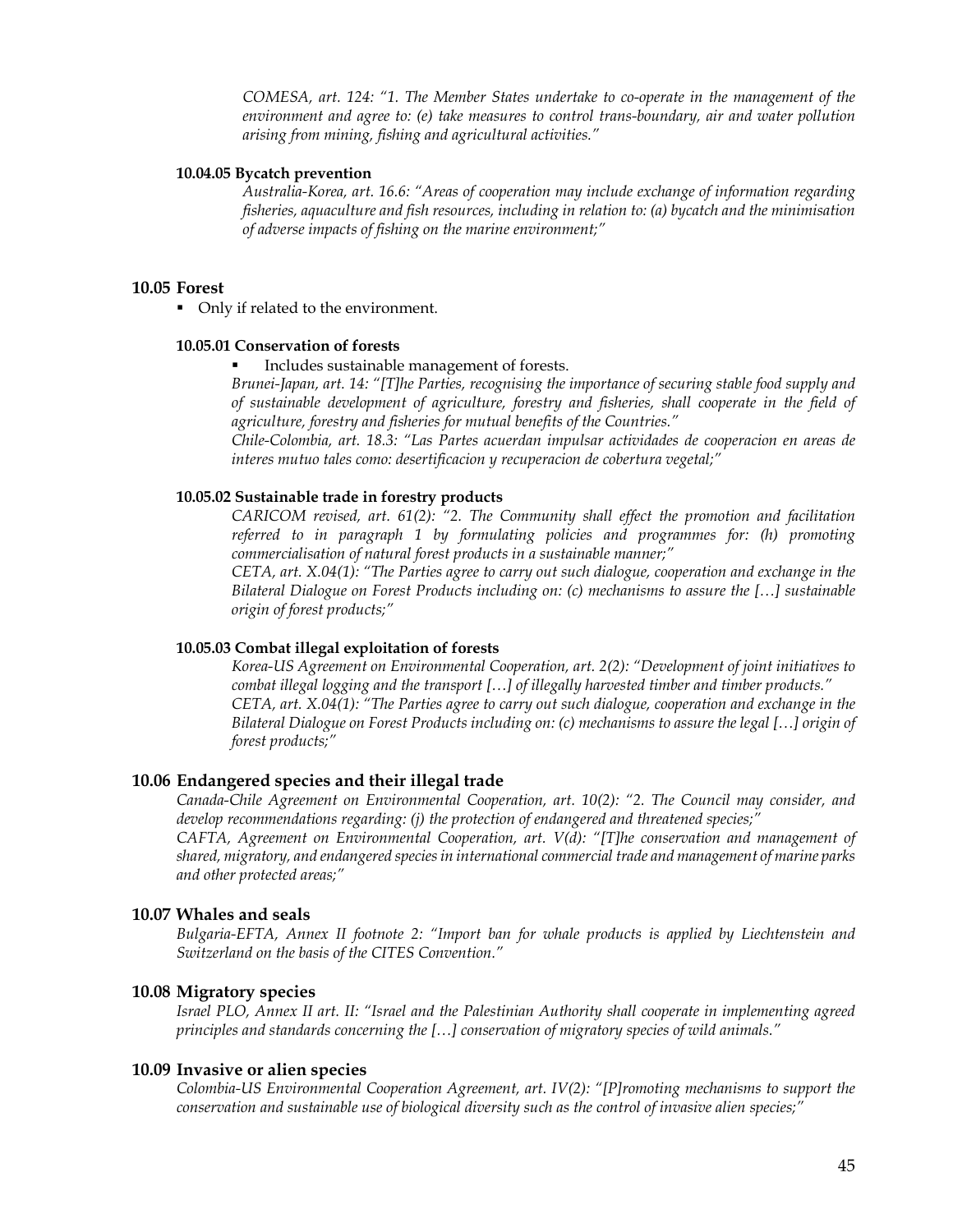### **10.10 Shared species**

*CAFTA Agreement on Environmental Cooperation, art. V(1): "[T]he conservation and management of shared, migratory, and endangered species in international commercial trade and management of marine parks and other protected areas;"* 

### **10.11 Genetic resources**

- Includes disclosure of origin or provider.
- Includes biological material.
- Related to patent application.

### **10.11.01 Disclosure of the source of genetic material**

 As opposed to prior informed consent from the country of origin as the wording can be similar. See 10.11.02 instead.

*CARIFORUM-EC EPA, art. 150(4) : "4. The EC Party and the Signatory CARIFORUM States may require as part of the administrative requirements for a patent application concerning an invention which uses biological material as a necessary aspect of the invention, that the applicant identifies the sources of the biological material used by the applicant and described as part of the invention."* 

*Costa Rica-China, art. 111(4): "4. Subject to future developments of domestic laws and the outcome of negotiations in multilateral fora, the Parties agree to further discuss the disclosure of origin or source of genetic resources."* 

### **10.11.02 Prior informed consent from the appropriate authority when accessing genetic resources**

*Colombia-US, Exchange of Letter: "The Parties recognize the importance of the following: (1) obtaining informed consent from the appropriate authority prior to accessing genetic resources under the control of such authority;"* 

### **10.11.03 Equitable sharing of benefits arising from use of genetic resources**

*Canada-Colombia Agreement on the Environment, art. 5(3): "The Parties […] recognize their authority and obligations as established by the Convention on Biological Diversity with respect to access to genetic resources, and to the fair and equitable sharing of benefits arising out of the utilization of those genetic resources."* 

*Colombia-US, Exchange of Letter: "The Parties recognize the importance of the following: (2) equitably sharing the benefits arising from the use of traditional knowledge and genetic resources."* 

### **10.11.04 Other norms on genetic resources**

*Colombia-US, Exchange of Letter : "The Parties recognize that access to genetic resources or traditional knowledge, as well as the equitable sharing of benefits that may result from use of those resources or that knowledge, can be adequately addressed through contracts that reflect mutually agreed terms between users and providers."* 

*Colombia-US, Exchange of Letter: "The Parties recognize the importance of the following: (3) promoting quality patent examination to ensure the conditions of patentability are satisfied."* 

*China-Costa Rica, art. 111(1): "The Parties recognize the contribution made by genetic resources, traditional knowledge and folklore to scientific, cultural and economic development."* 

*China-New Zealand, art. 165: "Subject to each Party's international obligations, the Parties may establish appropriate measures to protect genetic resources, traditional knowledge and folklore."* 

### **10.12 Protected areas, parks and natural reserves**

- Includes norms on the conservation of habitat (unspecified).
- Could include norms on wildlife and poaching if explicitly related to areas (rather than species)
- Includes marine parks.
- Excludes wetlands. See 10.02 instead.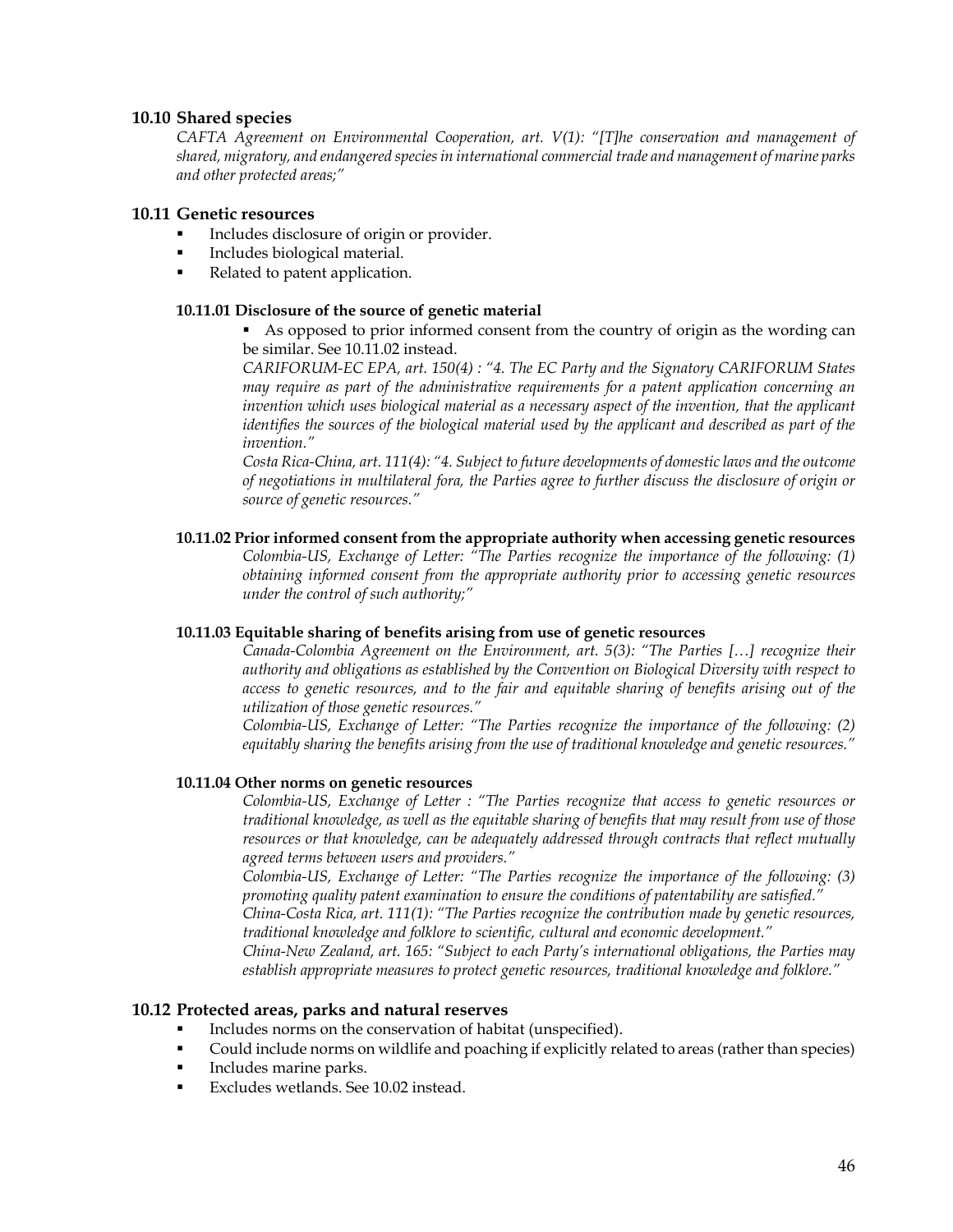*Canada-Chile Agreement on Environmental Cooperation, art. 10(1)(i): "(i) the conservation [of] specially protected natural areas;"* 

*Chile-US, Annex 19.3(3): "promoting sustainable management of environmental resources, including […] protected wild areas;"* 

*COMESA, art. 126(1): "In particular, the Member States shall: (a) adopt common policies for the conservation of wildlife, natural reserves, national parks and marine parks;"* 

*CARICOM revised, art. 60(2): "(e) encouraging the establishment of protected aquatic habitats and associated terrestrial areas and fish populations for the sustainable development of fisheries resources of the Member States;"* 

*COMESA, art. 123(4): "4. The Member States agree to co-operate in the management of their fresh water and marine resources, through the: (a) establishment and adoption of common regulations for the better management and development of marine parks, reserves and controlled areas;"* 

# **10.13 Biodiversity - others**

- Excluded if protected areas, marine ecosystem, endangered species, whales, migratory species, forest, fisheries, genetic resources, etc.
- Includes protection of fauna and flora, conservation of species or wildlife that is not endangered, protection of ecosystems, natural heritage, etc.
- Includes reference to other specific ecosystems, eg mountain ecosystem, grasslands, etc.

*Brunei-Japan, Joint Statement: "We shared the hope that the Bio-Diversity Centre in Kuala Belalong would be developed and utilised for research cooperation in the fields of biodiversity and conservation of the environment."* 

*Bulgaria-EC, art. 81(2): "2. Cooperation shall concern: - the protection of forests and flora and fauna;" Chile-US, Annex 19.3(2): "Improving Wildlife Protection and Management. To protect wildlife in Chile and the Latin American region, the Parties will work together to build capacity to promote the management and protection of biological resources in the region."* 

*Canada-Peru, Agreement on the Environment, Annex I(m): "The priority areas identified by the Republic of Peru for consideration in the initial Work Program include, among others: Harmonization and rationalization of the knowledge and information management, including coastal desert ecosystems and Andean grassland ecosystems;"* 

# **10.14 Climate change, energy**

# **10.14.01 Promotion of renewable and clean energy**

- Does not use "clean" as a keyword. Excludes clean technologies (see 10.06.3.2) as it does not directly refer to energy. The provision includes two elements : an explicit mention of energy AND the idea that it should be produced cleanly.
- As opposed to 4.03. 4.03 is for taking environmental concerns into account in the energy sector in general, whereas 10.06.1 is for producing green or renewable energy specifically.

# **10.14.01.01 Promote renewable production of energy**

Includes solar energy, biofuels, wind power, etc.

*Bosnia Herzegovina-EC SAA, art. 108 : "Cooperation could also centre on the development of strategies to significantly reduce local, regional and trans-boundary air and water pollution, including waste and chemicals, to establish a system for efficient, clean, sustainable and renewable production and consumption of energy," Brunei-Japan, Joint Statement: "4. Exchanging information in the following fields; iv. Renewable Fuel Production."* 

*Chile-Colombia, art. 19.5: "El objetivo de la cooperacion en el ambito energetico sera profundizar la integracion, complementacion y desarrollo energetico en las areas electrica, geotermica, de hidrocarburos y sus derivados, y combustibles alternativos."*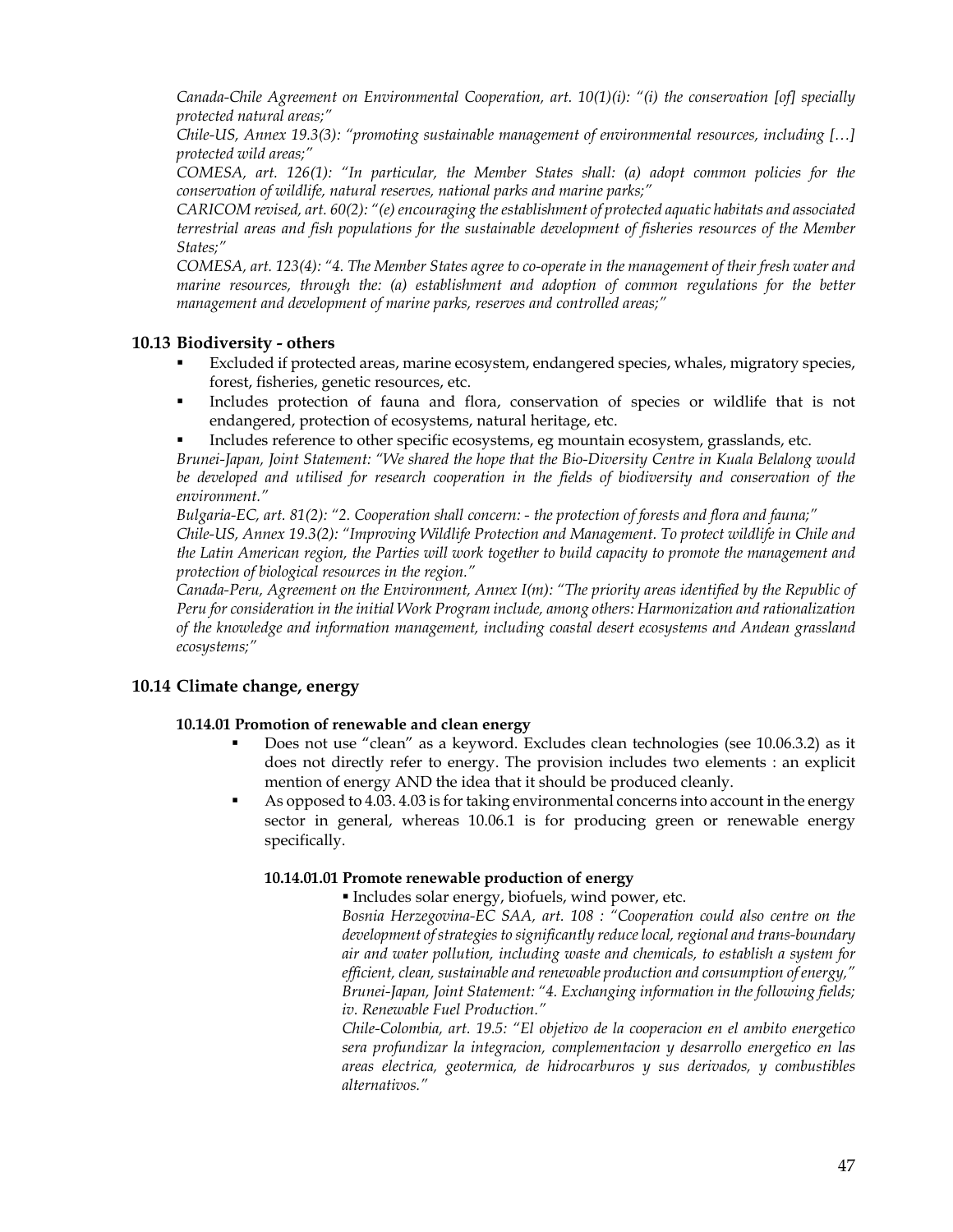#### **10.14.01.02 Promote cleaner fossil fuels**

 As opposed to 10.14.01.01, non-renewable but used in the cleanest way possible.

*Brunei-Japan, Joint Statement: 4. Exchanging information in the following fields; vi. Clean Coal Technologies* 

*Chile-US, Annex 19.3(2): "Increasing the use of cleaner fuels. The Parties will* work to improve the environmental quality of fuels, especially diesel fuel and *gasoline, used in their territories by providing joint training and technical assistance on a variety of fuels-related environmental issues."* 

#### **10.14.01.03 Promote energy efficiency**

 Includes mentions of energy conservation or saving, or efficient management of energy.

Refers to the consumption rather than the production of energy.

*Brunei-Japan, Joint Statement: "4. Exchanging information in the following fields; vii. Energy Efficiency and Savings."* 

*Bulgaria-EC, art. 79(2): "2. Cooperation shall include among others technical assistance when appropriate in the following areas: - the promotion of energy saving and energy efficiency,"* 

#### **10.14.02 Climate change mitigation and adaptation**

#### **10.14.02.01 Reduction of GHG emissions**

 Excludes CFC or substances that deplete the ozone layer. See 10.15 instead.

*Brunei-Japan, Joint Statement: "4. Exchanging information in the following fields; v. CO2 Capture and Storage Technologies for Zero Emission Power Generation"* 

*EC-Israel Euro-Med, art. 51: "The Parties consider that global warming and the*  depletion of fossil fuel sources are a serious threat to mankind. The Parties shall *therefore cooperate with a view to developing sources of renewable energy, to ensure the use of fuels with the purpose of limiting pollution of the environment and promoting energy conservation."* 

*Korea-Peru, art. 19.8(2):" 2. For promoting sustainable development, each Party, within its own capacities, shall adopt policies and measures on issues such as: (b) research, promotion, development and use of […] technologies of carbon dioxide capture."* 

#### **10.14.02.02 Other norms on climate change**

- Can focus on fighting the causes or reducing the effects, or both.
- Includes norms on global warming, greenhouse effect, etc.

Includes use of clean technologies if used in a climate change context. If their objective is unspecified, it is found in section 15.

 Includes low-carbon technologies and clean development mechanism.

*China-Peru, art. 162(1): "1. The aims of cooperation on forestry matters and environmental protection will be, but not limited to, as follows: (c) improving the rehabilitation and sustainable management of forest with the aim of increasing carbon sinks and reduce the impact of climate change in the Asia-Pacific region;" New Zealand-Thailand, Arrangement on Environment Section 2(3): "2.3 Cooperative activities may be in areas of environmental expertise and technology and natural resource management including but not limited to […] climate change-related technologies […]."*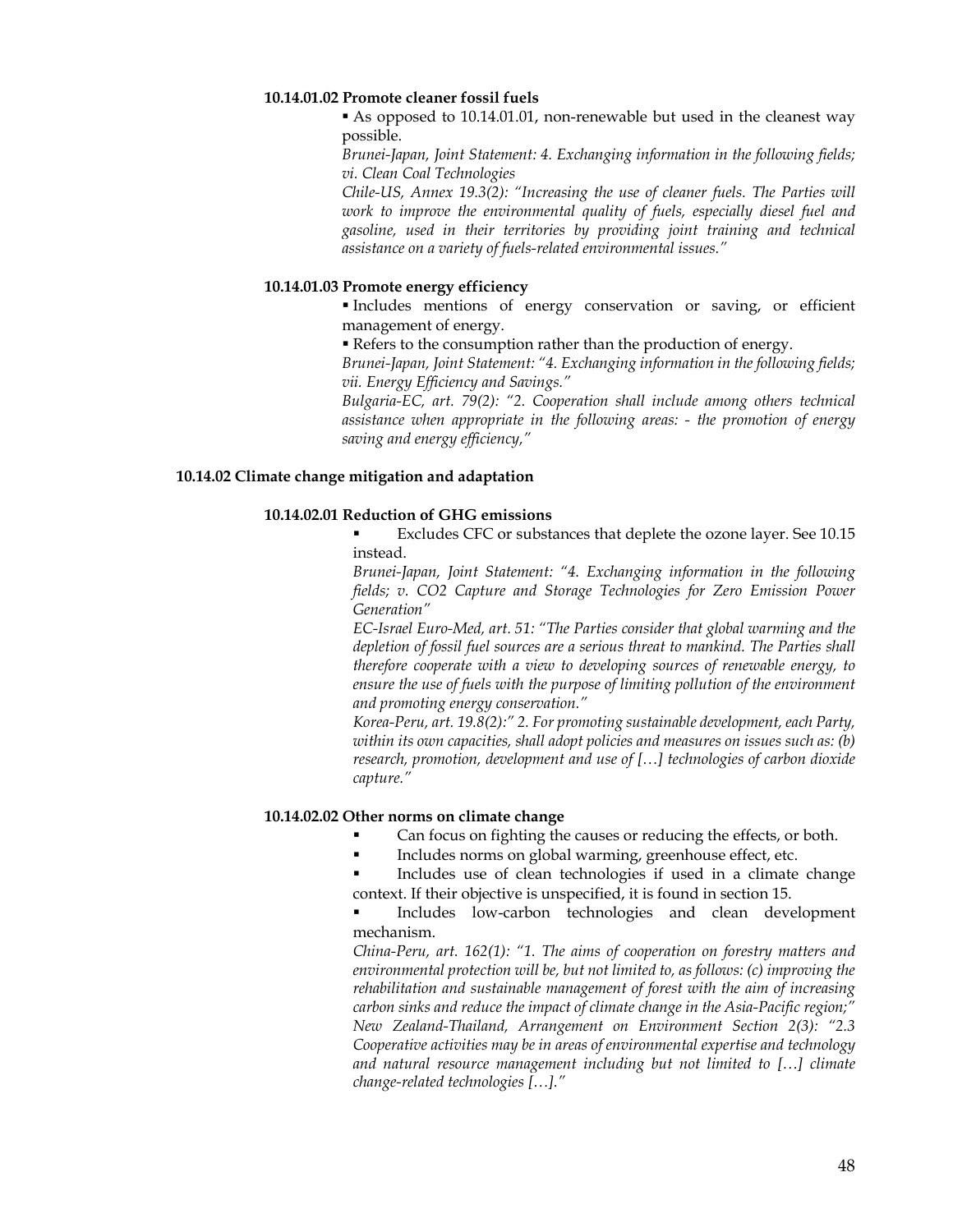*COMESA, art. 94(2): "2. The Member States shall co-operate and support each other in all activities of the World Meteorological Organization affecting the interests of the Common Market especially the monitoring of the atmosphere and climatic changes on the planet."* 

*Cotonou Agreement, art. 32(2): "2. Cooperation shall also take account of: the vulnerability of small island ACP countries, especially to the threat posed by climate change;"* 

*Central America-EC, art. 65(2): "(d) promotion of the application of clean development mechanisms to support the climate change initiatives and its variability."* 

*EC-Georgia, art. 308: "Cooperation shall aim at mitigating and adapting to climate change, as well as promoting measures at international level, including in the areas of: (d) research, development, demonstration, deployment and diffusion of safe and sustainable low carbon and adaptation technologies,"* 

### **10.14.02.02.01 Cooperation for climate change adaptation**

*Central America-EC, art. 50(3): 3. Cooperation shall in particular address:* […]  *(d) in this context, cooperation shall seek to facilitate joint initiatives in the area of climate change mitigation and adaptation to its adverse effects, including the strengthening of carbon market mechanisms.* 

### **10.15 Ozone layer and CFC**

 Can refer to a specific pollutant or to substances that deplete the ozone layer in general, but cannot be a GHG. For GHGs, see 10.14.02.01.

# **10.16 Air pollution**

 The emission of GHGs (climate change) and CFCs (ozone layer) are not considered as air pollution. See 10.14 and 10.15 instead.

- Excludes standards regarding vehicle emissions. See 10.17 instead.
- Includes any norms related acid rain (sulfur) and haze.

*Chile-Turkey, art. 37(8): "La cooperación en materia medioambiental podrá incluir, pero no estará limitada, a: d) calidad del aire;"* 

### **10.17 Environmental standards on vehicle emissions**

 Includes emissions from vehicles unless it's clear that the provision only refers to GHGs, in which case it is found in 10.14.02.01.

*Bosnia and Herzegovina-EC SAA, art. 11: "If the Community establishes rules aiming to reduce pollution caused by heavy goods vehicles registered in the European Union and to improve traffic safety, a similar regime shall apply to heavy goods vehicles registered in Bosnia and Herzegovina"* 

# **10.18 Soil erosion**

*Bulgaria-EC, Protocol 8 on Transboundary Watercourses: "[…] - promoting with joint efforts the combat against soil erosion due to transboundary watercourses,[…]"* 

# **10.19 Desertification, degradation, salinisation and acidification**

*Bulgaria-EC, art. 81(2): "2. Cooperation shall concern: soil degradation, salinity and acidification," Algeria-EC Euro-Med, art. 32(2): "2. Cooperation shall in particular focus on: — salinisation, — the impact of agriculture on soil and water quality,"* 

*COMESA, art. 124(1): "(a) develop a common environmental management policy that would […] prevent, arrest and reverse the effects of […] land degradation;"* 

# **10.20 Biosafety and genetically modified organisms**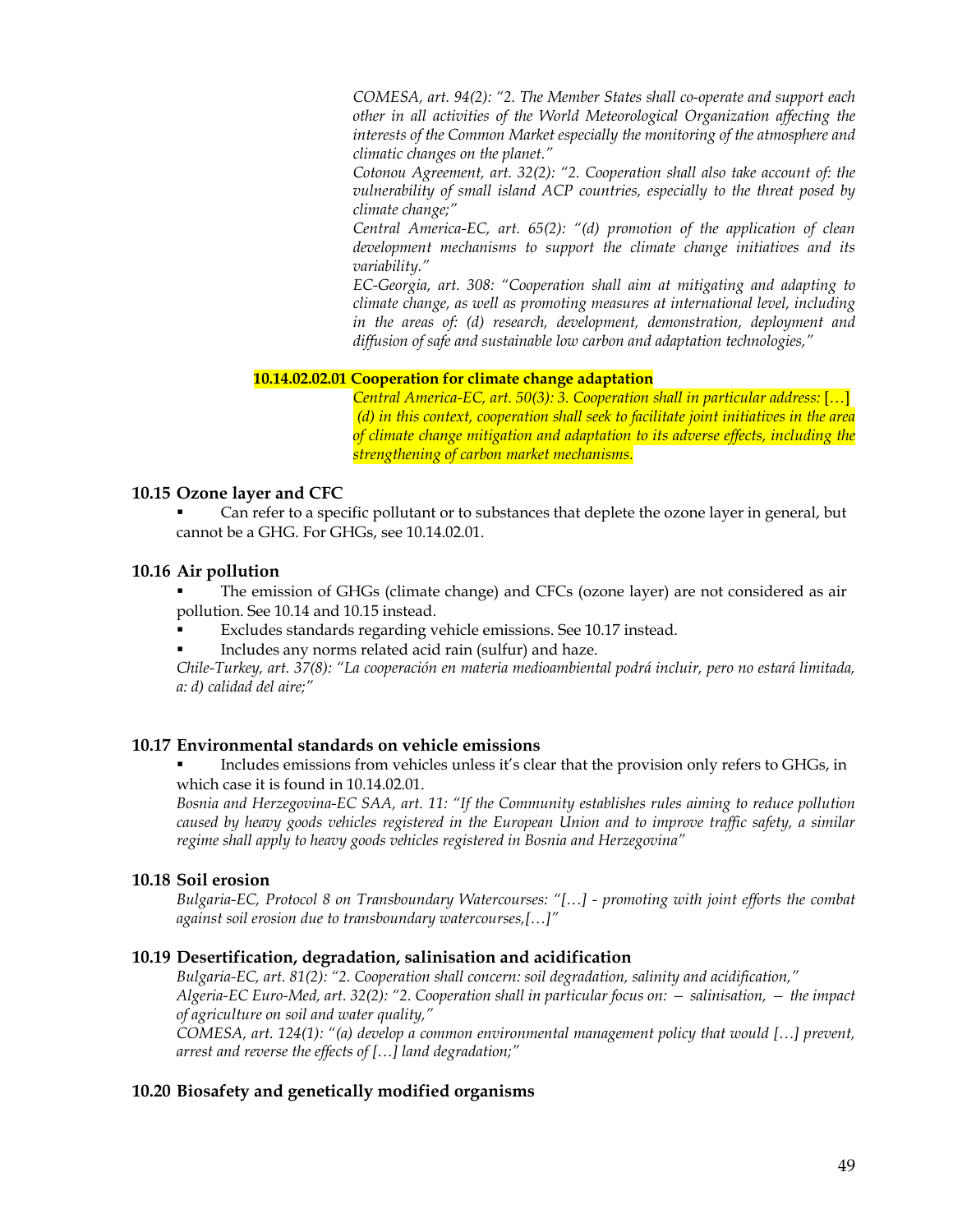Included even if not clearly related to the environment.

### **10.20.01 Biosafety, excluding GMOs**

### **Includes biosecurity.**

*Chile-India, art. XIII: "The Parties agree to exchange information on […] biosecurity," Trans Pacific Strategic EPA, Schedule of New Zealand: "New Zealand reserves the right to adopt or maintain any nationality or residency measures in relation to: biosecurity." China-Costa Rica, art. 123(2): "(h) encourage capacity building, technology transfer, and research and development of agricultural and livestock biotechnology and bio-safety;"* 

#### **10.20.02 Genetically modified organisms**

*Canada-Colombia, Agreement on the Environment Annex I: "The priority areas identified by the Republic of Colombia for consideration in the initial Work Program include, inter alia: national institutional strengthening, including: monitoring and alert system of genetically modified organisms;"* 

*CARIFORUM-EC EPA, art. 45(c): "Compliance with and adoption of quality standards relating to food production and marketing, including standards relating to environmentally and socially sound agricultural practices and organic and non-genetically modified foods;"* 

*EFTA Services, art. 6(3): "In the case of genetically modified varieties, the Member States shall inform each other of the results of risk assessments for the release of such varieties into the environment."* 

### **10.21 Disaster management or prevention**

- Does not include norms on climate change. See 10.14 instead.
- All "natural disasters" are considered environmentally-related.

#### **10.21.01 Oil spill**

*Lomé IV, art. 159: "[T]he scope of regional cooperation shall include the following: (d) preservation and improvement of the environment, especially through programmes to combat […] the consequences of large-scale marine pollution, including large accidental discharges of petroleum or other pollutants."* 

### **10.21.02 Nuclear safety and radiation**

- Excludes nuclear or radioactive waste. See 10.23 instead.
- Includes nuclear safety and emergencies, radiation, decontamination, decommissioning, liability, etc.

*EC-Latvia, art. 83(2): "2. Cooperation shall concern in particular: safety of industrial plants (including nuclear power stations),"* 

*EC-Lithuania, art. 82(2): "Cooperation in the nuclear field shall mainly cover the following topics: nuclear safety, preparation for nuclear emergencies and accident management;"*

*Bulgaria-EC: 2. "Cooperation shall mainly cover the following topics: - radiation protection, including environmental radiation monitoring,"* 

*Belarus-Russia Union State, art. 18: "Joint action in the sphere of environmental security, prevention of natural and man-made disasters and elimination of their consequences, including the consequences of the accident at the Chernobyl nuclear power station;"* 

### **10.21.03 Other norms on disasters**

- Other natural disasters include environmental accidents, catastrophes and emergencies, bush or forest fires, droughts, floods, etc.
- Includes natural disaster prevention, consequences, extenuating circumstance, etc.
- As a reminder, climate change is excluded and is found in.14 instead.
- Financial aid for natural disasters are found both in here and in 9.03.

*Belarus-Russia Union State, art. 18: "Joint action in the sphere of environmental security, prevention of natural and man-made disasters and elimination of their consequences."*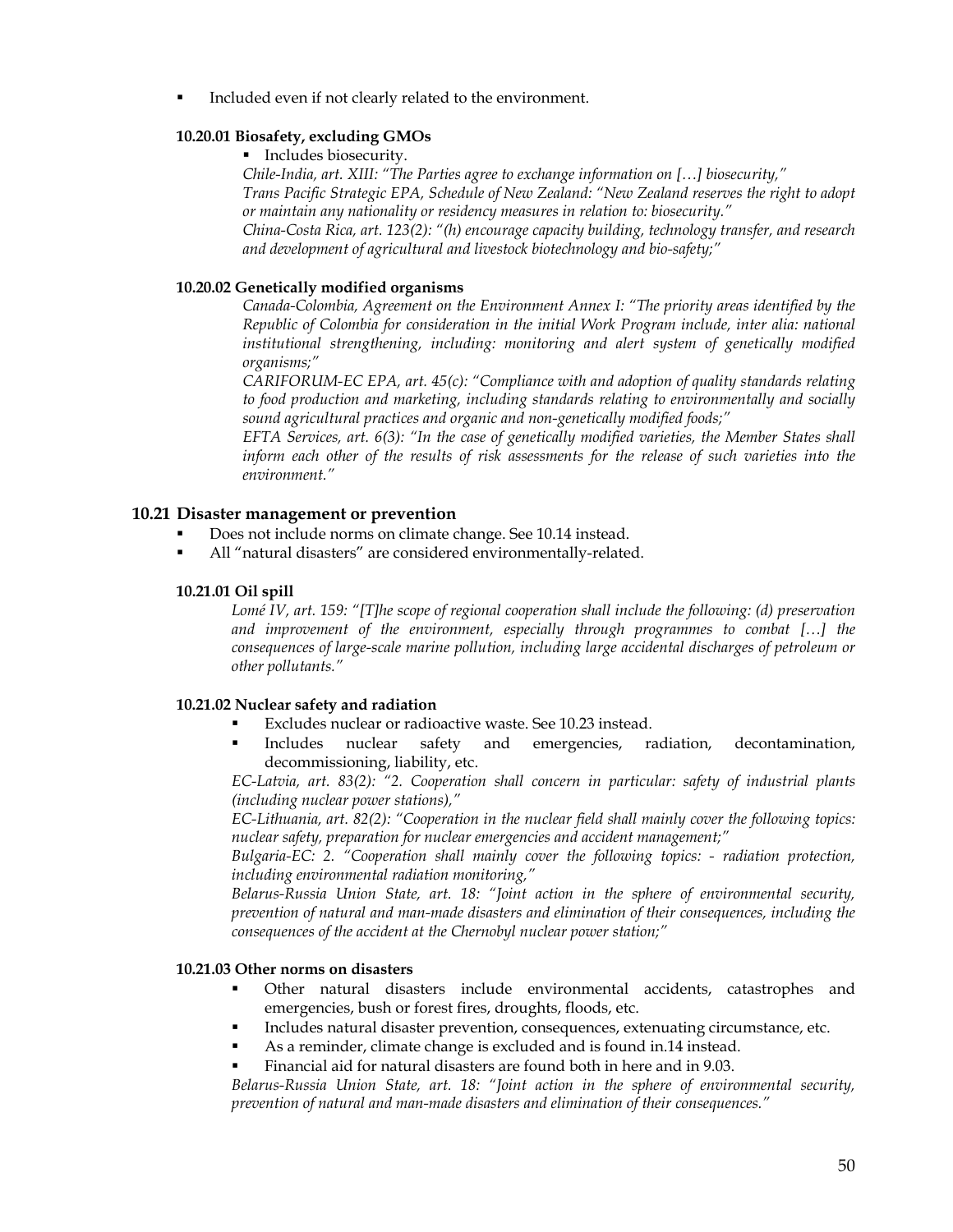*Canada-Chile, Agreement on Environmental Cooperation art. 2(1): "1. Each Party shall, with respect to its territory: b. develop and review environmental emergency preparedness measures;"* 

*Cotonou Agrement, art. 29(3): "1. Cooperation shall, in the area of regional cooperation, support a wide variety of functional and thematic fields […] including: regional initiatives for disaster preparedness and mitigation;"* 

*Cotonou Agreement, art. 60: "1. Humanitarian and emergency assistance shall be accorded to the population in ACP States faced with serious economic and social difficulties of an exceptional nature resulting from natural disasters."* 

*CARICOM revised, art. 1: "[D]isadvantaged countries" means: (b) Member States that may require special support measures of a transitional or temporary nature by reason of: (i) impairment of resources resulting from natural disasters;"* 

*EC-Amsterdam, art. 100(2): "2. Where a Member State is in difficulties or is seriously threatened with severe difficulties caused by exceptional occurrences beyond its control, the Council may […] grant, under certain conditions, Community financial assistance to the Member State concerned. Where the severe difficulties are caused by natural disasters, the Council shall act by qualified majority."* 

# **10.22 Domestic waste**

- Includes reduction and management of domestic waste and recycling.
- Any waste that is not specified to be toxic or hazardous is considered to be domestic.
- **Excludes sewage and sewage waters, see 10.01.09 instead.**

*Bulgaria-EC, art. 81(2): "2. Cooperation shall concern: - waste reduction […] and safe disposal."* 

*Chile-Turkey, art. 37(8): "La cooperación en materia medioambiental podrá incluir, pero no estará limitada, a: f) manejo de desechos;"* 

# **10.23 Hazardous waste**

- Includes nuclear and radioactive waste.
- Excludes domestic waste. See 10.22 instead.
- Only toxic or hazardous waste, not products. Toxic products or chemicals are found in 10.24.

### **10.23.01 Restrictions on export, import or transportation of hazardous waste**

*Bolivia-Mexico, art. 9-12(3) : "3. Cada Parte regulará, de conformidad con su legislación, la introducción, aceptación, depósito, transporte y tránsito por su territorio de desechos peligrosos, radioactivos u otros de origen interno o externo que, por sus características, constituyan un peligro para la salud de la población o para el ambiente."* 

*CARICOM revised, art. 65(2): "(f) the need to protect the Region from the harmful effects of hazardous materials transported, generated, disposed of or shipped through or within the Community."* 

*EC-Estonia, art. 100(1): "1. The Parties shall cooperate, within the scope of their powers and competences, with the aim of preventing the following illegal activities in particular: — illegal transactions involving industrial waste and counterfeit products,"* 

*EC-Lebanon, Joint Declaration relating to Article 27 of the Agreement: "The Parties confirm their intention to prohibit the export of toxic waste and the European Community confirms its intention to assist Lebanon in seeking solutions to the problems posed by such waste."* 

### **10.23.02 Other norms on hazardous waste**

 Restrictions on investment or liberalization of hazardous waste are also found in section 8.

*Bolivia-Mexico, art. 9-01(2): "[D]esechos peligrosos: cualquier material […] cuya calidad no permite usarlo nuevamente en el proceso que lo generó y que, por sus características […], representan un peligro para la salud o el ambiente;"* 

*Bulgaria-EC, art. 80(2): "2. Cooperation shall mainly cover the following topics: - radioative waste management,"*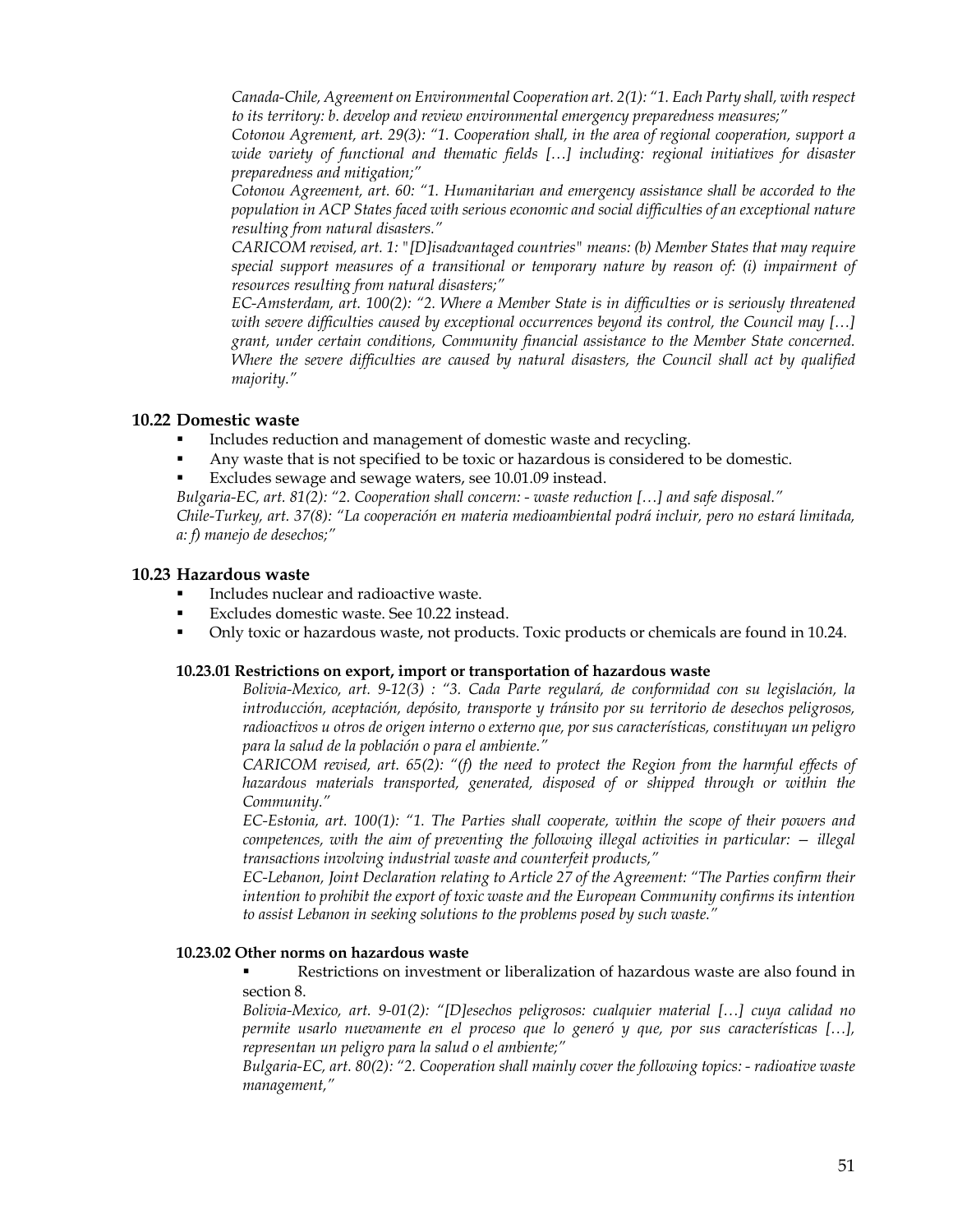*Canada-Colombia Agreement on the Environment, Annex I: "The priority areas identified by the Republic of Colombia for consideration in the initial Work Program include, inter alia: integrated […] hazardous wastes management;"* 

*CARICOM revised, art. 60(3): "3. The Community shall collaborate with the Member States in: (d) safeguarding their marine environment from pollutants and hazardous wastes."* 

*COMESA, art. 125(1): "1. The Member States undertake to co-operate and adopt common positions against illegal dumping of toxic and undesirable wastes within the Common Market from either a Member State or third country."* 

### **10.24 Pesticides, fertilizers, toxic products, chemicals**

*EC-Macedonia SAA, art. 103(2): "Cooperation could centre on the following priorities:[…] soil erosion and pollution by agricultural chemicals;"* 

*Israel PLO Annex II, art. II: "Israel and the Palestinian Authority shall respectively adopt, apply and ensure compliance with internationally-recognized standards […] for the use and handling of hazardous substances, including pesticides, insecticides and herbicides,"*

*Canada-Chile Agreement on Environmental Cooperation, art. 2(3): "3. Each Party shall consider prohibiting the export to the territory of the other Party of a pesticide or toxic substance whose use is prohibited within the Party's territory."* 

*COMESA, art. 124(1): "The Member States undertake to co-operate in the management of the environment and agree to: (b) develop special environmental management strategies to manage […] hazardous toxic substances;"* 

*EC-Estonia, art. 82(2): "[…] — classification and safe handling of chemicals,[…]"* 

*Mexico-Nicaragua, art. 14-14(2): "Cada Parte regulará y controlará la producción, introducción y comercialización de productos farmacéuticos, agrotóxicos y cualquier otra sustancia peligrosa a la salud humana, animal o vegetal o al ambiente, de acuerdo con su legislación y las disposiciones de este Tratado."* 

*East African Community, art. 113(2): "The Partner States shall harmonise their legal and regulatory framework for the management, movement, utilisation and disposal of toxic substances."* 

### **10.25 Organic foods**

*CARIFORUM-EC EPA, art. 45(c): "Compliance with and adoption of quality standards relating to food production and marketing, including standards relating to environmentally and socially sound agricultural practices and organic […] foods;"* 

*EC-Estonia, art. 78: "[…]— promote development of organic agriculture, processing, marketing of production,"* 

# **10.26 Mercury**

### **10.27 Noise pollution**

Included even if not explicitly related to the environment.

*Bosnia Herzegovina-EC SAA, art. 15(1): "1. In order to protect environment, the Parties shall endeavour to introduce standards on […] noise levels for heavy goods vehicles, which ensure a high level of protection."* 

### **10.28 Scenery preservation**

*Trans Pacific Strategic EPA, Schedule of New Zealand: "New Zealand reserves the right to adopt or maintain any measure regarding the control, management or use of: Protected areas, including resources on land, interests in land or water, that are set up for […] scenery preservation;"* 

### **10.29 Other specific environmental issues**

- Includes environmental remediation, risk management, general liability, etc.
- General terms like "conservation of natural resources" and so on are not aimed at specific environmental issues and are found in either 7.09 (joint measures) or 15 (independent measures).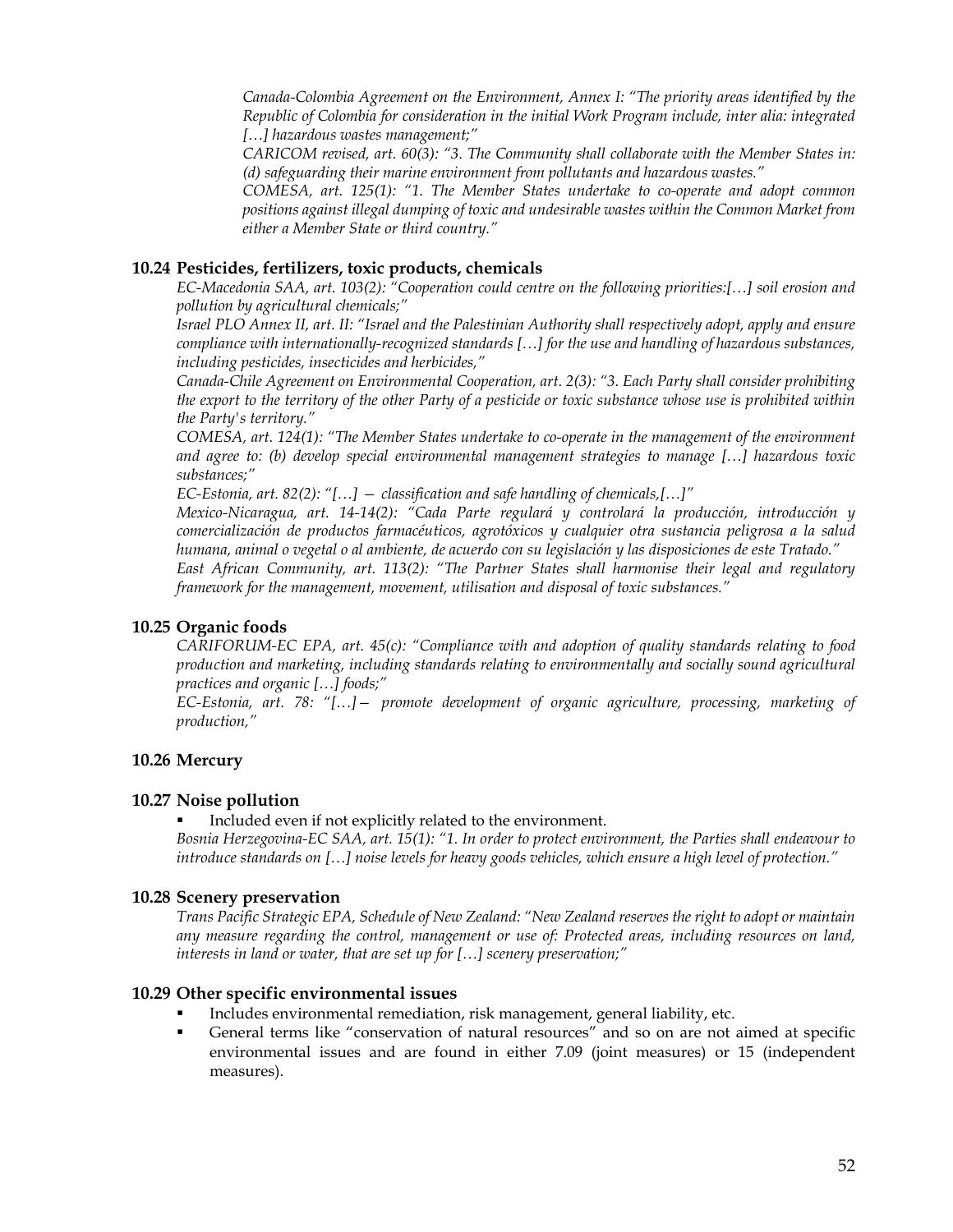# **11. Implementation of the agreement**

Issues related to implementation should not be confused with enforcement (see 5).

These norms could be implemented by each Party individually, jointly, or by an institution created by the Parties.

Excludes general norms that implicitly apply to any issues-areas without being explicitly related to the environment norms found in a chapter on environment or in parallel agreement on the environment are considered as environmental norms.

# **11.01 Contact point on environmental matters**

- Contact point or focal point nominated by a Party for communication with the other Party or third Parties regarding environmental issues, including request for consultations and request for information.
- Includes establishment of a contact point or inquiry point on environmental matter.
- Includes the use of contact point for notification or request in matters related to environment.
- Includes identification of a specific national coordinators to implement the trade agreements' environmental norms.

*New Zealand-Taiwan, art. 6: "Each Party shall designate a contact point or contact points to facilitate communication between the Parties and to assist in the implementation of this Chapter, including coordination of environmental cooperation activities pursuant to Article 5."* 

*Malaysia-New Zealand, art. 7.8: "Where goods are covered by an Annex or an Implementing Arrangement to this Chapter and a Party takes a measure to manage an immediate risk that it considers those goods may pose to health, safety or the environment, it shall immediately notify the other Party, through the Contact Points established under Article 7.10 (Implementation), of the measure and the reasons for the imposition of the measure."* 

*Morocco-US, art. 17.7: "A Party may request consultations with the other Party regarding any matter arising under this Chapter by delivering a written request to the contact point designated by the other Party for this purpose. The Parties shall begin consultations promptly after delivery of the request."* 

# **11.02 Commitment to communicate with the public on the implementation**

- Includes commitment to communicate information to the public.
- Excludes commitment to communicate with the other Party on implementation. See 7.03 instead.
- **Excludes communications with the public on the environmental impact assessment. See 11.04** instead.
- The possibility of the public to comment is found in 11.03.02

# **11.02.01 Communication on actions undertaken pursuant to this agreement**

- Includes commitment to communicate on cooperative activities undertaken under the agreement.
- Includes publication of a report on the implementation of the agreement.

*Canada-Costa Rica, art. 11: "[t]he Parties will develop mechanisms to inform the public of activities undertaken pursuant to this Agreement, and will make efforts to create opportunities to engage the public, as appropriate, in such activities";* 

*CAFTA Agreement on Environmental Cooperation, art. V(3): "As the Commission periodically examines and evaluates cooperative programs, projects and activities, it shall seek and consider input from relevant local, regional, or international organizations regarding how best to ensure that it is accurately monitoring progress. Each Party shall periodically share with its public information regarding the progress of cooperative activities."* 

*Oman-US, art. 17.5(2): "The Parties, when they consider appropriate, shall jointly prepare reports on matters related to the implementation of this Chapter, and shall make such reports public."* 

# **11.02.02 Commitment to communicate the decisions or recommendations of joint institutions.**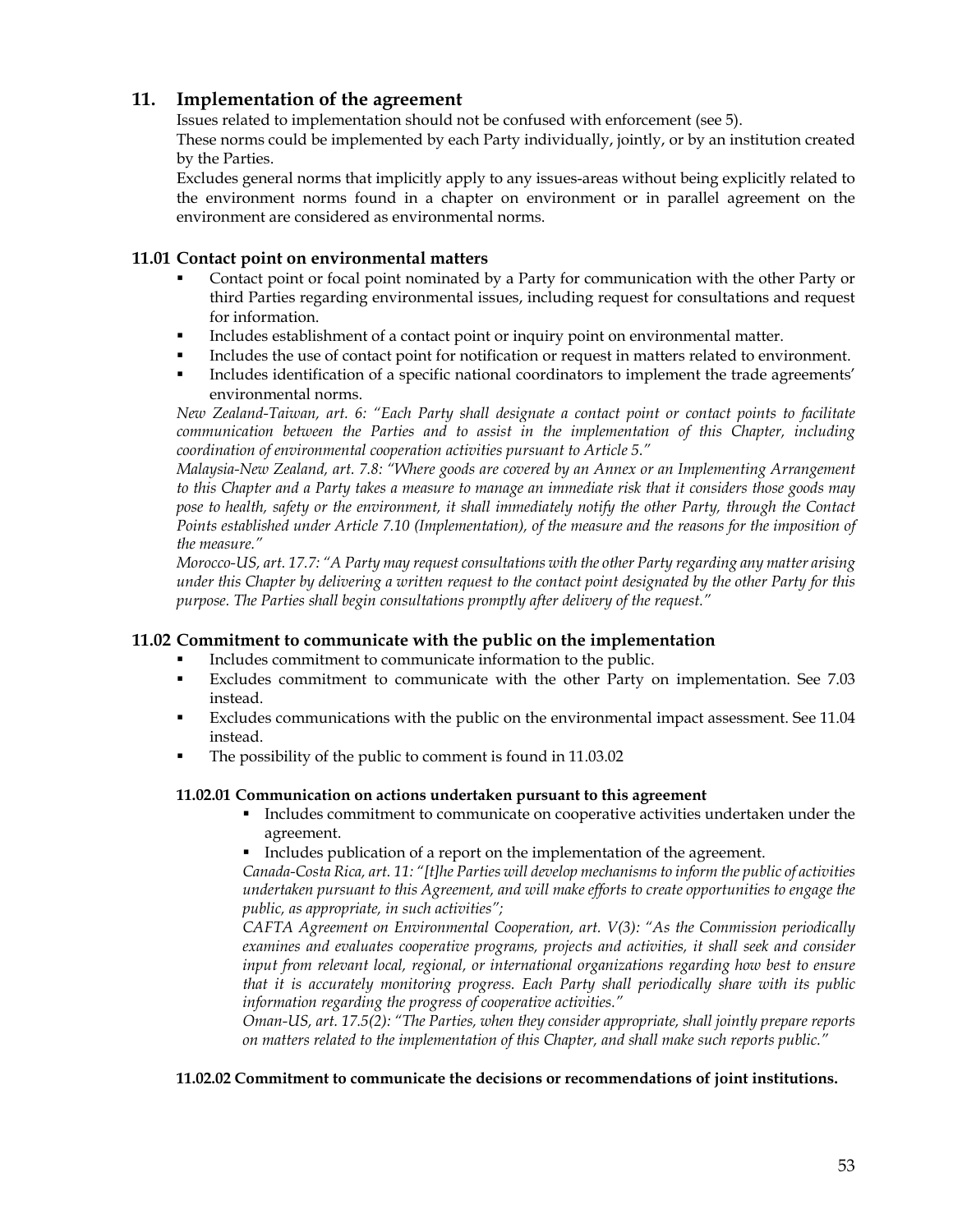- Includes commitment to communicate decisions or recommendations of a council, a committee or a commission.
- Excludes publication of a summary of discussions held during public sessions. See 11.02.04 instead.

*NAFTA, art. 9(7): "All decisions and recommendations of the Council shall be made public, except as the Council may otherwise decide or as otherwise provided in this Agreement."* 

### **11.02.03 Commitment to make available communications received from the public**

- Includes commitment by a Party or a joint institution.
- Includes making available, publish, etc.
- **Possibility to submit communications or request is found in 11.03.02**

*Panama-US, art. 17.7(1): "Each Party shall provide for the receipt and consideration of public communications on matters related to this Chapter. Each Party shall promptly make available to the other Party and to its public all communications it receives and shall review and respond to them in accordance with its domestic procedures."* 

### **11.02.04 Public sessions of joint institutions**

- Includes right to assist to session.
- Excludes right to discuss or meet to discuss with the public. See 11.03.02.

*CAFTA Agreement on Environmental Cooperation, art. VI(1): "Unless otherwise agreed, the Commission shall include a public session in the course of its regular meetings."* 

### **11.03 Public involvement in the implementation of the agreement**

- Refers to the capacity of the public to provide comments on the implementation of the agreement.
- Means to provide comments include advisory committees, dialogues, exchange of view, mechanisms for discussion, internet consultations, workshops, commitments to respond to request, designation of a contact point to receive comments forum the public, etc.
- The public can be defined broadly (such as foreign citizens) or restrictively (ex: a selected group of a domestic stakeholders that sit on an advisory committee), as long as they are non-state actors.
- Comments "on any activities undertaken pursuant to the agreement" or "any matters related to the agreement" is considered to include "implementation".
- Informing the public about the implementation of the agreement is not sufficient. See 11.02 instead.
- Excludes norms strictly related to participation of the public in the adoption of domestic measures (see 3.02) or in the enforcement of these measures (see 5.03 or 5.04)
- Excludes participation of the public to environmental assessment procedure and to adoption of environmental measures.

### **11.03.01 Public participation in the implementation of the agreement**

- Includes engagement of the public in activities undertaken to implement the agreement.
- **Includes consultation and procedure to receive comments.**
- Includes exchange of views, considering input and taking advice.
- Includes meetings of joint institutions with the public to discuss.
- Includes publication of a summary of discussions held during public sessions.
- **Includes national advisory committee.**

*Canada-Peru, art. 4(8) & (9): "The Parties shall endeavour to engage the public in activities undertaken to implement this Agreement."* 

*Canada-Colombia, art.4(9): The Parties shall strive to cooperate to strengthen public participation in all matters related to the implementation of this Agreement.*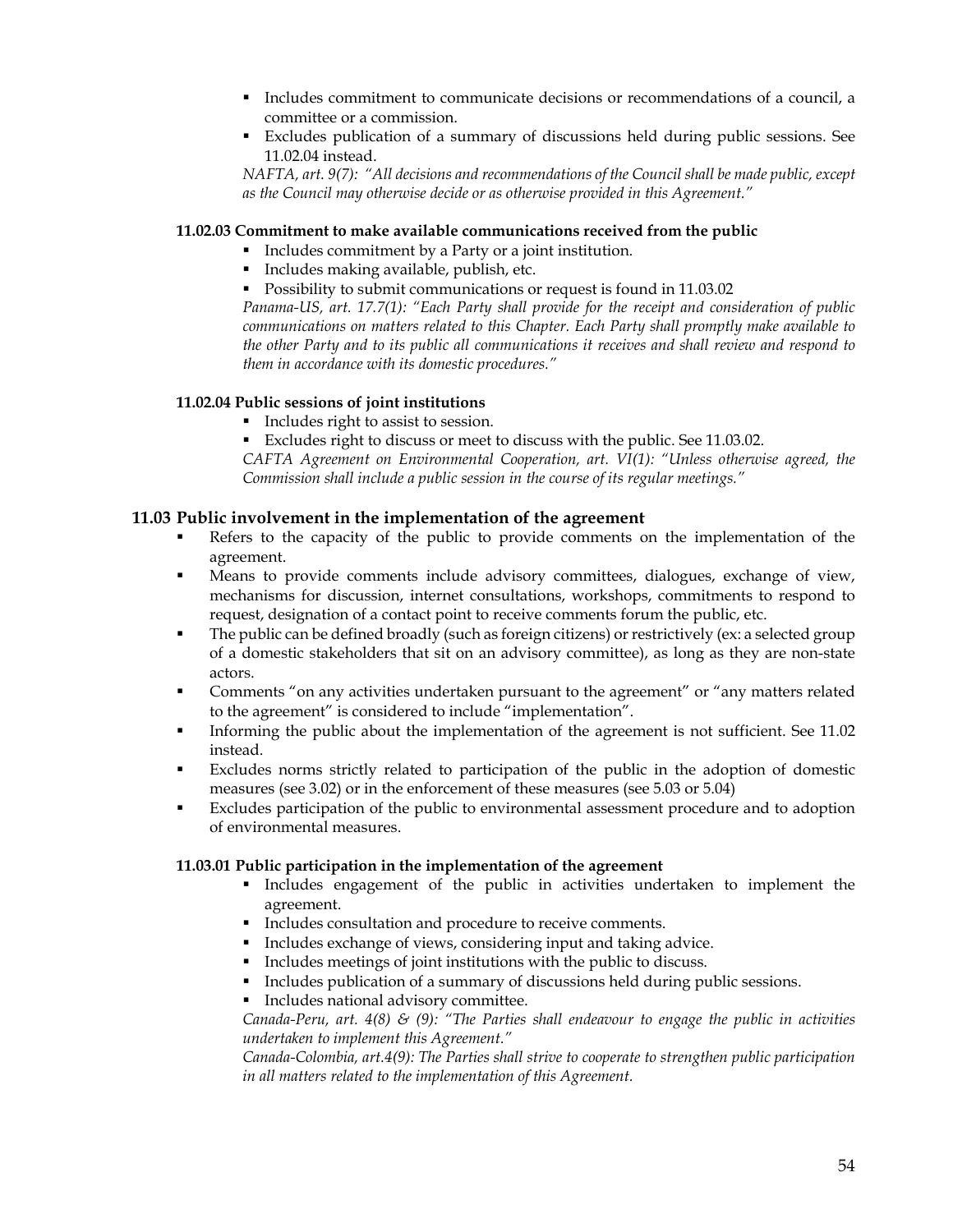*Australia-US, art. 19.5 (2): "[…] 3. Each Party shall provide an opportunity for its public, which may include national advisory committees, to provide views, recommendations, or advice on matters related to the implementation of this Chapter, and shall make available such views, recommendations, or advice to the other Party and, as appropriate, to the public in accordance with its law."* 

*Chile-US, art. 19.4: "1. Each Party shall provide for the receipt and consideration of public communications on matters related to this Chapter. Each Party shall promptly make available to the other Party and to its public all communications it receives and shall review and respond to them in accordance with its domestic procedures. 2. Each Party shall make best efforts to respond favorably to requests for consultations by persons or organizations in its territory regarding the Party's implementation of this Chapter. 3. Each Party may convene, or consult an existing, national consultative or advisory committee, comprising members of its public, including representatives of business and environmental organizations, and other persons, to advise it on the implementation of this Chapter."* 

*CETA, art. X.13(4): "Each Party shall make use of existing, or establish new, consultative mechanisms, such as domestic advisory groups, to seek views and advice on issues relating to this Chapter. Such mechanisms shall involve independent representative organisations of civil society in a balanced representation of environmental groups, business organisations, as well as other relevant stakeholders as appropriate. Through such mechanisms, stakeholders may submit views and make recommendations on any matter related to this Chapter on their own initiative."* 

*CAFTA Agreement on Environmental Cooperation, art V(3): "As the Commission periodically examines and evaluates cooperative programs, projects and activities, it shall seek and consider input from relevant local, regional, or international organizations regarding how best to ensure that it is accurately monitoring progress."* 

*Korea-US, art. 20.6(2): "Unless the Parties otherwise agree, each meeting of the Council shall include a session in which members of the Council have an opportunity to meet with the public to discuss matters related to the implementation of this Chapter, including views received from the national advisory committees referred to in Article 20.7.3. The Council shall make public a written summary of discussions held during the public session."* 

#### **11.03.02 Direct contact between non-state actors of both Parties**

*China-New Zealand, art. 2(4): "Each Party may, as appropriate, invite the participation of other organisations in identifying potential areas for cooperation and in undertaking cooperative activities.To implement this Agreement both Parties shall encourage environmental protection organisations, enterprises and municipalities as well as research institutions and other entities on*  both sides to establish and develop direct contacts with each other in the field of environmental *protection and sustainable development."* 

### **11.04 Environmental impact assessment of the agreement**

- Commitment to assess the environmental impact of the trade agreement.
- The assessment could be done by a consultant or an expert mandated by the Party.
- Sustainability impact assessments are considered to be environmental impact assessments
- Includes communications with the other Party and the public on the environmental impact assessment.
- Includes participation of the public to the environmental impact assessment.
- Includes ex ante and ex post assessments.
- Excludes reviews limited to the implementation of environmental norms. The assessment must cover the impact of trade provisions.
	- Simply receiving comments from the public on the impacts of the agreement is not considered sufficient to be an impact assessment study. See 11.03 instead.

*EC-Korea, art. 13.10: "Review of sustainability impacts The Parties commit to reviewing, monitoring and assessing the impact of the implementation of this Agreement on sustainable development, including the promotion of decent work, through their respective participative processes and institutions […]"*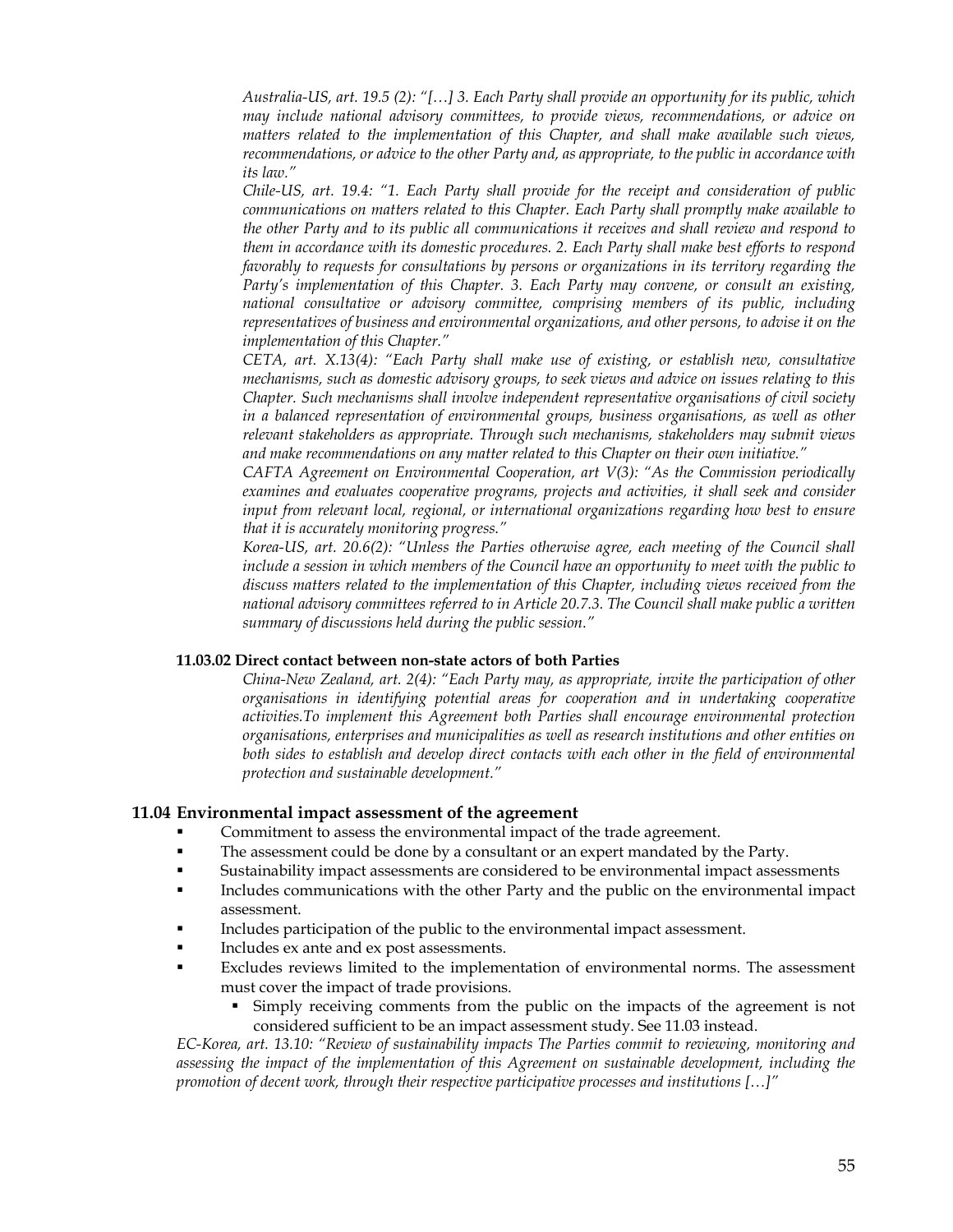# **12. Institutions created**

As a reminder, these institutions should explicitly (but not necessarily exclusively) deal with environmental matters.

These institutions could be part of a broader institution, such as a commission or a council.

This institutions can be have various names, including councils, sub-committees, working-groups, sub-committees, commissions, forums, organizations, etc. The name of the institutions does not reveal its structure and its function.

Includes all information on the composition, budget, function, mandates of these institutions.

Excludes norms dealing in general with any issue-areas related to the trade agreement, unless the environment explicitly mentioned as one their subject-matter.

For greater clarity, it can include norms dealing with a subset of issue-areas (for example cooperation) as long as the environment is explicitly included in this subset. This explicit mention could be found in another article (defining areas of cooperation). Also, norms found in a chapter on environment or in parallel agreement on the environment are considered as environmental norms.

### **12.01 Intergovernmental committee**

- Commitment of the Party to meet punctually (for example once every year).
- The committee is not a permanent organization with its own budget, its own personnel, its own headquarters. It might not even have a name.
- Members of this committee represent governments/administrations/Parties. They could be cabinet level members, representatives, designees, officials, contact points or civil servants.

*Chile-US Environmental Co-operation Agreement, art. II: "1. The Parties hereby establish a Joint Commission for Environmental Cooperation (the "Commission") that is co-chaired by designated high level officials of the Department of State of the United States and the Ministry of Foreign Affairs of Chile. The Chair from each Party shall designate up to five representatives from its government agencies to serve on the Commission, as appropriate. […]* 

*Japan-Thailan, art. 157: "For the purposes of the effective implementation and operation of this Chapter, Sub-Committee(s) and Special Sub-Committee(s) as a subsidiary body to the Sub-Committee(s) may be established for each field of cooperation specified in Article 153 pursuant to Article 13"* 

*Japan-Vietnam, art. 30(1): "Pursuant to Article 114 of the Basic Agreement, the Working Group on Environment (hereinafter referred to in this Article as "the Working Group") shall be established under the Sub-Committee."* 

*EC-Korea, art. 2: "The Committee on Trade and Sustainable Development established pursuant to Article 15.2.1 (Specialised Committees) shall comprise senior officials from within the administrations of the Parties." Brunei-Japan, art. 105: "For the purposes of the effective implementation and operation of this Chapter, a Sub-Committee on Cooperation (hereinafter referred to in this Article as "Sub-Committee") shall be established on the date of entry into force of this Agreement. Article 102. The fields of cooperation under this Chapter shall include: (h) environment"* 

*New Zealand-Thailand, Arrangement on Environment, Section 3(1): "The Participants establish an Environment Committee comprising senior officials of their government agencies responsible for environmental matters."* 

*US-Peru, art. 18.6: "The Parties hereby establish an Environmental Affairs Council (Council). Each Party shall designate a senior level official with environmental responsibilities to represent it on the Council and an office in its appropriate ministry or government entity to serve as its contact point for carrying out the work of the Council."* 

# **12.02 International secretariat**

## **12.02.01 Establishment of an international secretariat to administer environmental norms of the treaty**

Creates a new permanent secretariat.

*NAAEC, art. 8: "the Parties hereby establish the Commission for Environmental Cooperation. The Commission shall comprise a Council, a Secretariat and a Joint Public Advisory Committee. Art.*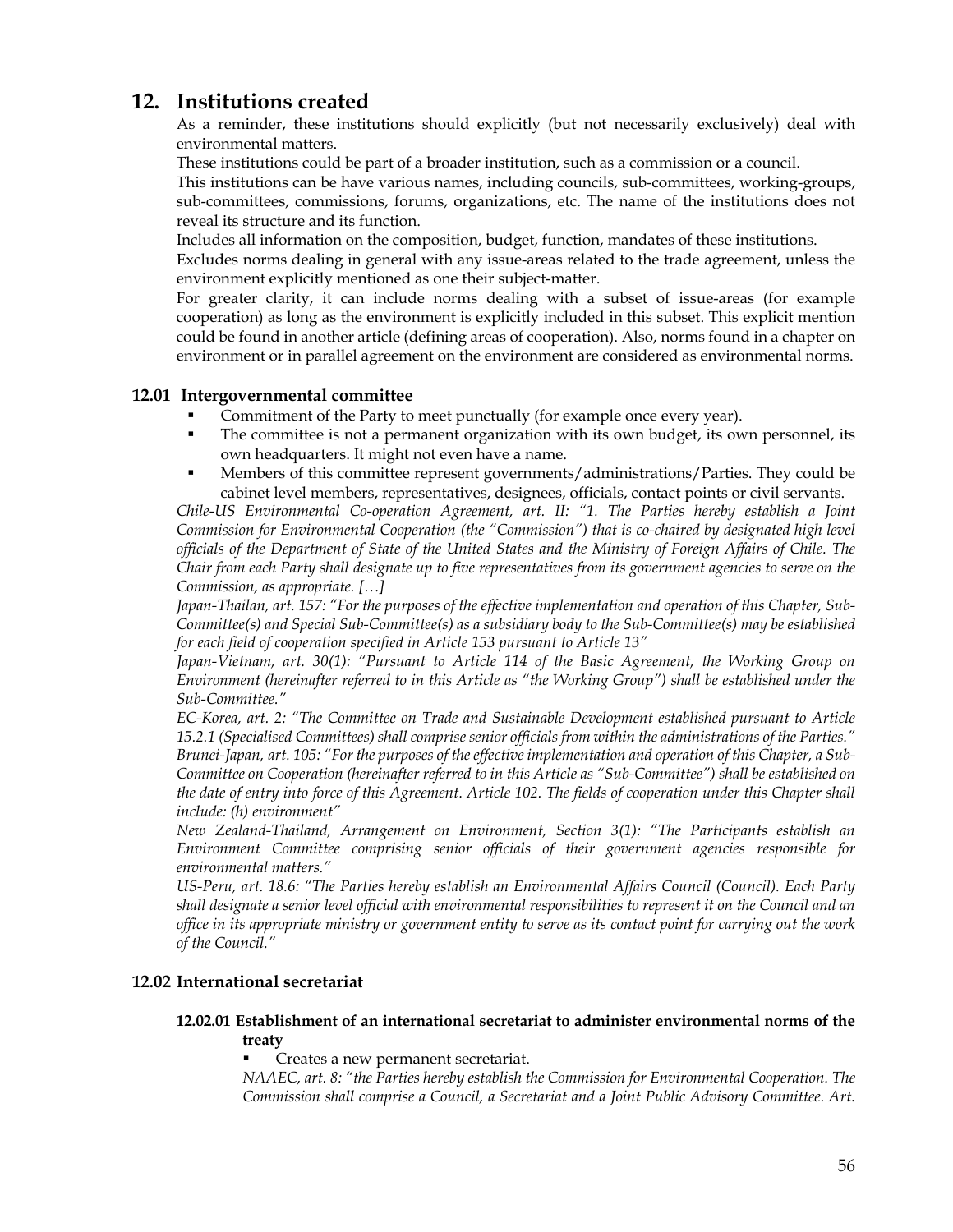*11 The Secretariat shall be headed by an Executive Director, who shall be chosen by the Council for a three-year term, which may be renewed by the Council for one additional three- year term."* 

### **12.02.02 Establishment of specialized organization on specific environmental issue**

 Includes international agencies, institutes or any other autonomous international organization.

*CARICOM revised, art. 21: "The following entities established by or under the auspices of the Community shall be recognised as Institutions of the Community: Caribbean Disaster Emergency Response Agency (CDERA); Caribbean Meteorological Institute (CMI); Caribbean Meteorological Organisation (CMO); Caribbean Environmental Health Institute (CEHI);"* 

# **12.03 Stakeholders international committee**

- The committee should clearly be international, not national (otherwise see 11.3).
- Stakeholders can include NGO, businesses, academics, scientists, or other non-state actors or member of the public, including members of domestic advisory groups or stakeholder forums.

 The committee can be managed by an international secretariat or an intergovernmental council. *EC-Korea, art. 13.13: "Members of Domestic Advisory Group(s) of each Party will meet at a Civil Society Forum in order to conduct a dialogue encompassing sustainable development aspects of trade relations between the Parties. The Civil Society Forum will meet once a year unless otherwise agreed by the Parties."*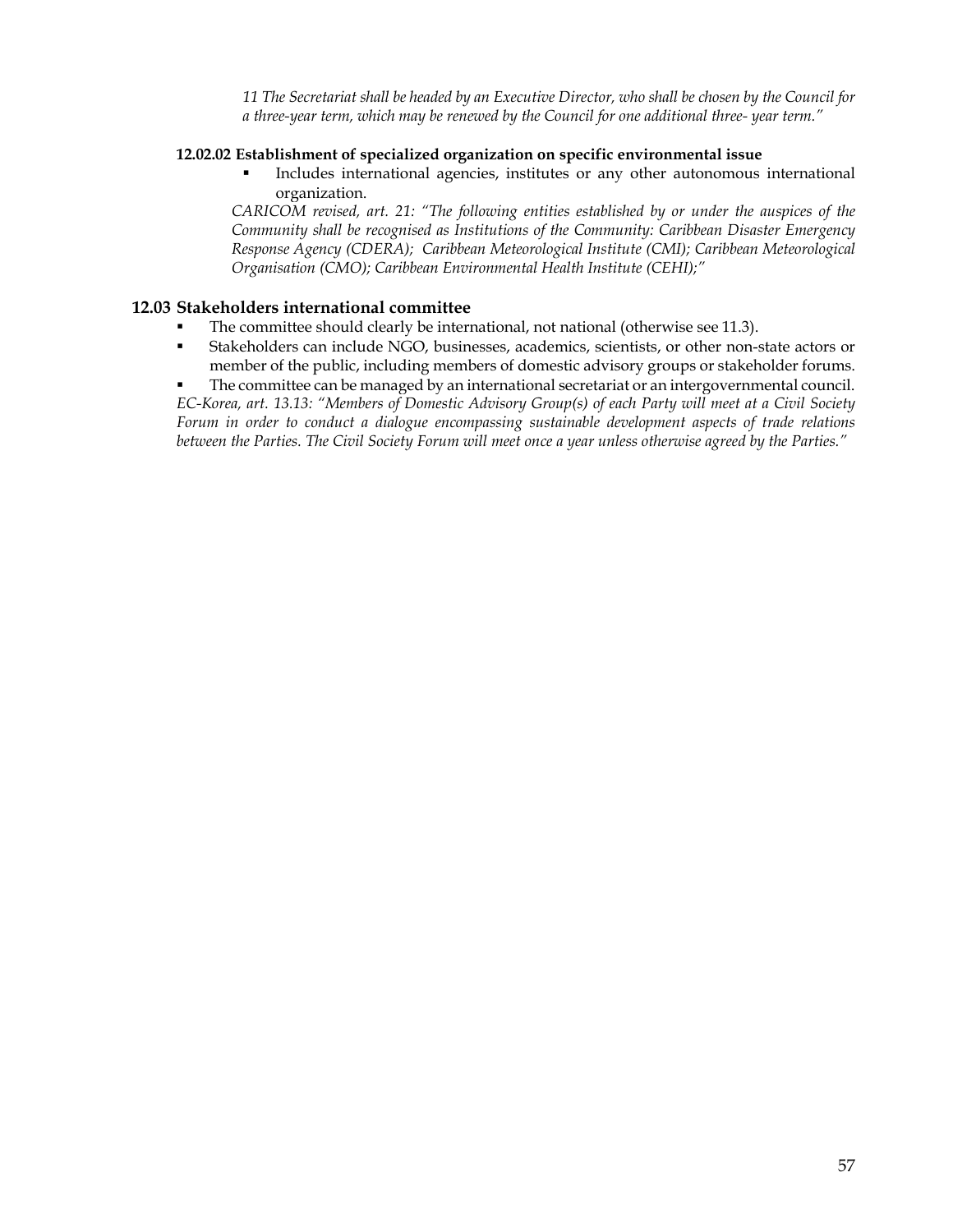# **13. Dispute settlement mechanisms**

# **13.01 Environmental experts as panelists or mediators**

- The roster of experts can be appointed to settle a dispute related to specific environmental measures and/or available for more general trade disputes.
- Could act as arbitrators or mediators or offer their good services. Could form the entire panel or not.
- Excludes domestic judiciary matter.
- Excludes norms referring to experts in general and not specifically (although not necessarily exclusively) on the environment.
- Experts should not only make a report to the panel. See 13.02 instead.
- If the appointment of environmental experts is included in a specific DSM for environmental provisions, it is found in section 13.04.01.

## **13.01.01 Environmental experts for state-state dispute over failure to enforce environmental measures or other environmental provisions of the trade agreement**

*Chile-US, art. 19.7: "1. The Parties shall establish within six months after the date of entry into force of this Agreement and maintain a roster of at least 12 individuals who are willing and able to serve as panelists in disputes arising under Article 19.2(1) (a). […]. Environment roster members shall be appointed by mutual agreement of the Parties, and may be reappointed […]."* 

#### **13.01.02 Environmental experts in state-state dispute over trade provisions of the trade agreement**  *EU-CARIFORUM, art. 189: "6. The Committee of Experts shall comprise three members with*

*specific expertise in the issues covered by this Chapter."* 

# **13.01.03 Environmental experts in investor-state dispute**

# **13.02 Reports from environmental experts or scientific review board**

- Refers to the capacity of the Parties, tribunal, panel or appellate body to appoint environmental experts to produce a report, a review, or opinions.
- For the obligation to name environmental experts on the panel see 13.01.
- Excludes norms referring to experts in general and not specifically (although not necessarily exclusively) on the environment.
- Could be for dispute over specific environmental measures and/or for more general trade disputes.
- As opposed to non solicited amicus curiae with expert's report.

# **13.02.01 Environmental report in state-state dispute over failure to enforce environmental measures or other environmental provisions of the trade agreement**

*CAFTA, art. 10.24"Tribunal, at the request of a disputing Party or, unless the disputing Parties disapprove, on its own initiative, may appoint one or more experts to report to it in writing on any factual issue concerning environmental, […]"* 

**13.02.02 Environmental report in state-state dispute over trade provisions of the trade agreement**  *Chile-Canada, N14: "On request of a Party or, unless the Parties disapprove, on its own initiative, the panel may request a written report of a scientific review board on any factual issue concerning environmental, […]"* 

# **13.02.03 Environmental report in investor-state dispute**

*Chile-Canada, G-34: "Without prejudice to the appointment of other kinds of experts where authorized by the applicable arbitration rules, a Tribunal, at the request of a disputing Party or, unless the disputing Parties disapprove, on its own initiative, may appoint one or more experts to report to it in writing on any factual issue concerning environmental, […]"*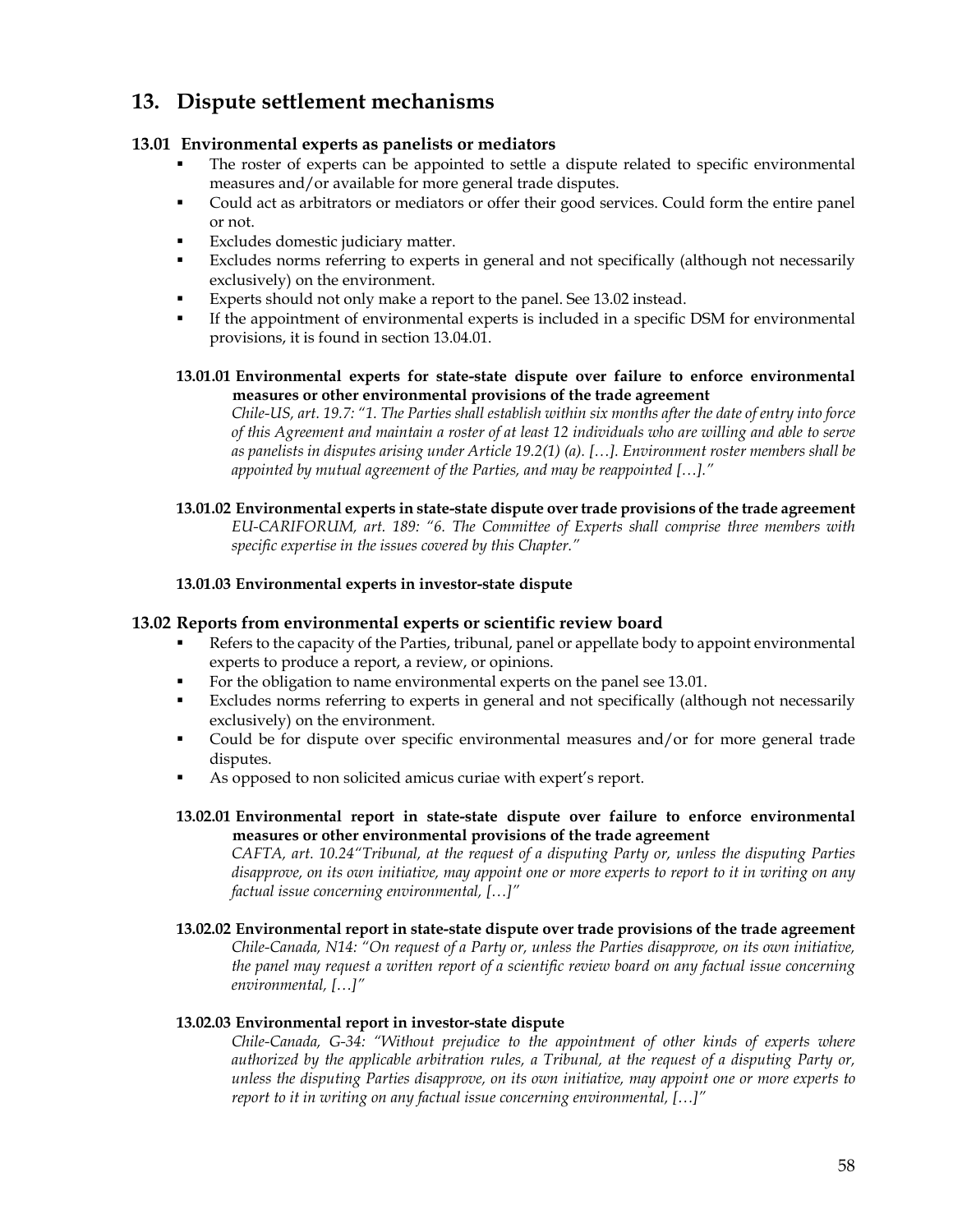## **13.03 State-state DSM in case of failure to enforce domestic environmental measures**

- Refers only to dispute settlement mechanism that solely applies in case of failure to enforce domestic environmental measures.
- In the event that the general DSM of the trade agreement can be used for any matters arising under the environment chapter, it is only found in 13.04.02 even though the environment chapter could include a norm on the enforcement of national environmental measure

### **13.03.01 Non-jurisdictional mechanism for failure to enforce**

- Includes dispute settlement mechanism such as mediation, consultation, good offices, etc.
- Here are only found the non-jurisdictional mechanism applying in case of failure to enforce. Norms applying to the complete environmental chapter are found in 13.04.01.01.

*Central America-Panama, art. 10.15(1)(2): "Si una Parte estima que la otra Parte ha alentado una inversión de tal manera, podrá solicitar consultas con esa otra Parte"* 

### **13.03.02 Monetary enforcement assessments for failure to enforce**

- Remedy in case of failure of a Party to enforce its environmental measures.
- Also includes details such as maximum amount and possible uses of the remedy.

*Canada-Chile Agreement on Environmental Cooperation, art. 33 5(b): "[…]may, where warranted, impose a monetary enforcement assessment within 90 days after the panel has been reconvened or such other period as the Parties may agree.[…]"* 

### **13.03.03 Suspension of benefits in case of failure to enforce or to pay**

 Suspension of trade benefits in case of failure to enforce or failure to pay monetary enforcement.

*NAAEC, art. 36: "1.Subject to Annex 36A, where a Party fails to pay a monetary enforcement assessment within 180 days after it is imposed by a panel: (a) under Article 34(4)(b), or (b) under Article 34(5)(b), except where benefits may be suspended under paragraph 2(a), any complaining Party or Parties may suspend, in accordance with Annex 36B, the application to the Party complained against of NAFTA benefits in an amount no greater than that sufficient to collect the monetary enforcement assessment."* 

# **13.04 State-State DSM in case of non-compliance with trade provisions**

- Applicable to one or several substantive environmental commitment such as those found here in sections 2 and 10.
- A commitment to cooperate is not a substantive commitment.
- Does not include dispute for failure to enforce domestic measures.
- Excludes DSM for failure to enforce. See 13.03 instead.
- However, when the general DSM of the trade agreement can be used for matters arising under the environment chapter, it is only found in 13.04.02 even though the environment chapter could include a norm on the enforcement of national environmental measures.

### **13.04.01 Specific DSM for environmental provisions**

- Includes DSM in environment chapter or annex or specifically applying to the environment
- **Provisions of general DSM applying to environmental norms are found in 13.04.02**
- Do not include norms excluding environmental dispute of general DSM. The lack of norms found in 13.04.02 should be sufficient to establish that the general DSM does not specifically apply to environmental norms.

### **13.04.01.01 Non-jurisdictional DSM**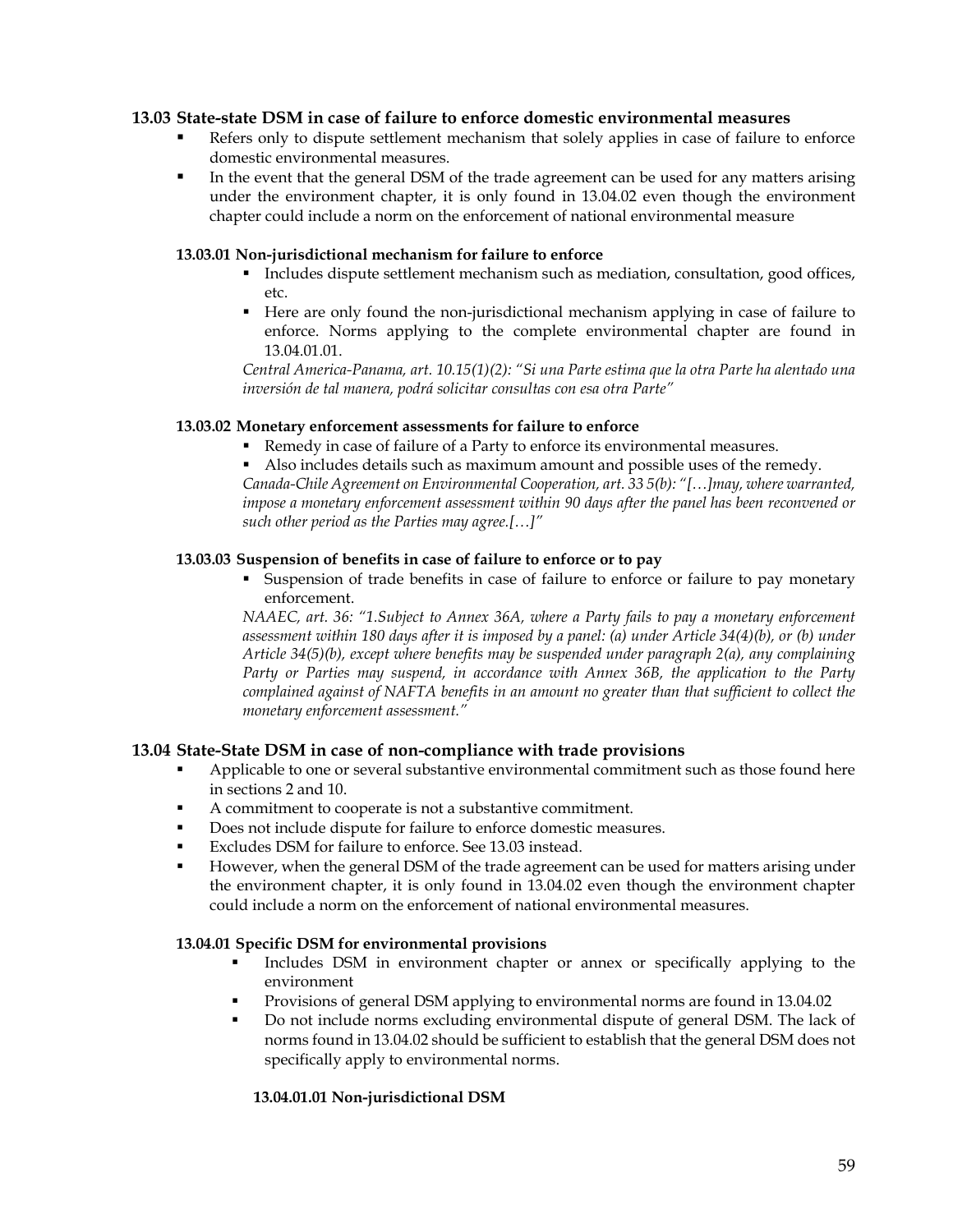- Includes mediation, consultation, good offices, etc.
- It includes the articles providing for the creation of a panel of experts or a joint committee when consultation has failed if they can't adopt a binding decision.
- Norms applying to the whole environment chapter are found here even though they could cover an article on enforcement.

*Canada-Chile Agreement on Environmental Cooperation, art. 12: "1. The Parties shall at all times endeavour to agree on the interpretation and application of this Agreement. 2. The Parties shall make every attempt, through consultations and the exchange of information with an emphasis on cooperation to address any matter that might affect the interpretation and application of this Agreement."* 

*CAFTA, art. 17.10: "Collaborative Environmental Consultations 1. A Party may request consultations with another Party regarding any matter arising under this Chapter by delivering a written request to the contact point that the other Party has designated under Article 17.5.1."* 

*CARIFORUM-EC, art. 189: "4. A Party may request consultations with the other Party on matters concerning the interpretation and application of Articles 183 to 188. […]. 5. If the matter has not been satisfactorily resolved through consultations between the Parties pursuant to paragraph 3 any Party may request that a Committee of Experts be convened to examine such matter. 6. The Committee of Experts shall comprise three members with specific expertise in the issues covered by this Chapter. The Chairperson shall not be a national of either Party. The Committee of Experts shall present to the Parties a report within three month of its composition. The report shall be made available to the CARIFORUM-EC Consultative Committee."* 

### **13.04.01.02 State-State arbitrage**

 It should not include arbitration procedure provided under the general DSM of the trade agreement. See 13.04.02 instead.

### **13.04.02 General DSM applying to environmental provisions**

- Excludes general DSM indicating that it applies to the whole agreement.
- The general DSM should specifically refers to an environmental norms, the environment chapter or another environment document (annex, side letter, etc.).
- Includes provisions indicating that when specific environmental mediation or consultation failed, the general DSM can be used by the Parties for environmental provisions.

### **13.04.02.01 General DSM procedures**

 All the provisions related to the general DSM are found here with the exception of norms on the suspensions of benefits. See 13.04.02.02 instead.

*Chile-US, art. 22.5: "A Party may also request in writing a meeting of the Commission where consultations have been held pursuant to Article 18.6 (Cooperative Consultations), Article 19.6 (Environmental Consultations) or Article 7.8 (Committee on Technical Barriers to Trade)."* 

*Group of three, art. 19-06: "2. Una Parte también podrá solicitar por escrito que se reúna la Comisión cuando se hayan realizado consultas conforme al artículo 5- 30 o al artículo 14-18."* 

*Korea-US, art. 22.8& 22.9: "2. If the Parties fail to resolve a matter within 60 days of the delivery of a request for consultations under Article 19.7 (Labor Consultations) or 20.9 (Environmental Consultations and Panel Procedure), either Party may also refer the matter to the Joint Committee by delivering written notification to the other Party. […]1. If the Joint Committee has not resolved a matter within 60 days after delivery of a notification described in*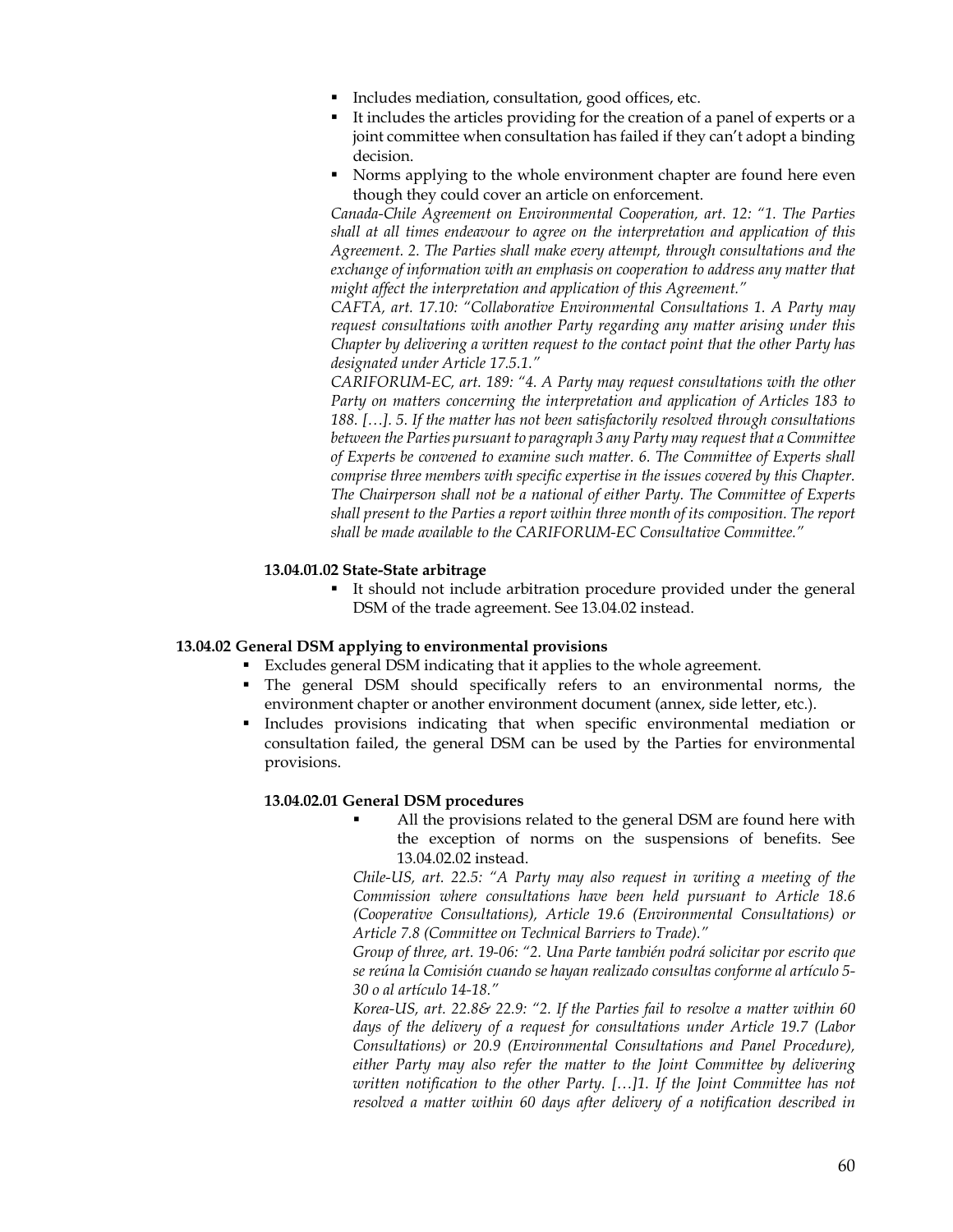*Article 22.8, within 30 days where the matter concerns perishable goods, or within such other period as the Parties may agree, the complaining Party may refer the matter to a dispute settlement panel by delivering written notification to the other Party."* 

#### **13.04.02.02 Suspension of benefits**

- Refers to the possibility of one Party to suspend some benefits from the agreement in case the other Party does not comply with the decision taken under the general DSM procedures.
- Applicable to one or several substantive environmental provisions such as those found here in sections 2 and 10.

 Does not include dispute for failure to enforce domestic measures. *Korea-US, art. 22.13: "1. If a panel has made a determination of the type described in Article 22.12.2, and the Parties are unable to reach agreement on a resolution pursuant to Article 22.12.1 within 45 days of receiving the final report, or such other period as the Parties agree, the Party complained against shall enter into negotiations with the complaining Party with a view to developing mutually acceptable compensation. […]4. The complaining Party may suspend benefits up to the level the panel has determined under paragraph 3 or, if the panel has not determined the level, the level the Party has proposed to suspend under paragraph 2, unless the panel has determined that the Party complained against has eliminated the non-conformity or the nullification or impairment."* 

### **13.05 Multilateral environmental agreements relation with trade agreement's DSM**

#### **13.05.01 Exclusion of multilateral environmental agreements' DSM**

- Includes norms providing that the DSM under the trade agreement should be the only DSM used.
- Includes norms that would explicitly exclude the DSM of a multilateral environmental agreements.

*Canada-Chile, art. N-05: "2. In any dispute referred to in paragraph 1 where the responding Party claims that its action is subject to Article A-04 (Relation to Environmental and Conservation Agreements) and requests in writing that the matter be considered under this Agreement, the complaining Party may, in respect of that matter, thereafter have recourse to dispute settlement procedures solely under this Agreement."* 

*Canada-Jordan, art. 14.3: "2. In any dispute referred to in paragraph 1 where the Party complained against claims that its measures are subject to Article 1-5 and requests in writing that the matter be considered under this Agreement, the complaining Party may, in respect of that matter, thereafter have recourse to dispute settlement procedures solely under this Agreement."* 

#### **13.05.02 Consent to use the DSM of a multilateral environmental agreements**

 Includes articles merely offering the possibility to use the multilateral environmental agreements' DSM.

*Chile-US, art 19.6: "10. In cases where the Parties agree that a matter arising under this Chapter is more properly covered by another agreement to which the Parties are Party, they shall refer the matter for appropriate action in accordance with that agreement."* 

#### **13.05.03 Panel shall consult or defer to any relevant entity the interpretation of a Party's obligation under a multilateral environmental agreement**

 Includes all the panel's obligations in regards to the interpretation of a Party's obligation under a multilateral environmental agreement.

*Korea-US, art. 20.09: "In a dispute arising under Article 20.2, […] a panel convened under Chapter Twenty-Two (Dispute Settlement) shall […]: a) consult fully, through a mechanism that the Environmental Affairs Council establishes, concerning that issue with any entity authorized to*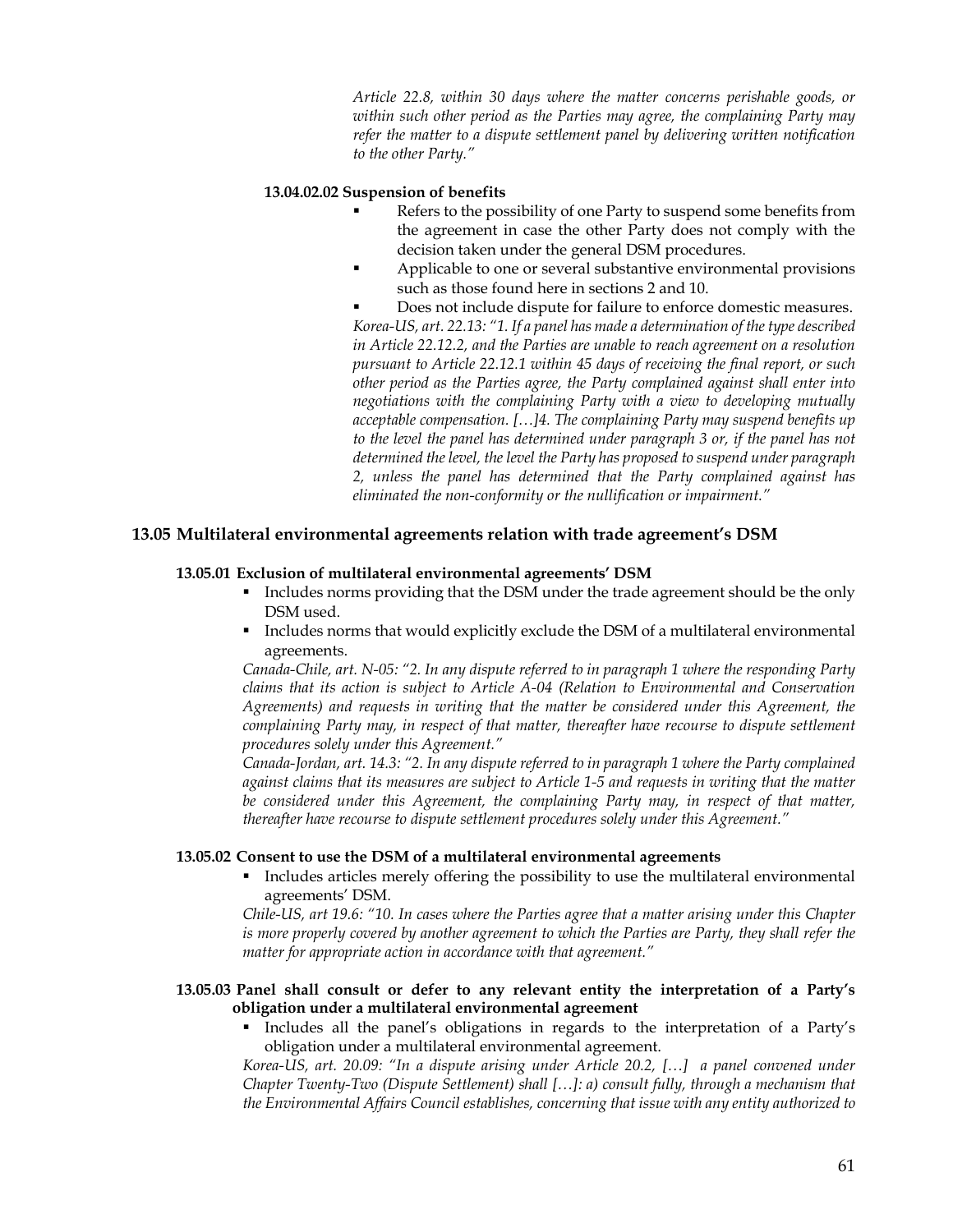*address the issue under the relevant environmental agreement; b) defer to any interpretative guidance on the issue under the agreement to the extent appropriate in light of its nature and status, including whether the Party's relevant laws, regulations, and other measures are in accordance with its obligations under the agreement;(c) where the agreement admits of more than one permissible interpretation relevant to an issue in the dispute and the Party complained against relies on one such interpretation, accept that interpretation for purposes of its findings and determination under Article 22.11."*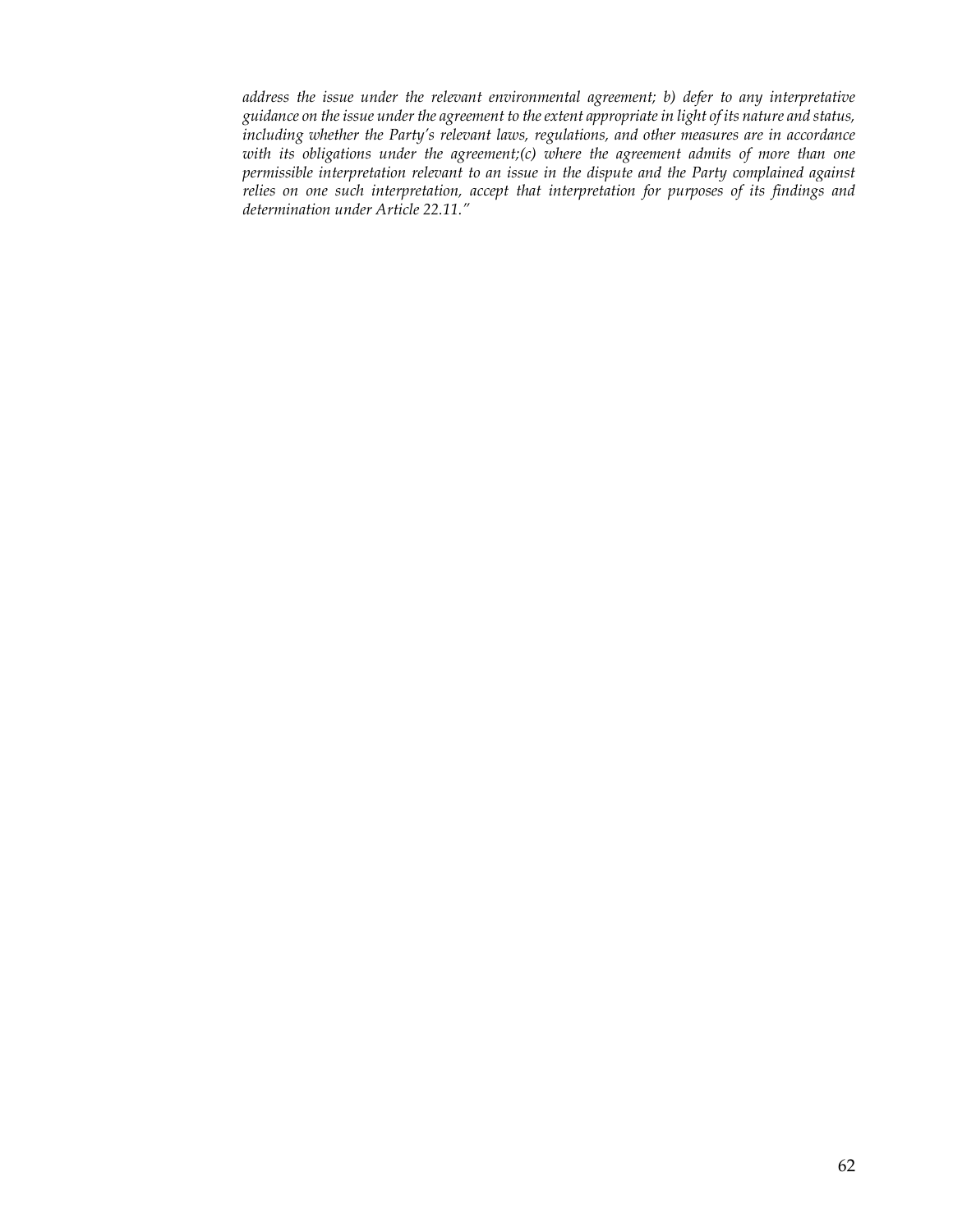# **14. Relations with international institutions**

Protocols and their framework conventions are considered as separate agreements.

Decisions taken by a body (conference of the Parties, commission, etc.) created by an agreements are considered as part of the agreement.

Agreements refers to treaties, conventions, protocols, annexes, decision, declaration, action plans, understanding, guidelines concluded by states. For greater clarity, "FLEGT voluntary partnership agreement" are considered as agreements.

This section covers institutions that have environmental protection (or a more specific environmental objective) as one of their objectives.

Domestic measures and European regulations and directives are not considered as international institutions.

# **14.01 Ratification of environmental agreements**

 Refers to the obligation or commitment to accede, join or ratify a specific environmental agreement.

### **14.01.01Ratification CITES**

**Convention on International Trade in Endangered Species of Wild Fauna and Flora,** also called the Washington Convention, concluded on March 3, 1973.

**14.01.02Ratification Montreal Protocol** 

**14.01.03Ratification Basel Convention** 

**14.01.04Ratification MARPOL** 

**14.01.05Ratification Rotterdam Convention** 

**14.01.06Ratification Stockholm Convention** 

**14.01.07Ratification Ramsar Convention** 

### **14.01.08Ratification CCAMLR**

**14.01.09Ratification Whaling Convention** 

**14.01.10Ratification UNFCCC** 

**14.01.11Ratification Kyoto Protocol** 

**14.01.12Ratification CBD** 

**14.01.13Ratification Cartagena Protocol** 

**14.01.14Ratification Nagoya Protocol** 

### **14.01.15Ratification other agreements related to the environment**

### **14.02 Implementation of obligations found in agreements**

- Refers to the explicit commitment to implement an agreement.
- Includes commitments to implement the complete agreement or only some of its substantive obligations. However, referring only to definitions found in an agreement, referring only to the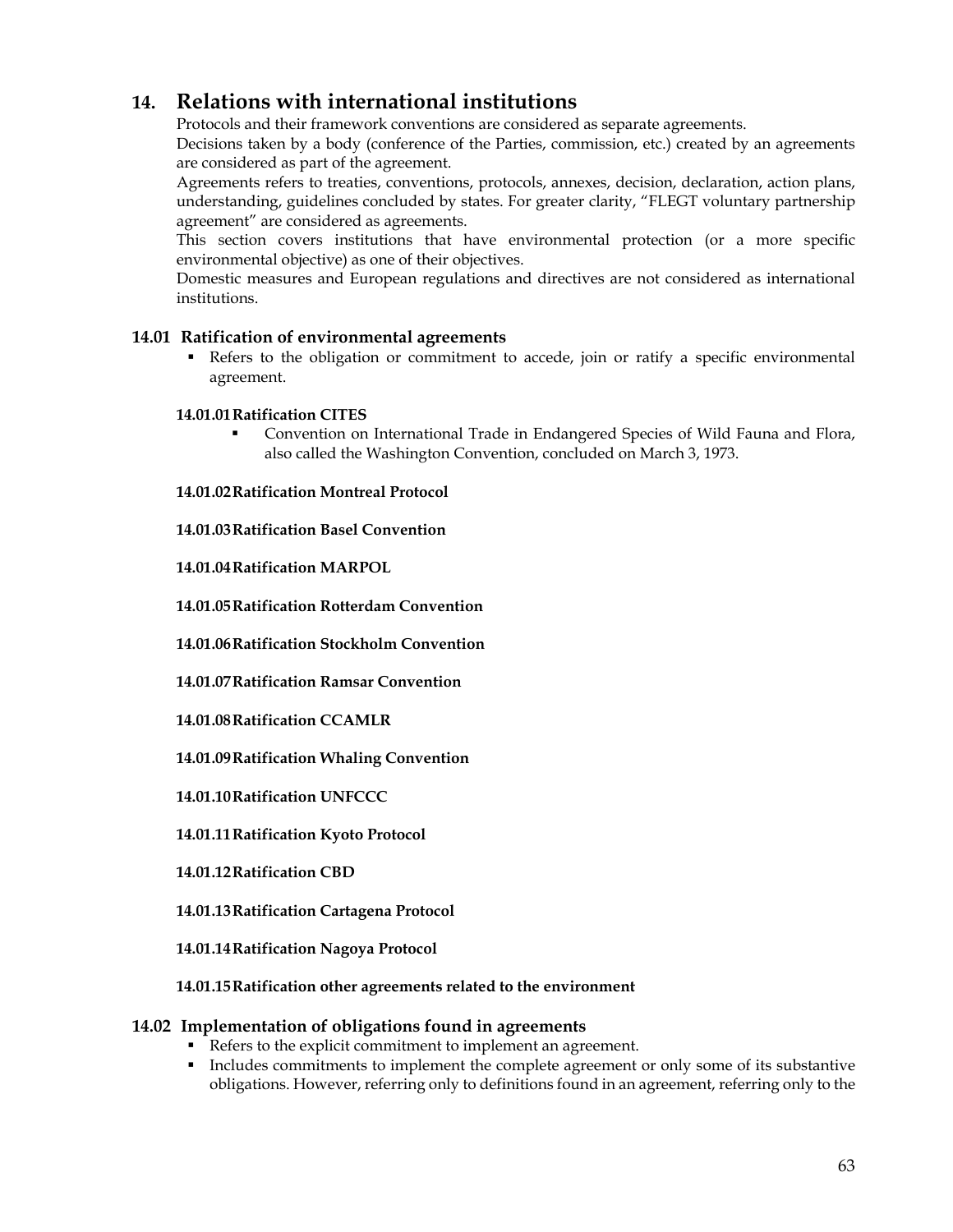objectives of an agreement, refereeing only to species listed in an appendix of an agreement is not sufficient, as definitions are not "substantive obligations". See 14.04 instead.

- Includes the Parties' commitment to make their best efforts to join, accede or ratify an environmental agreement.
- Includes wordings such as "reaffirm their commitment to implement  $X''$ , "reconfirm their obligations under  $X''$ , "reiterate their commitments as established by  $X''$ , "recognize that the implementation of X is critical or important", "ensure that their laws and practices are in harmony with  $X''$ , "should be guided by the obligations of  $X''$ , "should adopt laws in line with  $X''$ , "have the intention to fulfill its obligation under  $X''$ , "shall adopt laws to fulfill its obligations under X", "reaffirms their rights and obligations under X".
- "Recalling", "recognizing" or "considering" the obligations of agreement, "affirming the importance of an agreement" or "acknowledging the adoption of an agreement" is not sufficient to be considered as a commitment to implement. See 14.04 instead.
- Norms referring to international norms, standards or methods are found in 14.07.

### **14.02.01 Implementation CITES**

 Convention on International Trade in Endangered Species of Wild Fauna and Flora, also called the Washington Convention, concluded on March 3, 1973.

### **14.02.01.01 Implementation of the whole treaty**

### **14.02.01.02 Implementation of a specific part**

### **14.02.02 Implementation Montreal Protocol**

• On ozone layer.

*Peru-US, art. 18.2 and Annex 18.2(1)(b): "A Party shall adopt, maintain, and implement laws, regulations, and all other measures to fulfill its obligations under the […] the Montreal Protocol on Substances that Deplete the Ozone Layer, done at Montreal, September 16, 1987, as adjusted and amended;"* 

### **14.02.02.01 Implementation of the whole treaty**

### **14.02.02.02 Implementation of a specific part**

### **14.02.03 Implementation Basel Convention**

 On the Control of Transboundary Movements of Hazardous Wastes and Their Disposal

 As opposed to the Bamako Convention and the OAU Resolution on the Control of Transboundary Movements of Hazardous Wastes and their Disposal in Africa.

*EC-Columbia-Peru, art. 270(2): "2. The Parties reaffirm their commitment to effectively implement in their laws and practices the […] Basel Convention on the Control of Transboundary Movements of Hazardous Wastes and their Disposal adopted on 22 March 1989"* 

### **14.02.03.01 Implementation of the whole treaty**

### **14.02.03.02 Implementation of a specific part**

### **14.02.04 Implementation MARPOL**

- Relating to the Convention for the Prevention of Pollution from Ships.
- Also called Protocol of 1978 Relating to the International Convention for the Prevention of Pollution from Ships.

*Panama-US, Art. 17.2 and Annex 17.2(1)(d): "Each Party shall adopt, maintain, and implement laws, regulations, and all other measures to fulfill its obligations under the […] (c) the Protocol*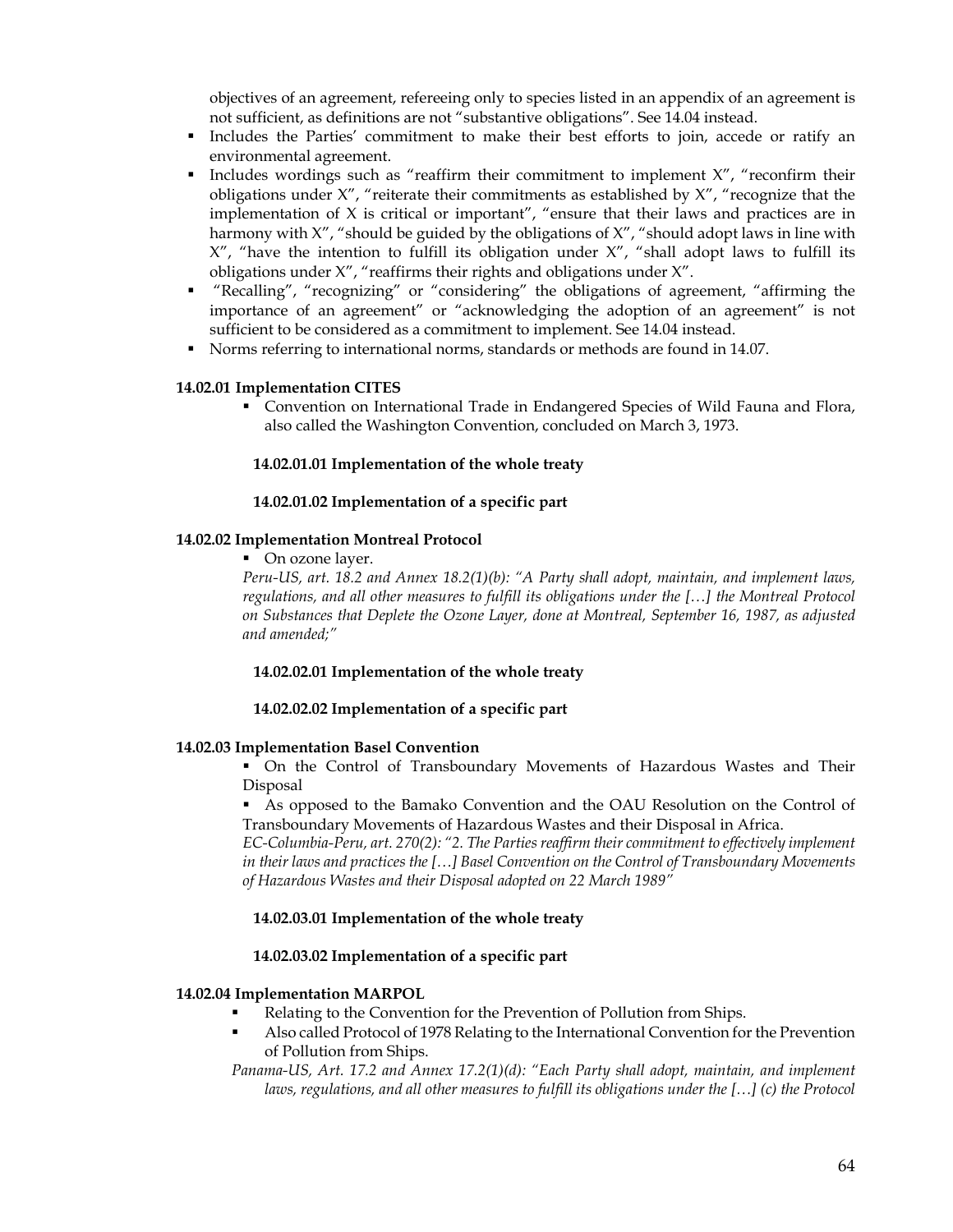*of 1978 Relating to the International Convention for the Prevention of Pollution from Ships, 1973, done at London, February 17, 1978, as amended;"* 

#### **14.02.04.01 Implementation of the whole treaty**

#### **14.02.04.02 Implementation of a specific part**

#### **14.02.05 Implementation Rotterdam Convention**

- on the Prior Informed Consent Procedure for Certain Hazardous Chemicals and Pesticides in International Trade
- Also called the PIC Convention.

*EC-Columbia-Peru, art. 270(2): "2. The Parties reaffirm their commitment to effectively implement in their laws and practices […] the Rotterdam Convention on the Prior Informed Consent Procedure for Certain Hazardous Chemicals and Pesticides in International Trade adopted on 10 September 1998"* 

#### **14.02.05.01 Implementation of the whole treaty**

#### **14.02.05.02 Implementation of a specific part**

### **14.02.06 Implementation Stockholm Convention**

Also called the POP Convention of 2001.

*EC-Columbia-Peru, art. 270(2): "2. The Parties reaffirm their commitment to effectively implement in their laws and practices […] the Stockholm Convention on Persistent Organic Pollutants adopted on 22 May 2001,"* 

#### **14.02.06.01 Implementation of the whole treaty**

#### **14.02.06.02 Implementation of a specific part**

### **14.02.07 Implementation Ramsar Convention**

 on Wetlands of International Importance Especially as Waterfowl Habitat. *Panama-US, art. 17.2 and Annex 17.2(1)(d): "Each Party shall adopt, maintain, and implement laws, regulations, and all other measures to fulfill its obligations under[…] the Convention on Wetlands of International Importance Especially as Waterfowl Habitat, done at Ramsar, February 2, 1971, as amended;"* 

### **14.02.07.01 Implementation of the whole treaty**

#### **14.02.07.02 Implementation of a specific part**

### **14.02.08 Implementation CCAMLR**

- Also called Convention on the Conservation of Antarctic Marine Living Resources, signed in Canberra in 1980.
- As opposed to the Madrid Protocol on Environmental Protection to the Antarctic Treaty of 1991.

*Korea-US, art. 20.2 and annex 20-A(1)(e): "A Party shall adopt, maintain, and implement laws, regulations, and all other measures to fulfill its obligations under the […]Convention on the Conservation of Antarctic Marine Living Resources, done at Canberra, May 20, 1980;"* 

#### **14.02.08.01 Implementation of the whole treaty**

### **14.02.08.02 Implementation of a specific part**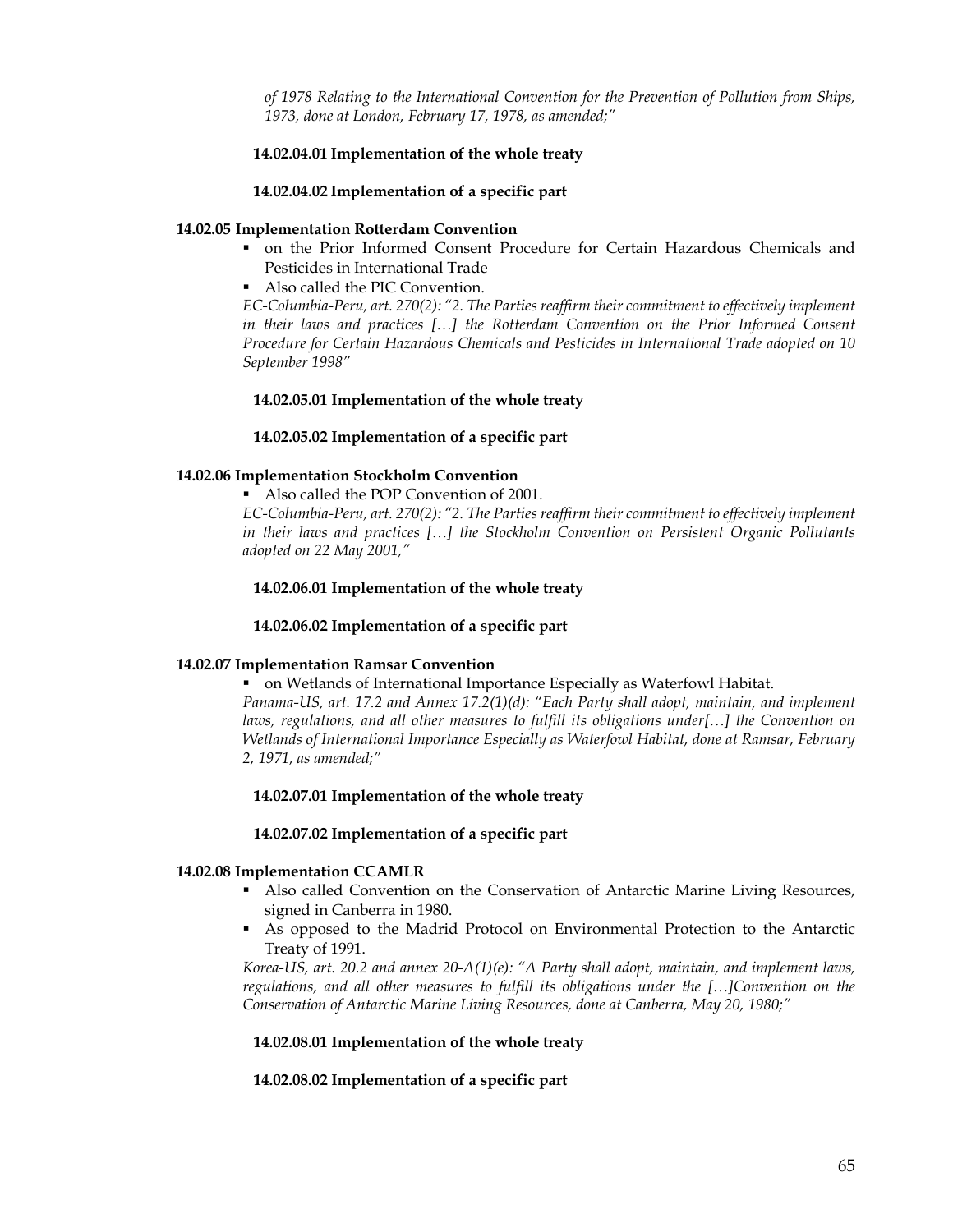#### **14.02.09 Implementation Whaling Convention**

- Convention for the Regulation of Whaling, Also called the IWC, created in Washington in 1946.
- Also includes the International Whaling Commission and the 1982 Moratorium of whaling.

*Korea-US, art. 20.2, Annex 20-A: "A Party shall adopt, maintain, and implement laws, regulations, and all other measures to fulfill its obligations under the […] the International Convention for the Regulation of Whaling, done at Washington, December 2, 1946;"* 

#### **14.02.09.01 Implementation of the whole treaty**

#### **14.02.09.02 Implementation of a specific part**

#### **14.02.10 Implementation UNFCCC**

- United Nation Framework Convention on Climate Change of 1992.
- **Includes reference to the UNCED agreements since the UNFCCC was adopted at the** United Nations Conference on Environment and Development.

#### **14.02.10.01 Implementation of the whole treaty**

#### **14.02.10.02 Implementation of a specific part**

### **14.02.11 Implementation Kyoto Protocol**

**Including the Clean Development Mechanism.** 

*EC-Columbia-Peru, art. 270(2): "2. The Parties reaffirm their commitment to effectively implement in their laws and practices […] the Kyoto Protocol to the United Nations Framework Convention on Climate Change adopted on 11 December 1997."* 

### **14.02.11.01 Implementation of the whole treaty**

#### **14.02.11.02 Implementation of a specific part**

#### **14.02.12Implementation CBD**

- **Convention on Biological Diversity of 1992.**
- Includes reference to the UNCED agreements since the CBD was adopted at the United Nations Conference on Environment and Development.

*EC-Columbia-Peru, art. 270(2): "2. The Parties reaffirm their commitment to effectively implement in their laws and practices […] the Convention on biological diversity […]."* 

*Canada-Panama Agreement on Environment, art. 10: "The Parties also reiterate their commitment, as established by the Convention on Biological Diversity, to respect, preserve and maintain traditional knowledge, innovations and practices of indigenous and local communities that contribute to the conservation and sustainable use of biodiversity, subject to national legislation."* 

#### **14.02.12.01Implementation of the whole treaty**

### **14.02.12.02 Implementation of a specific part**

#### **14.02.13 Implementation Cartagena Protocol on Biosafety**

*EC-Columbia-Peru, art. 270(2): "2. The Parties reaffirm their commitment to effectively implement in their laws and practices […] the Cartagena Protocol on Biosafety to the CBD adopted on 29 January 2000 […]."* 

### **14.02.13.01Implementation of the whole treaty**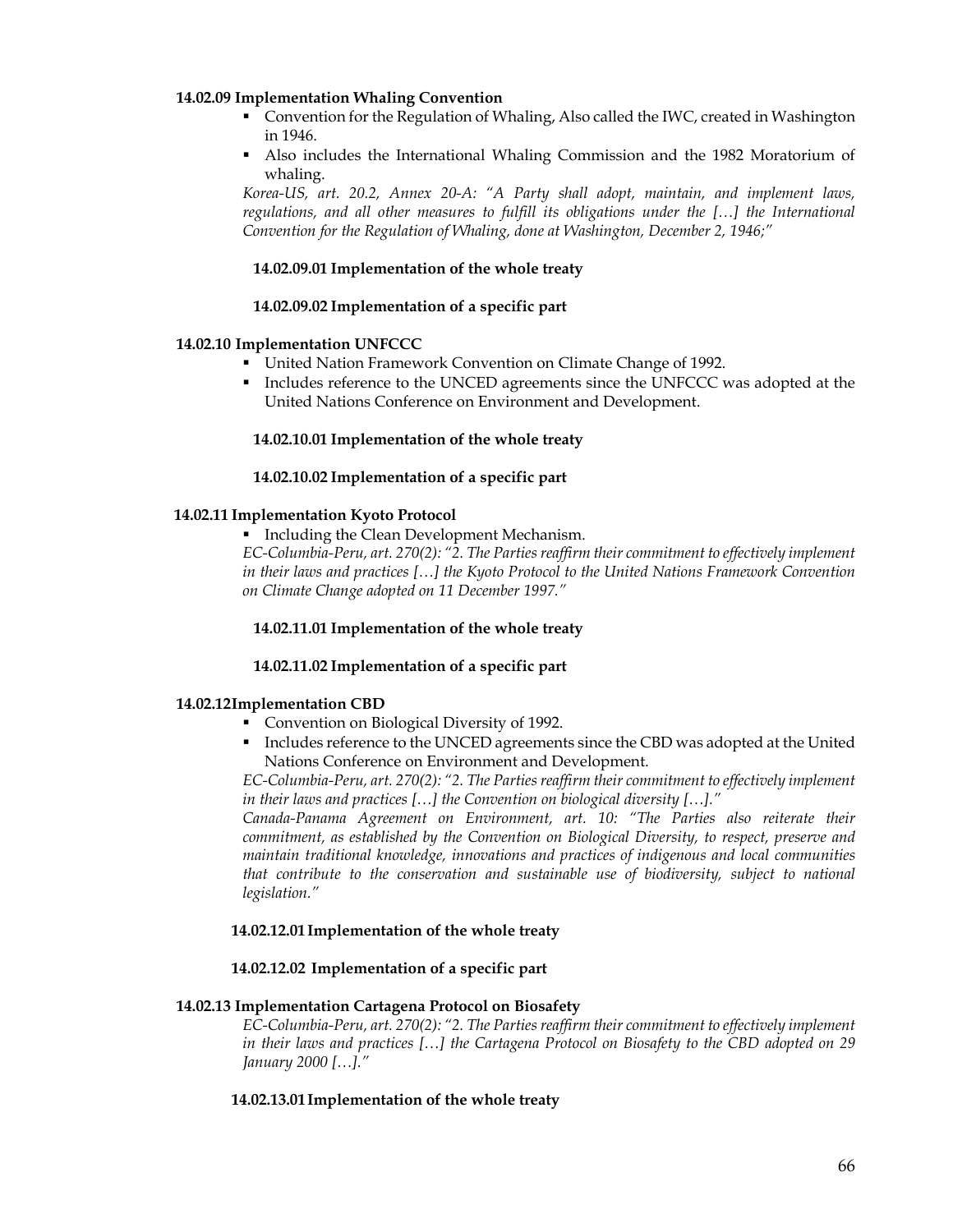## **14.02.13.02Implementation of a specific part**

### **14.02.14Implementation Nagoya Protocol**

 on Access to Genetic Resources and the Fair and Equitable Sharing of Benefits Arising from their Utilization to the Convention on Biological Diversity, on October 9 2010.

#### **14.02.14.01Implementation of the whole treaty**

**14.02.14.02Implementation of a specific part** 

**14.02.15Implementation Stockholm declaration** 

**14.02.16Implementation Rio declaration of 1992** 

#### **14.02.17Implementation Agenda 21 of 1992**

### **14.02.18Implementation Johannesburg declaration of 2002**

#### **14.02.19Implementation other agreements related to the environment**

- Could be bilateral, regional or multilateral.
- Includes agreements that are not exclusively devoted to environmental protection.
- **Excludes WTO and WTO agreements.**
- Includes agreements to be concluded, agreements in general, agreements that are not named explicitly and unnamed agreements.
- Includes open-ended reference to the agreements to which States are Party.
- Excludes parallel agreements included in the database.
- "international obligations concerning the conservation and sustainable use of biological diversity".
- "commitments made at the Rio Summit".

*Korea-US, Annex 20-A(1)(g): "A Party shall adopt, maintain, and implement laws, regulations, and all other measures to fulfill its obligations under […] (g) the Convention for the Establishment of an Inter-American Tropical Tuna Commission, done at Washington, May 31, 1949."* 

*COMESA, art. 124: "1. The Member States […] agree to: […] (d) accede to the UNEP Convention for Eastern and Southern Africa on water and marine resources"* 

*Cameroon-EPA Interim Agreement, art. 53: "Without prejudice to the provisions of this Chapter, trade in timber and forest products shall be governed in line with […] any voluntary partnership agreements to which signatory Central African States might adhere individually or collectively with the European Community […]."* 

*EC-Korea, art. 13.5 "2. The Parties reaffirm their commitments to the effective implementation in their laws and practices of the multilateral environmental agreements to which they are Party"* 

*EC-Moldavia, art. 370: "the Parties commit to: […] (c) ensuring full compliance with applicable conservation and control measures, adopted by Regional Fisheries Management Organisations;"* 

*Chili-US, art. 19: "[…]effective implementation of multilateral environmental agreements to which both Parties are Party;"* 

*New Zealand-Malaysia, art 2(2): "2. The Parties reaffirm their intention to fulfil their international commitments made at the Earth Summit at Rio de Janeiro in 1992"* 

### **14.03 Prevalence of environmental agreements in case of inconsistency**

- Refers to the prevalence of environment agreements (or only some of their obligations) over the trade agreements (or only some of its obligations), in case of conflict or inconsistency.
- Does not include the prevalence of the trade agreement over an environmental agreement. If this norm appears, it should be other in "other references". See 14.06 instead.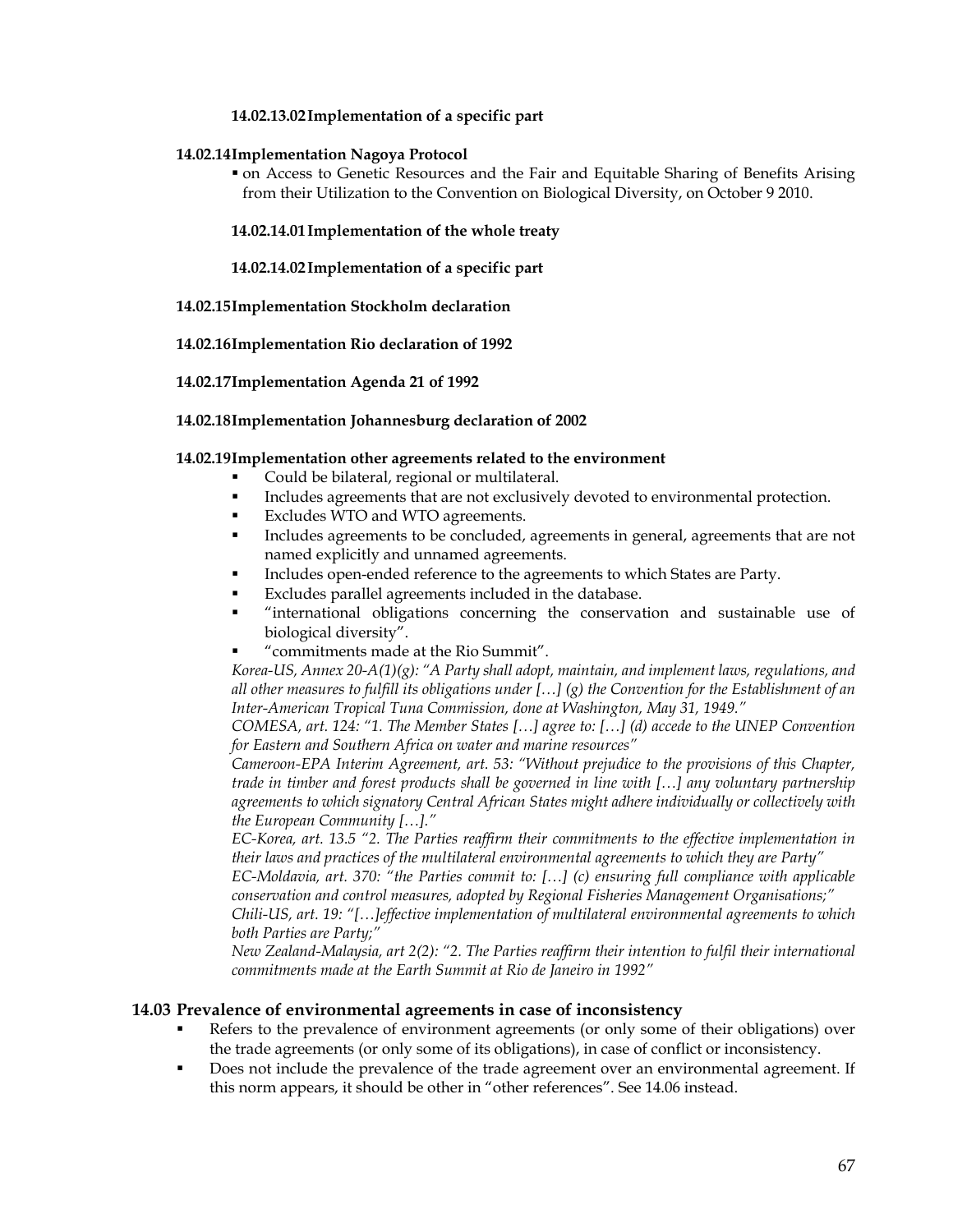- The prevalence can be conditioned on the fact that the environmental agreement is not applied in a manner that would constitute, where the same conditions prevail, arbitrary or unjustifiable discrimination, or a disguised restriction on international trade.
- Is considered as prevalence of environmental agreements: "In the event of any inconsistency between a Party's obligations under this Agreement and a [environmental] agreement, the Party shall seek to balance its obligations under both agreements, but this shall not preclude the Party from taking a particular measure to comply with its obligations under the [environmental] agreement, provided that the primary purpose of the measure is not to impose a disguised restriction on trade".
- Is considered as prevalence of environmental agreements: "nothing in this agreement shall be constructed to affect the existing rights and obligations of the Parties under agreement X" (This guides the interpretation of the trade agreement but not the interpretation of the environmental agreement= asymmetric interpretation.
- A statement that is symmetric, claiming that two treaties are compatible, are not in conflict or that do not prevent the implementation of each other is not a statement on the prevalence of the environmental treaty. See 14.04 instead.

### **14.03.01 Prevalence CITES**

Also called the Washington Convention, March 3, 1973.

*NAFTA, art. 104(1)(a): "1. In the event of any inconsistency between this Agreement and the specific trade obligations set out in […] the Convention on international Trade in Endangered Species of Wild Fauna and Flora […], such obligations shall prevail to the extent of the inconsistency. […]"* 

### **14.03.02 Prevalence Montreal Protocol**

 This Protocol is also called the Montreal Protocol on Ozone Layer to the Vienna Convention.

*NAFTA, art. 104(1)(b): "1. In the event of any inconsistency between this Agreement and the specific trade obligations set out in […] the Montreal Protocol on Substances that Deplete the Ozone Layer […], such obligations shall prevail to the extent of the inconsistency, […]"* 

### **14.03.03 Prevalence Basel Convention**

- On the Control of Transboundary Movements of Hazardous Wastes and Their Disposal.
- As opposed to the Bamako Convention and the OAU Resolution on the Control of Transboundary Movements of Hazardous Wastes and their Disposal in Africa.

*NAFTA, art. 104(1)(c): "1. In the event of any inconsistency between this Agreement and the specific trade obligations set out in […] the Basel Convention on the Control of Transboundary Movements of Hazardous Wastes and Their Disposal […] such obligations shall prevail to the extent of the inconsistency, […]"* 

### **14.03.04 Prevalence MARPOL**

**Protocol Relating to the International Convention for the Prevention of Pollution from** Ships.

#### **14.03.05 Prevalence Rotterdam Convention**

- on the Prior Informed Consent Procedure for Certain Hazardous Chemicals and Pesticides in International Trade.
- This Convention is also called the PIC.

*Canada-Jordan, article 1-5 and Annex 1-5 (d): "1. In the event of any inconsistency between this Agreement and a Party's obligation in […] the Rotterdam Convention on the Prior Informed Consent Procedure for Certain Hazardous Chemicals and Pesticides in International Trade […] such obligation shall prevail to the extent of the inconsistency, provided that the measure taken is*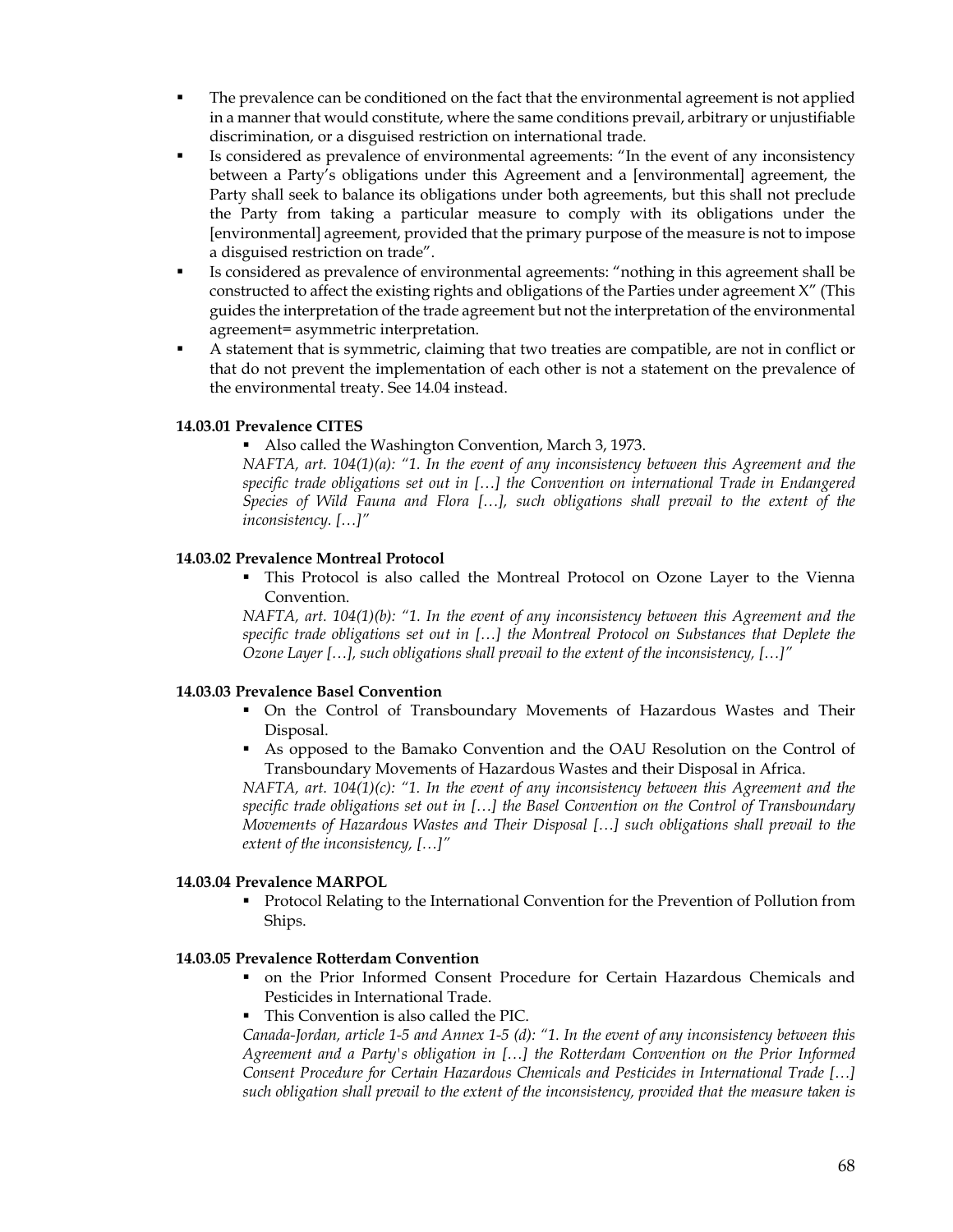*necessary to comply with that obligation, and is not applied in a manner that would constitute arbitrary or unjustifiable discrimination or a disguised restriction on international trade."* 

### **14.03.06 Prevalence Stockholm Convention,**

- on Persistent Organic Pollutants.
- This Convention is also called the Convention POP.

*Canada-Korea, art. 1.3 and Annex 1-A: "In the event of an inconsistency between a Party's obligations under this Agreement and the Party's obligations under an agreement listed in Annex 1-A, a Party is not precluded from taking a particular measure necessary to comply with its obligations under […] the Stockholm Convention on Persistent Organic Pollutants […] provided that the measure is not applied in a manner that would constitute, where the same conditions prevail, arbitrary or unjustifiable discrimination, or a disguised restriction on international trade."* 

### **14.03.07 Prevalence Ramsar Convention**

of Wetlands of International Importance Especially as Waterfowl Habitat.

#### **14.03.08 Prevalence CCAMLR**

Convention on the Conservation of Antarctic Marine Living Resources

#### **14.03.09 Prevalence International Convention for the Regulation of Whaling**

• This Convention is also called the IWC, created in Washington.

#### **14.03.10 Prevalence UNFCCC**

- United Nation Framework Convention on Climate Change of 1992
- Includes reference to the UNCED agreements since the UNFCC was adopted at the United Nations Conference on Environment and Development.

#### **14.03.11 Prevalence Kyoto Protocol**

### **14.03.12 Prevalence CBD**

- Convention on Biological Diversity of 1992.
- Includes reference to the UNCED agreements since the CBD was adopted at the United Nations Conference on Environment and Development.

#### **14.03.13 Prevalence Cartagena Protocol**

• on Biosafety to the CBD.

# **14.03.14 Prevalence Nagoya Protocol**

 on Access to Genetic Resources and the Fair and Equitable Sharing of Benefits Arising from their Utilization to the Convention on Biological Diversity.

### **14.03.15 Prevalence other agreements related to the environment**

- Could be bilateral, regional or multilateral.
- Includes agreements that are not exclusively devoted to environmental protection.
- Excludes WTO and WTO agreements.
- Includes agreements to be concluded, agreements in general, agreements that are not named explicitly and unnamed agreements.
- Includes open-ended reference to the agreements to which States are Party.
- *"international obligations concerning the conservation and sustainable use of biological diversity".*
- *"commitments made at the Rio Summit".*

*NAFTA, art. 104(1)(d) and annex 103.1(1) and (2): "1. In the event of any inconsistency between this Agreement and the specific trade obligations set out in: […]d) the agreements set out in Annex 104.1, such obligations shall prevail to the extent of the inconsistency, provided that where a Party*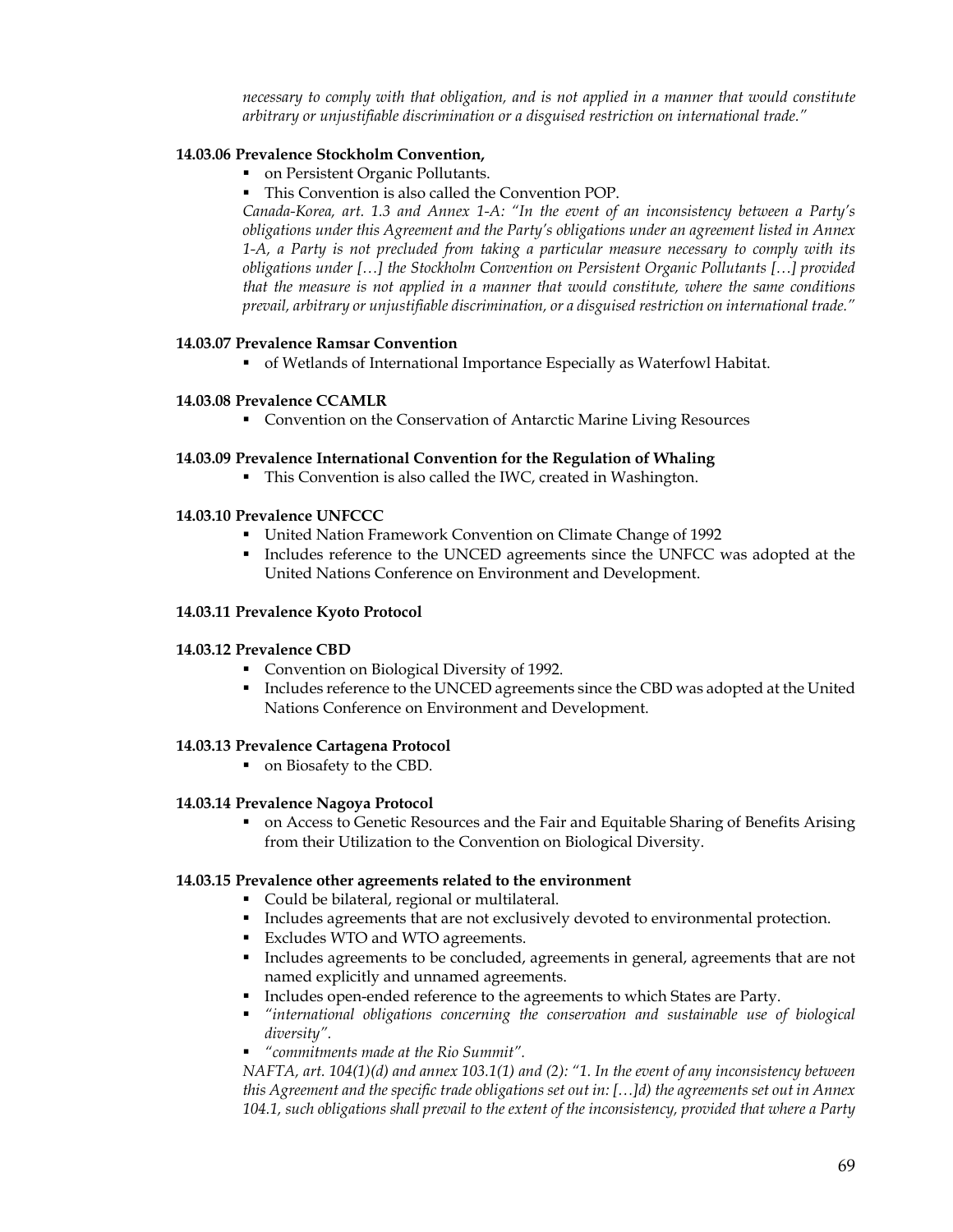*has a choice among equally effective and reasonably available means of complying with such obligations, the Party chooses the alternative that is the least inconsistent with the other provisions of this Agreement. NAFTA (1992), Annex 104.1: "1. The Agreement between the Government of Canada and the Government of the United States of America Concerning the Transboundary Movement of Hazardous Waste [...]. 2. The Agreement between the United States of America and the United Mexican States on Cooperation for the Protection and Improvement of the Environment in the Border Area […]."* 

# **14.04 Other references to international environmental institutions**

- Institutions includes treaties (agreements, conventions, protocols, etc), political texts and instruments (declarations, action plans, resolutions, guidelines, etc.), norms, and organizations.
- Excludes calls for ratification, implementation and prevalence.
- $\blacksquare$  A simple reference is the minimal requirement, including "Recalling X" in a protocol.

### **14.04.01 Other references CITES**

- This Convention is also called the Washington Convention, March 3, 1973.
- Norms providing for a ban on whale products on the basis of CITES are found here.

### **14.04.02 Other references Montreal Protocol**

on the Ozone Layer.

# **14.04.03 Other references Basel Convention**

- on the Control of Transboundary Movements of Hazardous Wastes and Their Disposal.
- As opposed to the Bamako Convention and the OAU Resolution on the Control of Transboundary Movements of Hazardous Wastes and their Disposal in Africa.

#### **14.04.04 Other references MARPOL**

 1978 Protocol Relating to the International Convention for the Prevention of Pollution from Ships.

### **14.04.05 Other references Rotterdam Convention**

- on the Prior Informed Consent Procedure for Certain Hazardous Chemicals and Pesticides in International Trade.
- Also called the Rotterdam Convention or PIC Convention.

### **14.04.06 Other references Stockholm Convention**

- on Persistent Organic Pollutants
- Also called the Convention on POP.

# **14.04.07 Other references RAMSAR Convention**

of Wetlands of International Importance Especially as Waterfowl Habitat.

# **14.04.08 Other references CCAMLR**

- Convention on the Conservation of Antarctic Marine Living Resources, created in Canberra in 1980.
- As opposed to the Madrid Protocol on Environmental Protection to the Antarctic Treaty of 1991.

### **14.04.09 Other references Whaling Convention**

- Also called the IWC, created in Washington in 1946.
- Also includes the International Whaling Commission and the 1982 Moratorium of whaling.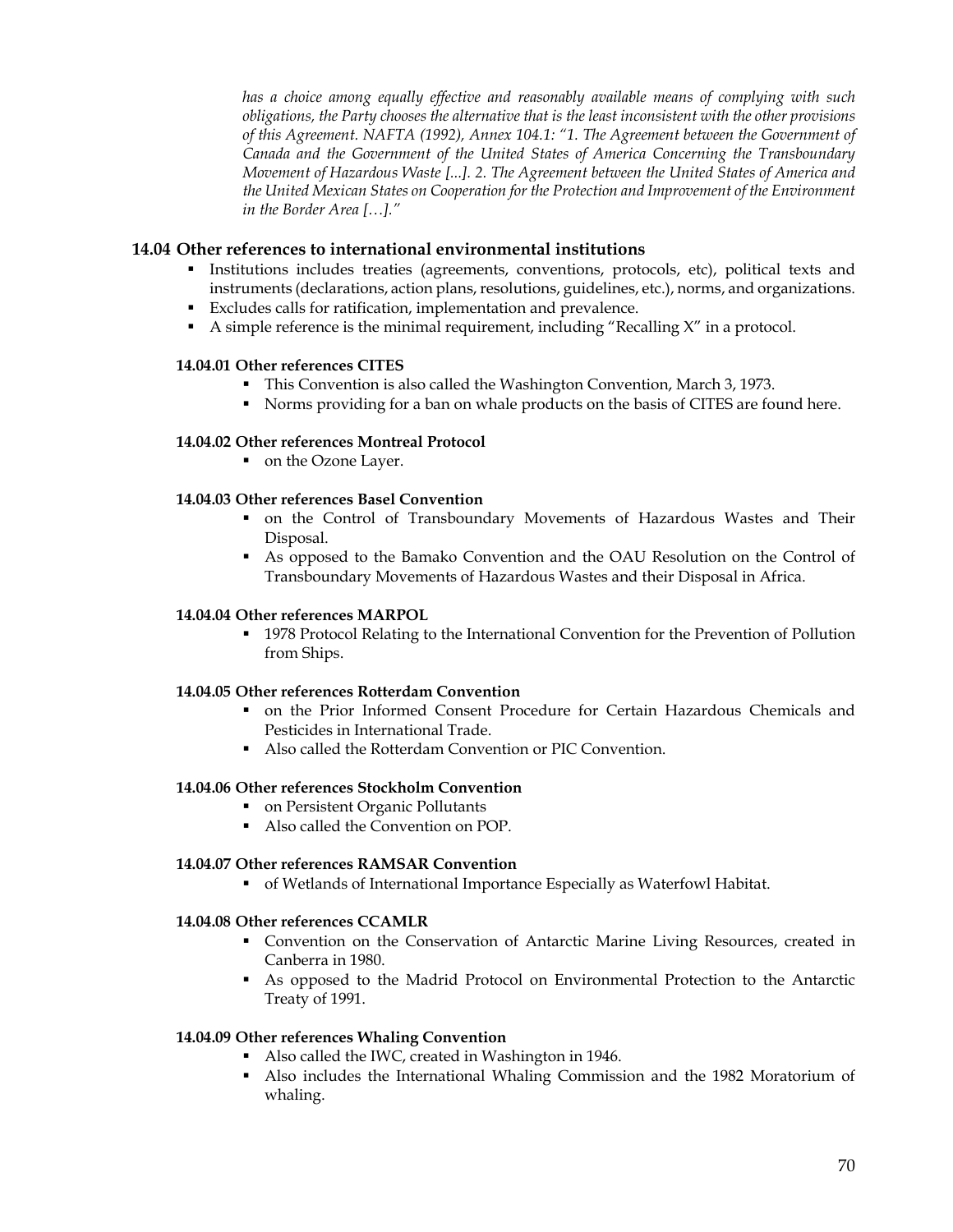#### **14.04.10 Other references UNFCCC**

- United Nation Framework Convention on Climate Change of 1992.
- Includes reference to the UNCED agreements since the UNFCC was adopted at the United Nations Conference on Environment and Development.
- Does not include REDD. See 14.03.24 instead.

#### **14.04.11 Other references Kyoto Protocol**

**Including the Clean Development Mechanism.** 

#### **14.04.12 Other references CBD**

- **Convention on Biological Diversity of 1992.**
- Includes reference to the UNCED agreements since the CBD was adopted at the United Nations Conference on Environment and Development.

*Canada-Peru Agreement on the Environment, art. 2(8): "The Parties affirm the importance of the Convention on Biological Diversity, done at Rio de Janeiro on 5 June, 1992 ("Convention on Biological Diversity"), and agree to work together to advance the objectives of that Convention." China-Switzerland, art. 11.9: "The Parties encourage the effort to enhance a mutually supportive relationship between the TRIPs agreement and the convention on Biological diversity, regarding genetic resources and traditional knowledge"* 

#### **14.04.13 Other references Cartagena Protocol**

• On Biosafety to the CBD.

### **14.04.14 Other references Nagoya Protocol**

 On Access to Genetic Resources and the Fair and Equitable Sharing of Benefits Arising from their Utilization to the Convention on Biological Diversity.

*Colombia-Korea, art. 16.5 (6): "The Parties acknowledge the adoption of the Nagoya Protocol on Access to Genetic Resources and the Fair and Equitable Sharing of Benefits Arising from their Utilization to the Convention on Biological Diversity and agree to further discuss relevant issues on genetic resources subject to future developments of multilateral agreements or their respective legislations."* 

### **14.04.15 Other references Stockholm Declaration**

• On the Human Environment of 1972.

*NAAEC, Preamble: "*Reaffirming *the* Stockholm Declaration on the Human Environment *of 1972"* 

### **14.04.16 Other references to World Commission on environnement and development**

- Includes references to Brundtland report, Brundtland Commission, the report "*Our Common Future",* and the report of the World Commission on environment and development of 1985.
- As opposed to "The Future we Want" at 14.03.21.

#### **14.04.17 Other references Rio Declaration of 1992**

- Includes reference to the UNCED agreements since the Rio Declaration was adopted at the United Nations Conference on Environment and Development.
- "commitment made at Rio" is unspecific and is found at 14.03.25

*NAAEC, Preamble: "reaffirming the* Rio Declaration on Environment and Development *of 1992"* 

#### **14.04.18 Other references Agenda 21 of 1992**

 Includes reference to the UNCED agreements since the Rio Declaration was adopted at the United Nations Conference on Environment and Development.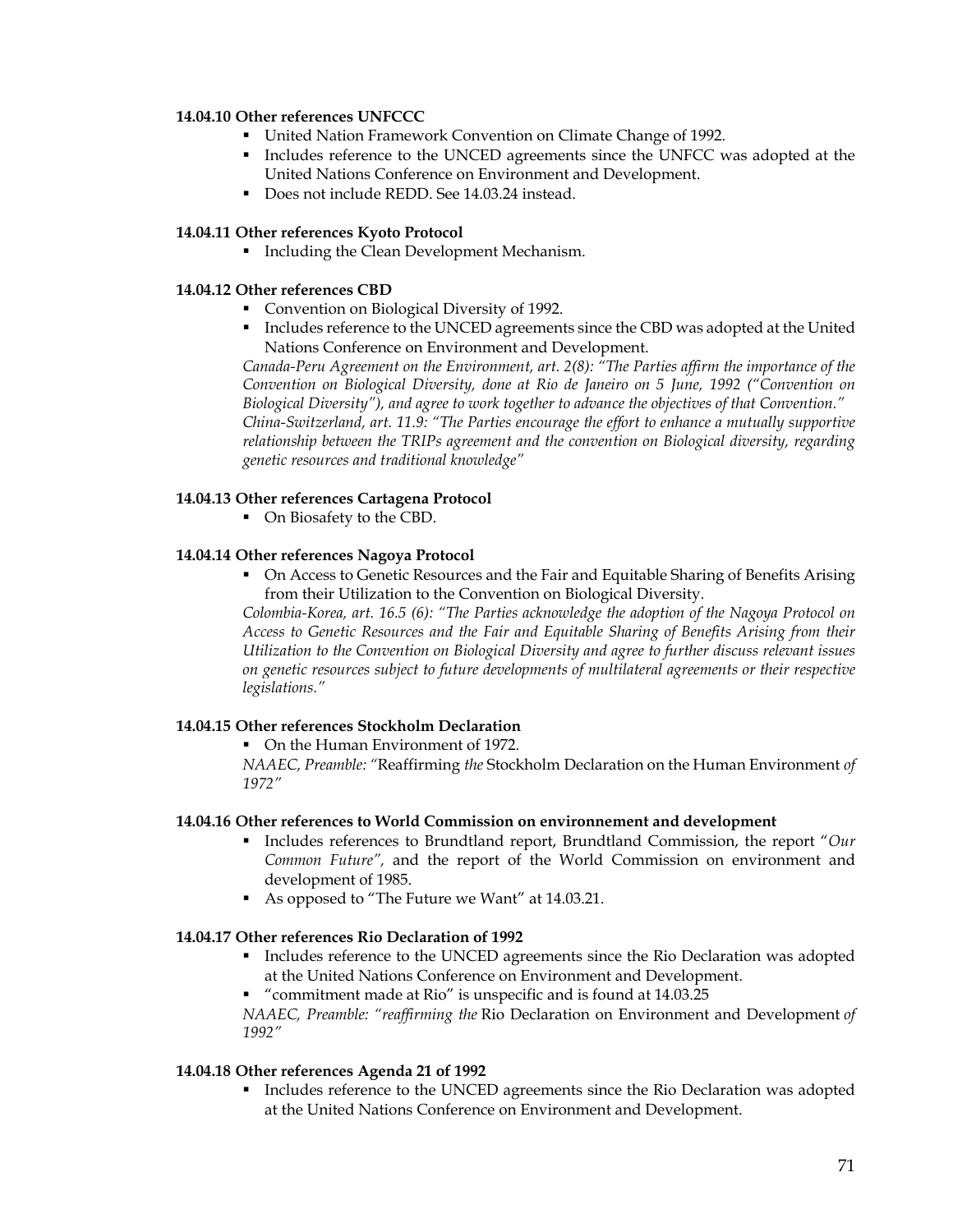*EC-Columbia-Peru, art. 267(1): "1. Recalling the Agenda 21 adopted by the United Nations Conference on Environment and Development on 14 June 1992 […]."* 

#### **14.04.19 Other references Johannesburg Declaration 2002**

*Canada-Panama Agreement on Environment, Preamble "Affirming […]* the Johannesburg Declaration on Sustainable Development"

#### **14.04.20 Other references Johannesburg Plan of Implementation 2002**

*Canada-Honduras Agreement on Environmental Co-operation, Preamble: "Affirming […] [the] Johannesburg Plan of Implementation of the World Summit on Sustainable Development of 2002"* 

#### **14.04.21 Other references Rio+20 outcome document**

- "The Future We Want" of 2012.
- As opposed to "our common future" at 14.03.16

#### **14.04.22 Other references UNEP**

## **14.04.23 Other references Commission on sustainable development**

#### **14.04.24 Other references REDD**

Reducing Emissions from Deforestation and Forest Degradation.

#### **14.04.25 Other references to other institutions related to the environment**

 Includes bilateral, regional or multilateral institutions. However, reference to institutions which are not clearly linked to the environment are not included. Includes agreements that are not exclusively devoted to environmental protection. They should nonetheless be partly devoted to it.

 Reference to regional integration treaties (Cotonou, Cartagena, Montevideo, etc.) are not found here.

- Excludes WTO and WTO agreements.
- Includes reference to "any other agreements" as it can include environment treaties.

 Includes institutions to be concluded, institutions in general, agreements that are not named explicitly and unnamed institutions.

- Excludes side or parallel agreements included in the database.
- All references to international norms and standards are found in 14.07.

*Chili-US, art. 19: "The Parties recognize the importance of multilateral environmental agreements, including the appropriate use of trade measures in such agreements to achieve specific environmental goals"* 

*EC-Korea, art. 13(12(2): "The Parties shall ensure that the resolution reflects the activities of the ILO or relevant multilateral environmental organisations"* 

*US-Peru, art. 18.13: "The Parties shall continue to seek means to enhance the mutual supportiveness of multilateral environmental agreements to which they are all Party and trade agreements to which they are all Party"* 

*Jordan-Singapore, Preamble: "Building on their rights, obligations and undertakings at the World Trade Organisation and other multilateral, regional and bilateral agreements and arrangements"* 

### **14.05 Any inconsistency between a trade agreement and any other agreement shall be resolved by consultation**

- **Refers to the Parties' obligation to consult each other when a provision of the trade agreement** is inconsistent with a provision of any other agreement.
- Includes norms referring to any other agreements as it can include environmental treaties.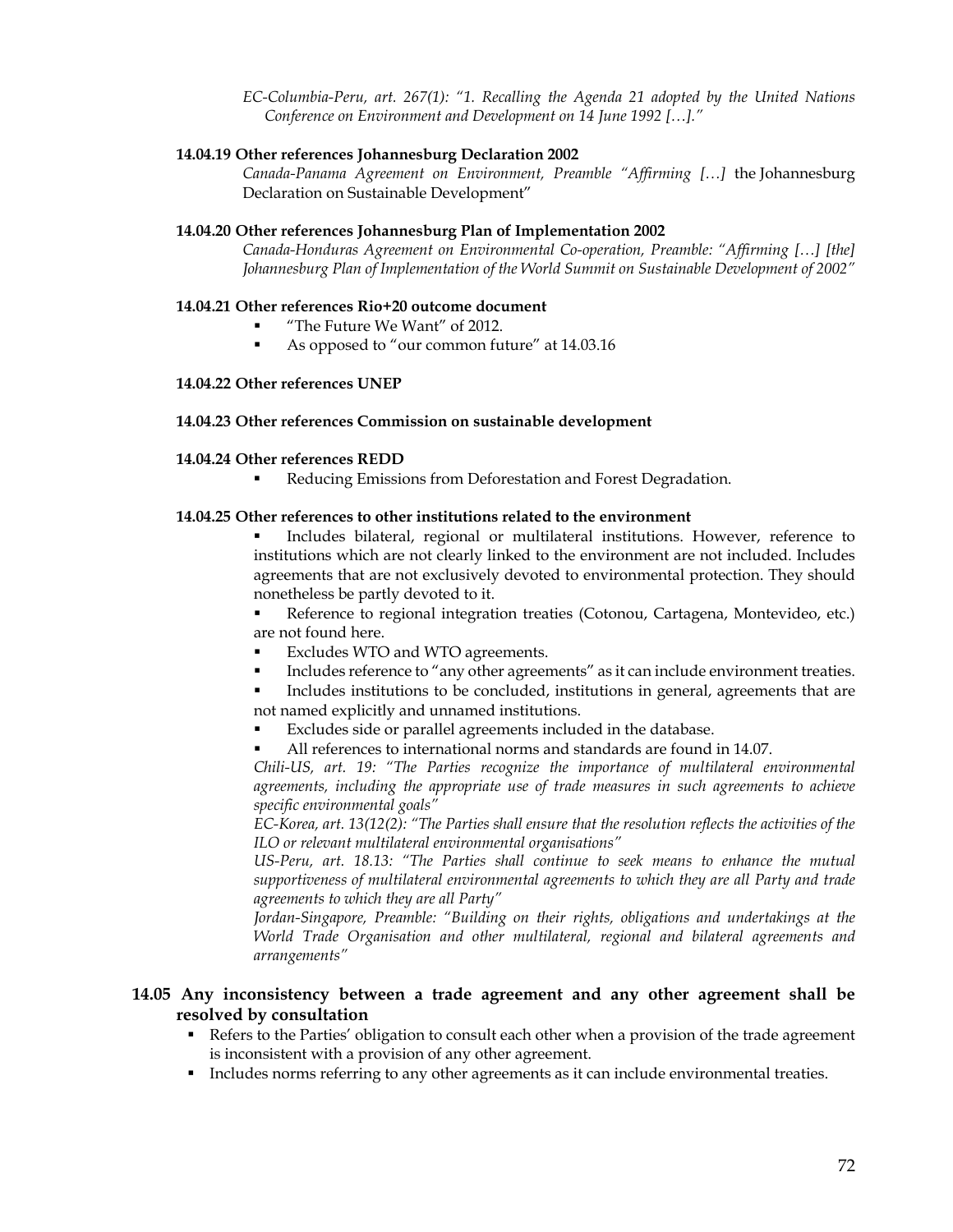*Brunei-Japan, art. 9: " In the event of any inconsistency between this Agreement and the WTO Agreement or any other agreements to which both Parties are Parties, the Parties shall immediately consult with each other […]"* 

#### **14.06 Prevalence of the trade agreement in case of inconsistency with any other agreement**

 Includes norms referring to any other agreements as it can include environmental treaties. *Canada-Chile, art. A-03: "2. In the event of any inconsistency between this Agreement and such other agreements, this Agreement shall prevail to the extent of the inconsistency, except as otherwise provided in this Agreement."* 

## **14.07 International standards or methods**

- Refers to the obligation to use or take into account standards or methods developed by international organization.
- The critical element of a norm found under 14.07 is its link with the work of an international organization.
- The link with the environment is often implicit in the definition of legitimate objectives.
- Norms only referring to the obligation to use or take into account scientific data are found in section 3.
- Norms only referring to the obligation to not lower its standard or maintain high level of protection are found in section 2.

#### **14.07.01 International standards are presumed to be in conformity with the trade agreement's obligations**

 Includes norms providing that the adoption of an international standard should not be viewed as an unnecessary obstacle to commerce.

*Chile-Mexico, art. 8-04: "4. To that end, standards-related measures shall not restrict trade more than is necessary to fulfil a legitimate objective, taking into account the risks that not fulfilling it would create. An unnecessary obstacle to trade shall not be deemed to be created where: […] (b) it conforms to an international standard; […]"* 

#### **14.07.02 International standards or risk assessments carried out by international organizations should be used or taken into account when designing environmental measures**

- Includes the mere recognition by the Parties of the importance of relevant international standards.
- Includes the obligation to use risk assessments carried out by international organizations.
- Norms providing that a Party should use international standards, unless they are not effective to fulfill its legitimate objective are also found at 14.07.03.

*EC-CARIFORUM, art. 186: "The Parties recognise the importance, when preparing and implementing measures aimed at protecting the environment and public health that affect trade between the Parties, of taking account of scientific and technical information, the precautionary principle, and relevant international standards, guidelines or recommendations."* 

*Panama-Taiwan, art. 9.05: "In pursuing its legitimate objectives, each Party conducting risk assessments shall take into account: (a) risk assessments carried out by international standardizing or metrological bodies."* 

*Nicaragua-Taïwan, art. 9.05: "1. Without prejudice to the rights of any Party under this Chapter, and taking into account international standardization and metrology activities, the Parties shall, to the greatest extent practicable, make compatible their respective standardization and metrology measures, without thereby reducing the level of safety or protection of human, animal and plant life or health, the environment or consumers."* 

#### **14.07.03 Right to adopt stringer standards than international ones**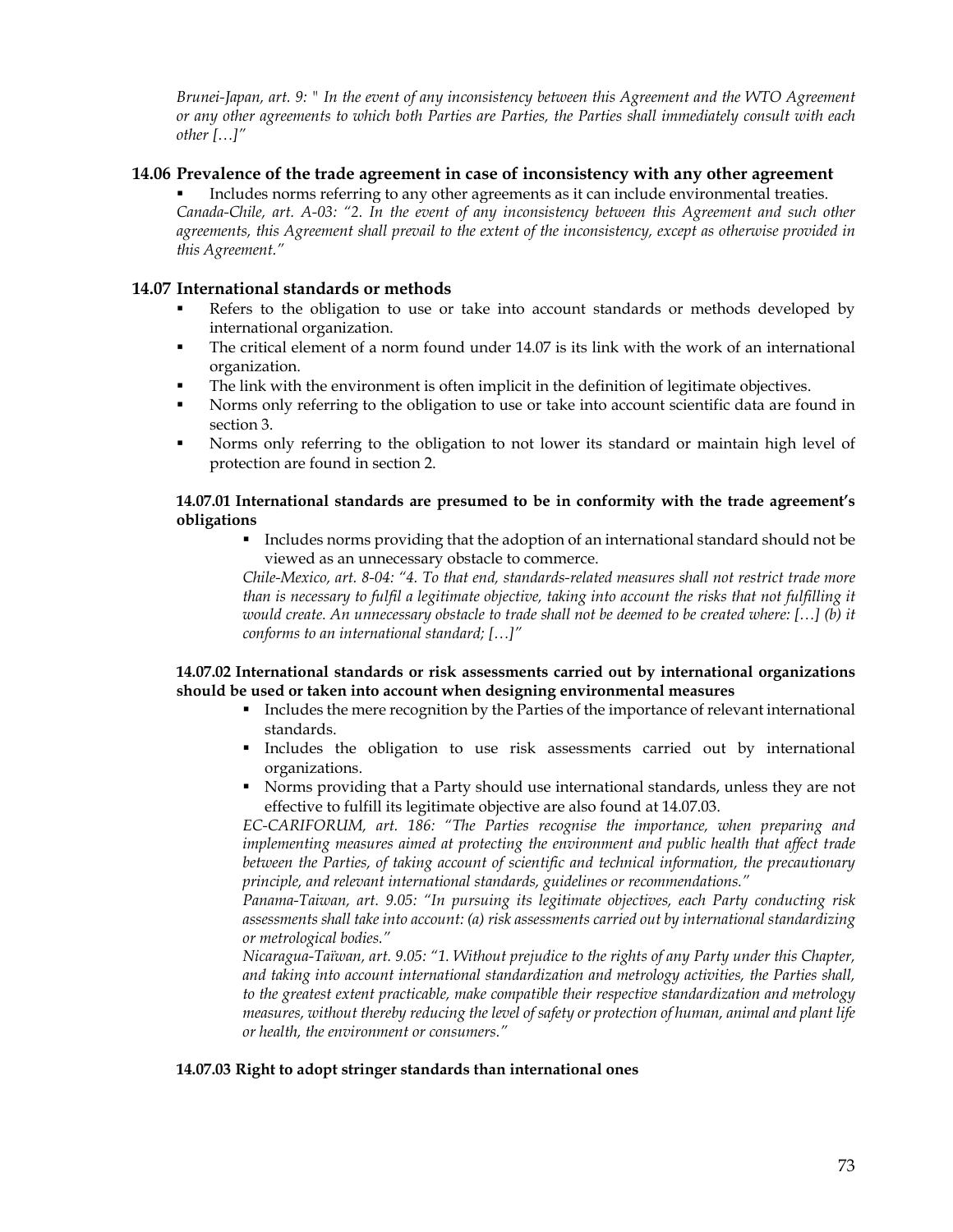- Refers to the Parties' capacity to adopt more restrictive standards in order to achieve environmental objectives or legitimate objectives. In the latter case, the definition of legitimate objective should include the environment.
- Norms providing that a Party should use international standards, unless they are not effective to fulfill its legitimate objective are also be found at 14.07.02.

*Bolivia-Mexico, art. 13-06: "3. 3. En la prosecución de sus objetivos legítimos, cada Parte podrá adoptar, mantener o aplicar cualquier medida de normalización que tenga por resultado un nivel de protección superior que el que se hubiera obtenido si la medida se basara en una norma internacional debido, entre otros, a factores fundamentales de naturaleza climática, geográfica, tecnológica o de infraestructura."* 

*Chile-Mexico, art. 8-04: "5. Each Party shall use existing international standards or standards whose adoption is imminent as the basis for its own standards-related measures, unless such standards are not an effective or appropriate means of fulfilling its legitimate objectives."* 

#### **14.07.04 Party should use methods of risk assessment developed by international organizations**

*Bolivia-Mexico, art. 13-07: "1. Cada Parte podrá llevar a cabo evaluaciones del riesgo en su territorio […] Al hacerlo, tomará en consideración los métodos de evaluación del riesgo desarrollados por organizaciones internacionales y se asegurará de que sus medidas de normalización se basen en evaluaciones del riesgo a la salud y la seguridad humana, animal, vegetal y del ambiente."*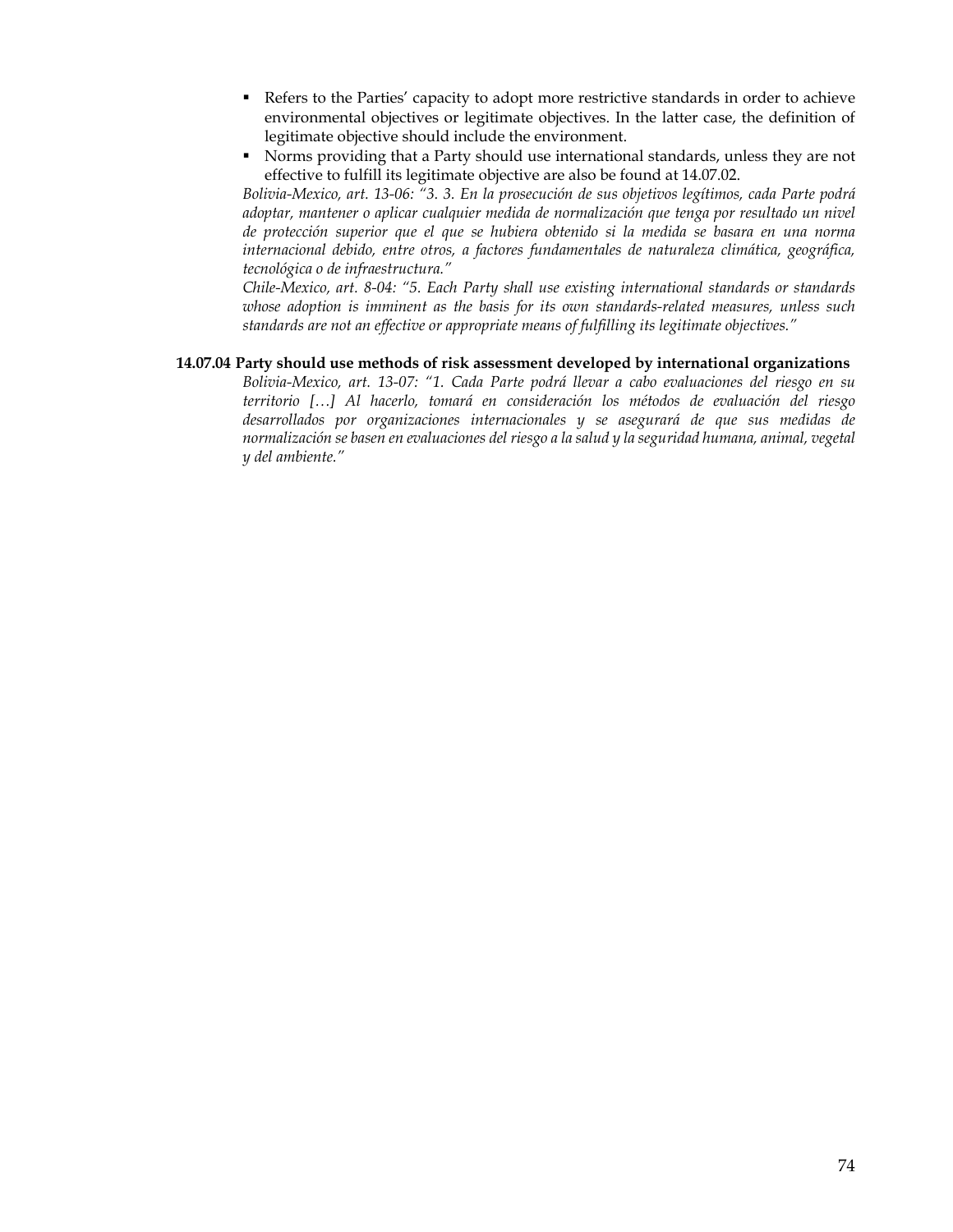# **15. Other environmental norms**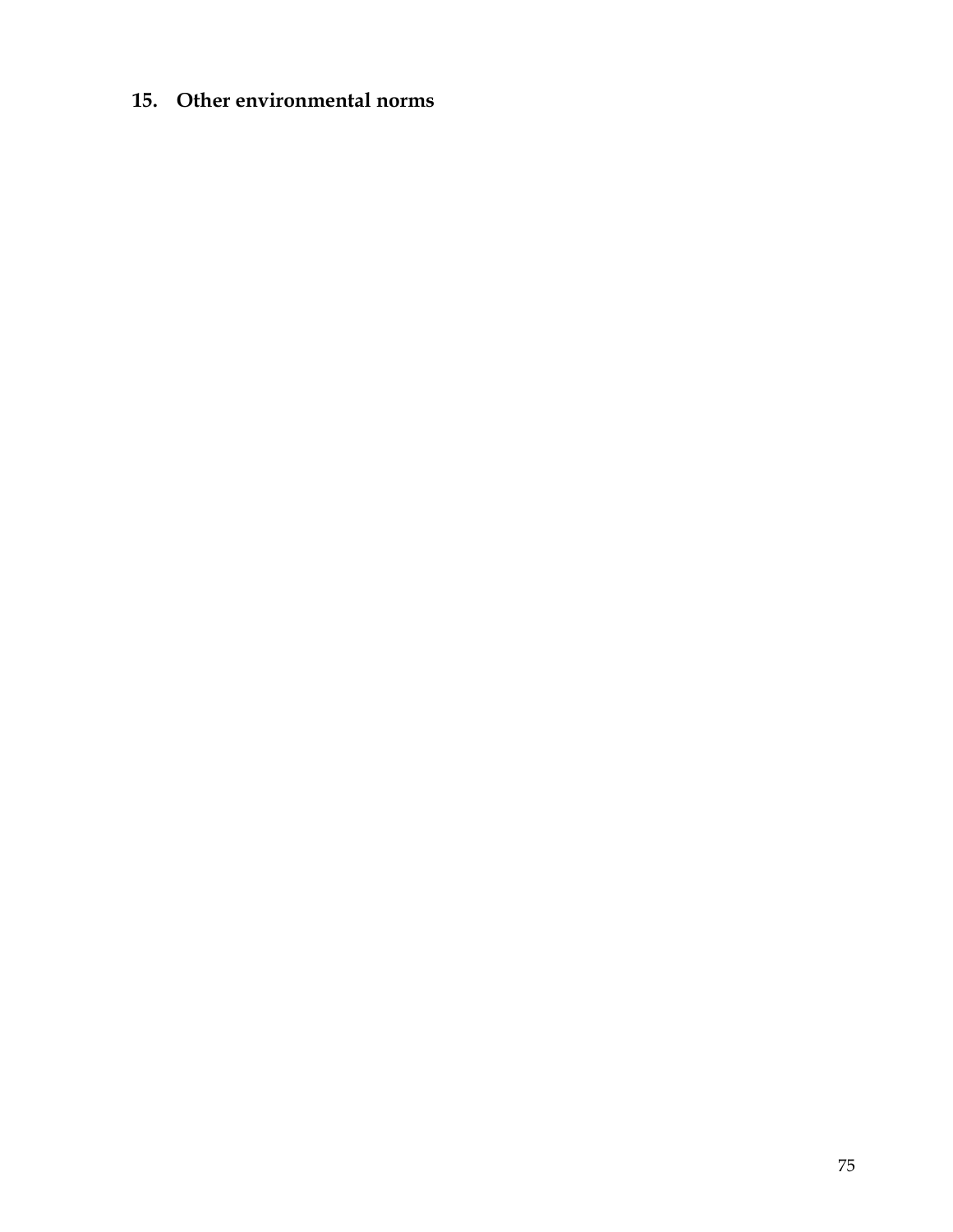# **16. Lexicology**

Includes specific terms found in trade agreements. Includes expressions in multiple languages (English, French, Spanish, Portuguese and German).

# **16.01 Future generations**

 Includes "Future Generations", "générations futures", "generaciones futuras", "gerações futuras", "zukünftige Generationen", etc.

*Brunei-Japan, Joint Statement (5): "As responsible members of the global community, we recognise the international concerns on climate change and the importance of ensuring sustainable economic development balanced with environmental conservation, so that our future generations will continue to appreciate and value the clean environment we enjoy today."* 

# **16.02 Carrying Capacity**

 Includes "carrying capacities", "capacité de charge", "capacitades de cargas", "Capacidades ed suporte", "Tragfähigkeit" etc.

*CARICOM revised, art. Art. 55(2): "2. The programme for sustainable tourism development shall have the following objectives: […] (g) appropriate infrastructure and other services in support of tourism, considering the natural and social carrying-capacity of the Member States."* 

## **16.03 Sustainable development**

 Includes "sustainable development", "développement durable", "desarrollo sostenible", "desenvolvimento sustentável", "Nachhaltige Entwicklung", etc. *Bolovia-Mexico, Preambulo: "PROMOVER el desarrollo sostenible;"* 

*Algeria EC Euro-Med Association Agreement, art. 52(1): "1. The Parties shall encourage cooperation in preventing deterioration of the environment, controlling pollution and ensuring the rational use of natural resources, with a view to ensuring sustainable development and guaranteeing the quality of the environment and the protection of public health."* 

# **16.04 Footprint**

- Refers to the ecological footprint.
- Includes "footprint", "empreinte", "huella", "pegada", "Fußabdruck", etc.